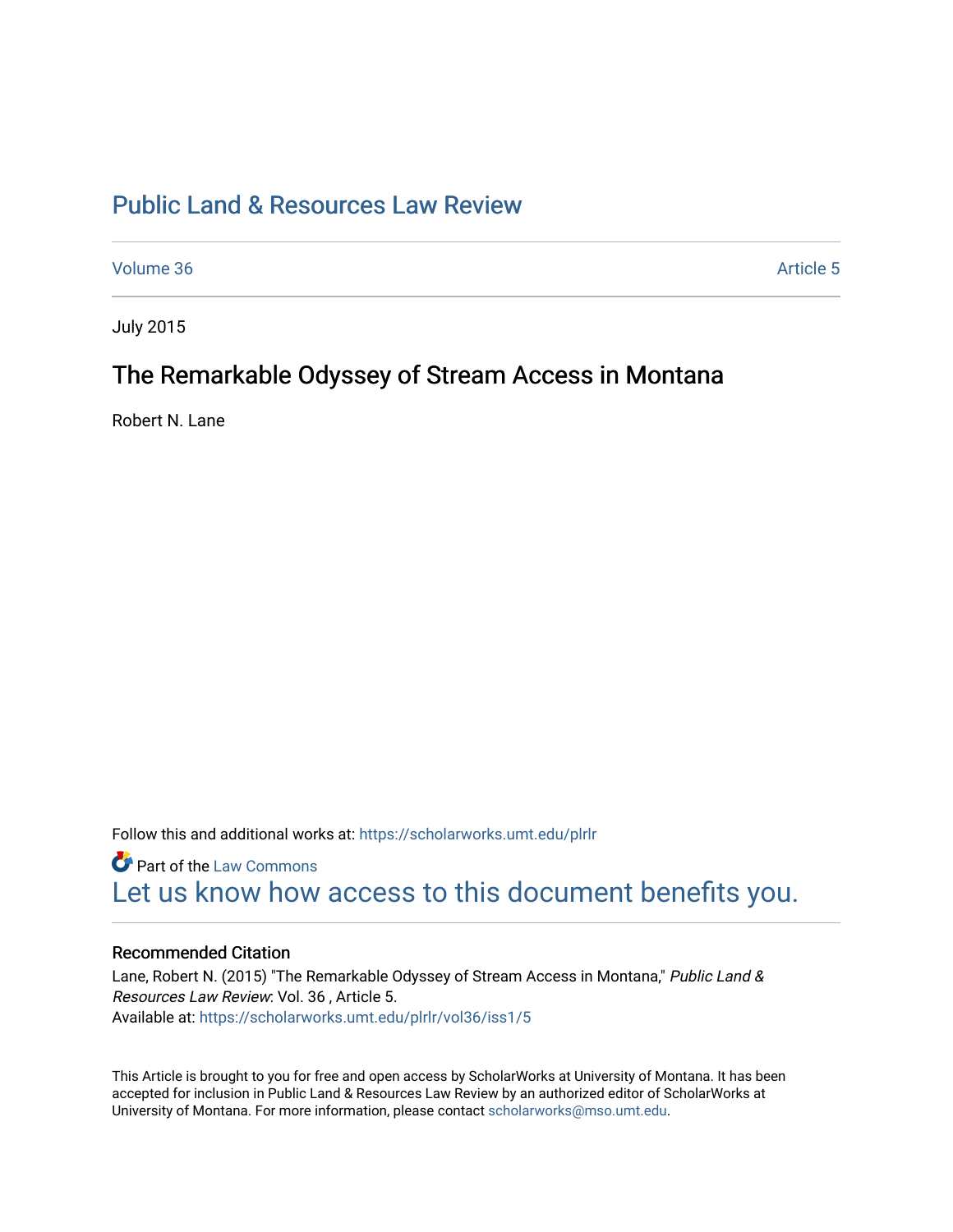## The Remarkable Odyssey of Stream Access in Montana

# Robert N. Lane\*

|    | A. Navigable for Title and Navigable for Recreation73            |  |
|----|------------------------------------------------------------------|--|
| L. |                                                                  |  |
|    |                                                                  |  |
|    | B. The Dearborn River Case ( <i>Curran</i> ) in District Court80 |  |
|    | C. The Beaverhead River Case ( <i>Hildreth</i> ) in District     |  |
|    |                                                                  |  |
|    | D. The Montana Supreme Court Decisions in Curran                 |  |
|    |                                                                  |  |
|    | II. THE STREAM ACCESS DEBATE IN THE MONTANA                      |  |
|    | LEGISLATURE PRIOR TO AND FOLLOWING CURRAN                        |  |
|    |                                                                  |  |
|    | A. The 1983 Legislature Failed to Adopt Any Stream               |  |
|    |                                                                  |  |
|    | B. The 1985 Legislature Enacts the Stream Access Law93           |  |

<sup>\*</sup> Chief Legal Counsel for the Montana Department of, Wildlife and Parks ("DFWP") for 24 years. The author would like to thank Jessica Snyder, paralegal, DFWP, for typing and organizing initial drafts; Kaedy Gangstad, legal secretary, DFWP, for providing access to the files of DFWP's legal unit; Susan Lupton, Reference Librarian, State Law Library of Montana, for assistance with legal research; Stan Bradshaw, Chief Legal Counsel for DFWP in 1985, for his insight into the legislative process in the passage of the Stream Access Law; James E. Darling, Habitat Bureau Chief, Fisheries Division, DFWP, for information on portage routes and access to file on petitions to restrict stream access; James W. Kropp, Chief of Law Enforcement, DFWP, for information on fence modifications to implement access at bridges; Univ. of Montana Professor, Martha Williams, and former Publication Editor of the Public Land & Resources Law Review ("PLRLR"), Bill Fanning, for suggesting and encouraging an article on stream access; Katelyn J. Hepburn, Publication Editor, PLRLR for her guidance and counsel throughout the development of the article; and, Graham Coppes, Editor-in-Chief, along with the staff of PLRLR, for their review, edits, and comments on the drafts of the article. This article would not have been possible without the timely and valuable help of these individuals.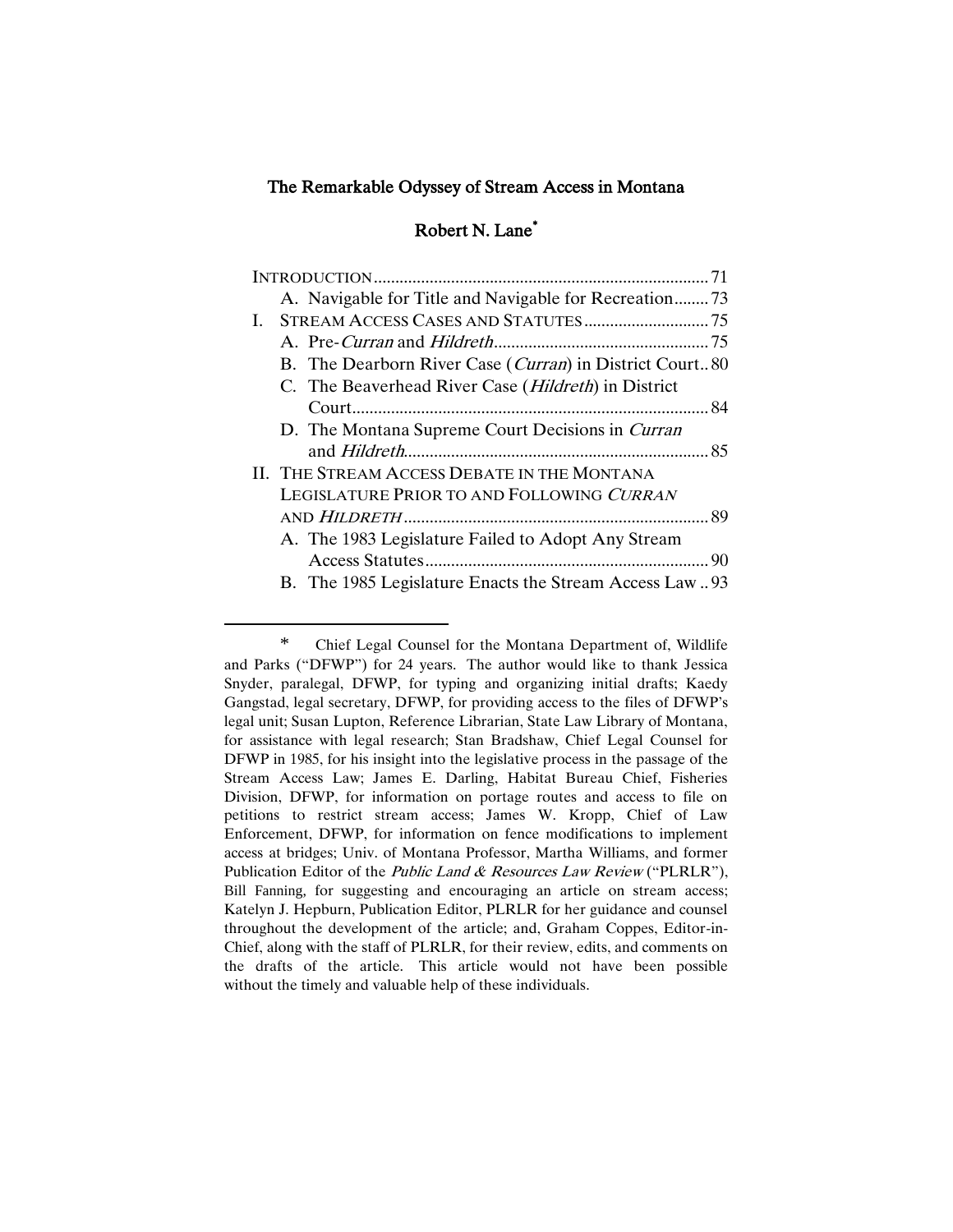| <b>III. LITIGATION CLAIMING THE STREAM ACCESS LAWS OF</b> |  |  |  |  |  |
|-----------------------------------------------------------|--|--|--|--|--|
| <b>HB 265 WAS A TAKING OF PRIVATE PROPERTY</b>            |  |  |  |  |  |
|                                                           |  |  |  |  |  |
| A. The Galt Taking Case in the District Court  102        |  |  |  |  |  |
| B. The Galt Taking Case in the Montana Supreme            |  |  |  |  |  |
|                                                           |  |  |  |  |  |
| C. The Following Galt II Case on Attorney Fees 109        |  |  |  |  |  |
| D. Galt III, A Stream Access Brochure Was Not a           |  |  |  |  |  |
|                                                           |  |  |  |  |  |
| IV. AG OPINION ON SNOWMOBILING AND TRAPPING  112          |  |  |  |  |  |
| V. RELEVANT LEGISLATION AND LITIGATION ON STREAM          |  |  |  |  |  |
|                                                           |  |  |  |  |  |
|                                                           |  |  |  |  |  |
| B. Challenge to a Yellowstone River Rule Based on         |  |  |  |  |  |
|                                                           |  |  |  |  |  |
|                                                           |  |  |  |  |  |
|                                                           |  |  |  |  |  |
| E. 1993 Legislative Session Considered Authority to       |  |  |  |  |  |
|                                                           |  |  |  |  |  |
| $F_{\cdot}$                                               |  |  |  |  |  |
|                                                           |  |  |  |  |  |
| H. 1999 Legislative Session - Bridge Access Attempted     |  |  |  |  |  |
| and Regulation of Recreational Use Addressed 119          |  |  |  |  |  |
| VI. MADISON V. GRAHAM. ANOTHER TAKING                     |  |  |  |  |  |
| CHALLENGE NOW IN FEDERAL COURT  123                       |  |  |  |  |  |
| VII. STREAM ACCESS FROM COUNTY ROADS AT BRIDGES 125       |  |  |  |  |  |
| A. An Attorney General's Opinion on Bridge Access at      |  |  |  |  |  |
|                                                           |  |  |  |  |  |
| B. Bridge Access Attempted in the 2001, 2005, and 2007    |  |  |  |  |  |
|                                                           |  |  |  |  |  |
| C. 2009 Legislative Session Finally Resolves Bridge       |  |  |  |  |  |
|                                                           |  |  |  |  |  |
| VIII. THE BRIDGES OF RUBY RIVER - THE CAPSTONE OF         |  |  |  |  |  |
|                                                           |  |  |  |  |  |
| THE MITCHELL SLOUGH - DITCH OR BRANCH OF THE<br>IX.       |  |  |  |  |  |
|                                                           |  |  |  |  |  |
| A. Legislative Attempts to Nullify the Mitchell Slough    |  |  |  |  |  |
|                                                           |  |  |  |  |  |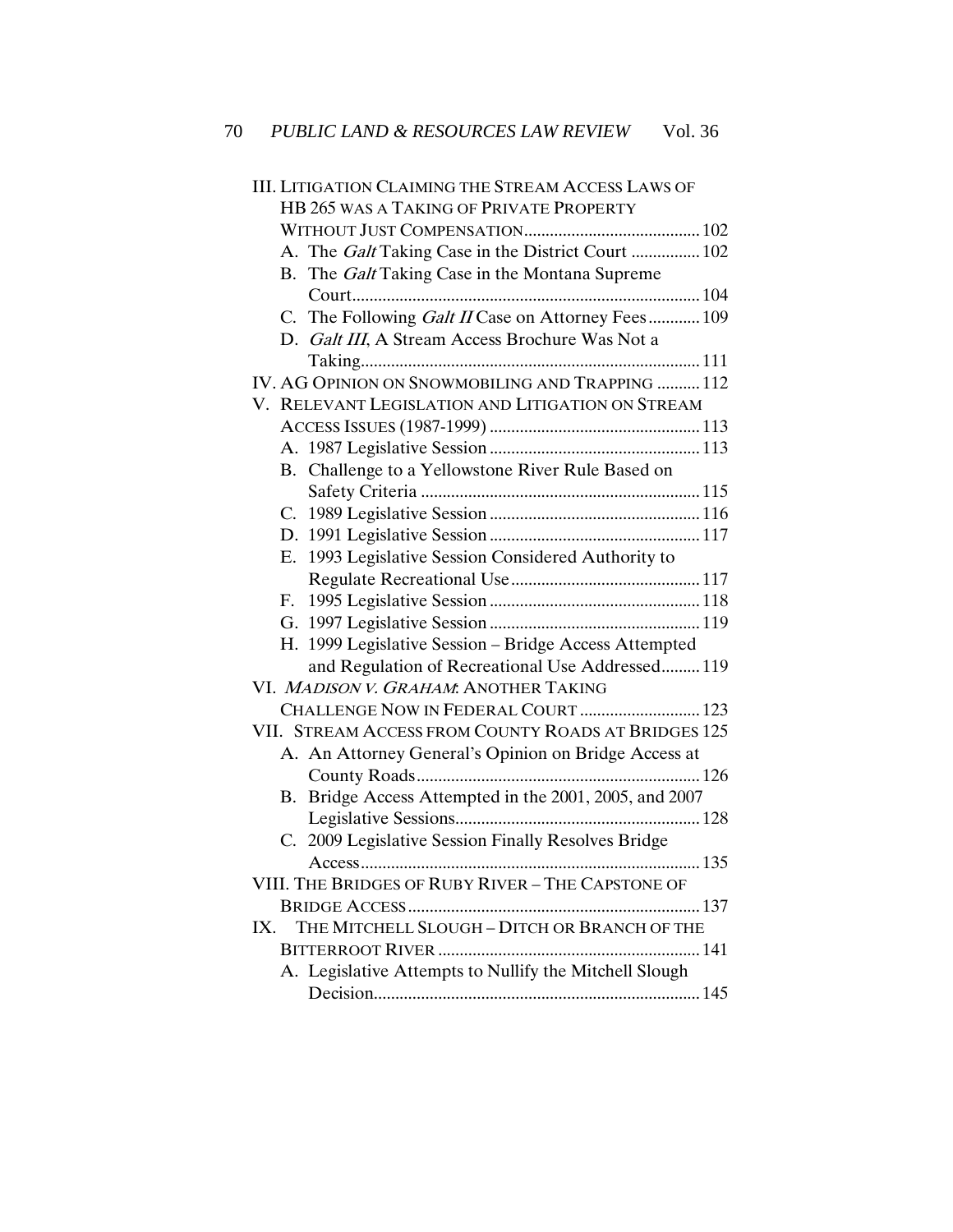| X. AFTER 28 YEARS THE LEGISLATURE AMENDS THE              |  |
|-----------------------------------------------------------|--|
| STREAM ACCESS LAW TO INCORPORATE THE                      |  |
|                                                           |  |
| XI. PPL MONTANA - A NAVIGABLE FOR TITLE CASE 149          |  |
| XII. LITIGATION ILL ADVISED – A CAUTIONARY TALE 153       |  |
| XIII. ADMINISTRATION OF STREAM ACCESS 155                 |  |
|                                                           |  |
| B. Implementation of Bridge Access at County Roads        |  |
|                                                           |  |
| C. Portage Routes Pursuant to the Stream Access Law . 158 |  |
| D. Regulation of Recreation Use of Streams and Rivers     |  |
|                                                           |  |
| E. Restriction on Outfitting Use of the Big Hole and      |  |

| E. Restriction on Outfitting Use of the Big Hole and |  |
|------------------------------------------------------|--|
|                                                      |  |
|                                                      |  |
| G. Petitions to Restrict Use Stream-by-Stream 163    |  |
|                                                      |  |
|                                                      |  |

### INTRODUCTION

<span id="page-3-0"></span>This article is about how Montana has determined the contours of the public's right to use the waters of the state for recreation. Pursuant to Montana's Constitution, the Montana Supreme court has repeatedly applied the Public Trust Doctrine to waters that the state owns for the use of its people, holding that the public has the right to the recreational use of waters that are capable of recreational use, including the use of the beds and banks of streams and rivers, even where the beds and banks are privately owned.<sup>1</sup> This article is primarily a chronological narrative of the remarkable development, adoption, and testing of the unique story surrounding stream access in Montana

This article will explore the early legal background, then the

<sup>1.</sup> Mont. Coal. for Stream Access v. Curran, 682 P.2d 163 (Mont. 1984); Mont. Coal. for Stream Access v. Hildreth, 684 P.2d 1088 (Mont. 1984); Mont. Const. art. IX, § 3(3).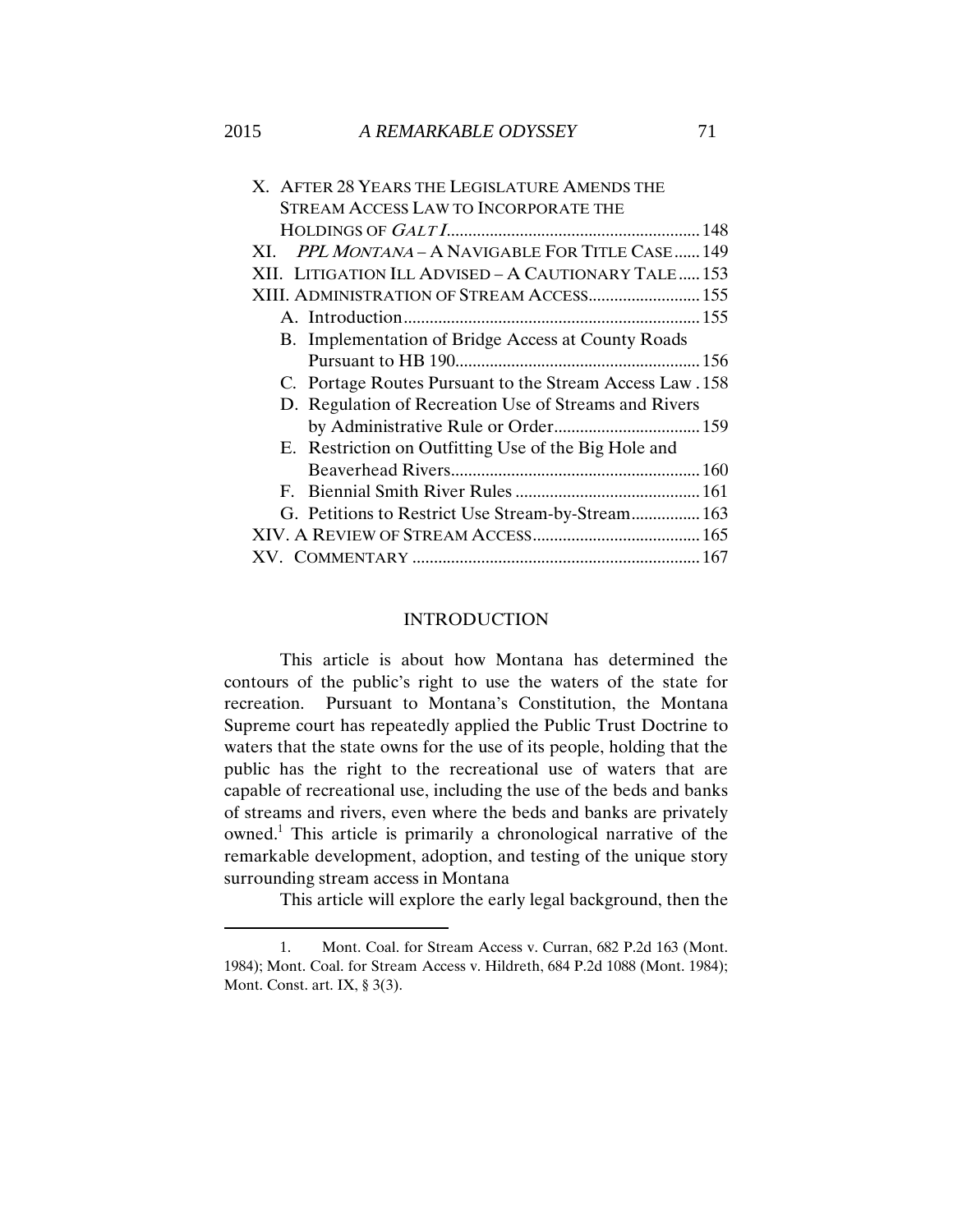seminal 1984 Montana cases, *Curran*<sup>2</sup> and *Hildreth*,<sup>3</sup> the subsequent adoption by the Montana Legislature in 1985 of the Stream Access  $Law<sup>4</sup>$  (this common name will be used throughout the text), and the following testing and probing of the perimeters of the Stream Access Law's principals and details in litigation and legislative effort. In addition, a history and description of the executive branch's implementation of the Stream Access Law and management of public recreational use of streams and rivers is undertaken.

The journey is an absorbing legal and political drama with a central thread of the broad and encompassing public right to use for recreation the water that Montana owns for the "use of its people."<sup>5</sup> This long, fascinating, and successful history is chronicled from a legal perspective, although the story could also be told from a purely political and public participation perspective that was equally eventful and important. In light of the scope of this article, that perspective is left for other storytellers.

The legal history of stream access in Montana is not by any means the whole story. This author plans to submit a second, follow-up article that will examine Montana's Stream Access Law through a comparison of how neighboring states have determined and limited public recreational rights, comparisons that highlight the unique approach, in significant respects, that Montana has taken. The main thrust of this saga, thirty plus years in the making now, will provide the backdrop for comments on the law's successes or short-comings, issues addressed, issues that will eventually need to be addressed, the recognition of potential future pitfalls and how to avoid them, and an assessment of the merits of Montana's approach. This is illustrated by the intense interest of the public and riparian landowners, and is underscored in comparisons with neighboring states.

As a preliminary matter, the Stream Access Law and

<sup>2.</sup> Curran, 682 P.2d 163.

<sup>3.</sup> Hildreth, 684 P.2d 1088.

<sup>4.</sup> 1985 Mont. Laws ch. 556, 1127 (codified as Mont. Code Ann. §§ 23-2-301 to 322 (1985)).

<sup>5.</sup> Mont. Const. art. IX, § 3(3).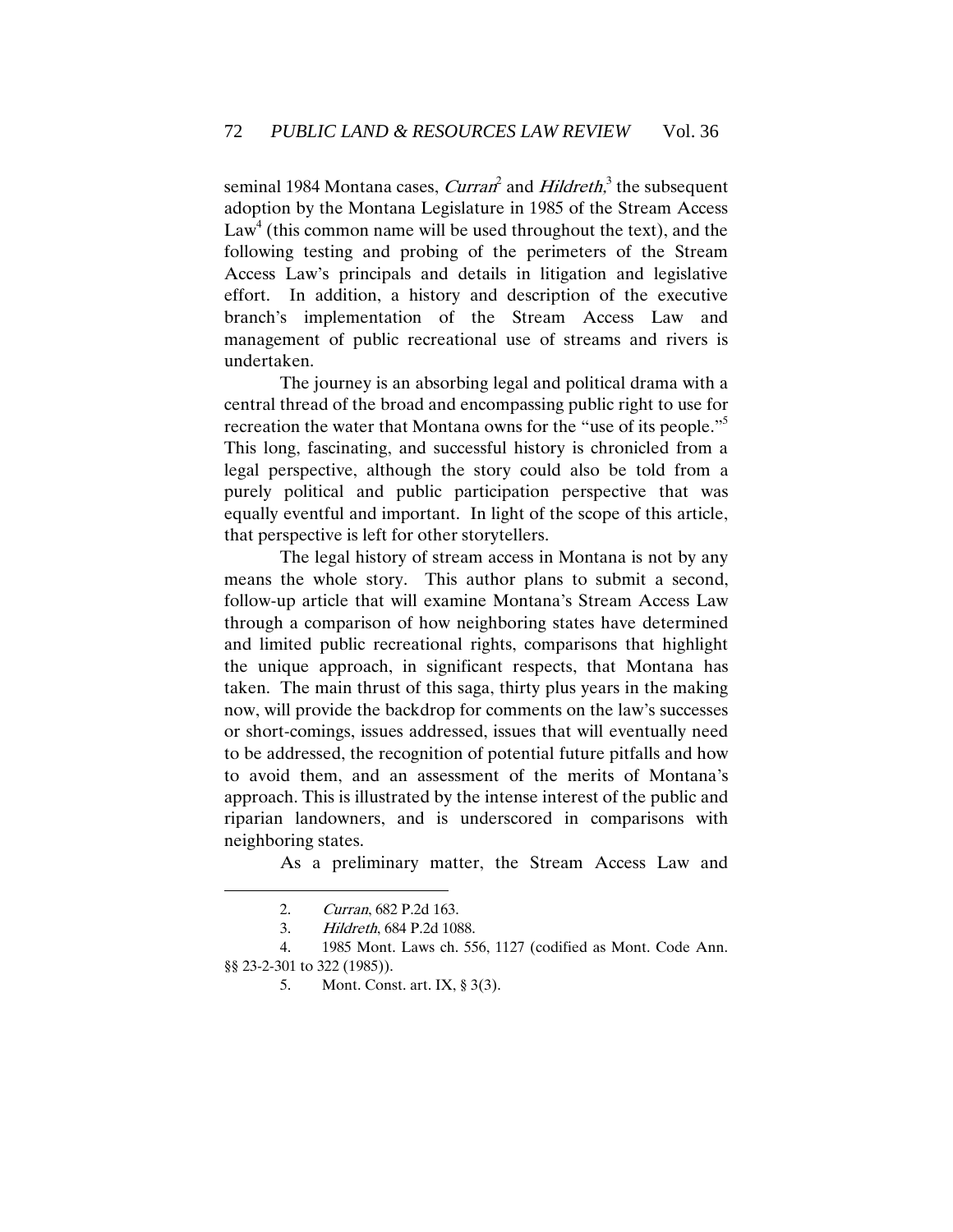recreational use of streams, rivers, and lakes is administered primarily by the Montana Department of Fish, Wildlife and Parks<sup>6</sup> ("DFWP") and the Montana Fish, Wildlife and Parks Commission<sup>7</sup> ("Commission"). The roles of DFWP and the Commission will be detailed throughout this article.

#### A. Navigable for Title and Navigable for Recreation

<span id="page-5-0"></span>At the outset, it is important to distinguish the legal concepts of navigability for title and navigability for recreation. Navigability for title describes those rivers that are "navigable in fact" under federal law for state ownership of the underlying bed of the river.<sup>8</sup> Navigable for recreation describes streams and rivers that the public has the right to use for recreation under state law and includes navigable for title rivers plus all other streams and rivers that Montana law has determined are available for public recreational use.<sup>9</sup>

The idea that states, as sovereigns, own the beds of navigable waters has its origins in English common law.<sup>10</sup> Initially, the thirteen colonies were held to own the bed of navigable waters subject to the ebb and flow of the tide.<sup>11</sup> The United States Supreme Court subsequently extended the concept of sovereign ownership by each of the thirteen original states to "all their navigable waters and the soils under them."<sup>12</sup> In addition, the title

<sup>6.</sup> Mont. Code Ann. § 2-15-3401 (2013) (establishing the Department of Fish, Wildlife and Parks).

<sup>7.</sup> Mont. Code Ann. § 2-15-3402 (2013) The name of the Commission was the Fish and Game Commission until the name was changed to the Fish, Wildlife and Parks Commission in 1991. See 1991 Mont. Laws ch. 28 103 §1. Then it changed to Fish and Wildlife Commission in 2013. See 2013 Mont. Laws ch. 235 816 §6. However, the authority for the Commission relative to Stream Access Law did not change with the name changes.

<sup>8.</sup> PPL Mont., LLC v. Montana, 132 S. Ct. 1215, 1228 (2012).

<sup>9.</sup> Curran, 682 P.2d 163; Hildreth, 684 P.2d. 1088.

<sup>10.</sup> Shively v. Bowlby, 152 U.S. 1, 13 (1894); PPL Mont., 132 S. Ct. at 1226-27.

<sup>11.</sup> PPL Mont., 132 S. Ct. at 1226-27.

<sup>12.</sup> Martin v. Lessee of Waddell, 41 U.S. 367, 410 (1842).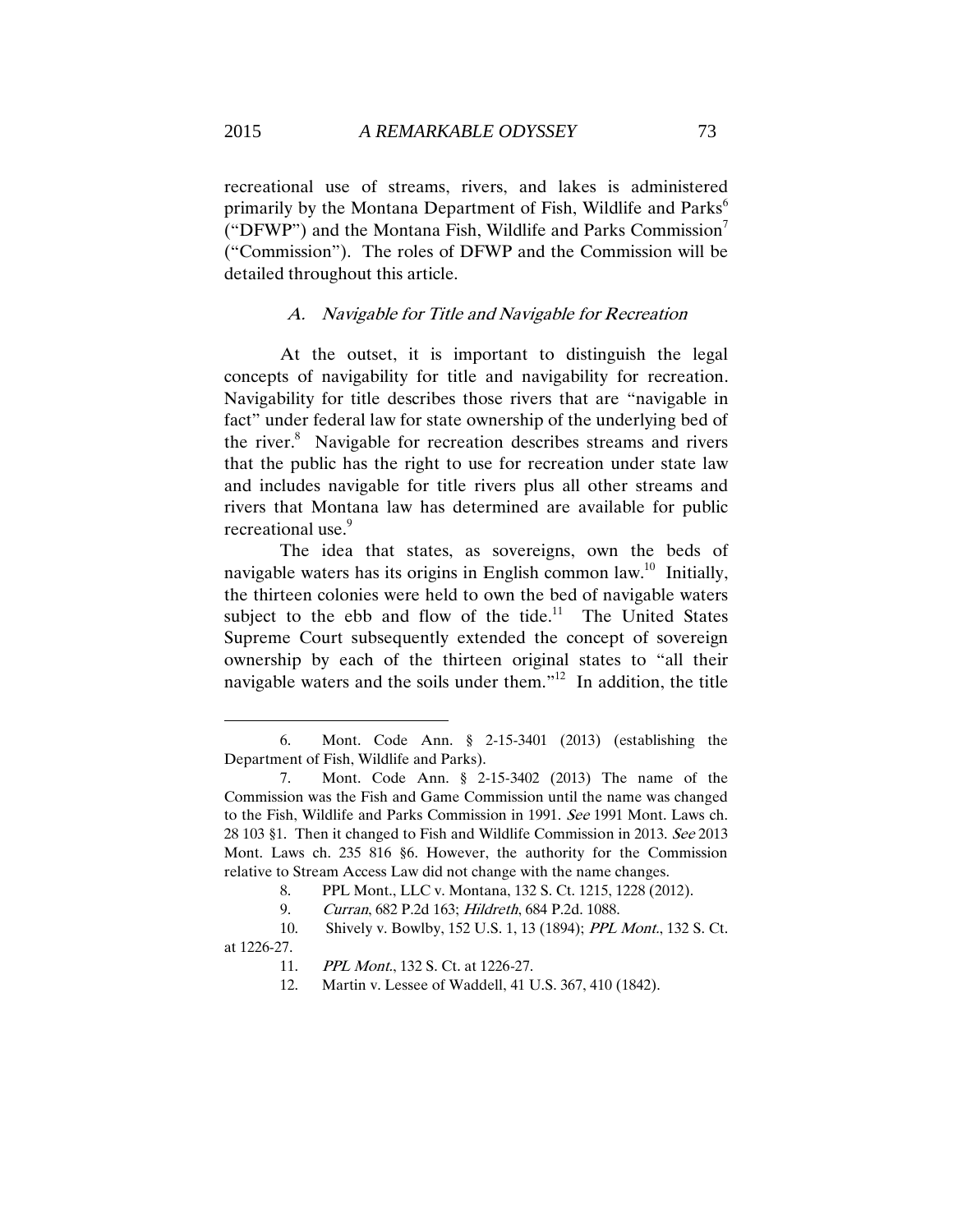to territorial lands under navigable water was declared to be held in trust for future states under the Equal Footing Doctrine.<sup>13</sup> Through this doctrine, a state's title to these lands is conferred by the United States Constitution. Thus, "questions of navigability for determining state riverbed title are governed by federal law."<sup>14</sup>

The United States Supreme Court opinion in The Daniel  $Ball<sup>5</sup>$  case set the formula for determining navigability of water, stating:

> Those rivers must be regarded as public navigable rivers in law which are navigable in fact. And they are navigable in fact when they are used, or are susceptible of being used, in their ordinary condition, as highways for commerce, over which trade and travel are or may be conducted in the customary modes of trade and travel on water.<sup>16</sup>

The Daniel Ball test is also used for the purposes of assessing federal regulatory authority and the applicability of specific federal statutes. When used to determine state title under the Equal Footing Doctrine, the test is based on the "natural and ordinary" condition of the water at the time of statehood; $^{17}$  depends only on navigation and does not require interstate commerce;<sup>18</sup> is applied on a segment-by-segment basis with each segment judged as to whether the river is or is not navigable; $^{19}$  and river segments are navigable for title only if they were used or were susceptible of use "as highways of commerce at the time of statehood."<sup>20</sup>

In contrast, the concept of navigable for recreation is based on the Public Trust Doctrine, which has been held to be a matter of

<sup>13.</sup> Pollard v. Hagan, 44 U.S. 212, 228-29 (1845).

<sup>14.</sup> PPL Mont., 132 S. Ct. at 1227.

<sup>15.</sup> The Daniel Ball, 77 U.S. 557 (1871).

<sup>16.</sup> Id. at 563.

<sup>17.</sup> *PPL Mont.*, 132 S. Ct. at 1228.

<sup>18.</sup> Id. at 1229.

<sup>19.</sup> Id.

<sup>20.</sup> Id. at 1233.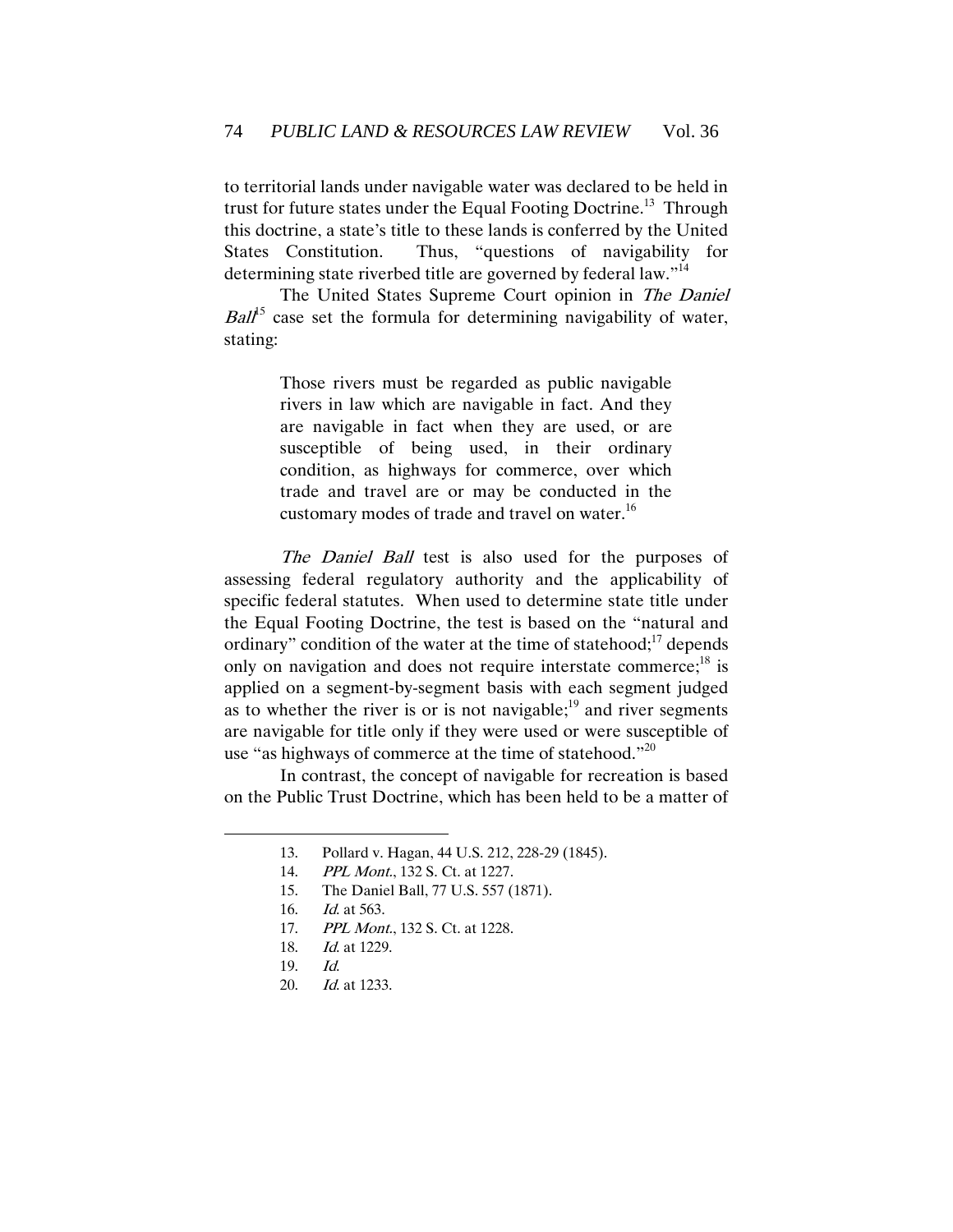state  $law.<sup>21</sup>$  In summary:

Under accepted principles of federalism, the states retain residual power to determine the scope of the public trust over water within their borders, while federal law determines riverbed title under the equal-footing doctrine.<sup>22</sup>

## <span id="page-7-0"></span>I. STREAM ACCESS CASES AND STATUTES

#### A. Pre-Curran and Hildreth

<span id="page-7-1"></span>In 1895, the Montana Supreme Court in Gibson v. Kelly decided whether a riparian landowner to a navigable river owned to the ordinary low-water, or to the ordinary high-water mark.<sup>23</sup> The property at issue in the case was along the Missouri River in Choteau County. The defendant was occupying the low-water to high-water strip in front of the plaintiff's land and was excluding the plaintiff from the property. Ultimately, the plaintiff was seeking the court's aid in ejecting this intruder. $24$ 

In its opinion, the Court acknowledged that the question of ownership varied among the states deciding the issue.<sup>25</sup> The Court held that the riparian landowner owned to the low-water mark in view of the circumstances of the state. Absent any other specific support, the Court reinforced its decision by explaining, "also for the reason that the rule just announced by decision will become, in a few months, the rule by statute.<sup> $26$ </sup> The Court did not fully explain its conclusion; however, the holding made it easier to find that the intruder was trespassing and avoided a conflict with the new civil code.

<sup>21.</sup> Id. at 1235.

<sup>22.</sup> Id.

<sup>23.</sup> Gibson v. Kelly, 39 P. 517 (Mont. 1895).

<sup>24.</sup> Id. at 517.

<sup>25.</sup> Id. at 518.

<sup>26.</sup> Id. at 519. The new civil code the court was referring to had been approved by the Governor and would become the law on July 1, 1895.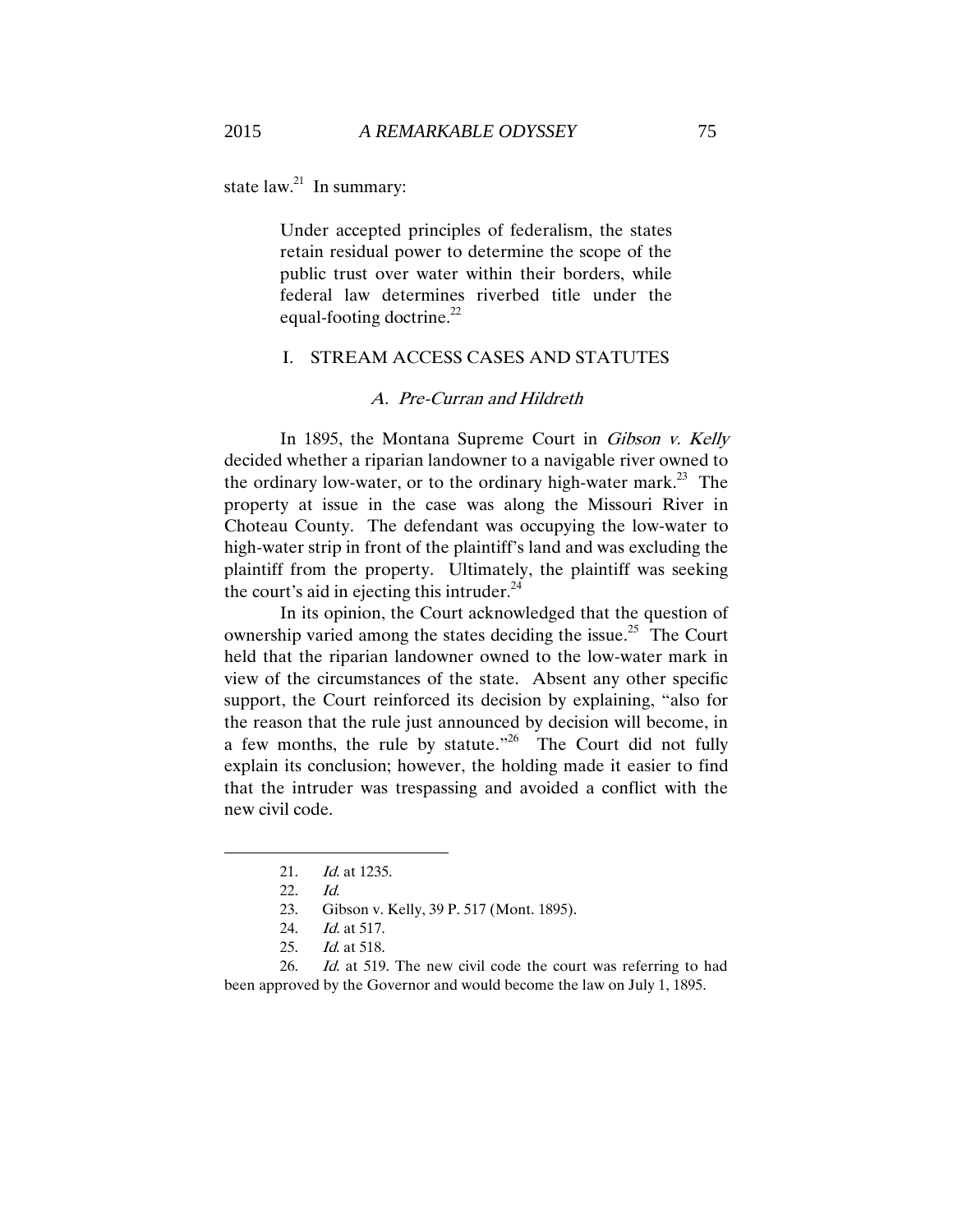The Court acknowledged that "the public [has] certain rights of navigation and fishery upon the river and upon the strip in question," although the "rights of navigation or of fishing are not at all involved in these pleadings." Nevertheless, the court concluded the plaintiff owned the strip, "subject only to the public use of navigation and fishing."<sup>27</sup> Whether or not the court's comments on the public's right to use the strip for navigation and fishing are interpreted as dicta, the real defect of the Gibson decision lies in the lack of reasoning. More specifically, it was left unclear how the Court and the legislature could concede to riparian landowners what otherwise would be public property.

The Civil Code of 1895 in section 1291, codified the rule that "the owner of the land, when it borders upon a navigable lake or stream, takes to the edge of the lake or stream at low-water mark."<sup>28</sup> The 1895 legislature, in the new civil code, claimed the state as owner of "all land below the water of a navigable lake or stream."<sup>29</sup> The 1895 Legislature, in adopting the Political Code of Montana, defined public ways as: "[n]avigable waters and all streams of sufficient capacity to transport the products of the country are public ways for the purposes of navigation and transportation."30

In Herrin v. Sutherland, decided in 1925, the defendant was sued for trespass on the land of the plaintiff in eight separate causes of action.<sup>31</sup> In six of the causes of action, the defendant clearly trespassed on the plaintiff's land. The charges included: tramping on hay and grain crops; breaking through a fence to hunt birds; crossing the plaintiff's private land to access public land and to get to a pond fully enclosed within plaintiff's land; and shooting a

 $\overline{a}$ 27. *Id.* at 519-20. 28. Civ. Code § 1291 (1895) (codified as Mont. Code Ann. § 70-16- 201). 29. Civ. Code § 1091 (1895) (codified as Mont. Code Ann. § 70-1- 202). 30. Political Code § 2570 (1895) (codified as Mont. Code Ann. § 85-1-111). 31. Herrin v. Sutherland, 241 P. 328 (Mont. 1925).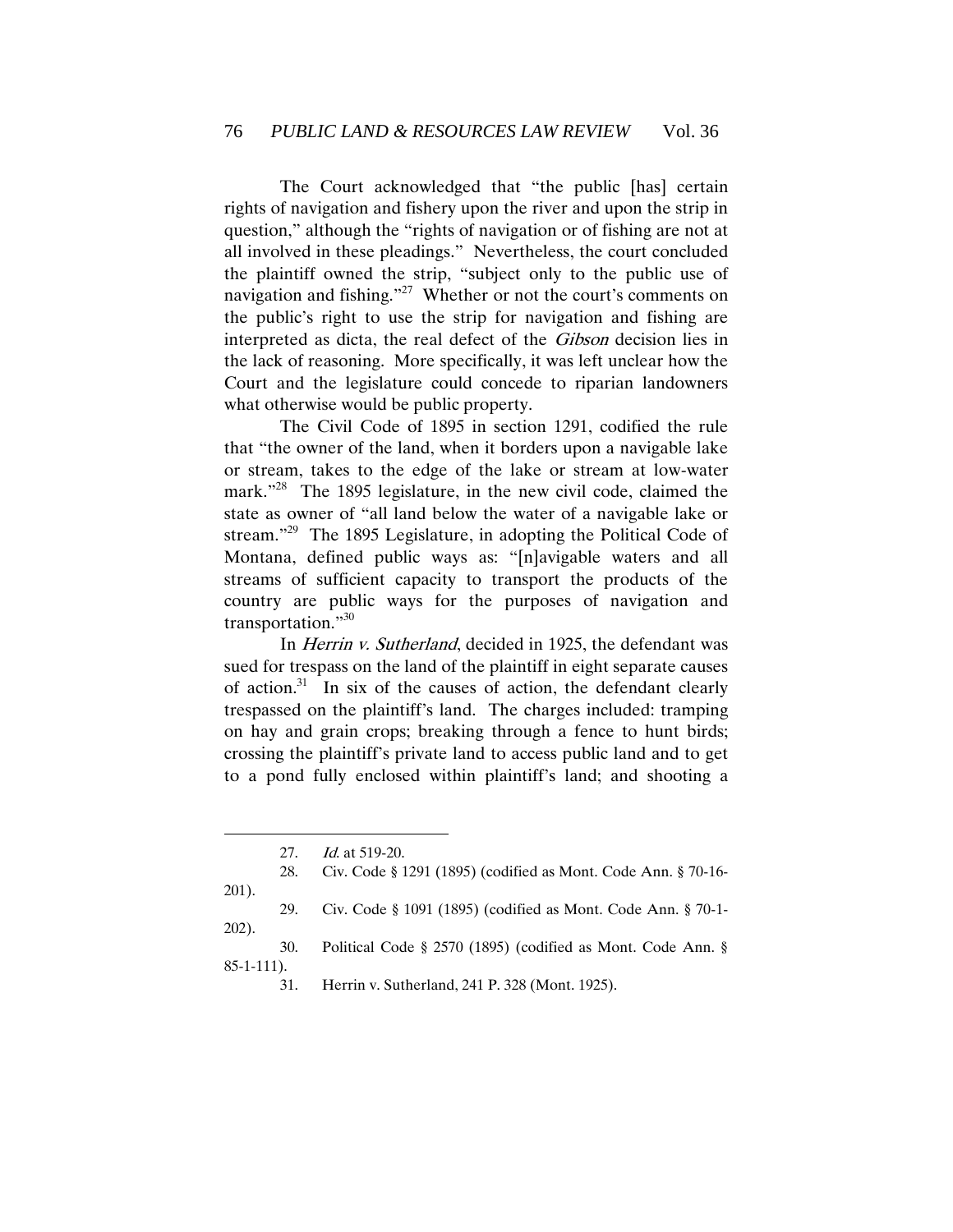shotgun while on the plaintiff's land. $32$ 

Two of the causes of action merit closer scrutiny, one may have addressed walking on the strip of land between the low-water and high-water marks of a navigable river and the other may have been a trespass for wading up a non-navigable stream. Of note, defendant was also found to be trespassing because, after rowing his boat up the channel of the Missouri River in Lewis and Clark County and fishing, the plaintiff walked above the ordinary lowwater mark and above the high-water mark and "tramped upon and destroyed native and planted grasses." The Court concluded the defendant was a trespasser in going upon plaintiff's land "in the fashion described."<sup>33</sup> It would be a stretch to consider *Herrin* as holding that it was a trespass for a person rowing a boat on a navigable for title river to walk along the strip between the lowwater and high-water marks, especially considering that the ruling in Kelly v. Gibson was not even addressed. It seems safe to assume then that the Court must have meant that the trespass occurred when the defendant went above the high-water mark.

The problematic cause of action surrounded the acts of the defendant wading up and down Fall Creek, a non-navigable stream, while fishing. The court said: "It would seem clear that a man has no right to fish where he has no right to be.<sup> $34$ </sup> However, the Court's holding in this regard is confusing because the defendant again went upon the land of the plaintiff when he "tramped upon and destroyed the hay."<sup>35</sup> In this light, the Court's opinion remains unclear. Did the Court hold the defendant was simply a trespasser, or did the Court hold that a person trespasses by wading and fishing in a non-navigable stream?

Importantly, the interpretation of this language is relevant to understanding the Court's more modern jurisprudence on the issue. If the latter was the actual intended holding, Curran in 1984 overruled the holding.<sup>36</sup> Justice Holloway, in a concurring opinion,

<sup>32.</sup> Id. at 332-33.

<sup>33.</sup> Id. at 331.

<sup>34.</sup> Id.

<sup>35.</sup> Id.

<sup>36.</sup> Curran, 682 P.2d at 171 ("[T]he holding [in Herrin] is purely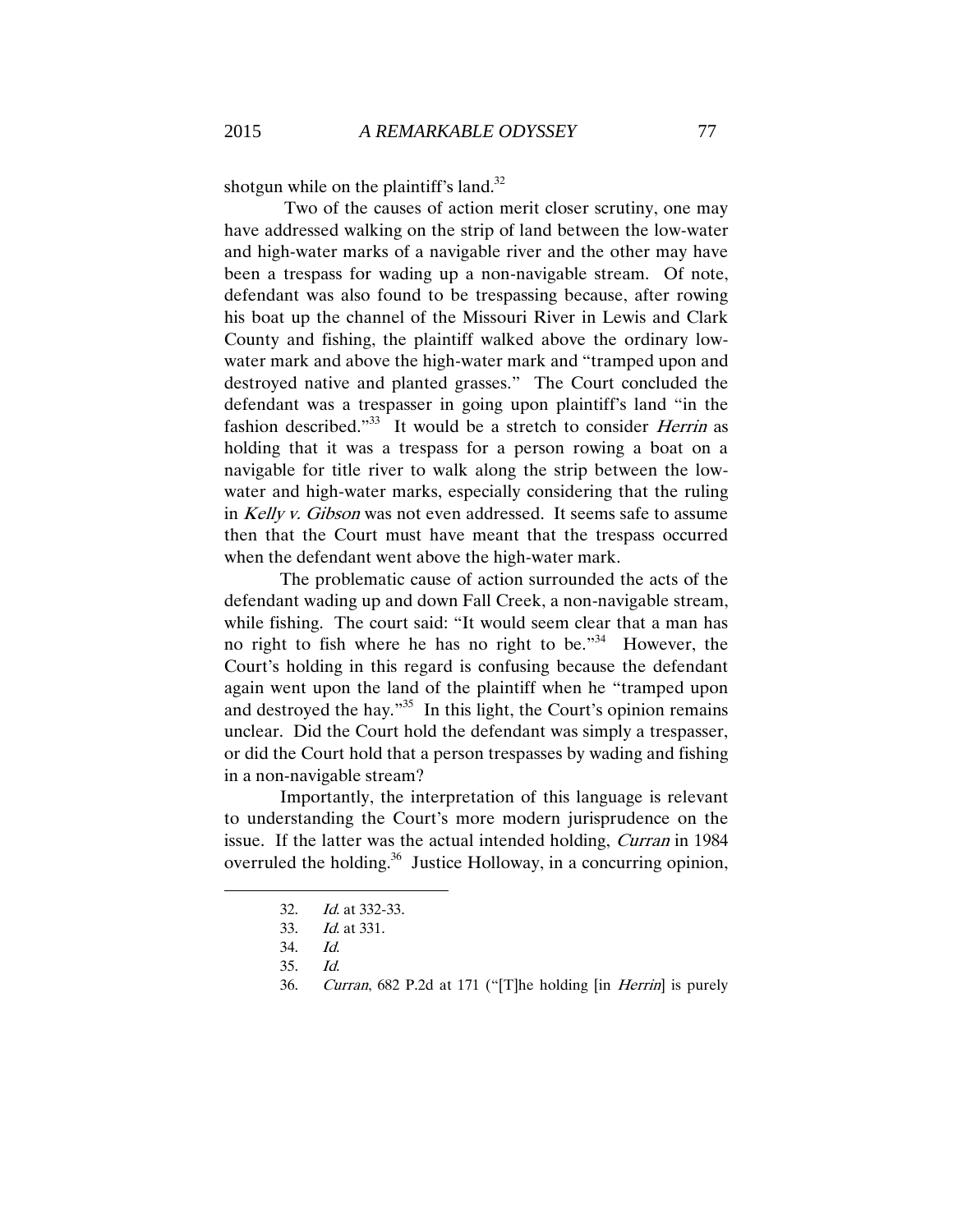would have disposed of the case summarily because in each cause of action there was a technical trespass. $37$ 

 Since 1933, a Montana statute has recognized a public right to use the water and banks up to the "high water flow line" of "navigable" rivers, streams, and sloughs for fishing. $38$  If the term "navigable" means navigable for title rivers, sloughs and streams, then the statute makes it clear that the angling public has an easement to use the strip between the ordinary low-water and highwater marks, a strip of land that by statute is owned by the riparian landowner.<sup>39</sup> Alternatively, if the statute was intended to apply to more than just navigable for title rivers and streams, the language could arguably encompass more than just the strip of land on navigable for title rivers because the language addresses "any rights of title" between the high-water lines which could then include nonnavigable for title streams.<sup>40</sup>

Such an interpretation is less far-fetched when the statutory definition of public ways is considered. The statutory language added to navigable waters, "all streams of sufficient capacity," not just for the purpose of navigation, but also for the transportation of "the products of the country." Potentially, this language could

37. Herrin, 241 P. 333.

 $\overline{a}$ 

38. Mont. Code Ann. § 87-2-305 (1933) provides: "Navigable rivers, sloughs, or streams between the lines of ordinary high water . . . shall hereafter be public waters for the purpose of angling, and any rights of title to such streams or the land between the high water flow lines or within the meander lines of navigable streams shall be subject to the right of any person . . . who desires to angle therein or along their banks to go upon the same for such purpose." Additionally, rivers and streams are navigable if they have "been meandered and returned as navigable" by United States surveyors, or if they are navigable in fact. 1933 Mont. Laws ch. 95, §§ 1, 2 (codified as Mont. Code Ann. § 85-1-112).

39. Mont. Code Ann. § 70-16-201 (1895).

40. Mont. Code Ann. § 87-2-305; see Herrin, 241 P. 333.

41. Mont. Code Ann. § 85-1-111 (1901) This statute provides in pertinent part that "[n]avigable waters and all streams of sufficient capacity to transport the products of the country are public ways for the purposes of navigation *and such transportation.*" *Id.* (emphasis added).

dicta, has no precedential value[,]  $\dots$  and  $\dots$  is contrary to the public trust doctrine and the 1972 Montana Constitution." *Id.*) (emphasis added).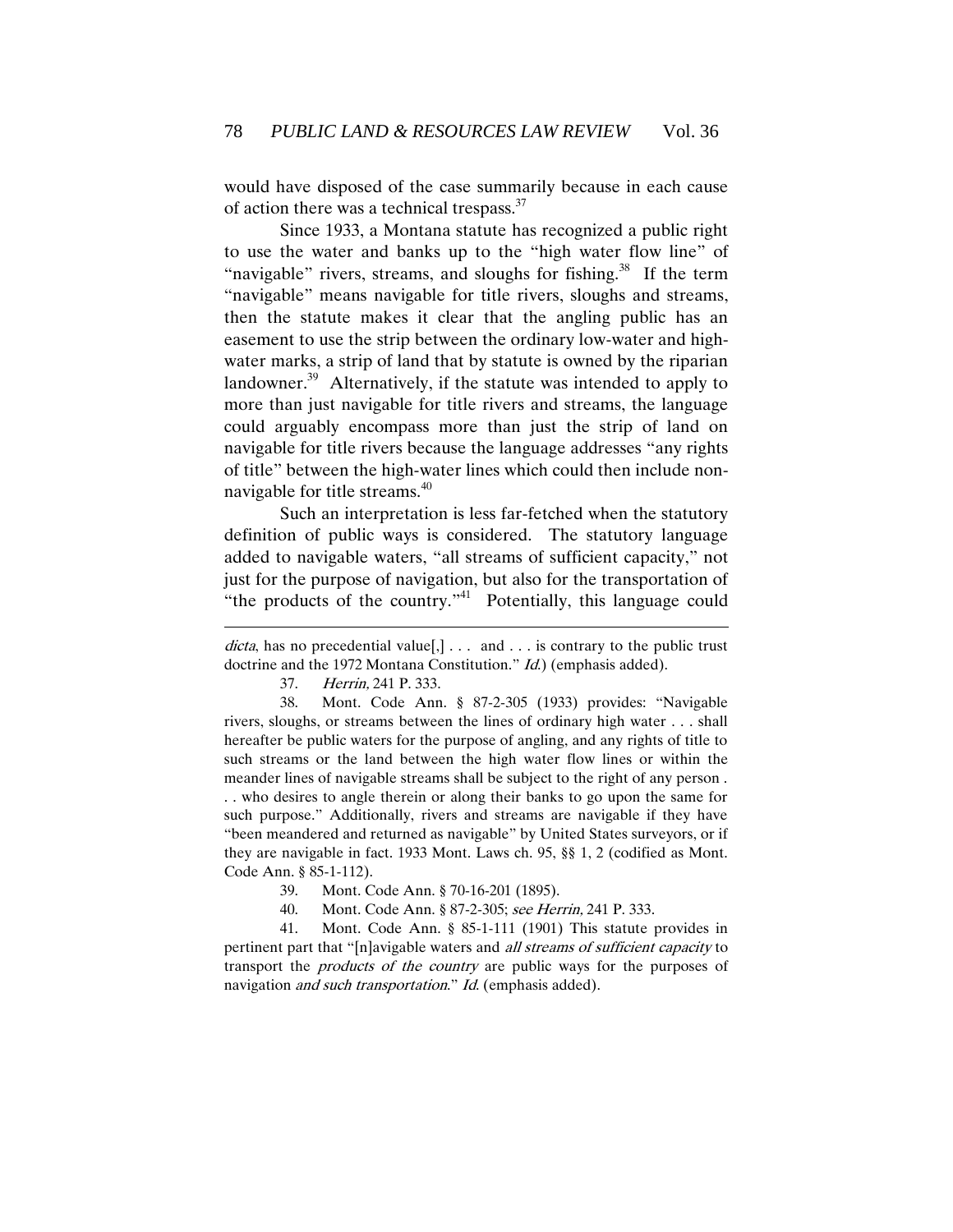support more than just the use of navigable for title rivers for transportation, but all waters that meet the test of sufficient capacity. While this may be regarded as a stretch, the district court in Curran employed a similar parsing of the language to define a recreational floating or pleasure boat test for navigable for recreation streams that included using the bed and banks. $42$ 

The discussion of stream access in Montana prior to the Curran and Hildreth litigation and the 1985 Legislature's adoption of the Stream Access Law would not be complete without considering how the 1972 Constitutional Convention addressed stream access and the Public Trust Doctrine.

The delegates of the Constitutional Convention discussed the Public Trust Doctrine with the resulting adoption of two proposed constitutional provisions addressing a clean and healthful environment. Both are now part of the 1972 Constitution ratified by the people of Montana, one as an enumerated inalienable right,<sup>43</sup> and the other establishing a duty of the state and each person to maintain and improve.<sup>44</sup> Most significant for stream access was language added in the revised section on water rights. There, the relevant language states that waters in the state "are the property of the state *for the use of its people*."<sup>45</sup>

In a discussion of the above phrase, Delegate Aronow expressed his opinion on the state of stream access at the time:

> you can go up and down that stream all you want to. But the only thing is, you can't drive across the rancher's lands willy-nilly in order to get to it. You

<sup>42.</sup> Mont. Coal. for Stream Access v. Curran, No. 45148, (1st Judicial Dist. Ct. Mont. Dec. 7, 1982) (mem. re mots. for sum. j.); See infra at 11-14, discussion of the Dearborn River case in Curran, No. 45148.

<sup>43.</sup> Mont. Const. art. II, § 3 (inalienable rights); Constitutional Convention Tr. 2933, 2934 (adoption).

<sup>44.</sup> Mont. Const. art. IX, § 1(1). "The state and each person shall maintain and improve a clean and healthful in Montana for present and future generations." Constitutional Convention Tr. 2938, 2939 (adoption).

<sup>45.</sup> Mont. Const. art. IX, § 3(3) (emphasis added); Constitutional Convention Vol. II, 552-553 (Nat'l Res. & Agric. Majority Proposal), Trans. 2938, 2939 (adoption).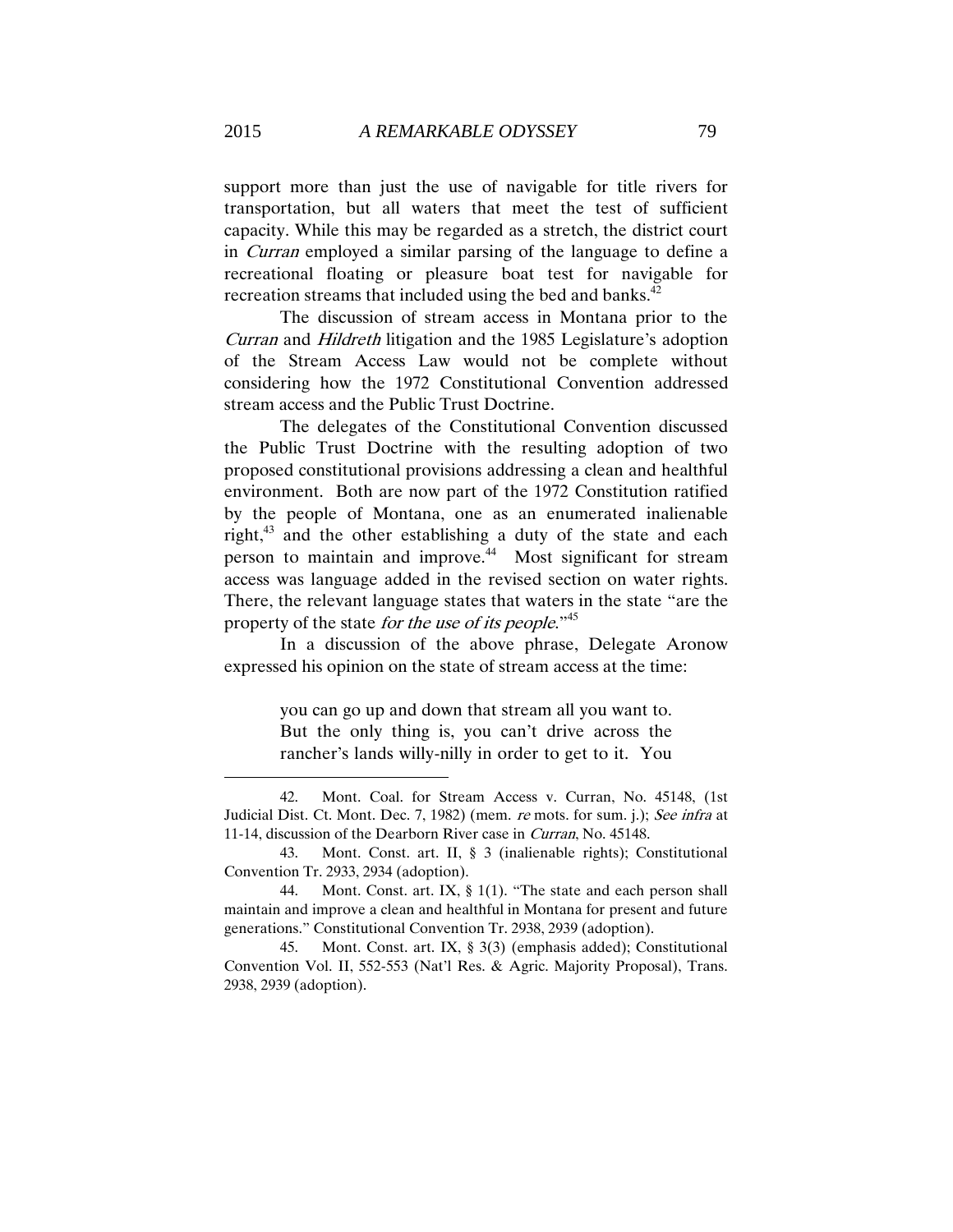can go along the county roads or wherever there's access. And you certainly may boat. You may hike up and down that stream.<sup>46</sup>

There was a delegate proposal that foreshadowed stream access to a remarkable degree, but was not further discussed. $47$ While the Constitutional Convention did not adopt any more specific provision,<sup>48</sup> one way or the other, on stream access, there was the above prescient acknowledgement of stream access.

#### <span id="page-12-0"></span>B. The Dearborn River Case (Curran) in District Court

The Montana Coalition for Stream Access, Inc. ("Coalition"), filed a lawsuit in the First Judicial District of the State of Montana on April 14, 1980, asserting that the public had the right to float, fish, and recreate between the high-water marks of the Dearborn River, as it flows through the property of landowner Dennis Michael Curran.<sup>49</sup> As the litigation proceeded, the Montana Department of State Lands (now reorganized within the Montana Department of Natural Resources and Conservation)

 $\overline{a}$ 

48. A new proposed Constitution of Montana was adopted by the Constitutional Convention March 22, 1972 and was ratified by the people June 6, 1972 (Referendum No. 68).

<sup>46.</sup> Constitutional Convention Tr. 1305.

<sup>47.</sup> Constitutional Convention Vol. I, 76. Delegate Proposal No. 2 proposed a new constitutional section that would provide: "Section ---. Water. All of the water in this state, whether occurring on the surface or underground, and whether occurring naturally or artificially, belongs to the people of Montana; and those waters which are capable of substantial or significant public use may be used by the people with or without diversion or development works, regardless of whether the waters occur on public or private lands. The public has the right to the recreational use of such waters and their beds and banks to the high water mark regardless of whether the waters are navigable and regardless of whether the beds and banks are privately owned. Beneficial use of waters includes recreation and aesthetics, such as habitat for fish and wildlife and scenic waterways." Id. The remainder of the proposal was language on water use similar to other proposals including language that passed.

<sup>49.</sup> Curran, No. 45148 (mem. re mots. for summ. j.).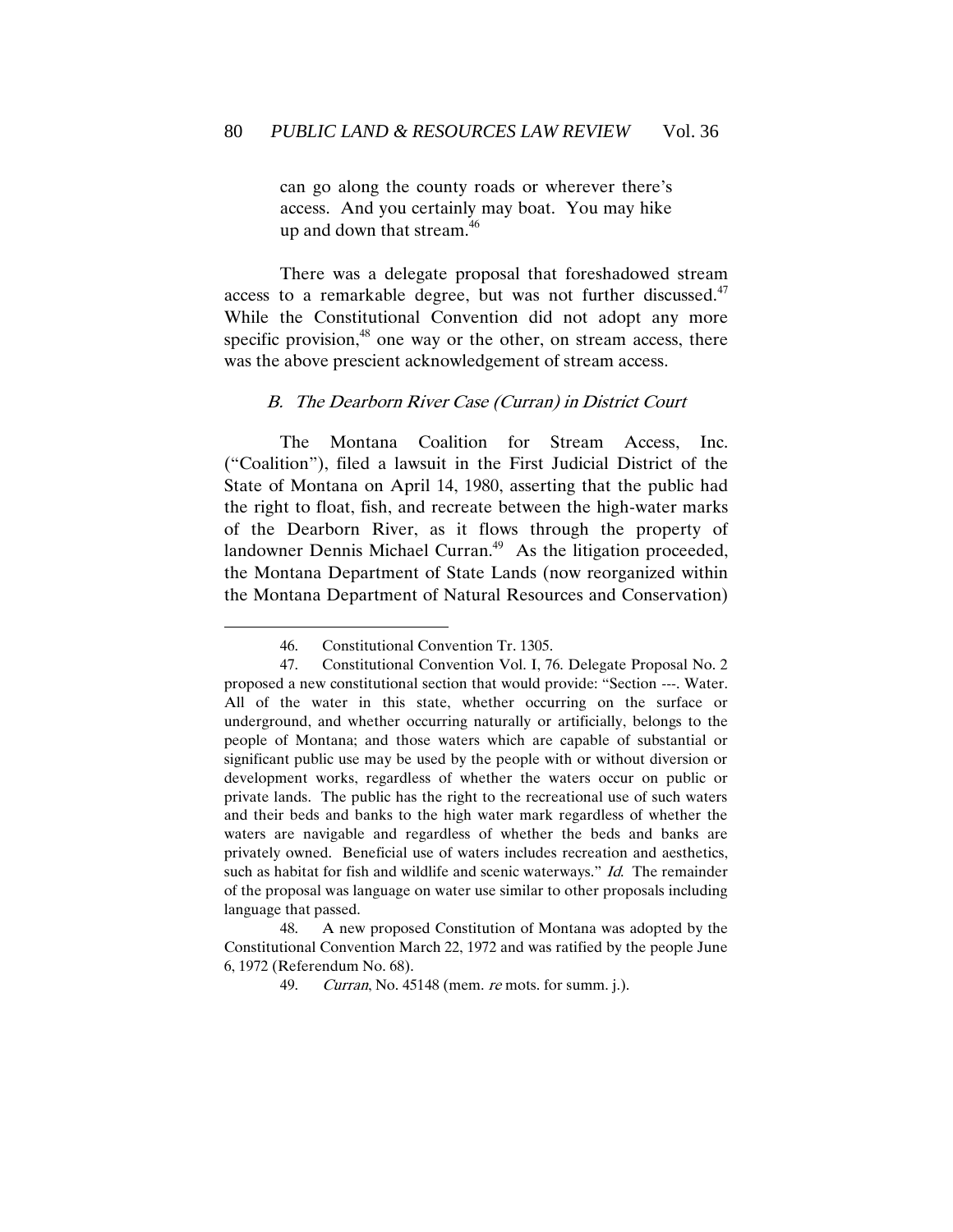intervened as a plaintiff, claiming the state had title to the bed of the Dearborn River. Subsequently, DFWP and the State of Montana were joined as involuntary plaintiffs.

DFWP described the Dearborn River as follows:

The Dearborn River originates along the east slope of the Continental Divide in west-central Montana. The river flows generally in a southeasterly direction from its source near Scapegoat Mountain, approximately 30 miles southwest of Augusta, Montana, to the Missouri River, a distance of approximately 66 miles. The first 20 miles of the Dearborn's course is through mountainous and canyon terrain, roughly 12 miles of which lie in the Scapegoat Wilderness. After this traverse, the river merges onto rolling plain and continues its flow for about 29 miles where it again enters a moderately timbered area. The Dearborn flows for another 17 miles and enters the Missouri River near Craig, Montana.<sup>50</sup>

 Landowner Curran owned or controlled land through which approximately seven miles of the Dearborn flows, both upstream and downstream from where U.S. Highway 287 crosses the Dearborn.<sup>51</sup> Historically, Curran had denied members of the public from floating, fishing, and recreating on the Dearborn River where it crossed his land, claiming ownership of the streambed.<sup>52</sup> Members of the public had for some time been floating, fishing, and observing the scenic beauty of the Dearborn River, with recreational floating available at least four months of the year.<sup>53</sup>

Based on "statute of necessity," the district court developed a "practical rule" that a "Montana stream is navigable and

<sup>50.</sup> Mem. in Support of Mot. for Summ. J. for Dept. of Fish, Wildlife and Parks (DFWP) at 1-2, Curran, No. 45148 (Apr. 23, 1982).

<sup>51.</sup> Curran, 682 P.2d at 165.

<sup>52.</sup> Mem. in Support of Mot. for Summ. J., supra note 50, at 2.

<sup>53.</sup> Id. at 12-13.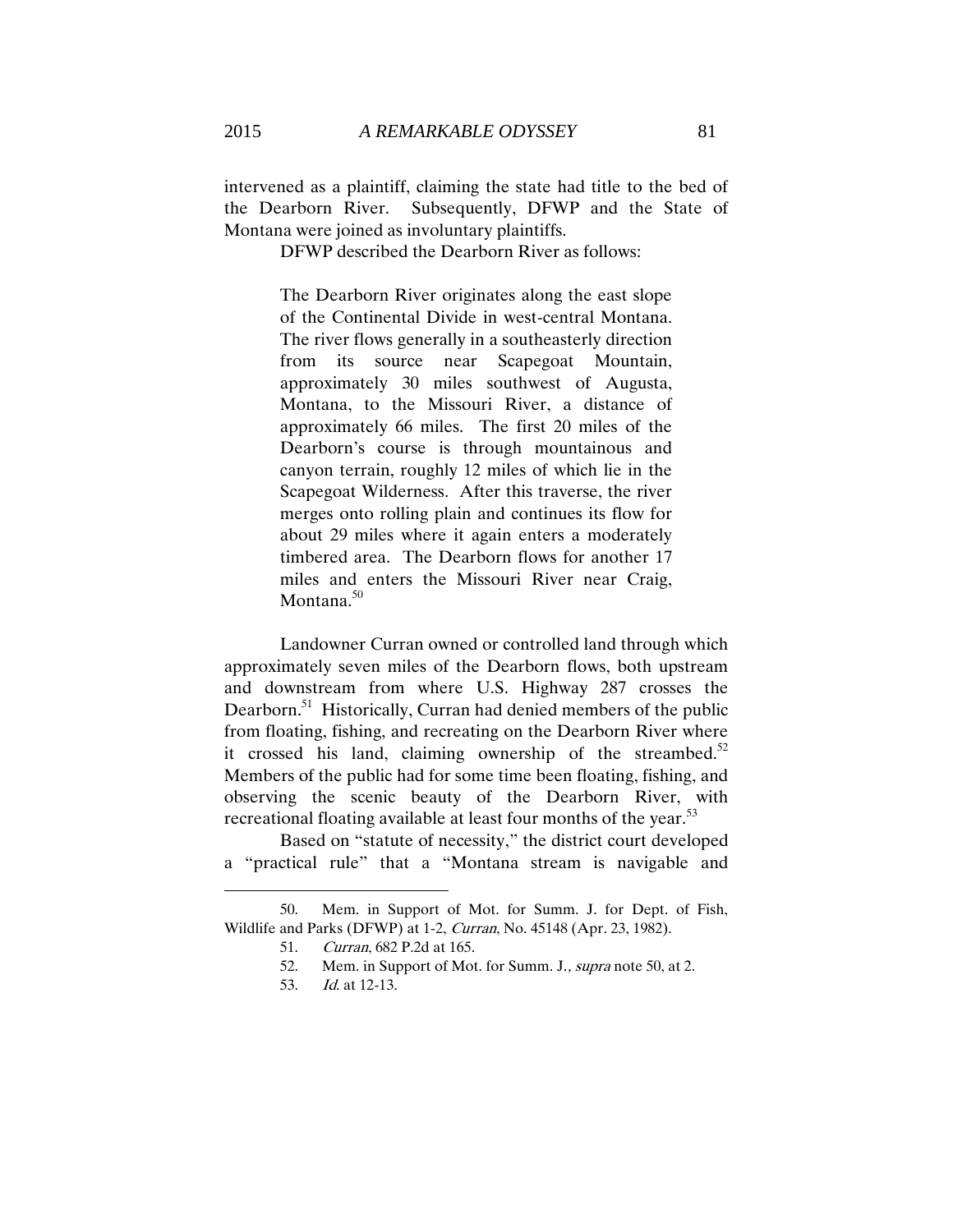accessible over so much of its entire course as is navigable by recreational craft at any given time."<sup>54</sup> Under this rule of recreational navigation, aquatic recreationists could utilize a qualifying stream "between ordinary high water levels," including wading in the stream and walking on dry land below the ordinary high-water line.<sup>55</sup> This rule was based on state law, as contrasted with the federal rule determining navigable rivers for state title, i.e. ownership of the underlying bed.

The district court based its holding on an interpretation of three state statutes. Because Montana Code Annotated § 87-2-305 allows anglers to go along the banks of any "[n]avigable rivers, sloughs, or streams between the ordinary high water" to fish, and because Montana Code Annotated § 85-1-112 defines as navigable as "all rivers and streams which are navigable in fact," the district court concluded that the legislature intended that streams capable of transporting anglers in some type of watercraft are "navigable" under Montana Code Annotated § 87-2-305, and therefore should be accessible to licensed anglers.<sup>56</sup>

Furthermore, the district court found that the legislature had broadened recreational navigability to all recreationists with the codified definition of public waterways in Montana Code Annotated § 85-1-111.<sup>57</sup> The district court found by using these two separate terms "navigation" and "transportation" the legislature intended to include "ordinary, non-commercial travel" in the concept of navigation. Navigation then, by state statute, includes travel for fishing, hunting, and recreation.<sup>58</sup> The district court also found that the Dearborn River is navigable for title purposes with the bed of the river between the low-water marks owned by the state. This was based on evidence of log floating at the time

<sup>54.</sup> *Curran*, No. 45148 at 4 (mem. *re* mots. for summ. j.).

<sup>55.</sup> Id.

<sup>56.</sup> Id. at 2-3.

<sup>57.</sup> "Navigable water and all streams of sufficient capacity to carry the products of the country are public ways for the purpose of navigation and such transportation." *Id.* at 3 (quoting Mont. Code. Ann. § 85-1-111).

<sup>58.</sup> Id. at 3-4.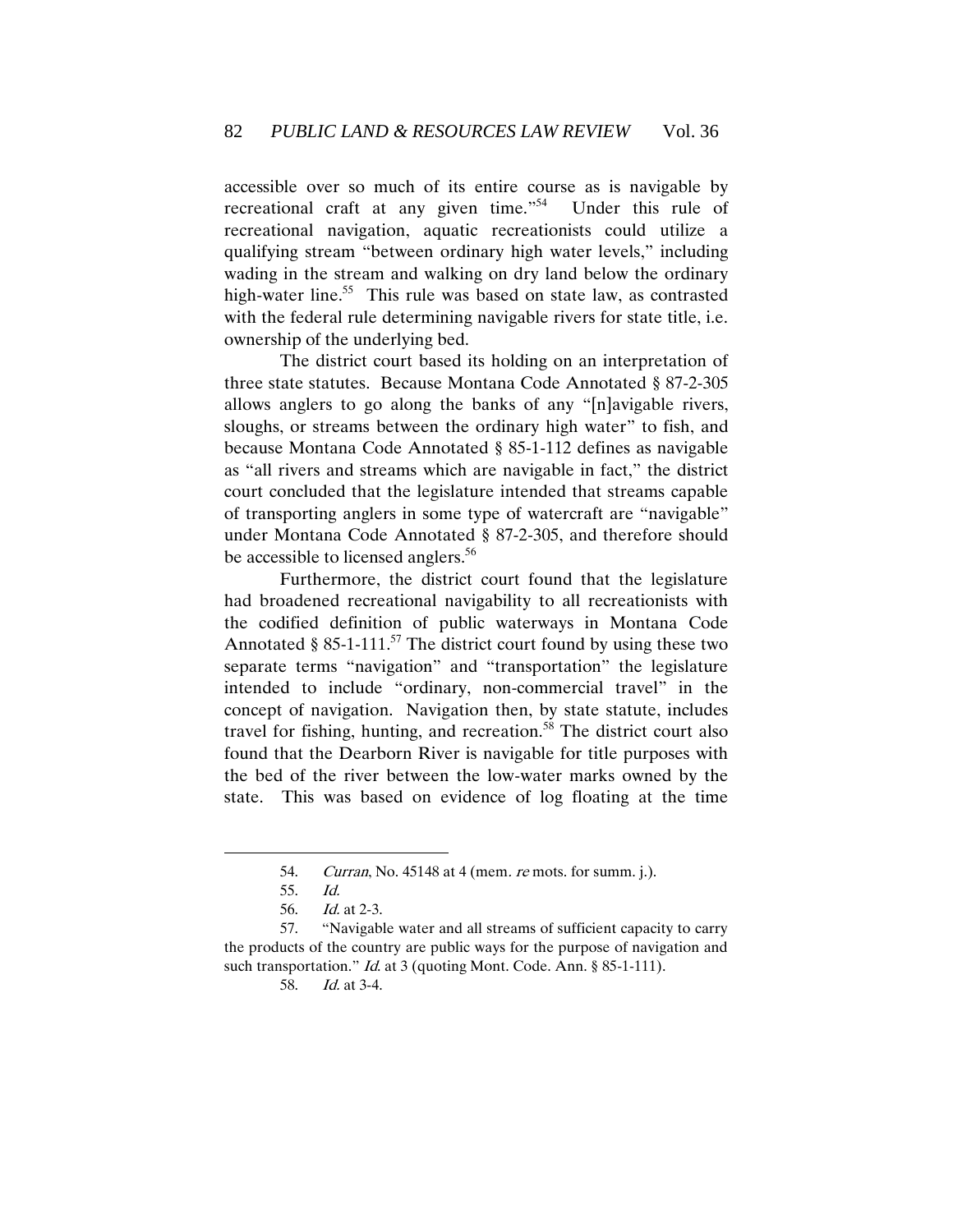statehood was granted. $59$ 

The district court then dismissed the motion of DFWP that Article IX, § 3(3) of the 1972 Montana Constitution means the waters of the Dearborn are "public waters" held in trust for public uses.<sup>60</sup> DFWP's argument was based on the language of subsection (3), which provides that "[a]ll surface . . . waters . . . are the property of the state for the use of its people." The district court reasoned that: Article IX was not self-executing; the legislature had not implemented any right of the public for recreational access to state waters; and the probable purpose of Article IX, as a whole, "was to preserve the historical appropriation system of water rights . . . rather than to assume public access to water for purposes other than appropriation." 61 The district court cited the Colorado Supreme Court's opinion in  $Emmerf^2$  for this principle, but also decided that the common law rule "he who owns the land controls that above it" had been set aside by the legislature though its statutes on navigable streams.<sup>63</sup>

The district court granted plaintiff's motion to dismiss defendant's counterclaim for inverse condemnation.<sup>64</sup> The key points of the district court's decision in Curran are that members of the public have the right to float and recreate in non-navigable streams, that they may wade and use the banks up to the ordinary high-water, and that these rights are founded in statutory language. Later, on appeal, the Montana Supreme Court held the public has broader rights that are permanently established by the Public Trust Doctrine embedded in the Montana Constitution.

 $\overline{a}$ 

64. Id. at 18.

<sup>59.</sup> Id. at 7-16.

<sup>60.</sup> Id. at 16-18; Mem. in Support of Mot. for Summ. J., supra note

<sup>50,</sup> at 13-15.

<sup>61.</sup> Curran, No. 45148 at 17 (mem. re mots. for sum. j.).

<sup>62.</sup> People v. Emmert, 597 P.2d 1025 (Colo. 1979).

<sup>63.</sup> Curran, No. 45148 at 17 (mem. re mots. for sum. j.).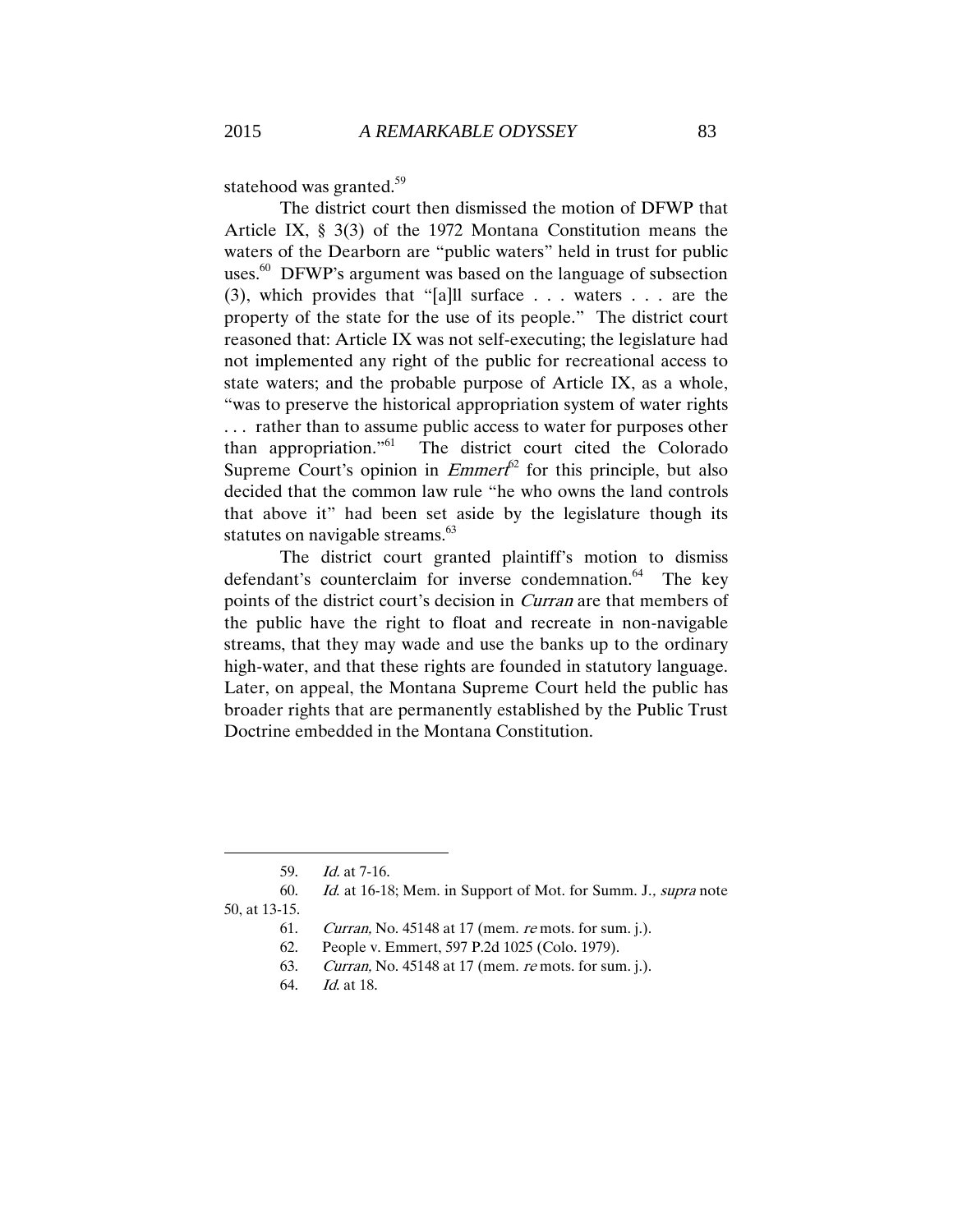#### <span id="page-16-0"></span>C. The Beaverhead River Case (Hildreth) in District Court

The Coalition, on April 8, 1981, filed a complaint in the state district court for Beaverhead County asserting that members of the public had the right to float and recreate on the Beaverhead River.<sup>65</sup> The suit was against landowner Lowell S. Hildreth for a variety of actions. Most notably, Hildreth had installed a fence across the downstream side of a bridge on his property, was preparing to install a cable across the river further upstream, and was harassing and interfering with floaters.<sup>66</sup>

The Beaverhead River is formed by the confluence of Horse Prairie Creek and the Red Rock River, now inundated by the Clark Canyon Dam. The Beaverhead River flows in a northeastern direction for fifty miles from the dam to join the Big Hole River where they form the Jefferson River near Twin Bridges. $67$  The river flows through Hildreth's land for 1.5 miles, starting approximately two miles below the dam.<sup>68</sup> The Beaverhead River was, and had been for decades, floated by persons fishing and recreating without permission.<sup>69</sup> Initially, the landowner was enjoined from interfering with floaters and required to remove the fence on the downside of Hildreth bridge across the river.<sup>70</sup> Hildreth's counterclaim for a taking by inverse condemnation was dismissed in part, because the court found no viable takings claim under either of the potential outcomes, i.e., if the members of the public had a right to float or did not have a right to float, the issue of a takings was resolved either way.<sup>71</sup>

The district court held:

<sup>65.</sup> Mont. Coal. for Stream Access v. Hildreth, No. 9604 (5th Judicial Dist. Ct. Mont. Dec. 7, 1982) (findings of facts and conclusions of law).

<sup>66.</sup> Id. at 10.

<sup>67.</sup> Id. at 2.

<sup>68.</sup> Id. at 2-3.

<sup>69.</sup> Id. at 12.

<sup>70.</sup> *Id.* (May 15, 1981) (prelim. inj.).

<sup>71.</sup> *Id.* (June 23, 1982) (order).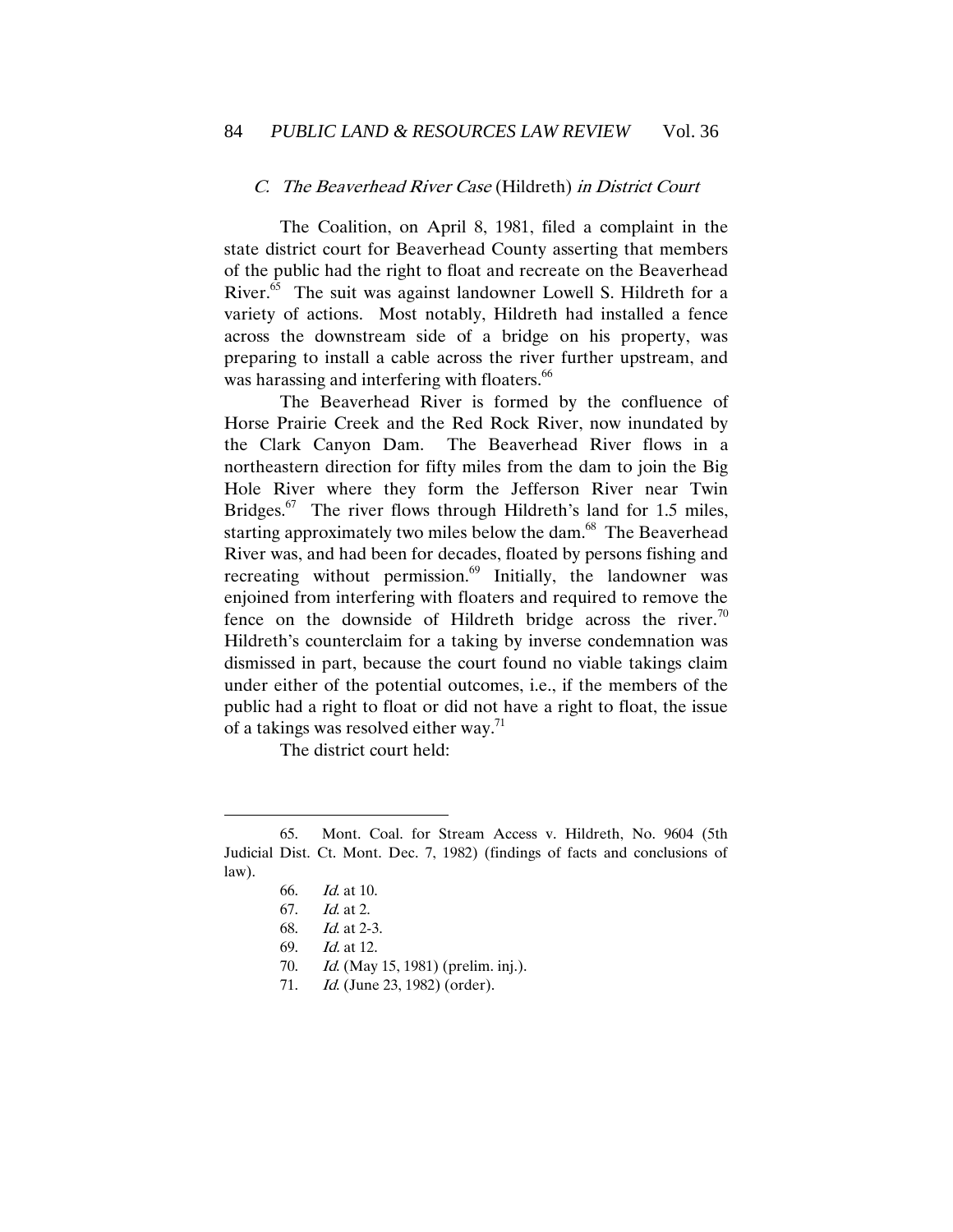The Beaverhead River, where it runs through the property of Defendant, is navigable under the pleasure-boat test of navigability, and, as such, members of the public have the right to float the river and use its banks up to the ordinary high water mark free from interference from Defendant.<sup>72</sup>

The court also held that the public could portage around the bridge during times of high-water "when necessary, in a manner which is least intrusive to the interference with Defendant's property."<sup>73</sup> The court had initially severed and reserved the issue of Hildreth's counterclaim for an inverse condemnation. Then, the court, in certifying its final judgment, pursuant to Rule 54(b) of the Montana Rules of Civil Procedure, rejected the counterclaim with the following language: "[t]his court views the issues decided in favor of plaintiff to be dispositive of the remaining issues, and if affirmed on appeal, the remaining issues would probably be thereby resolved."<sup>74</sup>

In review, both district courts adopted a pleasure boat test of navigability for recreational use, not just to float a river, but to also use the bed and banks up to the ordinary high-water mark. Interestingly, one court based its holding on an interpretation of state statutes on navigability, but rejected the Public Trust Doctrine in its decision. The other based its decision on the persuasive force of holdings in other jurisdictions, without mentioning the public trust at all. As it turns out, the Montana Supreme Court would see things differently.

## <span id="page-17-0"></span>D. The Montana Supreme Court Decisions in Curran and Hildreth

Twice in the summer of 1984, the Montana Supreme Court was faced with deciding what rights the public had to utilize streams and rivers in Montana for recreation: first, in Curran and one month later in Hildreth.

<sup>72.</sup> Id. at 14 (findings of fact and conclusions of law).

<sup>73.</sup> Id. at 16.

<sup>74.</sup> *Id.* at 2 (Dec. 22, 1982) (j.).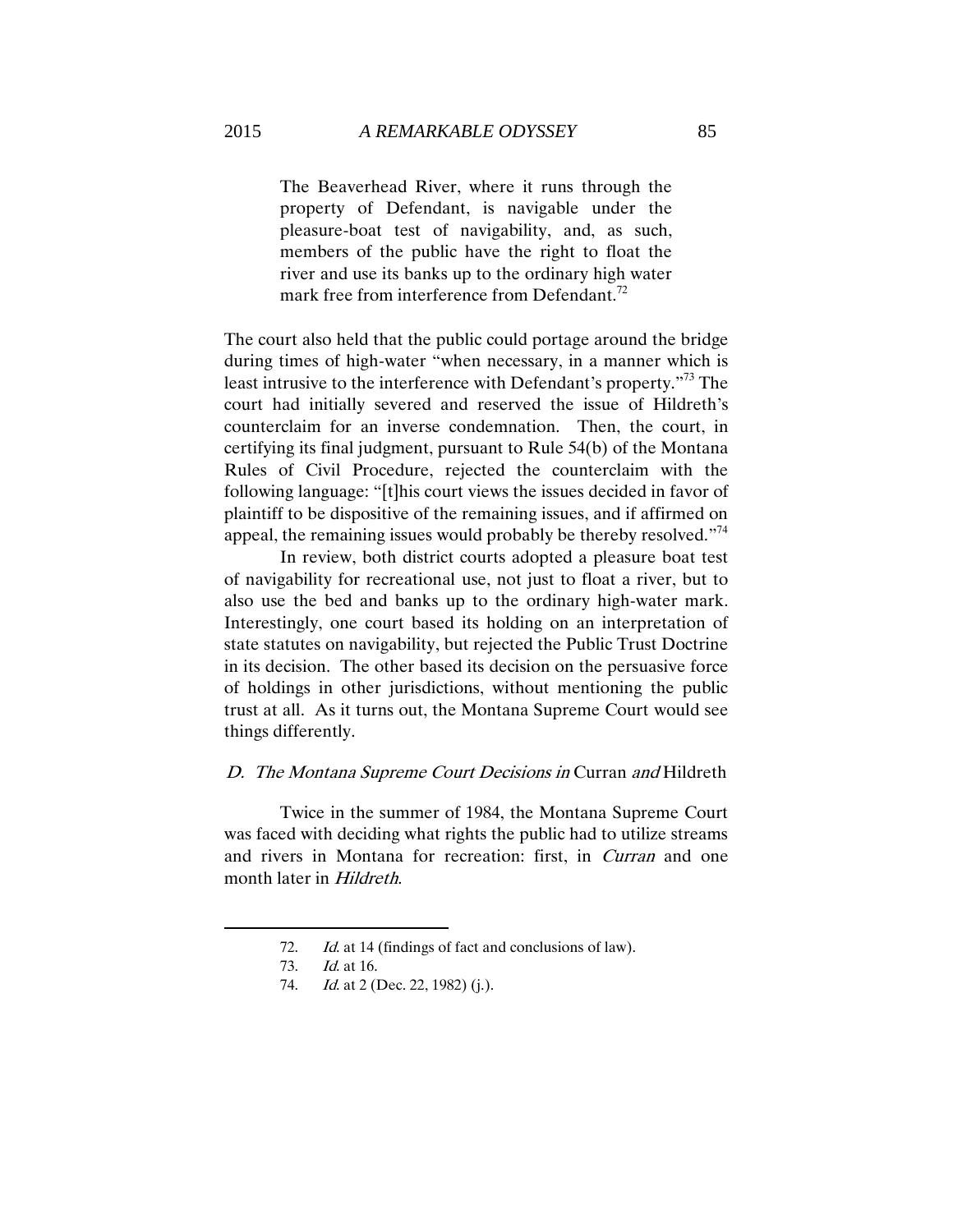In Montana Coalition for Steam Access v. Curran,<sup>75</sup> decided May 15, 1984 and written by Chief Justice Haswell, the Court issued a uniquely broad and encompassing determination of the public right to stream access. Initially, the Court affirmed the district court's decision that the Dearborn River was navigable under the federal law of navigability for title by application of a log-floating test and, therefore, title to the riverbed was held by the state in accordance with the Equal Footing Doctrine.<sup>76</sup> The Court then addressed whether, under state law, recreational use and fishing make a stream navigable. The Court, in clear and exceptionally broad language held:

> In sum, we hold that, under the public trust doctrine and the 1972 Montana Constitution, any surface waters that are capable of recreational use may be so used by the public without regard to streambed ownership or navigability for nonrecreational purposes.<sup>77</sup>

The Court cited to specific language in Article IX, § 3(3) of the 1972 Montana Constitution:

> All surface, underground, flood, and atmospheric waters within the boundaries of the state are property of the state for the use of its people and are subject to appropriation for beneficial uses as provided in law.<sup>78</sup>

It seems ironic that the Court cited the Wyoming Supreme Court in support for the proposition that the public can use water suitable for recreation "without regard to title or navigability," $79$  as

1961)).

<sup>75.</sup> Curran, 682 P.2d 163.

<sup>76.</sup> Id. at 168.

<sup>77.</sup> Id. at 171.

<sup>78.</sup> Id. at 170.

<sup>79.</sup> Id. at 170 (citing Day v. Armstrong, 362 P.2d. 137, 147 (Wyo.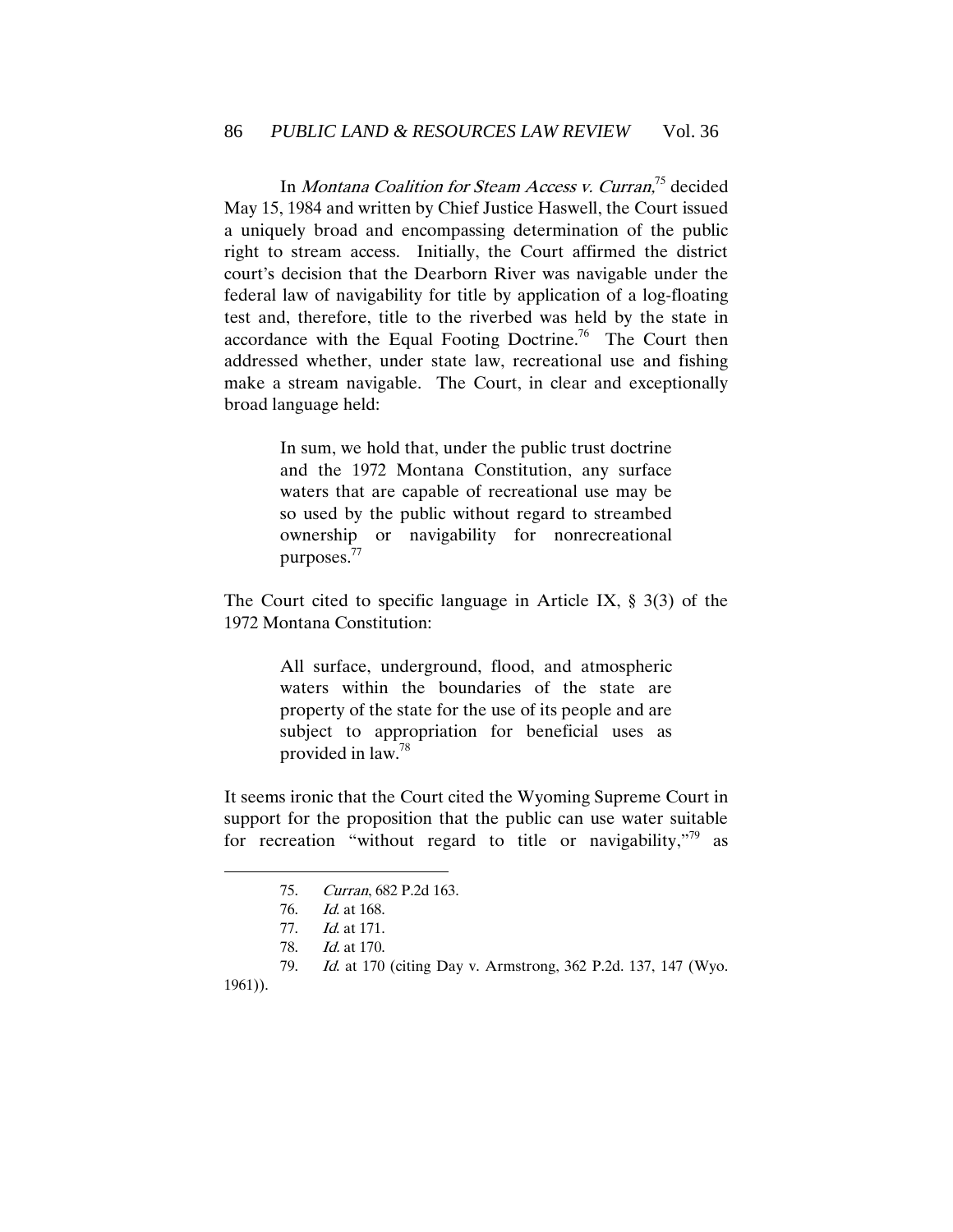Wyoming's prohibition on touching the bed and banks of nonnavigable for title streams, stands almost in polar opposition to Montana's law on stream access.<sup>80</sup> In fact, the Court erroneously summarized Wyoming law as holding "that public recreational use of the waters was limited only by the susceptibility of the water for that purpose." $81$ 

Of great importance, the Montana Court cited to and quoted from the seminal 1892 United States Supreme Court decision as clearly defining the Public Trust Doctrine.<sup>82</sup> The Court first found that under the Public Trust Doctrine "states hold title to navigable waterways in trust for public benefit<sup>383</sup> and then declared that under the Constitution of Montana, all waters of the state "are owned by the state and are held in trust for the people."<sup>84</sup>

However, the Court cautioned the opinion did not grant the public any right to "enter upon or cross over private property to reach state owned waters hereby held available for recreational purposes."<sup>85</sup> Rather, the Court held, "that the public has the right to use the state-owned water to the point of the high water mark" except for barriers which the public could portage around "in the least intrusive way" while "avoiding damage to private property."<sup>86</sup> In support of its finding that the public right to use streams extends to the high-water mark, the Court relied on the "angling statute,"<sup>87</sup> and Gibson v. Kelly, an 1895 decision that "recognized a public right to access for fishing and navigational purposes."<sup>88</sup>

Just over a month later, the Court issued its opinion in Montana Coalition for Stream Access v. Hildreth. Again authored

81. Curran, at 170.

<sup>80.</sup> Day, 362 P.2d at 145-46 (limiting stream access in Wyoming to floating only, with no wading or walking on the bed and banks).

<sup>82.</sup> Id. at 167-68 (citing Ill. Cent. R.R. v. Illinois, 146 U.S. 387 (1892)).

<sup>83.</sup> Id. at 168.

<sup>84.</sup> Id. at 170.

<sup>85.</sup> Id. at 172.

<sup>86.</sup> Id. at 172.

<sup>87.</sup> Mont. Code Ann. § 87-2-305.

<sup>88.</sup> Curran, at 172; for the angling statute, see supra note 38; for a discussion of *Gibson v. Kelly, see supra* note 23 and accompanying text.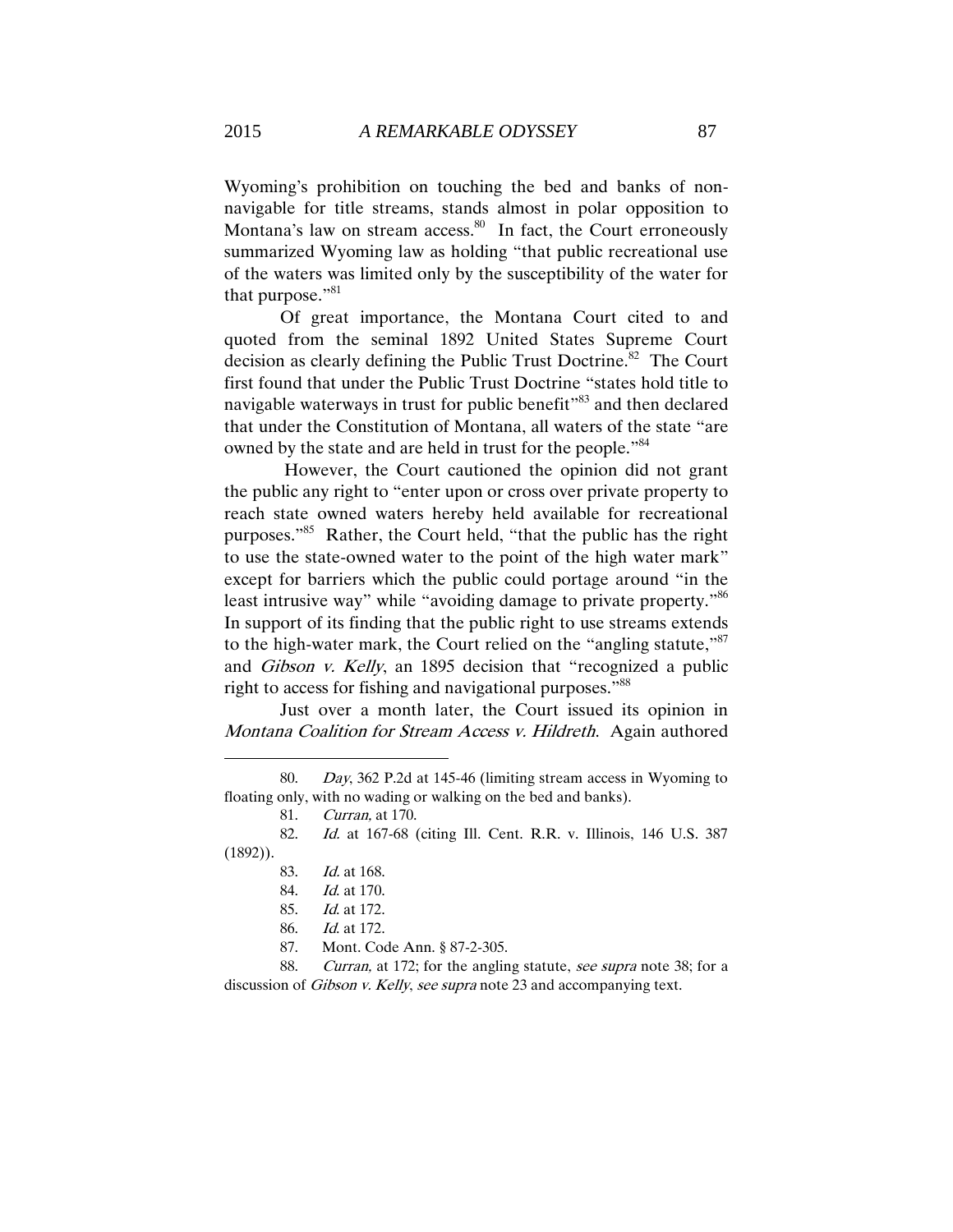by Chief Justice Haswell, the Court's opinion reinforced the public's right to recreate in Montana streams by deciding public recreational use rights on a stream that was not navigable for title.<sup>89</sup> The district court had "found the Beaverhead River navigable for recreation under the pleasure-boat test." The Court affirmed the result but said it was "unnecessary and improper to determine a specific test under which to find navigability for recreational use."<sup>90</sup>

The Court reinforced *Curran*, saying:

the capability of the use of the waters for recreational purposes determines whether the waters can be so used. The Montana Constitution clearly provides that the state owns the waters for the benefit of its people. The Constitution does not limit the waters' use. Consequently, this Court cannot limit their use by inventing some restrictive test. $91$ 

The Court addressed specifically the corresponding public right to use the bed and banks:

> Under the 1972 Constitution, the only possible limitation of use can be the characteristics of the waters themselves. Therefore no owner of property adjacent to state-owned waters has the right to control the use of those waters as they flow through his property. The public has the right to use the waters and the bed and banks up to the ordinary high water mark.<sup>92</sup>

In summary, the Court held, and confirmed in agreement with *Curran*, that for rivers that are navigable for recreational purposes public use is limited "only by the capabilities of the water

<sup>89.</sup> Hildreth, 684 P.2d 1088.

<sup>90.</sup> *Id.* at 1091.

<sup>91.</sup> Id.

<sup>92.</sup> Id.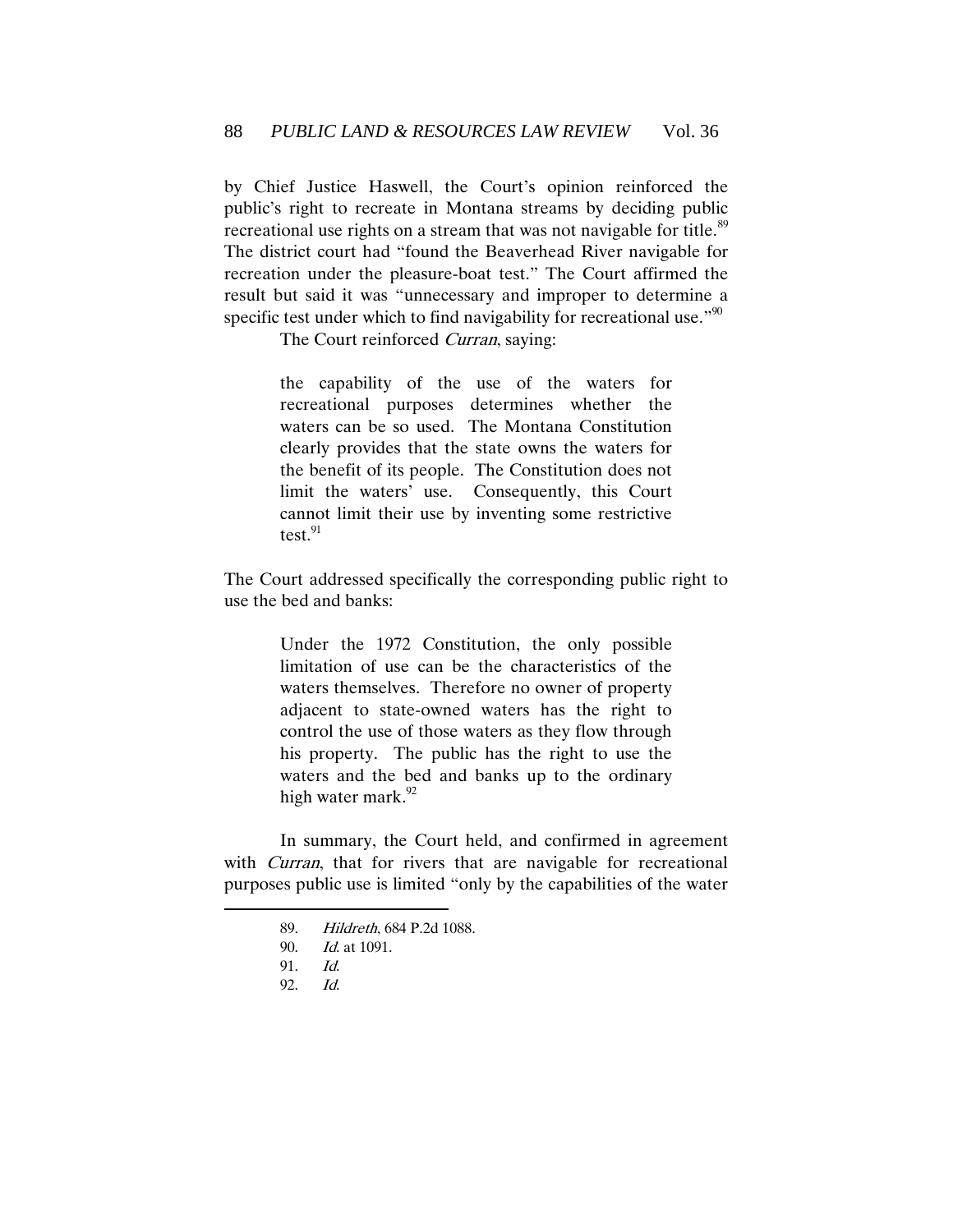for such use<sup>193</sup> and "the public has the right to use the bed and banks up to the ordinary high water mark."<sup>94</sup> Therefore, Curran and Hildreth recognize a public right to recreate in waters by floating, wading, and walking along the bank up to the high-water mark.

In dismissing Hildreth's claim for inverse condemnation, the Court explained that "[p]ublic use of the waters and bed and banks of the Beaverhead up to the ordinary high water mark was determined, not title." 95 Further, because "Hildreth has never owned and does not now own the waters of the Beaverhead River<sup>196</sup> he was not "deprived of a property right by the district court."<sup>97</sup>

Justice Gulbrandson dissented and would have left the conflicts between landowners and recreational users up to the Montana legislature. He claimed, based on recent sessions, "there has been public evidence that a reasonable and legal solution could have been achieved within the legislative forum."<sup>98</sup> As we shall see, infra, the legislature was contemplating stream access significantly more restrictive than stream access required by the *Curran* and Hildreth decisions.

# <span id="page-21-0"></span>II. THE STREAM ACCESS DEBATE IN THE MONTANA LEGISLATURE PRIOR TO AND FOLLOWING CURRAN AND HILDRETH

As the story now transitions to the public policy arena, it is important to appreciate the position in which the Montana Legislature found itself following the landmark decisions just announced. To be sure, the Montana Supreme Court had left no doubt as to the perimeter of a very broad and encompassing public recreation right anchored in the Montana Constitution and the

- 93. Id. at 1094.
- 94. Id.

- 95. Id. at 1093.
- 96. Id. at 1094.
- 97. Id.
- 98. *Id.* at 1095.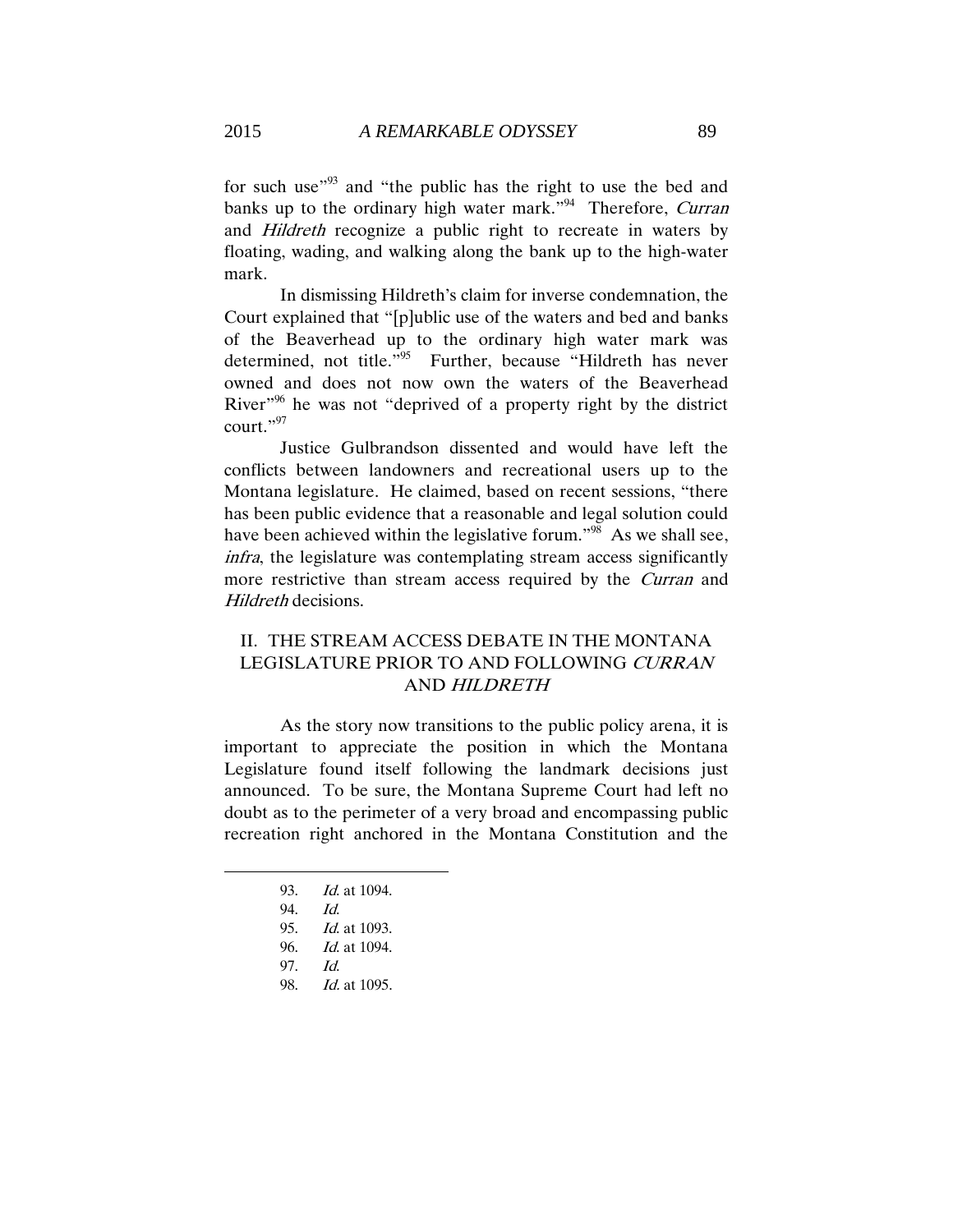Public Trust Doctrine. Yet, the suspense of the time surrounded the looming question of whether the legislature would honor the constitutional and public trust mandates of the Montana Supreme Court.

Across the state, the politics and social ideals of public access were dividing Montanans. The legislature, in the 1983 Session and for most of the interim before the 1985 Session, was setting a course towards a comparatively quite restrictive version of public access. Even after the May and June 1984 Supreme Court decisions, a dramatic struggle ensued between very restrictive stream access proposals and the very broad framework established by the Supreme Court.

# <span id="page-22-0"></span>A. The 1983 Legislature Failed to Adopt Any Stream Access Statutes

The Montana Legislature was indeed addressing stream access concurrent with the process of the litigation in the district courts and the Supreme Court. In the 1983 legislative session, there were four significant bills introduced dealing with the subject of stream access. The one that passed was House Joint Resolution  $36.99$  HJR 36 requested that an interim committee be assigned to study the rights of the public to access and use public lands and waterways and to identify and preserve the rights of landowners adjacent to public land and waterways. The resolution identified a list of study topics: methods of acquiring access across private land; right of the public to use waterways, including a legislative definition of navigability, if necessary, and use of adjacent uplands; rights and title interests of adjacent landowners; landowner's right to place fences, bridges, flumes, etc. in the waterway; and liabilities of landowners and public users.

Perhaps the strangest proposed bill of the 1983 Legislative session was SB  $348$ <sup>100</sup>. The bill was a reaction to the district court decision in the Curran litigation. The district court had read the

<sup>99.</sup> H.R.J. Res. 36, 48th Legis., Reg. Sess. (Mont. Mar. 19, 1983). 100. S. 348, 48th Legis., Reg. Sess. (Mont. Feb. 3, 1983) (Introduced Bill).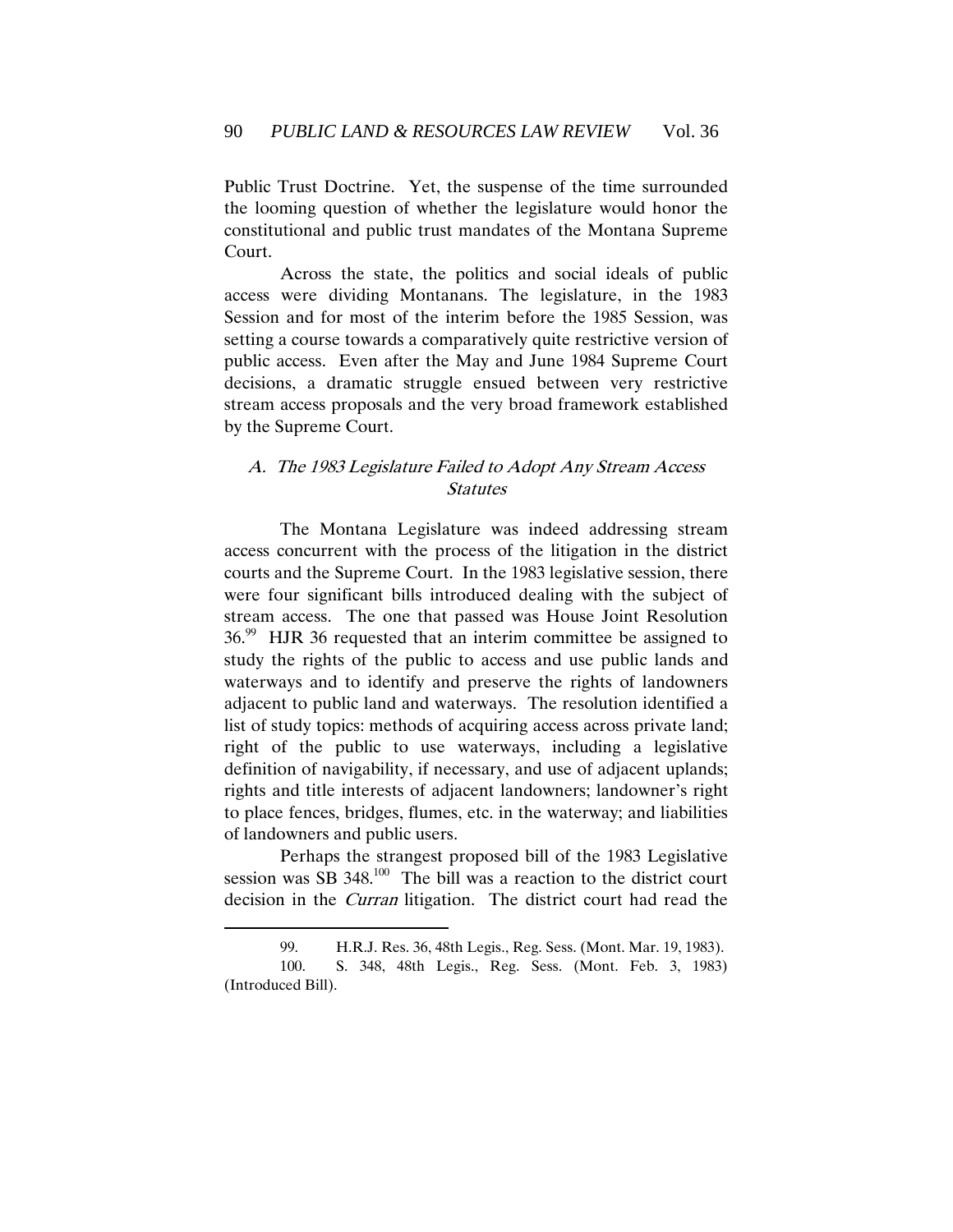statutory definition of navigable in Montana Code Annotated § 85- 1-112 as broader than the requirements set out by the U.S. Supreme Court for determination of rivers navigable for title. This determination, coupled with Montana Code Annotated § 87-2-305 that allows anglers to wade on the bed and banks of state defined "navigable streams," was the grounding of the district court's conclusion that Montana had a pleasure boat test for public access of streams along with the use of the bed and banks.<sup>101</sup>

SB 348 narrowed the state statutory definition of "navigable for recreation" to one more restrictive than the federal test of "navigable for title."<sup>102</sup> In order to qualify, a stream must have been "actually used in its ordinary condition as a highway for commerce, travel and trade . . . and if the commerce, trade, and travel were successful activities." The federal Daniel Ball test includes rivers that are susceptible of being used as highways of commerce and do not necessarily require that the commerce be successful. Furthermore, under the requirements of SB 348 for recreational use, the stream must have been used in this manner on the date of statehood, November 8, 1889.

The effect of SB 348 would have been dramatic. Under the proposed law, the floating of logs and recreational use would not qualify any stream for the status of navigable for recreation under the new state law.<sup>103</sup> For example, the Dearborn River would still be a navigable river for title with the state owning the bed of the river; however, under the new statutory definition the public would have no right to float or fish the Dearborn River where it flowed through private land. The DFWP testified that the bill "would effectively 'lock out' historic uses of most of Montana's rivers . . . In fact, all portions of the original Blue Ribbon streams<sup>104</sup> would be

<sup>101.</sup> Curran, No. 45148, at 2-4 (mem. re mots. for sum. j.).

<sup>102.</sup> See The Daniel Ball, 77 U.S. at 563; see also supra note 15 and accompanying text.

<sup>103.</sup> S. 348, *supra* note 100, at 1-2.

<sup>104.</sup> 1969 Mont. Laws ch. 345, 875 (H.R. 450) amended Rev. Code Mont. 1947 § 89-801 by adding § 2, which authorized the Commission to appropriate instream flows in 12 "blue ribbon" streams and rivers "to maintain stream flows necessary for the preservation of fish and wildlife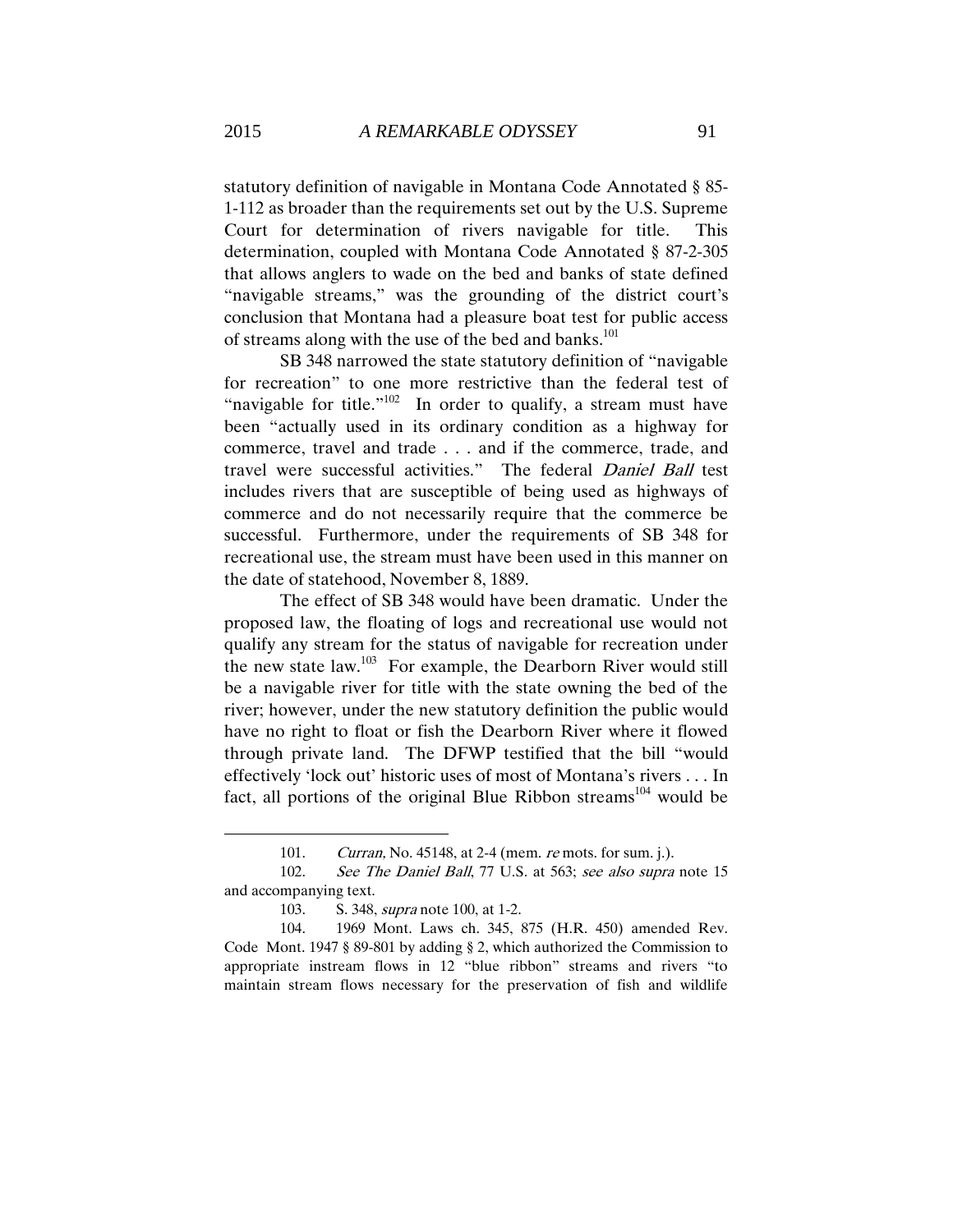excluded from the list of navigable streams."<sup>105</sup>

Although SB 348 died in the Senate Judiciary Committee,<sup>106</sup> several other bills were proposed with similarly egregious ambitions. HB 799 would have transferred the title of the bed of navigable for title rivers to any private riparian landowners<sup>107</sup> in clear violation of the Enabling Act, the Montana Constitution, and the Public Trust Doctrine.<sup>108</sup> HB 888, as introduced, would have transferred title to the bed of navigable for title rivers to the riparian landowners.<sup>109</sup> This part of the bill was amended on the House Floor to exclude rivers "determined at anytime to be navigable under the federal navigability definition."<sup>110</sup> The effect of the amendment was to return the ownership of the beds of navigable rivers to the state, albeit in an awkwardly worded amendment to Montana Code Annotated § 70-16-201.<sup>111</sup> The other major amendment in the bill was to create a Wyoming type stream access<sup>112</sup> limited to floating rivers only with "a canoe, kayak,

habitat." Id. The 1973 Montana Water Use Act repealed § 89-801 of 1973 Mont Laws ch. 452, § 46, 1121. However, the repeal did not affect the completed instream flow appropriations.

105. S. JUDICIARY COMM., DEBATE ON S. 348, 48th Legis., Reg. Sess. (Mont. Feb. 16, 1983) (written testimony of Jim Flynn, Director, DFWP).

106. History and Final Status, S. 348, 48th Legis., Reg. Sess., Sen. Bills and Res., 118 (Mont. 1983).

107. H.R. 799, 48th Legis., Reg. Sess. (Mont. Feb. 15, 1983) (Introduced Bill).

108. The Enabling Act of 1889, 25 Stat. 676 (Feb. 22, 1889); Mont. Const. of 1889, art. XVII, § 1. Both require full market value for the disposal of state land. The Public Trust Doctrine as adopted by the Montana Supreme Court in Curran, 682 P.2d at 167-8 (citing Ill. Cent. R.R., 146 U.S. 387). The Doctrine prohibits, except in limited circumstances, Montana from conveying navigable river beds into private ownership.

109. H.R. 888, 48th Legis., Reg. Sess. (Mont. Feb. 17, 1983) (Introduced Bill).

110. H.R. 888, 48th Legis., Reg. Sess. § 2 (Mont. Feb. 22, 1983) (3d Reading). The amendment was confusing because the language as amended no longer said whether the riparian landowner takes to the low or high-water mark.

111. Id.

 $\overline{a}$ 

112. Day, 362 P.2d at 145-46 (limits stream access in Wyoming to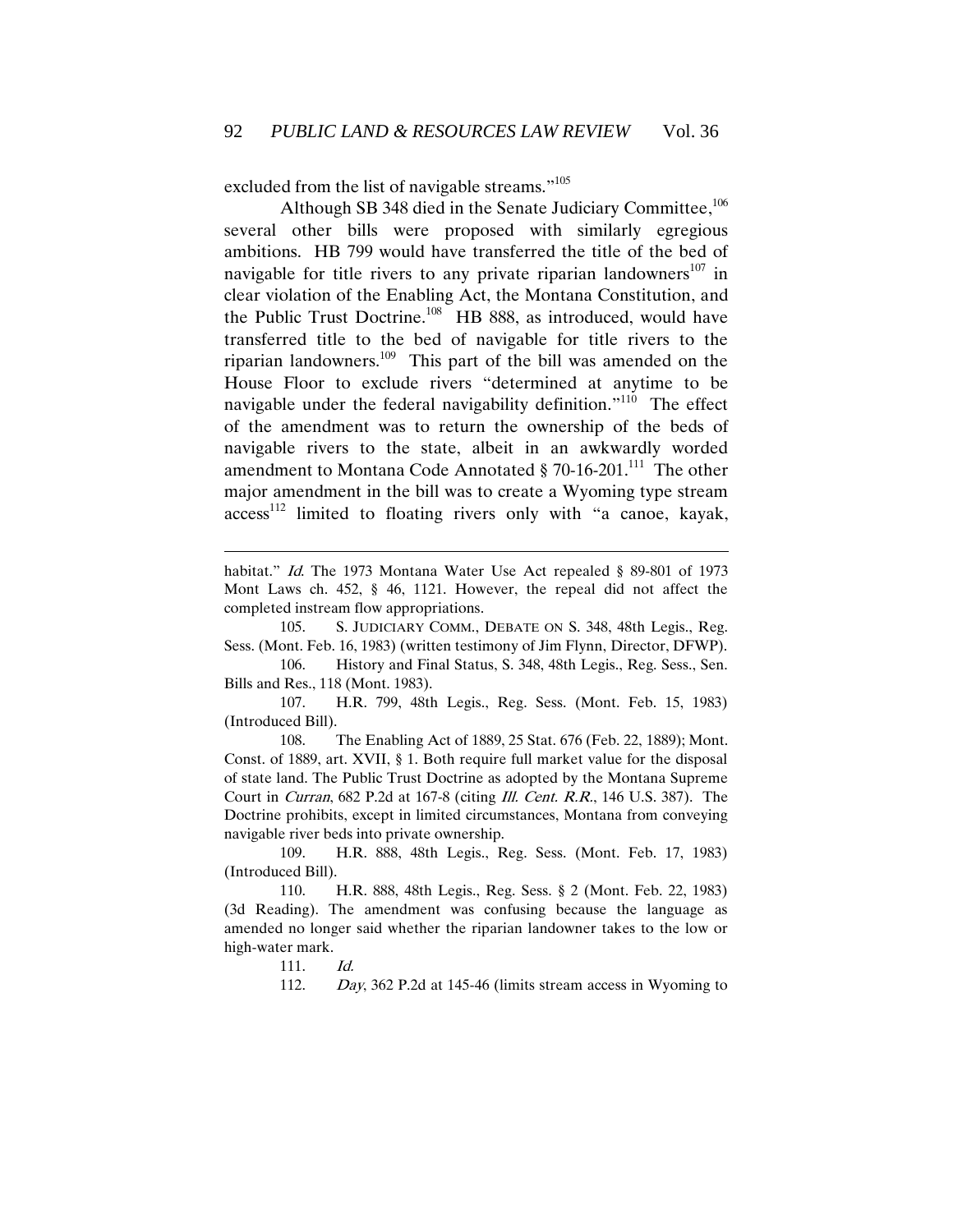inflatable boat, skiff, or any other boat designed to be propelled by oar, paddle, or motor."<sup>113</sup>

Both HB 888 as introduced and as amended, would allow members of the public "to navigate and exercise the instance of navigation" in rivers using the defined watercraft.<sup>114</sup> This in itself presumably would not allow floaters to wade or touch the bed and banks, except to portage around obstructions. Since Montana Code Annotated § 87-2-305 was not amended, which allows anglers to use the bed and banks of navigable rivers, sloughs, or streams, the issue of the use of the beds and banks would be somewhat uncertain if HB 888 had passed.<sup>115</sup>

All of these three major bills (SB 348, HB 799, and HB 888) proposed to adopt stream access provisions that would be radically more restrictive than the preceding district court decisions in the Curran and Hildreth litigation. The study resolution, HJR 36, however would provide an informative window on the political debate, both before and after the Supreme Court decisions in Curran and Hildreth, in the summer of  $1985$ <sup>116</sup>

#### <span id="page-25-0"></span>B. The 1985 Legislature Enacts the Stream Access Law

After the 1983 session, the odyssey of the adoption of the present stream access statutes began. To follow in a meaningful way the course of the legislative struggle and eventual success, it is critical to keep in mind the two main threads of stream access in

floating only with no wading or walking on the bed and banks).

<sup>113.</sup> H.R. 888, *supra* note 109, at 2-3.

<sup>114.</sup> Id. at § 3 (Mont. Feb. 17, 1983) (Introduced Copy) (adding § (3)(a) to Mont. Code Ann. § 85-1-112); H.R. 888, 48th Legis., Reg. Sess., Section 3 (Mont. Feb. 22, 1983) (3d Reading) (amending new § (3)(a) of Mont. Code Ann. § 85-1-112) (this amendment would have limited stream access to navigable for title rivers).

<sup>115.</sup> History and Final Status, H.R. 888, 48th Legis., Reg. Sess., H. Bills and Res. 316 (Mont. 1983). House Bill 888 passed in the House, but died in the Senate Committee on Agriculture, Livestock, and Irrigation; History and Final Status, H.R. 799, 48th Legis., Reg. Sess., H. Bills and Res. 287 (Mont. 1983). H.R. 799 in the House Committee on Fish and Game.

<sup>116.</sup> Curran, 682 P.2d 163; Hildreth, 684 P.2d 1088.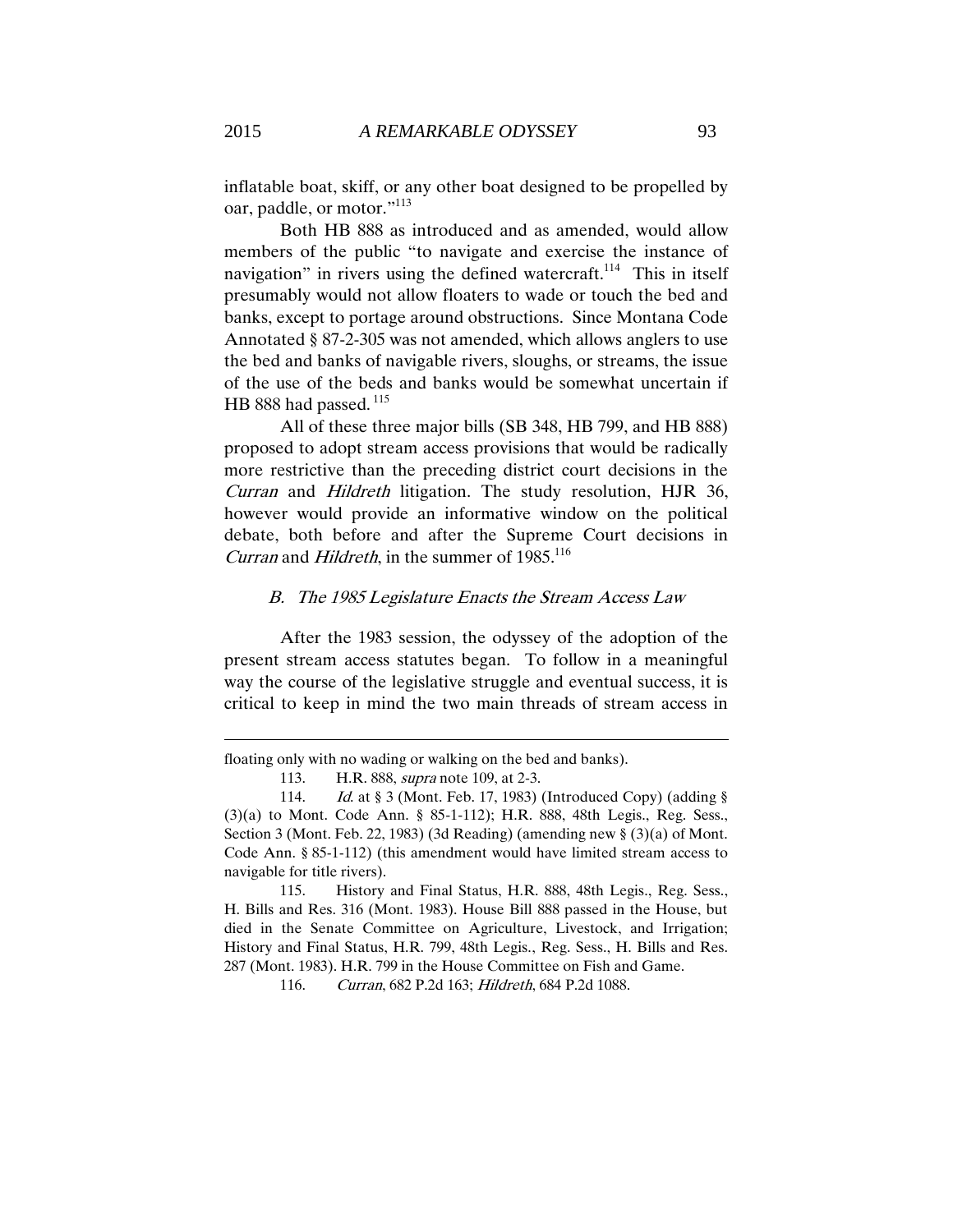Montana. The primary stream access guarantees of the Supreme Court's Curran and Hildreth decisions are that the capability of a stream for recreation defines the extent of the public right, and that the public has the right to use the bed and banks of a stream up to the ordinary high-water mark while recreating in a stream. Translated to its practical application, several principles followed: all streams are open to stream access; there can be no floating or pleasure boat test; and recreationists may wade in the stream and walk on the bank up to the ordinary high-water line.

Nevertheless, one significant question remained unresolved by the Court: how to define the details of the extent and limits of stream access? Addressing these details in statute would provide specific guidance for recreationists and protect the private property rights of riparian landowners. This category of definitions includes: defining the ordinary high-water mark, recreational use, and barriers; determining what activities do not qualify and are not allowed as water-related pleasure activities; how to regulate portage activities; how to treat water diverted into irrigation and drainage ditches and water conveyed as part of a municipal water supply system; what activities are not appropriate in the smaller streams; limits on landowners liability; assuring that the recreating public has no right to cross private property to get to a stream or river; and that access across private property by the public cannot be the basis of a prescriptive easement.

While the above principles will determine the merits of proposed legislation and help grade the debate and final legislative product, initially the legislature did not have the absolute resolve of the Supreme Court's decisions. Instead, the two district court decisions, based on statutory interpretations or the application of common law principles, allowed the legislature almost unlimited latitude prior to the *Curran* and *Hildreth* decisions.

In June 1983, the Legislative Council (a committee composed of legislators with the duty of overseeing and directing legislative staff and interim activities) $117$  assigned the study of water

<sup>117.</sup> Mont. Code Ann. §§ 5-11-101 to 120 (1985) (established the Legislative Council and authorized its powers and duties).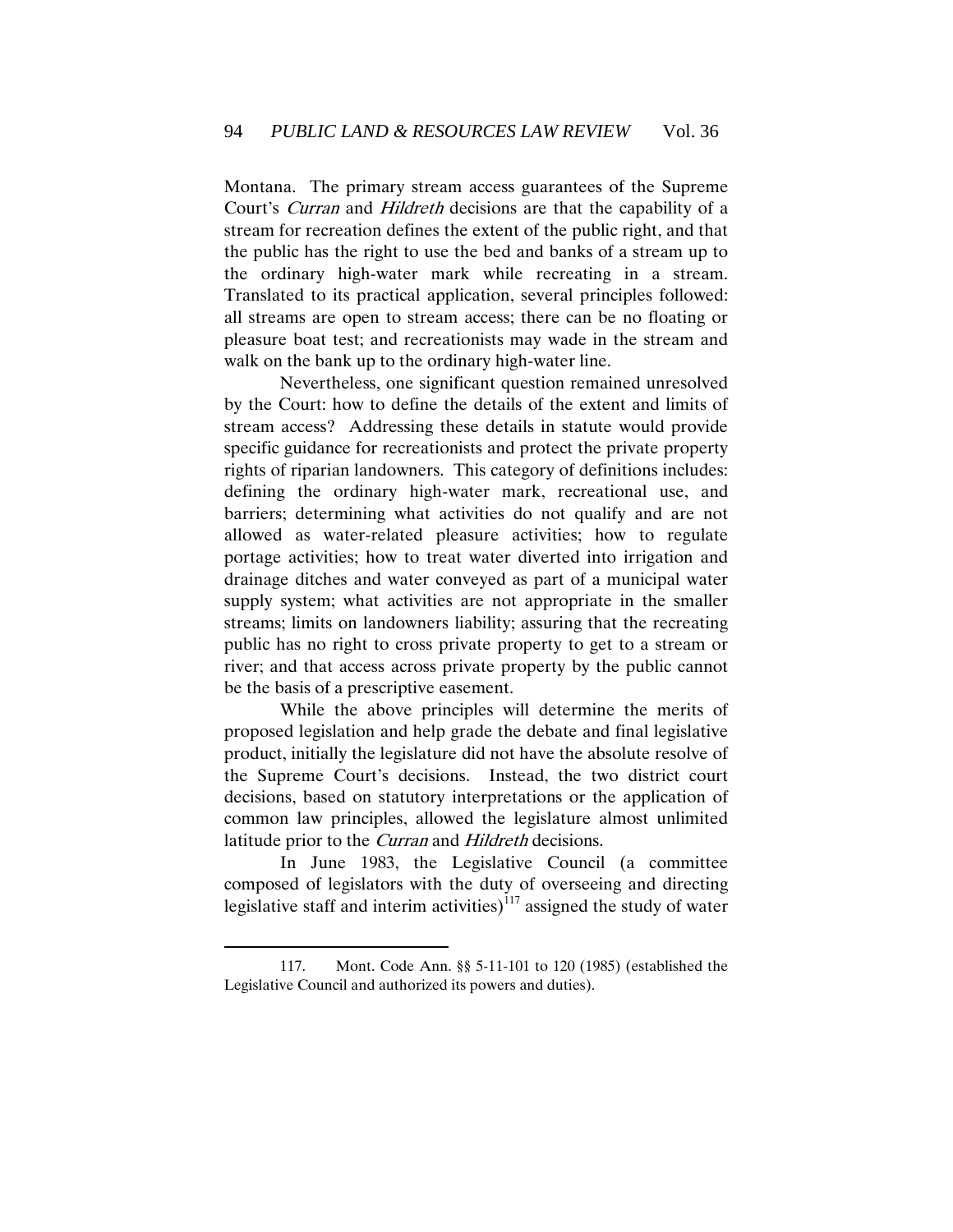recreation under HJR 36 to joint Interim Subcommittee No. 2.<sup>118</sup> The committee met in August 1983, January 1984, and March 1984 to study the legal issues, develop a work plan, and hold a public hearing.<sup>119</sup> The tangible result was a request by the committee for local groups and individuals, aided by conservation districts, to identify floatable and non-floatable streams in their areas.<sup>120</sup>

Then, the legal and policy landscape changed dramatically when the *Curran* decision was announced on May 15 and the *Hildreth* decision on June 21.<sup>121</sup> At the next meeting on July 30, the committee was advised on the limits that the Supreme Court's decisions placed on legislative response. The committee was advised that because of the Court's ruling based on the Public Trust Doctrine embedded in the language of Montana's 1972 Constitution and applied to all surface waters "the only possible limitation of the use arises from the characteristics of the water."<sup>122</sup> Professor Margery Brown advised on the decision space of the Legislature in that it "may alter existing statutes not only to protect this newly enunciated public right but also to underscore the public responsibilities that go with these rights, insofar as protection of adjacent landowner property rights is concerned." $123$  Similarly, another consultant advised that because the court based its decision on the Public Trust Doctrine "the Legislature cannot substantially modify the result of those decisions. Had the court based its decision on narrower grounds (e.g., statutory grounds), the Legislature would have been able to modify the results of the decisions by changing statutes." 124

Along the same line, Senator Jack Galt asked if a

<sup>118.</sup> J. INTERIM SUBCOMM. NO. 2, 49TH LEGIS., REPORT ON RECREATIONAL USE OF MONTANA'S WATERWAYS 2 (1985).

<sup>119.</sup> *Id.* at 5-6.

<sup>120.</sup> Id. at 6-7.

<sup>121.</sup> Curran, 682 P.2d 163; Hildreth, 684 P.2d 1088.

<sup>122.</sup> J. INTERIM SUBCOMM. NO. 2, 49TH LEGIS., HJR 36 WATER RECREATION STUDY, MINUTES, at 10 (July 30, 1984) (testimony of Margery Brown, Assoc. Dean, Univ. of Mont. Sch. of Law).

<sup>123.</sup> Id. at 11 (testimony of Dean Brown).

<sup>124.</sup> Id. at 9 (testimony of consultant John Thorson).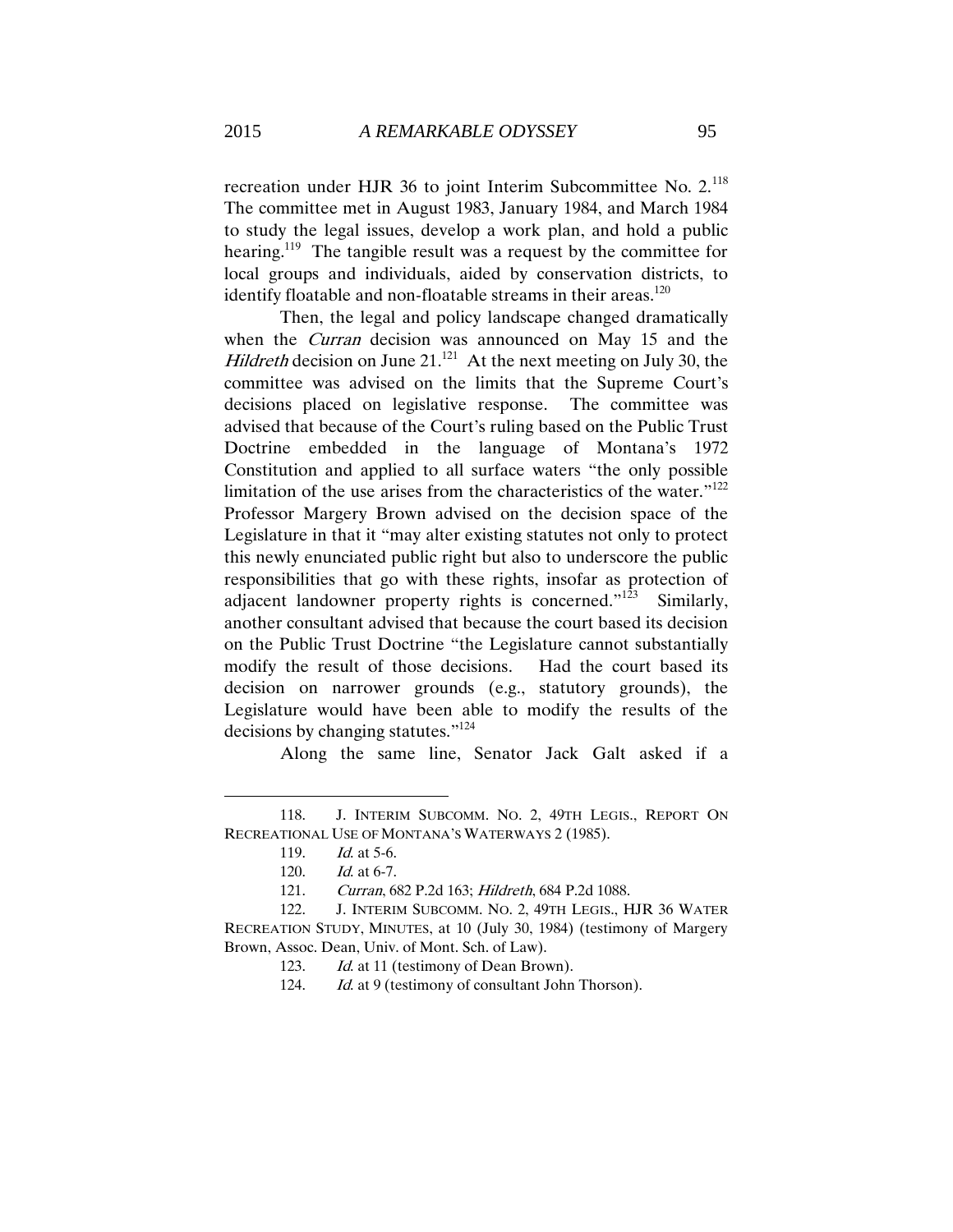prohibition on the use of river beds would be legal and was advised, "[t]he right to use the bed is so fundamentally related to the public's interest in the water that even the legislature cannot take it away."<sup>125</sup> In spite of clear, contrary advice, the subcommittee voted 4-3 (Representative James D. Jenson absent) to draft a Wyomingtype bill that would restrict stream access to floating and prohibit "the angler from walking up the stream."<sup>126</sup> At the following and last meeting of the subcommittee on September 28, a motion to strike this section of the subcommittee bill died on a tie vote.<sup>127</sup>

The result was a draft designated Legislative Council ("LC")  $69^{128}$  that carried out the subcommittee's recommendation to the 1985 Montana Legislature to enact a bill "prohibiting, with certain exceptions, use of land beneath surface waters that do not satisfy the federal test of navigability for purposes of state ownership."<sup>129</sup> The bill would allow the use of the beds and banks of rivers that satisfy the "federal test of navigability for purposes of the state ownership."<sup>130</sup> In the end, LC 69 was introduced in the 1985 session as HB  $16^{131}$ 

With the failure of the Joint Interim Subcommittee to recommend viable stream access legislation that did not blatantly violate the tenets of the Curran and Hildreth decisions, the fate of successful stream access legislation now rested in the hands of others. A coalition of groups representing landowners and agricultural interests, led by Helena attorney Ron Waterman, went to the Director of DFWP, Jim Flynn, to propose that his coalition work with DFWP and recreationists on a "compromise bill." As a consequence, Mr. Waterman and DFWP attorney Stan Bradshaw were assigned the task of drafting a bill that would be faithful to the Curran and Hildreth decisions while addressing many of the

<sup>125.</sup> Id. at 11-12.

<sup>126.</sup> *Id.* at 32-33.

<sup>127.</sup> J. INTERIM SUBCOMM. NO. 2., 49TH LEGIS., HJR 36 WATER RECREATION STUDY, MINUTES, at 40 (Sept. 28, 1984).

<sup>128.</sup> J. INTERIM SUBCOMMI NO. 2, supra 118, at Appendix A.

<sup>129.</sup> Id. at i,  $\int$  (1)(b), Appendix A (LC 69, § 3(2)).

<sup>130.</sup> *Id.* at i,  $\int (1)(c)$ , Appendix A (LC 69, § 3(1)).

<sup>131.</sup> H.R. 16, 49th Legis., Reg. Sess. (Mont. Jan. 7, 1985).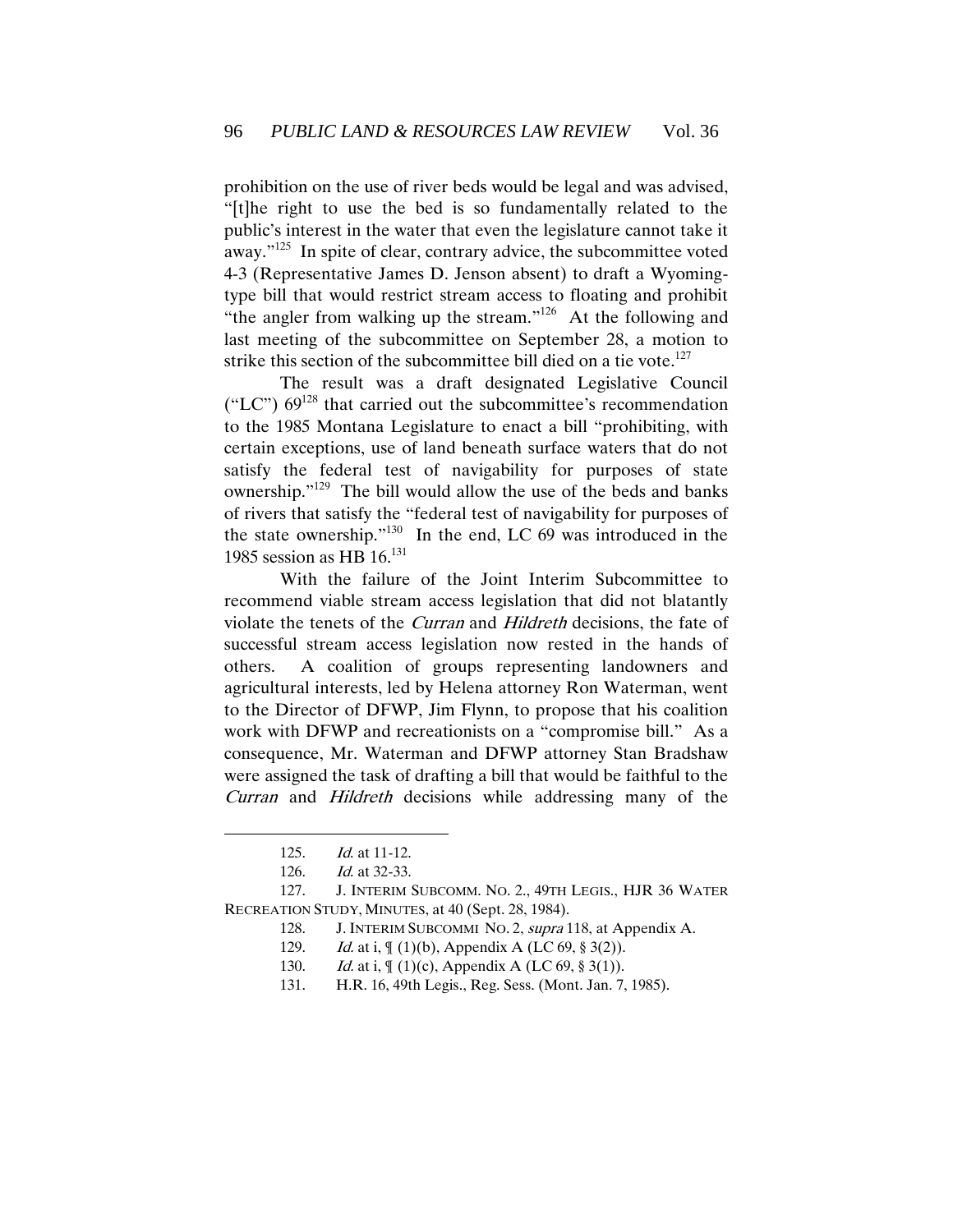concerns of landowners.<sup>132</sup> The result was HB 265, sponsored by Representative Bob Ream and supported by the coalition of agricultural landowners, the coalition of recreationists, and DFWP.<sup>133</sup>

HB 265 as introduced<sup>134</sup> divided surface waters in two categories: Class I waters that meet or potentially meet the federal navigability test for state streambed ownership; and, Class II waters which are all other surface waters that are not Class I waters. Class I and Class II waters could be used by the public "without regard to the ownership of the land underlying the waters," for all defined recreational uses the waters are capable of, including the use of the beds and banks up to the ordinary high-water mark. Some uses of Class II waters were restricted, such as overnight camping, big game and bird hunting, use of all-terrain vehicles, and placement of permanent duck blinds and boat moorages. Recreational use of stock ponds and ditches was prohibited.

As written, a member of the public could portage around barriers and the bill established a formal process for establishing portage routes. The bill also addressed landowner liability, provided a prohibition on prescriptive easements through recreational use of surface water, affirmed that the public had no right to cross private property to access streams, and defined terms, such as "barrier," "ordinary high-water mark," and "recreational use." During the session, the organizational structure of the bill would change, additional terms defined, definitions fine-tuned, some uses of Class I waters prohibited, and lakes and natural barriers were excluded. These changes were the subject of significant debate, but the heart of the introduced bill remained in the language of the final, adopted bill.

The competing bills were: HB 16 (the subcommittee bill) that, for all streams that did not meet the federal test of navigability for state ownership of the beds, prohibited the use of the beds and

<sup>132.</sup> Interview with Stan Bradshaw, Former Agency Attorney at Montana Fish, Wildlife & Parks, Helena (Mar. 28, 2014).

<sup>133.</sup> See infra notes. 140, 141, 143 and accompanying text.

<sup>134.</sup> H.R. 265, 49th Legis., Reg. Sess. (Mont. Jan. 18, 1985) (Introduced Copy).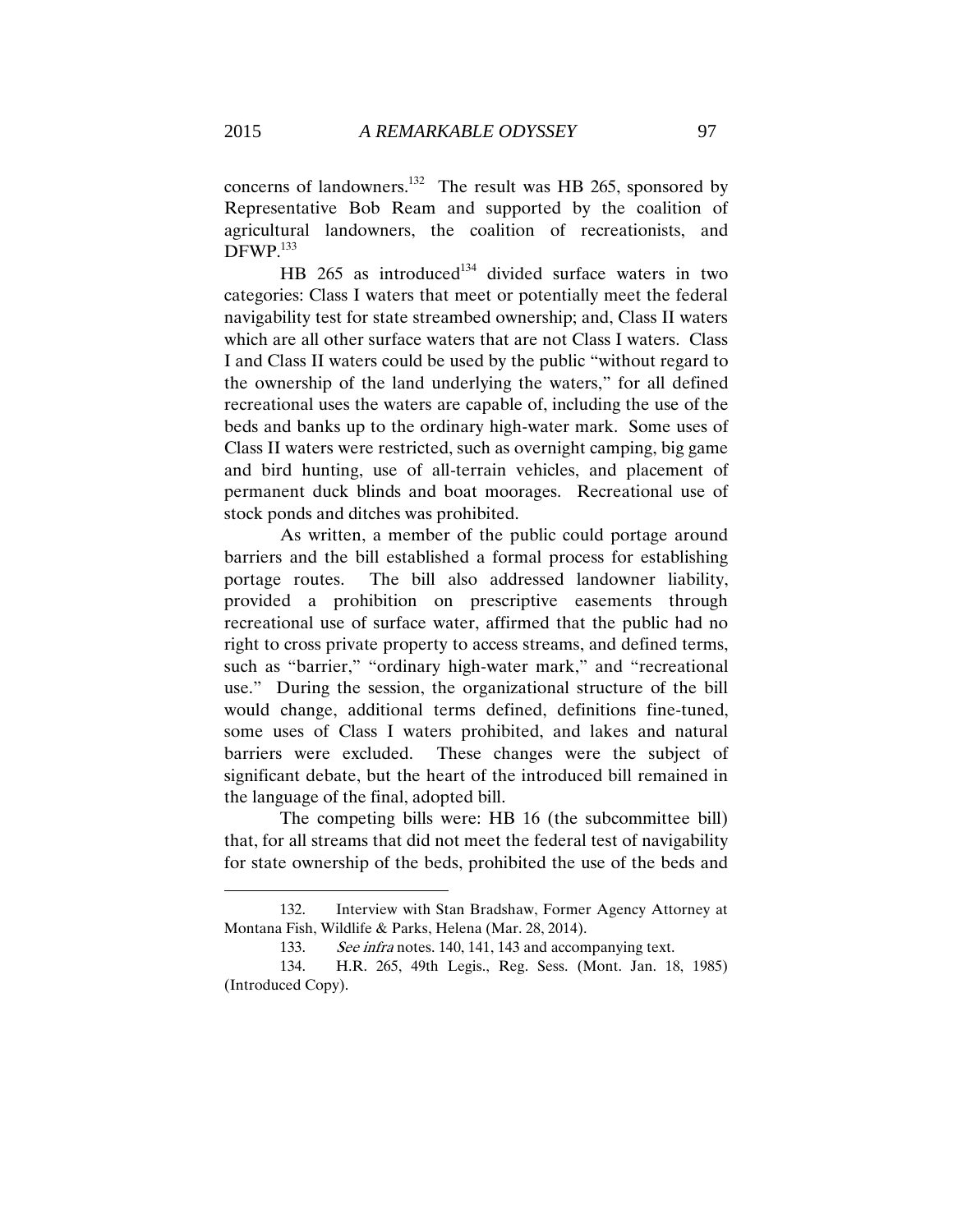banks so that only floating was allowed; $^{135}$  HB 275 that would restrict stream access to a pleasure boat test but allowed the use of the beds and banks thereby ignoring the Supreme Court decisions in Curran and Hildreth while codifying the district court decisions; $^{136}$  and HB 498, that in the same fashion as HB 16, proposed a Wyoming floating use only with essentially no use of the beds and bank except on navigable for title rivers.<sup>137</sup> HB 16, HB 275, and HB 498 all died in the House Judiciary Committee where the bills were referred after they were introduced.<sup>138</sup> HB 265 was heard in a joint meeting of the House Judiciary Committee, House Fish and Game Committee, and the House Agriculture Committee on January 27, 1985 along with HB 16 and HB  $275.^{139}$  Ron Waterman, in written testimony, described the introduced HB 265 as the cooperative effort among landowners, recreationalists, and the DFWP. The membership of the agricultural and landowner coalition who supported HB 265 was varied and diverse.<sup>140</sup>

135. H.R. 16, 49th Legis., Reg. Sess. (Jan. 7, 1985) (Introduced Bill).

 $\overline{a}$ 

136. H.R. 275, 49th Legis., Reg. Sess. (Jan. 19, 1985) (Introduced Bill).

138. History and Final Status, H.R. 16, 48th Legis., Reg. Sess., H. Bills and Res. 8 (Mont. 1983); History and Final Status, H.R. 275, 48th Legis., Reg. Sess., H. Bills and Res. 98 (Mont. 1983); History and Final Status, H.R. 498, 48th Legis., Reg. Sess., H. Bills and Res. 178 (Mont. 1983).

139. H. JUDICIARY COMM., MEETING ON H.R. 16, H.R. 265, H.R. 275, MINUTES, at 1 (Jan. 22, 1985).

140. The following groups all supported House Bill 265: The Montana Stockgrowers Association, Montana Wool Growers Association, Montana Association of State Grazing Districts, Montana Cowbells, Montana Farmers Union, Montana Cattlemen's Association, Montana Cattle Feeders Association, Montana Farm Bureau Federation, Montana Water Development Association, Women involved in Farm Economics, and the Agricultural Preservation Association. Id. Ex. C at 1, 8 (written testimony of Ron Waterman). The testimony also identified six major goals of the agricultural and landowner coalition: "(1) Recognition of private property rights; (2) Restriction of landowner liability; (3) Identification of the right of portage around barriers; (4) Limitation upon prescriptive easement to avoid

<sup>137.</sup> H.R. 498, 49th Legis., Reg. Sess. (Jan. 29, 1985) (Introduced Bill).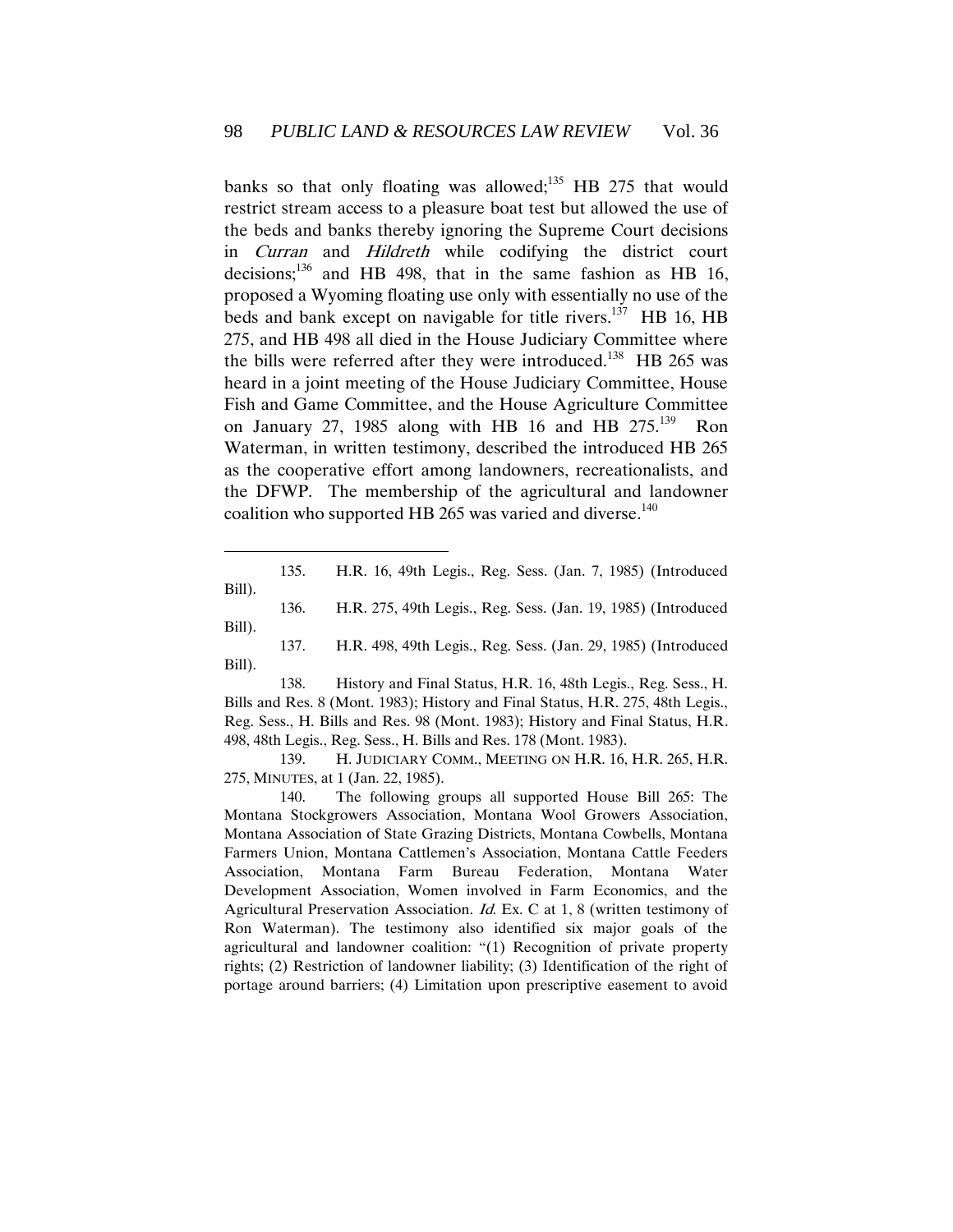The Montana Council of Trout Unlimited, represented by Mary Wright, testified that the agricultural groups initiated discussions with the sportsmen's groups and DFWP with a resulting agreement on all the major issues raised by the Supreme Court's  $decision.<sup>141</sup>$  The agreed principles were proposed to Representatives Ream and Marks and embodied in HB  $265.^{142}$  The Montana DFWP, represented by Director Jim Flynn, also testified in support of HB 265, acknowledging HB 265 as "a product of cooperation between two significant Montana interest groups."<sup>143</sup>

The House Judiciary Committee appointed a subcommittee on stream access bills, with Representative Kerry Keyser selected as chairman. The subcommittee met six times<sup>144</sup> and adopted proposed amendments to HB 265<sup>145</sup> that were then adopted by the full House Judiciary Committee.<sup>146</sup> The subcommittee amendments adopted by the full House Judiciary Committee included several important components.<sup>147</sup>

141. H. JUDICIARY COMM., supra note 139, Ex. D at 1 (written testimony of Mary Wright).

142. *Id.* Ex. D at 1-2.

143. Id. Ex. E at 3 (written testimony of Jim Flynn).

144. See generally H. JUDICIARY SUBCOMM. ON STREAM ACCESS BILLS, MINUTES Jan. 25, 26, and 29, Feb. 4, 5, and 6, 1985.

145. *Id.* at 6 (Feb. 6, 1985).

146. H. JUDICIARY COMM., EXEC. SESS. ON MONT. H.R. 265, MINUTES, at 9 (Feb. 12, 1985).

147. The amendments included a grant of rulemaking authority to the Commission to consider limits on recreational necessary to protect the resource and private property; defined what commercial activities would qualify a river as a Class I water; added a catch-all phrase "other water-related pleasure activities" to the definition of "recreational use;" added a definition of "surface water;" that includes the bed and banks; changed the structure of restrictions on use of Class I and Class II waters from within the definition of recreational use to a separate section in the bill; prohibited the use of all-

the loss of land ownership through recreational use activity; (5) a definition of high water to demonstrate it was the equivalent to the 'ordinary high water mark' of the Natural Streambed Preservation Act; and (6) limitation upon the public's use to follow and recreate upon diverted waters." Mont. Code Ann. §§ 75-7-101 to 125 (The Natural Streambed and Land Preservation Act of 1975). H. JUDICIARY COMM., supra note 139, at Ex. C at 4.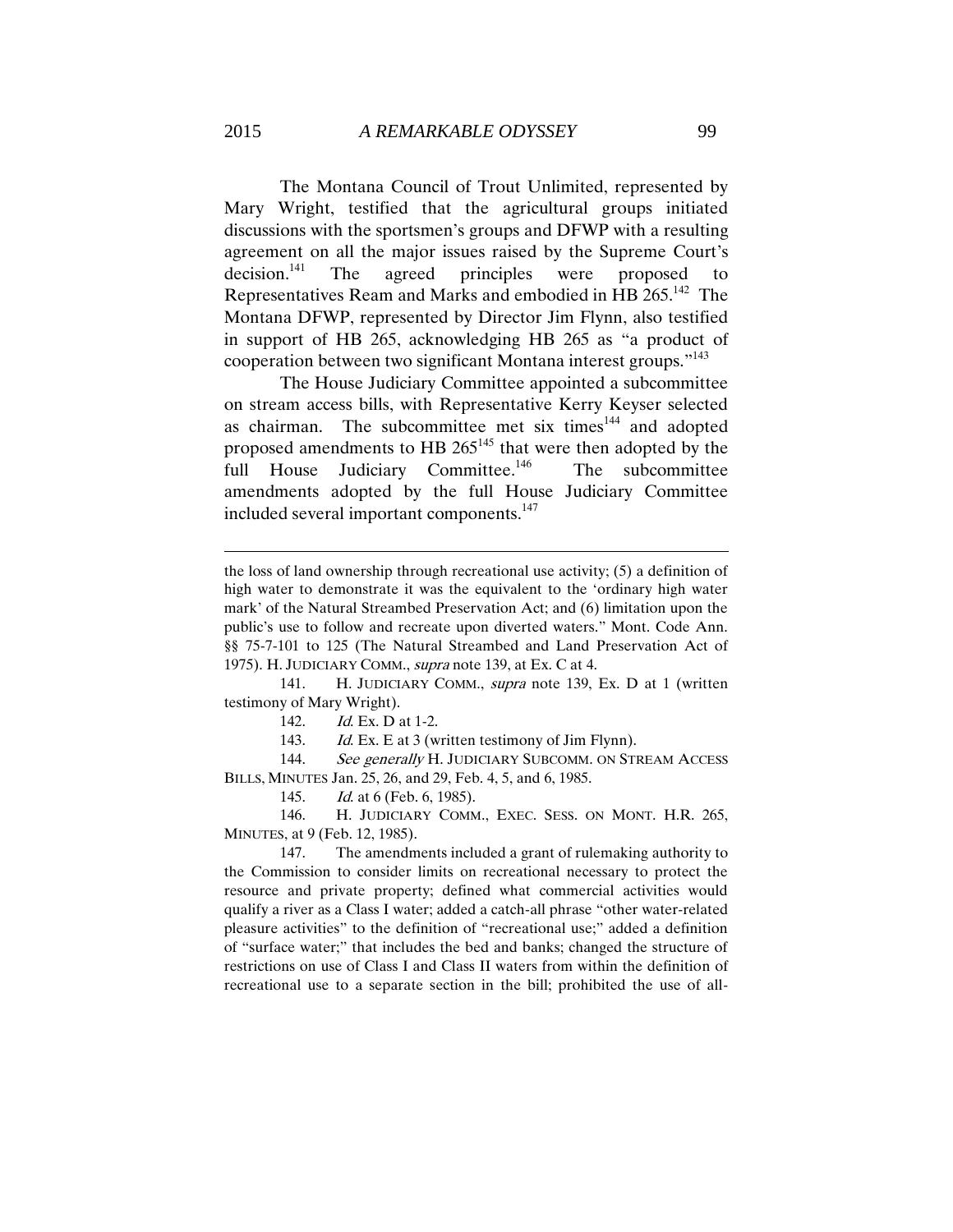After passing in the House, the Senate Judiciary Committee made extensive amendments to HB 265. The primary amendment added was: "The public has no right to make recreational use of Class II waters without permission of the landowners."<sup>148</sup> Thus, in a single sentence the Senate Judiciary Committee voted to eviscerate the very essence of stream access that the Montana Supreme Court had held was a public trust right recognized by the 1972 Montana Constitution. However, the whole Senate adopted amendments to reverse the heart of the Judiciary Committee amendments.<sup>149</sup>

In spite of the legislative progress, two troublesome results of the combination of the dueling amendments remained. The definition of "recreational use" was amended so that fishing, hunting, and swimming could not be done "within 100 yards of an occupied dwelling" and, "recreational use" was further restricted by removing the catch-all phrase "other water related pleasure activities."<sup>150</sup>

Then Senator Galt proposed an amendment that was adopted by the Senate to remove from the definition of "surface water" the part that allowed recreationists to use the bed and bank of a stream, again turning stream access into a right only to float on

150. *Id.* at § 1(10) (Reference Bill).

terrain vehicles and other motor vehicles and big game hunting within the ordinary high-water marks of all surface waters; added rulemaking authority to the Commission for governing the recreational use of Class I and Class II waters; and a few other amendments. H.R. 265, 49th Legis., Reg. Sess. (Mont. Feb. 14, 1985) (2d Reading).

<sup>148.</sup> Id. (Mar. 27, 1985) (S. Judiciary Comm. amendments to 3d Reading, No. 25).

<sup>149.</sup> Id. (Mar. 30, 1985) (S. Comm. of the whole amendments to 3d Reading moved by Sen. Yellowtail). The result of the two sets of Senate amendments was to: remove natural objects from the definition of "barrier;" qualify that nothing in House Bill 265 makes portage around natural barriers lawful or unlawful; state that the recreational use of lakes is not addressed; restrict camping, placement of permanent duck blinds, boat moorage, etc. within sight or 500 yards of an occupied dwelling, whichever is less, on Class I waters; and added authority to the Fish and Game Commission to adopt a procedure for restricting, on Class II waters, recreational use to the actual capacity of the water. Id. (April 1, 1985) (Reference Bill).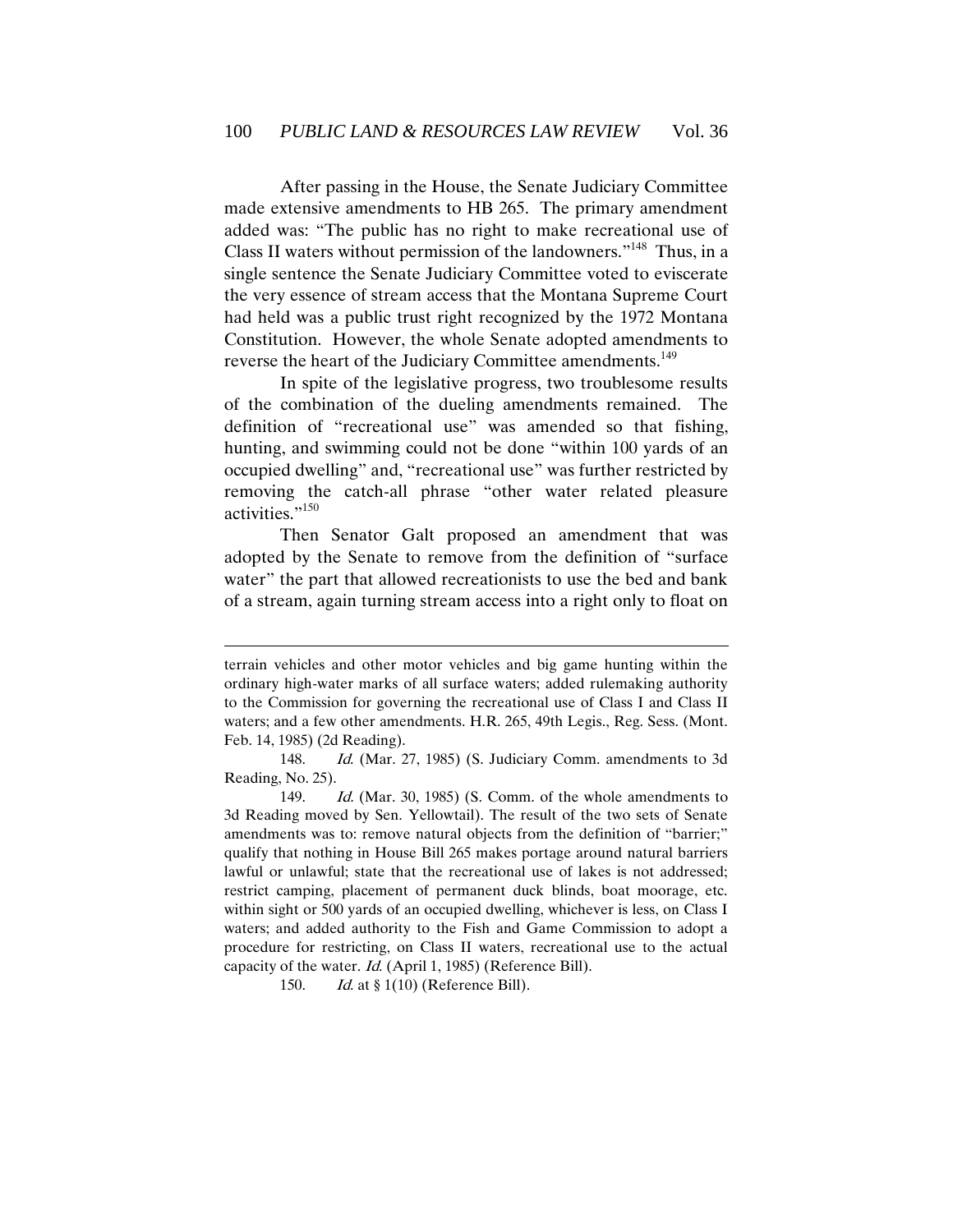all rivers, including navigable rivers. $151$  A conference committee was appointed to address the different Senate and House versions and recommended that these last three severe restrictions be removed.<sup>152</sup> Both the Senate and House adopted the conference committee report and when the Governor signed the bill on April 19, 1985, Montana had a stream access law.<sup>153</sup>

HB 520, that prohibits the recreational use without permission of any water directed for a beneficial use in irrigation ditches, drainage canals and ditches, etc., was passed.<sup>154</sup> The bill's language, but not the meaning, differed slightly from its counterpart in HB 265 so the two were meshed in Montana Code Annotated § 23-2-301(6) and § 23-2-302(2) and (2)(c) by the Code Commissioner.<sup>155</sup>

The 1985 Legislature was perhaps the one and only session that could have passed a collaborative bill fashioned by both organizations representing recreationists and organizations representing landowners, that stayed true to the public recreational rights guaranteed by the Montana Supreme Court, and that provided needed definitions and detail while protecting the private property rights of riparian landowners. Ultimately, eleven stream access bills were introduced. Three of those that did not pass would have significantly restricted stream access in direct contradiction of the Supreme Court decision and five more died because their content was mirrored in HB 265, or because they were more restrictive regarding trespass then the legislature was comfortable with adopting. The two bills that passed in addition to HB 265 supplemented the themes of the compromises underlying the new stream access law.

The passage of HB 265 must be measured against strong

<sup>151.</sup> *Id.* (March 30, 1985) (S. Comm. of the whole amendments to 3d Reading moved by Sen. Galt).

<sup>152.</sup> Id. (April 10, 1985) (Conf. Comm. Rep.).

<sup>153.</sup> 1985 Mont. Laws ch. 556, 1127 (codified at Mont. Code Ann. §§ 23-2-301 to 322).

<sup>154.</sup> 1985 Mont. Laws ch. 429, 805 (H.R. 520).

<sup>155.</sup> Mont. Code Ann. §§ 23-2-301, 302, Annotation Compiler's Comments 7 (2012).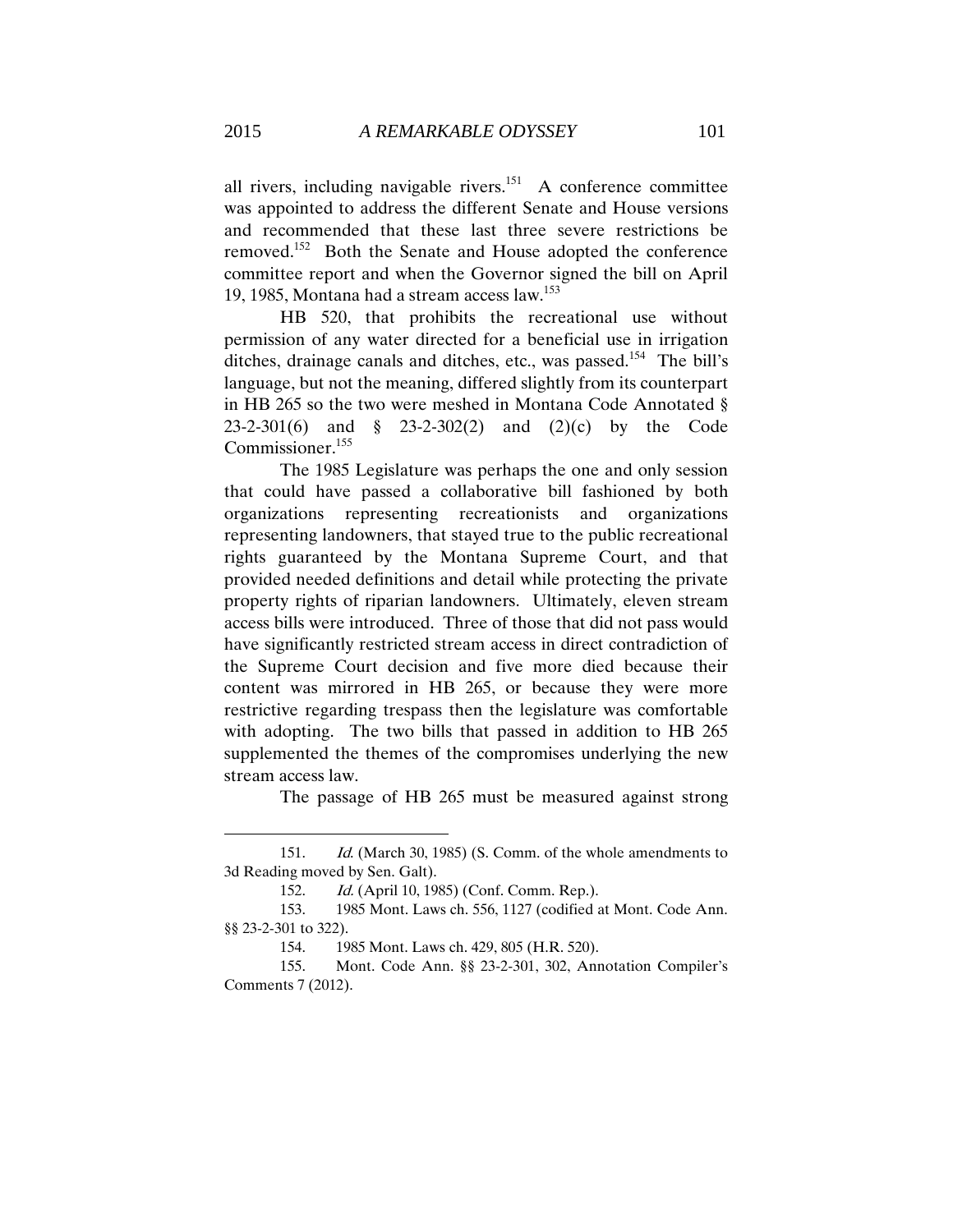and repeated efforts prior to and throughout the session to restrict stream access to floating only. This opposition would have limited recreational use to the larger river only when there is enough water to float and would have prohibited fishing while wading. The political contest started with a restrictive, proposed bill adopted by the interim committee, survived competing bills in the House, encountered rough waters in Senate Judiciary Committee and Senate floor amendments, and was finally resolved by a House and Senate conference committee. In stark contrast to the attempts to limit stream access, the new Stream Access Law, with remarkable simplicity, allows recreational use of all rivers and streams within the ordinary high-water mark, whether floating, wading, or walking along the banks, while protecting riparian, private landowners from trespass above the high-water mark. Thus, in retrospect, the 1985 session can be viewed as representing legislative closure in establishing Montana's stream access, but the controversy was not over.

# <span id="page-34-0"></span>III. LITIGATION CLAIMING THE STREAM ACCESS LAWS OF HB 265 WAS A TAKING OF PRIVATE PROPERTY WITHOUT JUST COMPENSATION

Almost immediately after the 1985 session, another phase in the evolving saga of stream access was initiated through directly attacking the newly adopted stream access statutes. The strategy was to claim that the new law went too far, therefore resulting in an unconstitutional taking of private property without just compensation. Interestingly, the initial litigation was led by the principal opponent in the legislature, Senator Jack Galt. This attack would continue in different forms and venues until just recently.

### A. The Galt Taking Case in the District Court

<span id="page-34-1"></span>A number of plaintiffs, Jack Galt and others, filed a complaint in state district court<sup>156</sup> on June 14, 1985<sup>157</sup> claiming that

<sup>156.</sup> Galt v. State, No. ADV-85-565 (1st Judicial Dist. Ct. Mont.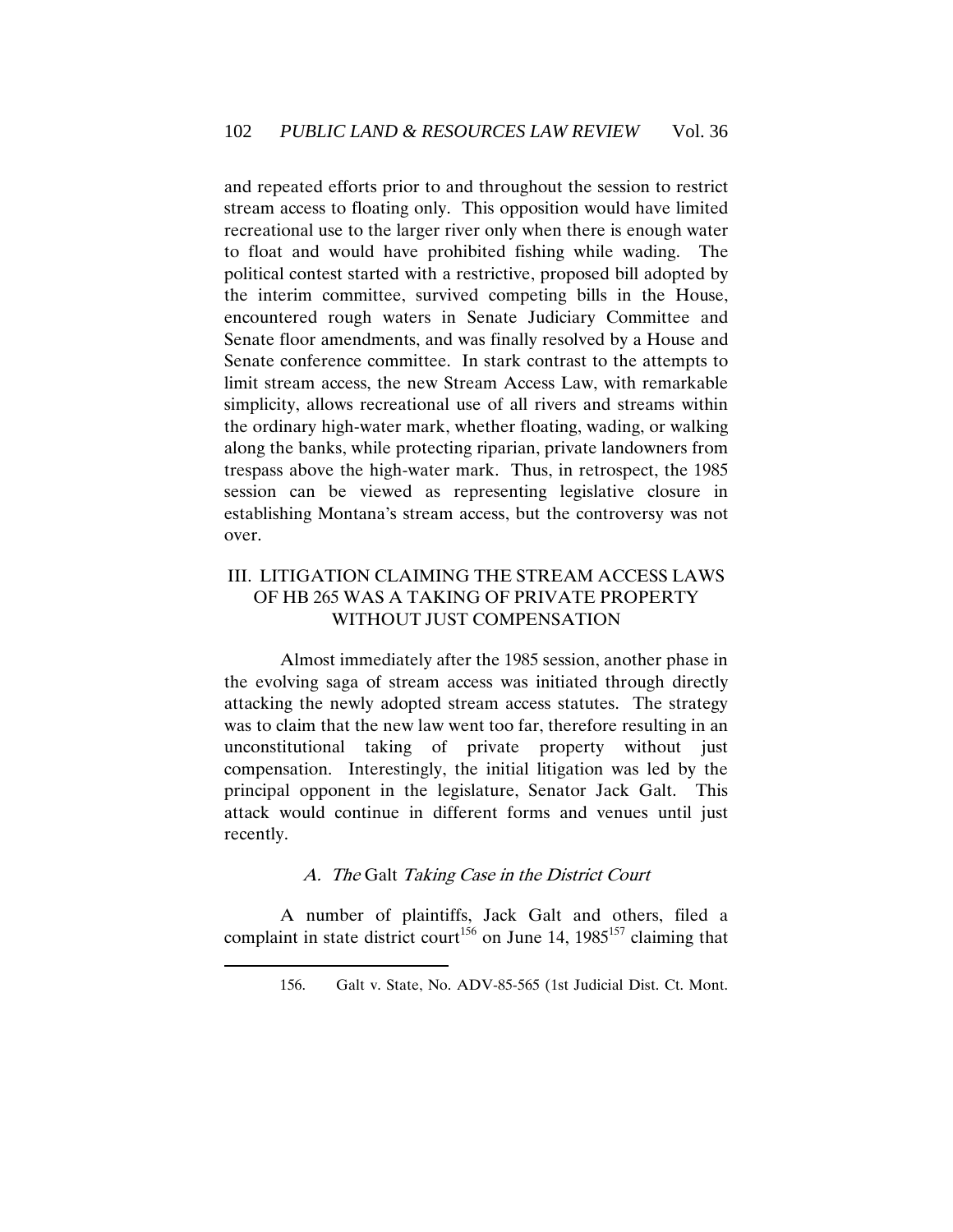House Bill  $265^{158}$  was unconstitutional as a taking of private property without just compensation. The plaintiffs claimed there was a taking because the new law allowed the public to recreate using the lands "between the high and low-water mark when there is no water upon the land and to create portage routes upon the private lands of plaintiffs above the high-water mark and around artificial barriers." 159 The complaint asked that HB 265 be declared "illegal, unconstitutional and void" because it was a taking. $160$ 

 In the litigation, the plaintiffs argued that the Montana Supreme Court authorized recreational use only of the "waters and the *streambed under those waters*."<sup>161</sup> The plaintiffs relied upon the language of Montana Code Annotated § 70-16-201 which granted ownership of land to the riparian landowner on a navigable stream down to the low-water mark. This statute uses "navigable" meaning navigable for title under the federal test.<sup>162</sup> The plaintiffs made no distinction between navigable for title streams and other streams where a riparian landowner owns the land to the middle of the stream.<sup>163</sup> The Defendants, State of Montana and DFWP, responded that HB 265 carefully tracked the Curran and Hildreth holdings and that both decisions "... declared that there was no taking of a landowner's title because his ownership interest was impressed with a recreational easement,"<sup>164</sup> although neither decision used the word "easement."

The district court denied the plaintiffs' claim that HB 265 was unconstitutional, based on the doctrine of *stare decisis*, because

Feb. 13, 1986) (op. and order).

 $\overline{a}$ 

158. 1985 Mont. Laws ch. 556, 1227 (codified at Mont. Code Ann. §§ 23-2-301 to 322 (1985)).

159. Compl. § VI, *Galt*, No. ADV-85-565.

161. Pls.' Br. in Support of Summ. J. at 16, Galt, No. ADV-85-565 (emphasis in the original).

162. Gibson, 39 P. 517.

163. Mont. Code Ann. § 70-16-101; Pls' Br., supra note 161, at 21.

164. St.'s Mem. of P. & A. in Opp'n to Pls.' Br. in Support of Summ. J. and in Support of Def.'s Mot. for Summ. J. at 2, Galt, No. ADV-85- 565 (Dec. 2, 1985).

<sup>157.</sup> Id. at 1.

<sup>160.</sup> *Id.* at  $\P$  1.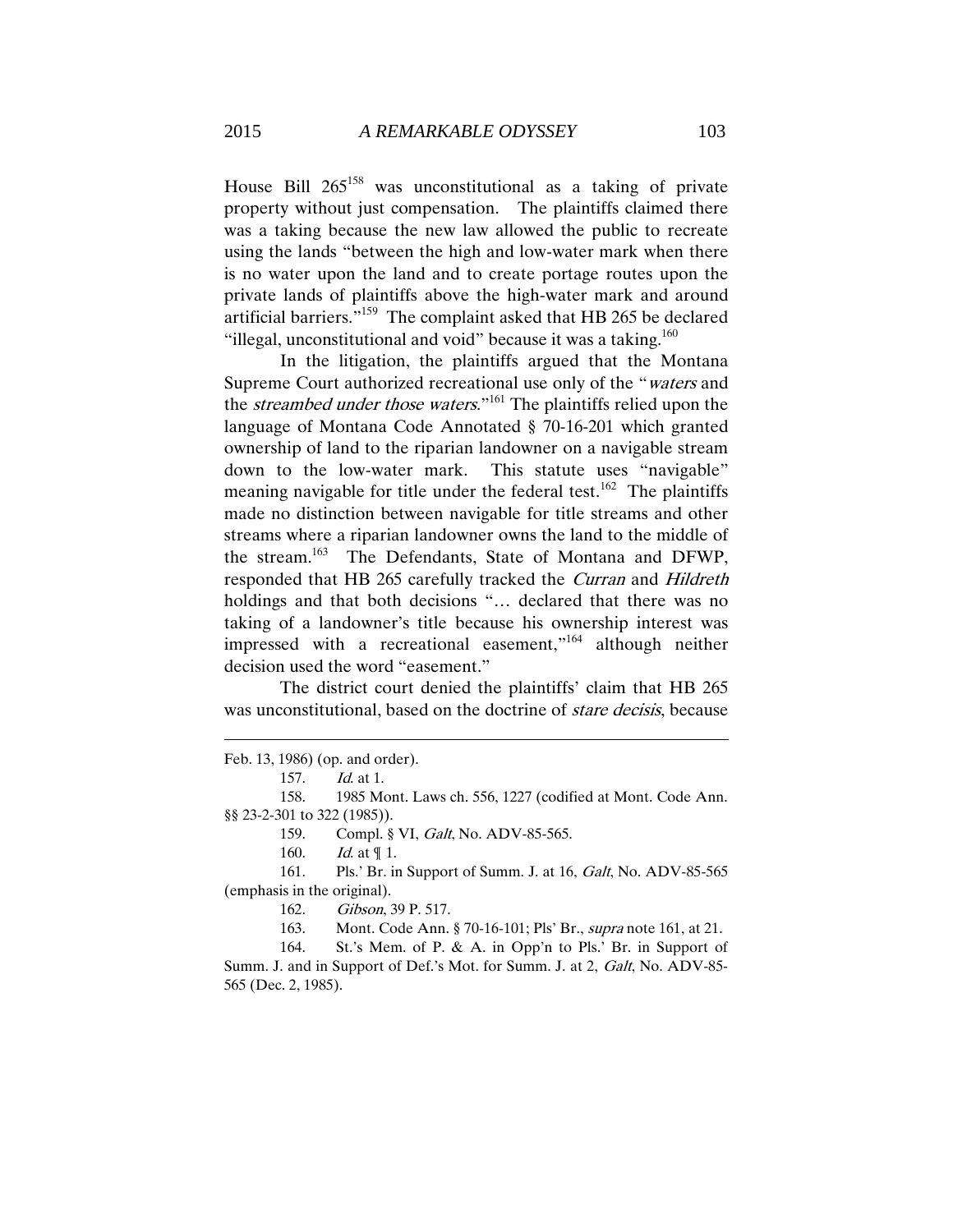the issue had already been decided in the *Curran* and *Hildreth* cases where: "the district courts dismissed Curran's and Hildreth's inverse condemnation claims and the Montana Supreme Court affirmed both decisions."<sup>165</sup> The district court specifically referred to the Hildreth court's holding that "[t]he public has the right to use the *waters* and the *bed* and *bank* up to the *ordinary high water* mark. (See Curran.) Further, ... in the case of barriers, the public is allowed to *portable around such barriers*."<sup>166</sup> The district court compared the Hildreth language to the essentially identical language in HB 265.<sup>167</sup>

### B. The Galt Taking Case in the Montana Supreme Court

When the case reached the Montana Supreme Court, the appellants, plaintiffs in the district court  $(Galt, et al.)$ , asserted that HB 265 was an unconstitutional taking of property for public recreational use without just compensation in violation of the Fifth Amendment of the United States Constitution, and constituted a taking or damaging of property in violation of Article II, § 29 of the 1972 Montana Constitution.<sup>168</sup>

More specifically, Galt claimed that the public had rights only in the use of the water and had no right to use the bed and banks that were privately owned.<sup>169</sup> For non-navigable waters, this meant the public could not use the streambed and banks. Therefore, floating only should be allowed. For the larger navigable for title rivers, or essentially Class I waters as defined in HB 265, the public could not use, i.e. stand on or wade in, the strip between the high-water and low-water lines, $170$  apparently whether there was water flowing there or not. This meant that a person

<sup>165.</sup> Galt, No. ADV-85-565 at 15 (op. and order).

<sup>166.</sup> Id. at 14-15 (quoting *Hildreth*, 684 P.2d at 1091) (emphasis in original). 167. Id. at 15.

<sup>168.</sup> Br. of Appellants at 1, 10, Galt v. State, No. 86-178 (Mont. 1986) (Apr. 28, 1986).

<sup>169.</sup> Id. passim.

<sup>170.</sup> Id. passim.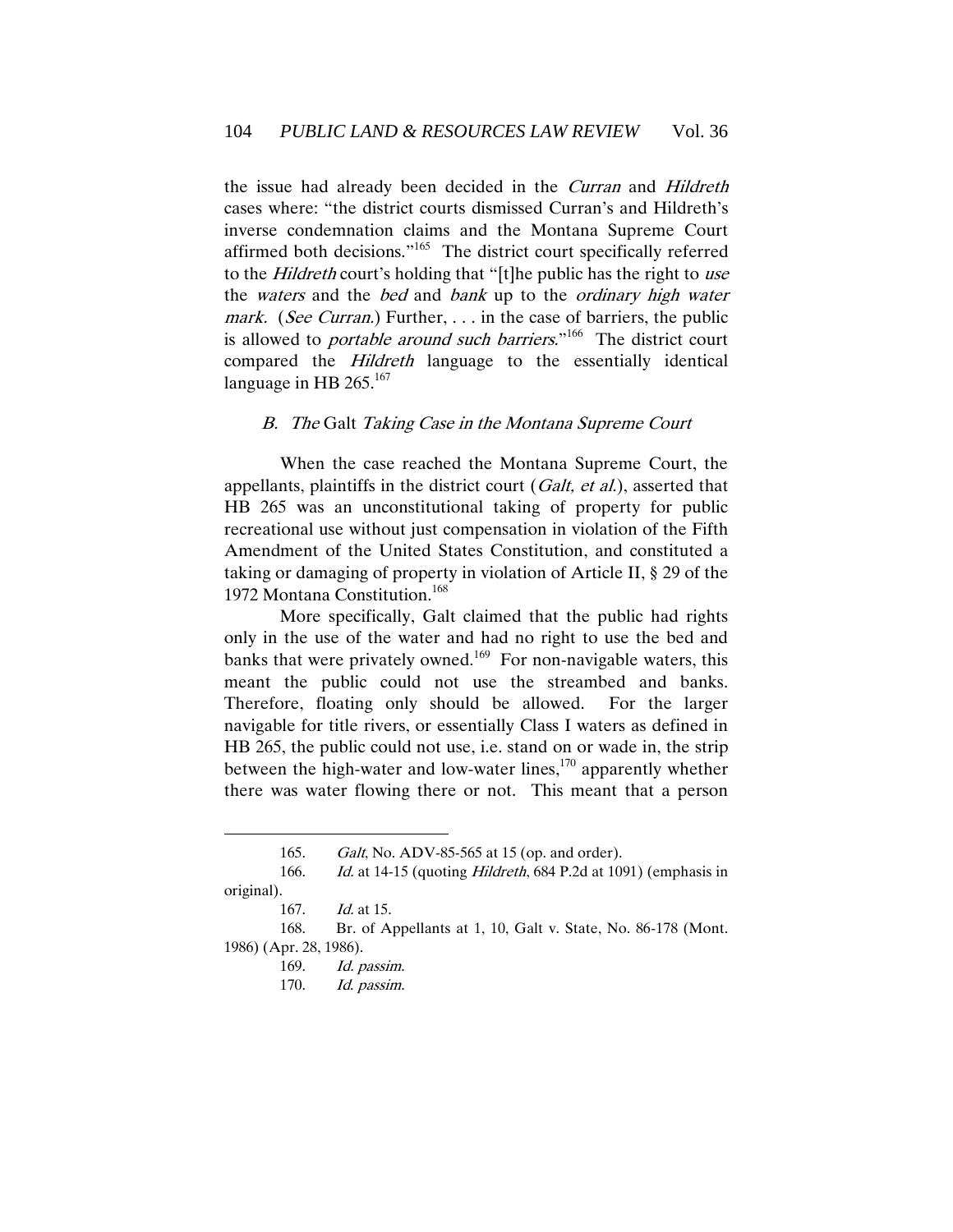fishing could float and only wade if he or she was deep enough in the water to be below the low-water line. In addition, and somewhat in conflict with their overarching argument, Galt also argued that the enumerated, allowed uses of the high- to low-water strip on Class I waters were unconstitutional.

Montana Code Annotated § 23-2-301(2) prohibits some uses on all waters and allows some identified, but qualified uses on only Class I waters, the specific uses that Galt claimed were an unconstitutional use of private property: big game hunting with a long bow or shotgun if authorized by the Commission; overnight camping if out-of-sight or 500 yards from an occupied dwelling; and permanent duck blinds, boat moorages, or any seasonal object if out-of-sight or 500 yards from an occupied building.<sup>171</sup> Galt also objected to the "right" to use a dry streambed as a right-of-way; however here, Galt misread the statute because this use is prohibited.<sup>172</sup> Galt also claimed it was unconstitutional to allow portage routes pursuant to Montana Code Annotated § 23-2-311 over private property around artificial barriers.<sup>173</sup> In addition, Galt asserted that requiring the landowner to pay for the construction of a portage route was unconstitutional.<sup>174</sup>

The DFWP responded by arguing that the Legislature codified the Curran and Hildreth holdings into the statutes enacted by HB 265. Further, that the Curran and Hildreth decisions got it right when the court held that the public had the right to recreate between the high-water marks of all streams capable of recreational use, and that these rights are guaranteed by the Public Trust Doctrine as applied to the public use of water by the 1972 Constitution. This includes the use of the beds and banks up to the high-water mark on all streams and rivers.<sup>175</sup>

The Montana Supreme Court's decision, written by Justice

<sup>171.</sup> Id. at 4.

<sup>172.</sup> Mont. Code Ann. § 23-2-302(2)(g) (prohibits "use of a streambed as a right-of-way for any purpose when water is not flowing therein." *Id.*).

<sup>173.</sup> Br. of Appellants, supra note 168, at 47.

<sup>174.</sup> Id. at 52.

<sup>175.</sup> Br. of Resp't passim, Galt, No. 86-178 (Jul. 31, 1986).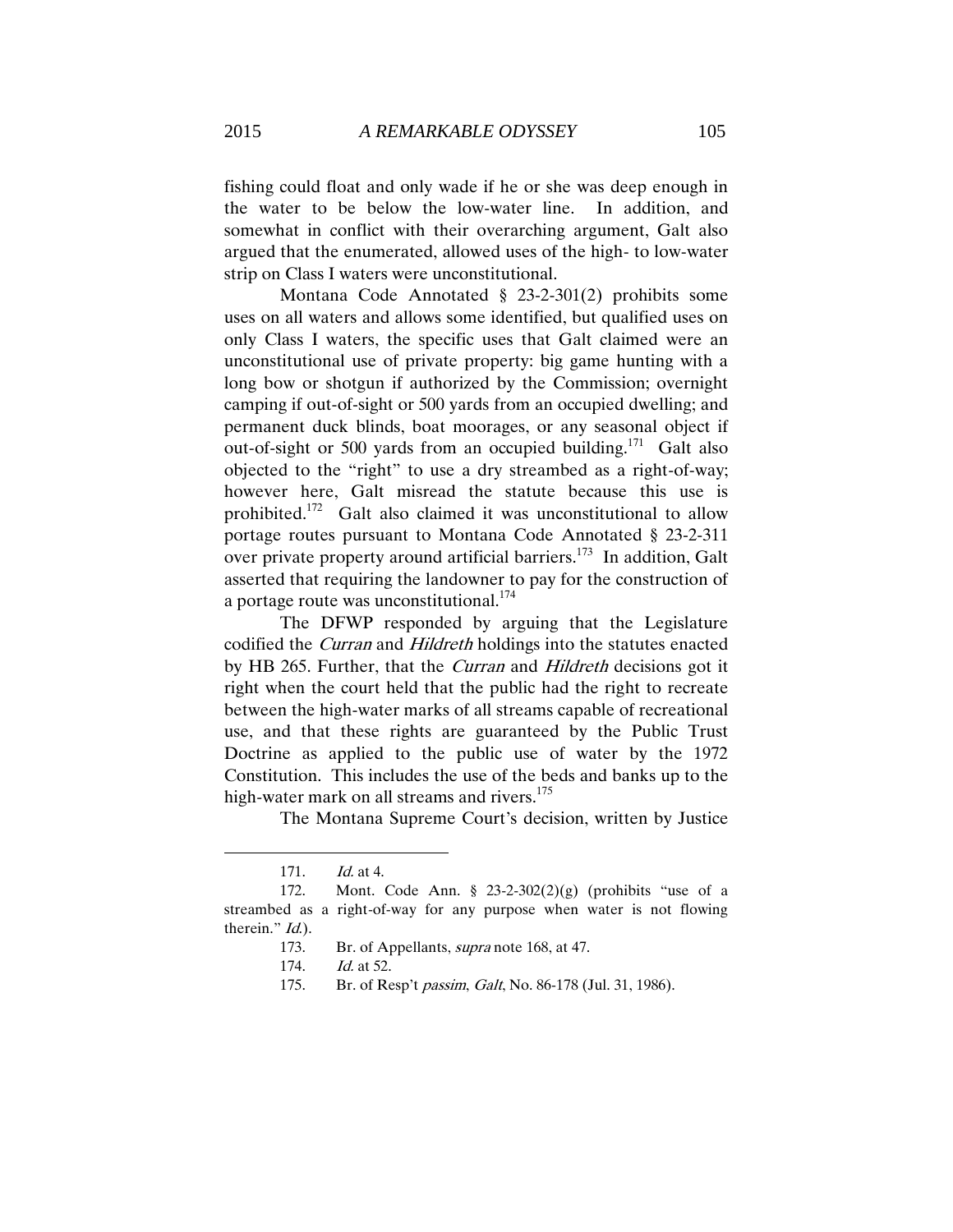Morrison,<sup>176</sup> was part expected, part unexpected, and quite confusing. The Court first acknowledged the appellants, Galt et al., were requesting that the new stream access statutes, Montana Code Annotated § 23-2-301 *et seq.*, were unconstitutional as a taking of private property without just compensation.<sup>177</sup> Then the Court held the statutes were constitutional in accordance with the Montana Constitution and Curran and Hildreth except for four specific provisions.<sup>178</sup> The Court reaffirmed that the public's right to use waters for recreation includes "the bed and banks up to the high water even though the fee title in the land resides with the adjoining landowners."<sup>179</sup>

The Court then announced a general limitation on the right to use the bed and bank while recreating that "there is no attendant right that such use be as convenient, productive, and comfortable or possible" and "that any use of the bed and banks must be of minimal impact."<sup>180</sup> The first expression of this limitation seems to have no practical meaning, while the "minimal impact" is an appropriate caution. The Court, therefore, reserved to itself the right to define the kinds of use permissible.<sup>181</sup> The Court, acting much like a subcommittee of the legislature, addressed three uses of the banks of Class I waters, i.e. rivers either navigable for title or potentially navigable for title. The Court's qualifications as it parsed these uses are important.

The Court found the statute overbroad in allowing camping where it is not "necessary for the utilization of the water resource."<sup>182</sup> In other words, a person can camp only where it is necessary as part of a floating trip. The Court emphasized this by observing: "The public can float and fish many of our rivers without camping overnight."<sup>183</sup> The Court also found the construction of

<sup>176.</sup> Galt v. State, 731 P.2d 912 (Mont. 1987) [hereinafter Galt I].

<sup>177.</sup> *Id.* at 913.

<sup>178.</sup> Id. at 916.

<sup>179.</sup> Id. at 915.

<sup>180.</sup> Id.

<sup>181.</sup> Id.

<sup>182.</sup> Id.

<sup>183.</sup> Id.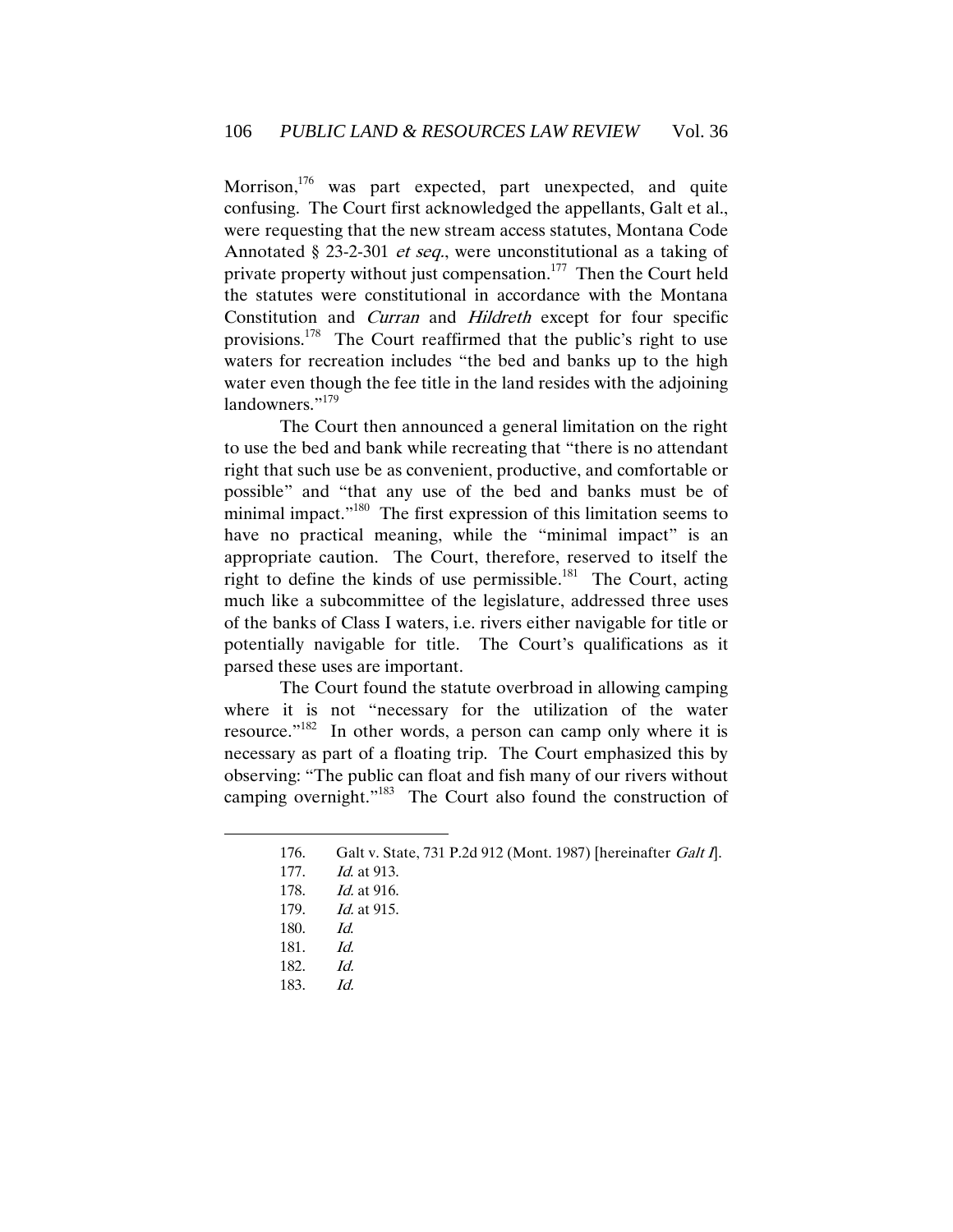permanent objects like duck blinds on navigable rivers was overbroad but, on the other hand, acknowledged duck blinds may be necessary on large bodies of water.<sup>184</sup> Stated another way, seasonal duck blinds, boat moorages, and other objects are therefore allowed where necessary on Class I waters.

In contrast, the Court decided big game hunting between the high-water marks on the larger, Class I waters could not be "permitted under any circumstances" as a public right.<sup>185</sup> In addition, the Court found that requiring a private landowner to pay for the construction of a portage route over the landowner's private property unconstitutional because "[t]he landowner received no benefit from the portage."<sup>186</sup> According to the Court, the state should pay because the public benefits. $187$ 

In conclusion, the Court held that private riparian landowners "have their fee impressed with a dominant estate in favor of the public." This easement must be "narrowly confined so that the impact to beds and banks owned by private individuals is minimal."<sup>188</sup> The Court in parting said the unconstitutional portions were severable leaving "the balance of the statute intact."<sup>189</sup> It is worth noting that this decision only affects the public's right to recreate in water flowing through private property. If the river or stream flows through state or federal property the Galt I restriction would not apply.

The contentiousness of these questions is seen through the dissenting opinions of several of the justices. Justice Gulbrandson would have restricted Class II waters to floating only like Wyoming. Justices Hunt and Sheehy would both have upheld the constitutionality of the statutes entirely.<sup>190</sup> Both opined that it was up to the legislature to balance landowner and public rights if

| 184. | <i>Id.</i> at 916. |
|------|--------------------|
| 185. | Id.                |
| 186. | Id.                |
| 187. | Id.                |
| 188. | Id.                |
| 189. | Id                 |

 $\overline{a}$ 

190. Id. at 918, 920, 924.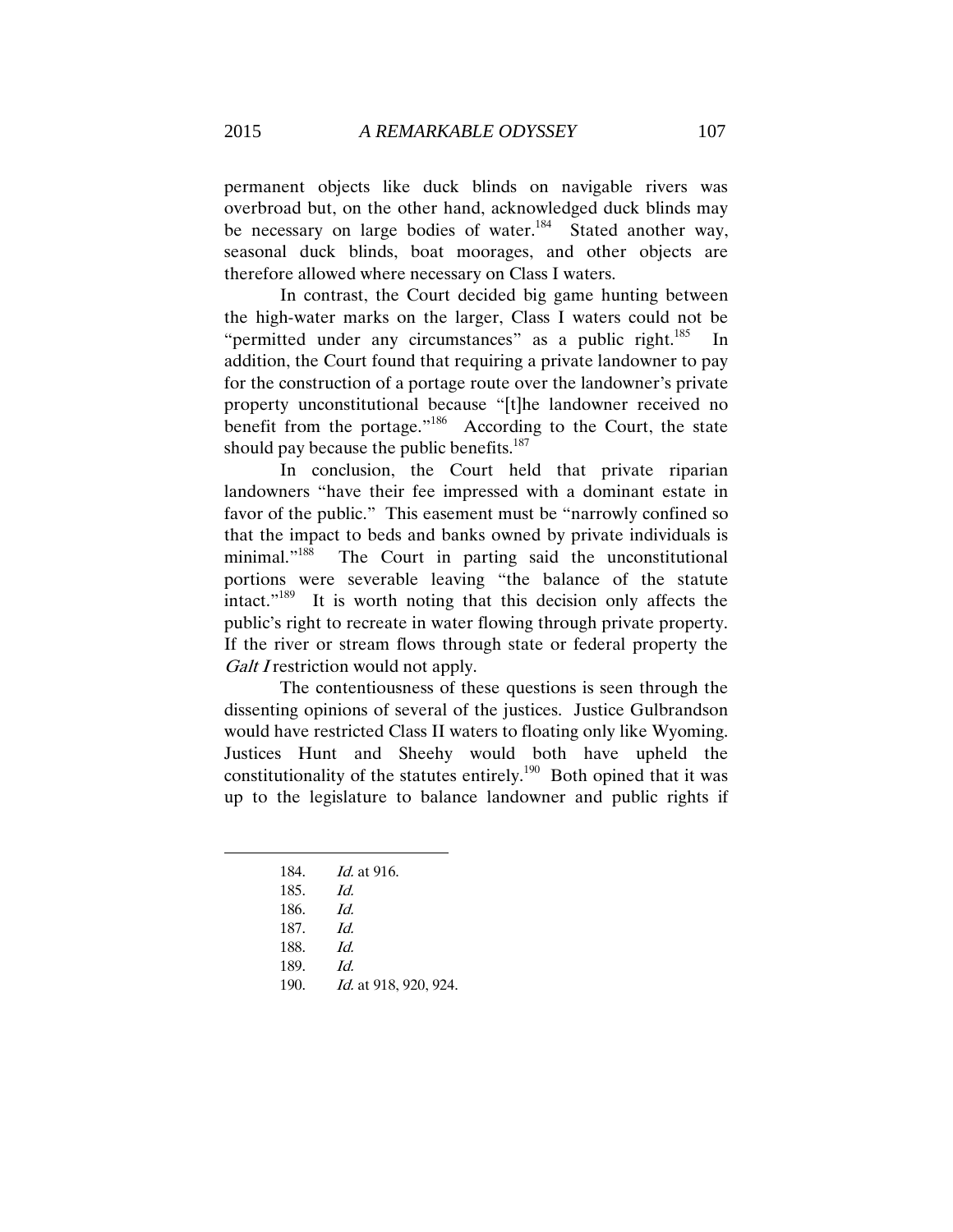needed.<sup>191</sup> Justice Sheehy sharply focused on the fact that the majority had restricted public use of Class I banks and streambeds below the high-water mark whose title, in his opinion, actually reside in the state, not riparian landowners. Justice Sheehy reasoned that Montana upon statehood received title to streambeds up to the high-water mark on navigable rivers,<sup>192</sup> citing the United States Supreme Court in *Schively v. Bowlby*.<sup>193</sup> Therefore, he believed that the public use of the high to low-water mark is not in the nature of an easement, but rather under the public trust doctrine the state owns the strip and may not deed to private riparian landowners the ownership of part of the streambed.<sup>194</sup>

Citing the seminal United States Supreme Court case applying the Public Trust Doctrine to navigable waters that *Curran* relied upon,<sup>195</sup> Justice Sheehy argued that because the state cannot transfer control of lands subject to the public trust, the part of Montana Code Annotated § 70-16-201 enacted in 1895 and purporting to transfer title to the low-water mark on navigable rivers, was never and could never have been effective.<sup>196</sup> Justice Sheehy could have also have found support in the Enabling  $Act^{197}$ and the 1889 Montana Constitution<sup>198</sup> since both arguably would have required the state to receive fair market value when it was

 $\overline{a}$ 

197. The Enabling Act of 1889, § 11, ¶ 4 requires: "provided, however, that none of such lands, nor any estate or interest therein, shall ever be disposed of except in pursuance of general laws providing for such disposition, nor unless the fair market value of the estate or interest disposed of, to be ascertained in such manner as may be provided by law, has been paid or safety secured to the state."

198 Mont. Const. of 1889, art. XVII, § 1 required: "and none of such land, nor any estate or interest therein, shall ever be disposed of except in pursuance of general laws providing for such disposition, nor unless the full market value of the estate or interest disposed of, to be ascertained in such manner as may be provided by law, be paid or safely secured to the state."

<sup>191.</sup> Id. at 918, 920-21, 923.

<sup>192.</sup> Id. at 921.

<sup>193.</sup> Schively v. Bowlby, 152 U.S. 1, 48-50 (1894).

<sup>194.</sup> Galt I, 731 P.2d at 921.

<sup>195.</sup> Id. at 921-22 (citing *Ill. Cent. R.R.*, 146 U.S. 387).

<sup>196.</sup> Id. at 922.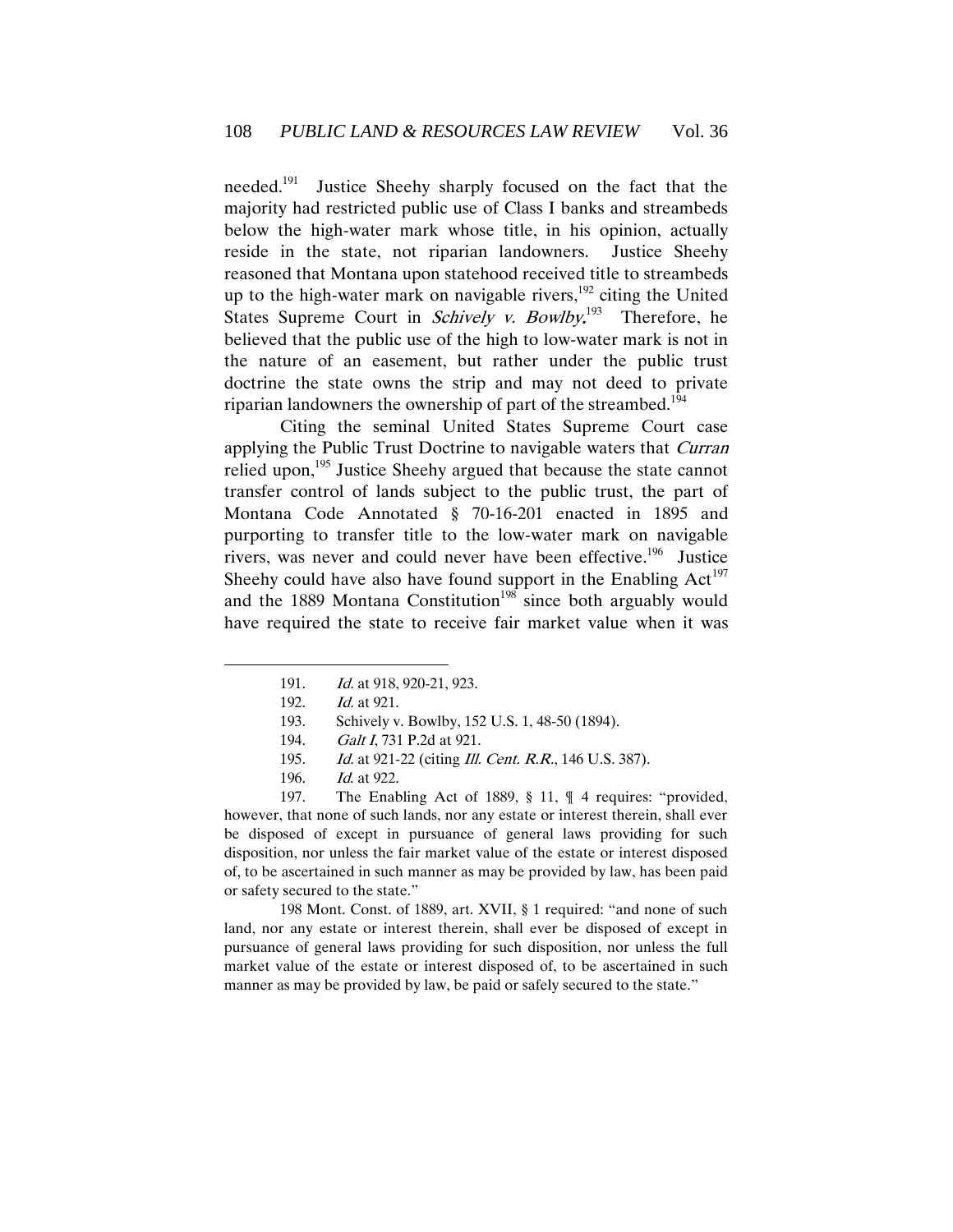effected by the enactment of Montana Code Annotated § 70-16-201 to transfer the high to low-water strip to riparian landowners. Thus, in Justice Sheehy's opinion, the state in HB 265 was regulating big game hunting, overnight camping, and construction of duck blinds on state owned property.<sup>199</sup> Justice Sheehy also noted landowners were permitted to fence across state owned streambeds in Class I rivers in return for portage routes around these artificial barriers.<sup>200</sup> Therefore, Justice Sheehy would not have found unconstitutional a requirement that landowners pay for construction of portage routes around their own fence if the fence impeded recreational use.<sup>201</sup> However, this conclusion would only apply to navigable for title rivers.

The author hopes to provide a more in-depth discussion and analysis of whether the state or riparian, private landowners should actually own the strip between the low and high-water marks on navigable rivers, citing judicial decisions in other states, and exploring the ramifications of addressing this issue for the first time in Montana, in a subsequent publication.

#### C. The Following Galt II Case on Attorney Fees

Article II, Section 29 of the 1972 Montana Constitution provides that when a private property owner prevails in litigation asserting that his or her property was taken or damaged without just compensation, the private property owner is entitled to be awarded "necessary expenses of litigation."<sup>202</sup> This includes attorney fees.<sup>203</sup> The plaintiffs in *Galt I* were award attorney fees by the district court, which was upheld on appeal by the Montana Supreme Court.<sup>204</sup>

The Montana Supreme court affirmed, once again, that the

<sup>199.</sup> Galt I, 731 P.2d at 923.

<sup>200.</sup> Id. at 924.

<sup>201.</sup> Id.

<sup>202.</sup> Galt v. State, 749 P.2d 1089, 1090-91 (Mont. 1988) [hereinafter *Galt II*].

<sup>203.</sup> Id. at 1092-93.

<sup>204.</sup> Id. at 1090-91.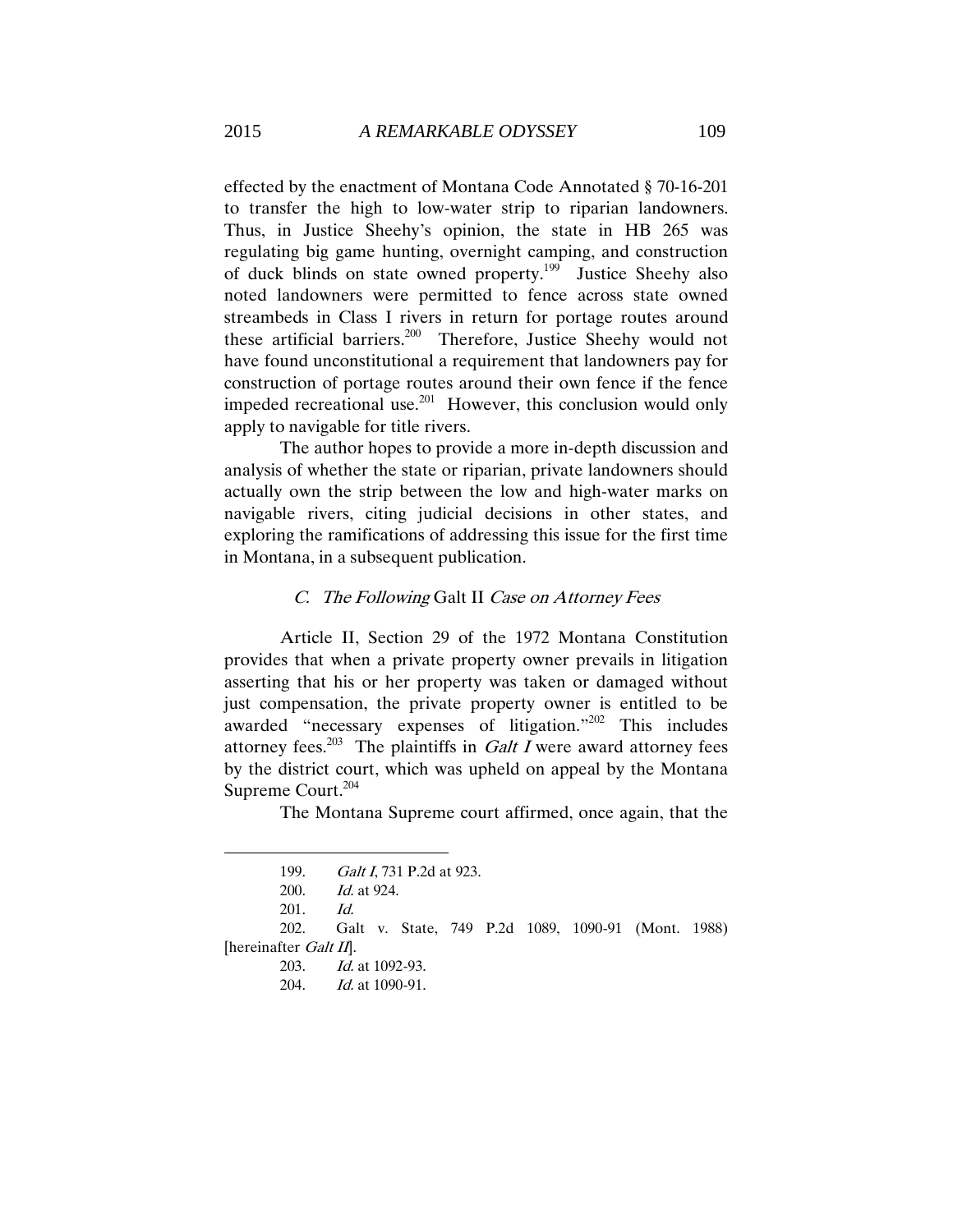newly enacted stream access statutes were challenged as an unconstitutional taking of private property without compensation. $205$  It was important that the Supreme Court was very clear in what was at stake in Galt I. Only a few, severable portions of the stream access bill were found unconstitutional<sup>206</sup> and, if left standing, would have "served to take private property without just compensation."<sup>207</sup> The court in Galt I then found the balance of the statutes constitutional.<sup>208</sup>

In this litigation ("Galt  $II$ ") over attorney fees, the court found that the requirement for an award of attorney fees was met.<sup>209</sup> Curiously, the Court held Article II, Section 29 authorized an award of attorney fee "under the particular facts of this case" and limited "this holding to the facts of this case."<sup>210</sup> Perhaps this qualifying language reflected the fact that Galt I had upheld the significant majority of the new stream access law and, with the few qualified, unconstitutional portions severable, the new law remained virtually intact.

Throughout the litigation in *Galt I*, the parties extensively briefed and identified the central issue of whether the stream access law was a taking of private property without just compensation before both the state district court and the Montana Supreme Court. Although the district court acknowledged and decided this issue, the Supreme Court barely acknowledged it while addressing the issue only by inference in Galt I. The Court waited until the attorney fee issue in *Galt II* to finally address in one sentence that the *Galt I* decision had actually decided the takings issue. This lack of clarity was frustrating at best and arguably left the issue still unresolved or, at least, left the issue to a future court to declare that Galt I had actually decided the issue.

206. Galt I, 731 P.2d at 916; Galt II, 749 P.2d at 1094.

- 208. Galt I, 731 P.2d at 916.
- 209. Galt II, 749 P.2d at 1093-94.
- 210. *Id.* at 1094.

<sup>205.</sup> Id. at 1094 (citing Galt I, 731 P.2d at 916).

<sup>207.</sup> Galt II, 749 P.2d at 1093-94.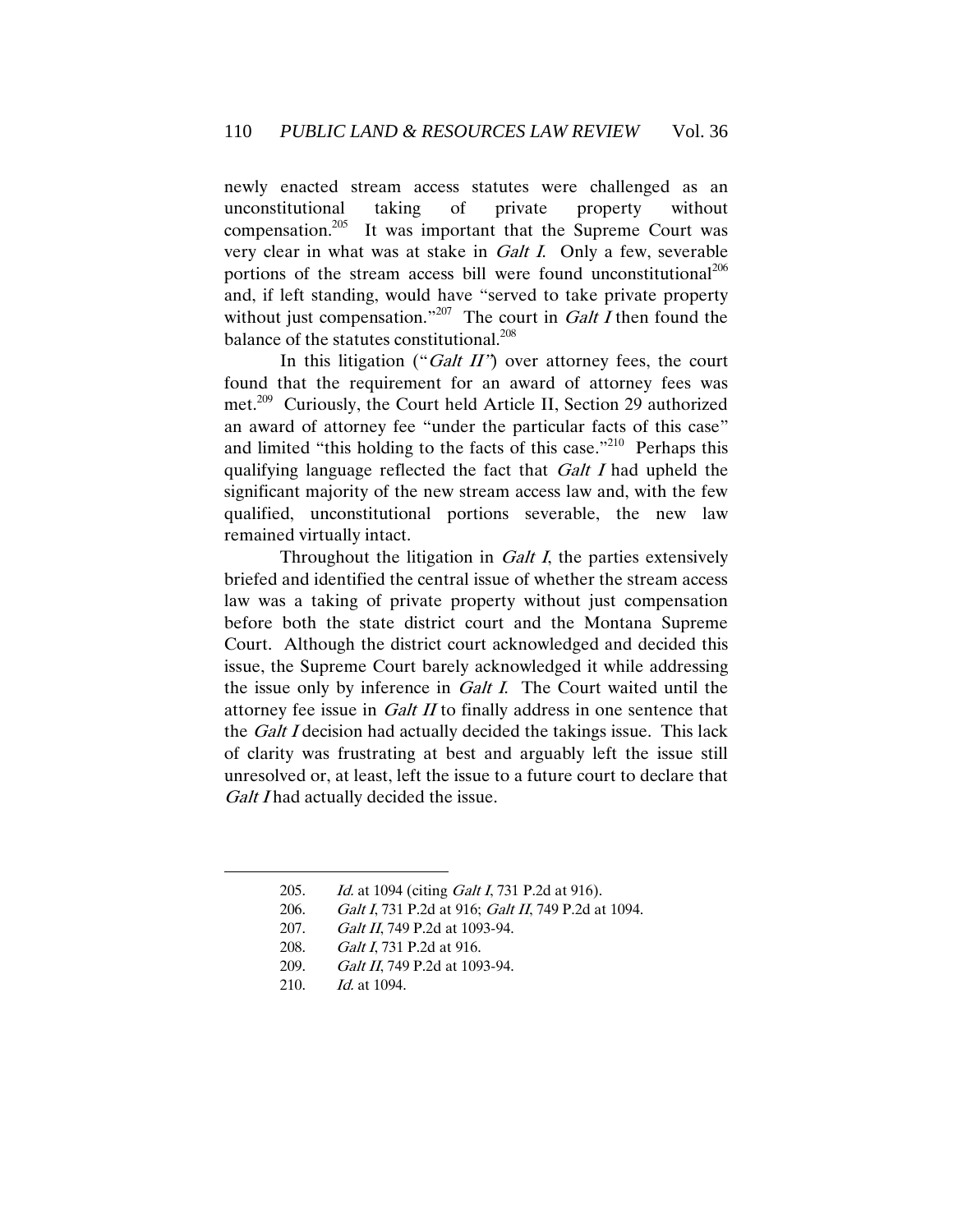# D. Galt III, A Stream Access Brochure Was Not a Taking

DFWP published an informational brochure on stream access following the adoption by the legislature of HB 265. The brochure was revised and republished in April, 1988 to incorporate the holdings in *Galt I*.<sup>211</sup> The intent of the brochure was to summarize the rights and responsibilities of landowners and recreationist regarding the stream access law, Montana Code Annotated § 23-2-301 through 23-2-322. The same plaintiff group as in Galt I and Galt II requested a declaratory judgment that the brochure was unconstitutional and that Montana Code Annotated § 23-2-310(12), the definition of surface water that allowed the use of the beds and banks for recreation, was also unconstitutional.<sup>212</sup> The plaintiffs also alleged the entire stream access law was unconstitutional because the law creates an unconstitutional denial of equal protection of the law in violation of the United States and Montana Constitutions by not specifically addressing the recreational use of lakes.<sup>213</sup> The district court dismissed most all the complaints made by the plaintiff as res judicata because the parties, subject matter, issues, and capacity of parties were the same and the issues had been litigated or should have been litigated in *Galt*  $I^{214}$  This included the brochure which was attached as an exhibit to the complaint in *Galt*  $I^{215}$ 

This left just three provisions in the new brochure that had been revised in response to the holding by the Supreme Court in *Galt I* plus a new allegation regarding camp fires.<sup>216</sup> The district court found that the brochure in two places correctly qualified the allowance of camping below the high-water mark on Class I waters

 $\overline{a}$ 

216. Id. at 9.

<sup>211.</sup> DEPT. FISH WILDLIFE & PARKS, STREAM ACCESS IN MONTANA, RIGHTS AND RESPONSIBILITIES OF LANDOWNERS AND RECREATIONISTS, BROCHURE (Apr. 1988) (on file with Pub. Land & Resources L. Rev.).

<sup>212.</sup> Galt v. State, No BDV-88-544, 1-8 (1st Judicial Dist. Ct. Mont. Aug. 31, 1989) (Dec. and Order) [hereinafter Galt III].

<sup>213.</sup> *Id.* at 6.

<sup>214.</sup> *Id.* at 7-9.

<sup>215.</sup> Id. at 8-9.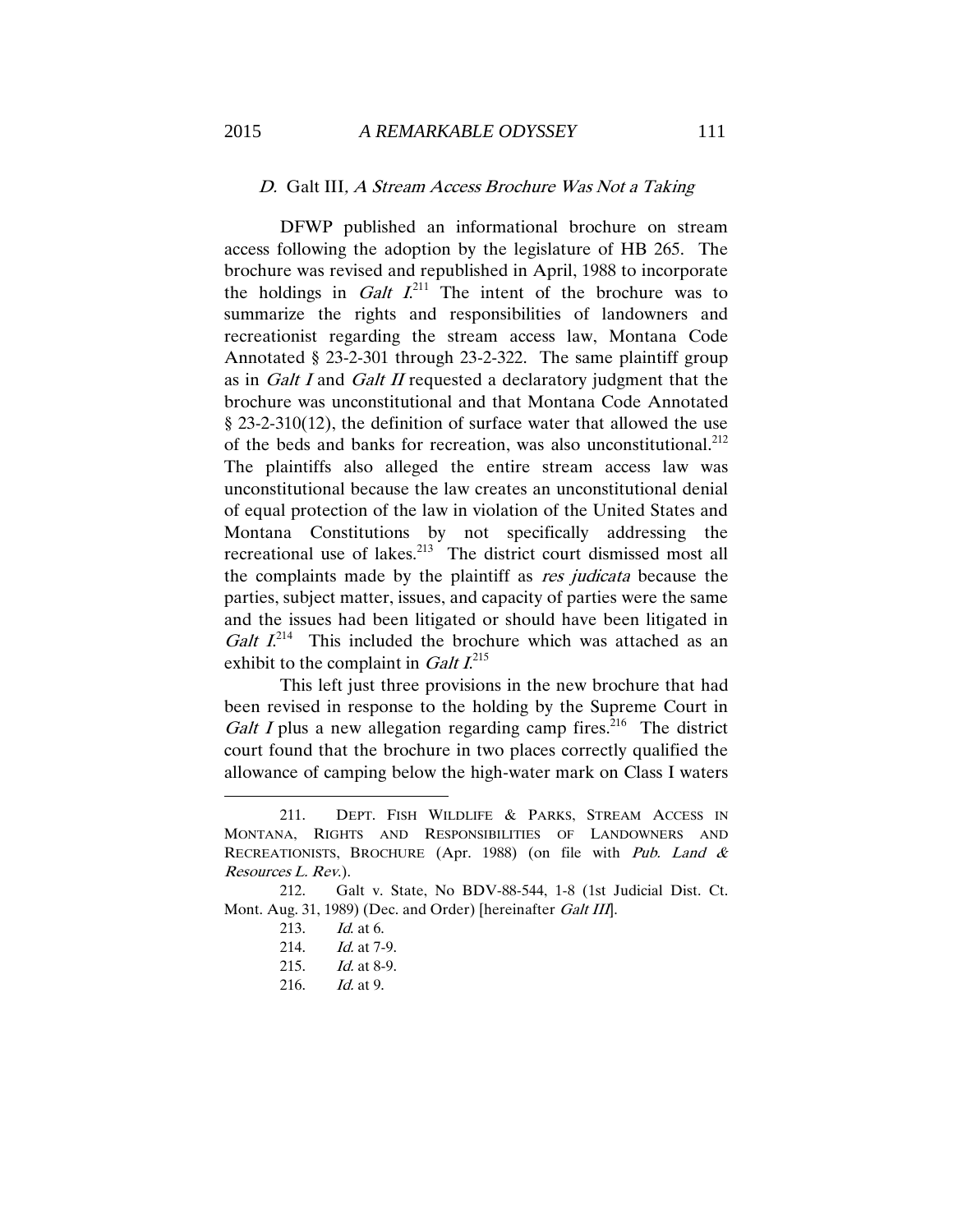as "only permissible when it is necessary for the enjoyment of the water resource."<sup>217</sup> The district court found that in "one small particular" the brochure appeared to go beyond Galt I by not explicitly stating that the use of seasonal duck blinds and boat moorages is allowed only if they are both necessary and are on large bodies of water. $2^{18}$  After further briefing, the district court declined to hold that an informational brochure can constitute a taking.<sup>219</sup> In this way, the district court denied the plaintiff was entitled to attorney fees.<sup>220</sup> Thus the litigation over the brochure ended, and can accurately be described as much ado over nothing.

### IV. AG OPINION ON SNOWMOBILING AND TRAPPING

In 1985 following the adoption of the Stream Access Law by the 1985 Legislation, Attorney General Mike Greehy issued an opinion on two questions about the reach of the new  $law.^{221}$  He first held that snowmobiles could not be used on frozen surface water without landowner permission. This conclusion follows directly from the language of  $\S 2(2)(a)$  of Chapter 556 that requires landowner permission for the use of "motorized vehicles not primarily designed for operation upon the water."<sup>222</sup> Next he held that trapping of fur-bearing animals between the ordinary highwater lines of surface waters is not part of the public recreational rights under the Stream Access Law because trapping is a commercial rather than a recreational activity.

The definition of "recreational use" does not specifically include trapping and trapping is not included within the catch-all phrase "other water-related pleasure activities."<sup>223</sup> Therefore, the criminal trespass statutes apply to trapping on private land.<sup>224</sup> The

<sup>217.</sup> *Id.* at 9-12.

<sup>218.</sup> *Id.* at 14-15.

<sup>219.</sup> Id. at 2 (Oct. 26, 1989) (Order on Recons.).

<sup>220.</sup> Id. at 2.

<sup>221.</sup> Mont. Att'y Gen. Op. 41-36 (1985).

<sup>222.</sup> Mont. Code Ann. § 23-2-301(10) (2013).

<sup>223.</sup> Mont. Att'y Gen. Op., supra note 221, at 138, 140 (citing 1985 Mont. Laws ch. 556 1127 (codified at Mont. Code Ann. § 23-2-301(10)).

<sup>224.</sup> *Id.* at 138, 140-41. *See* Mont. Code Ann. § 45-6-201 (2013)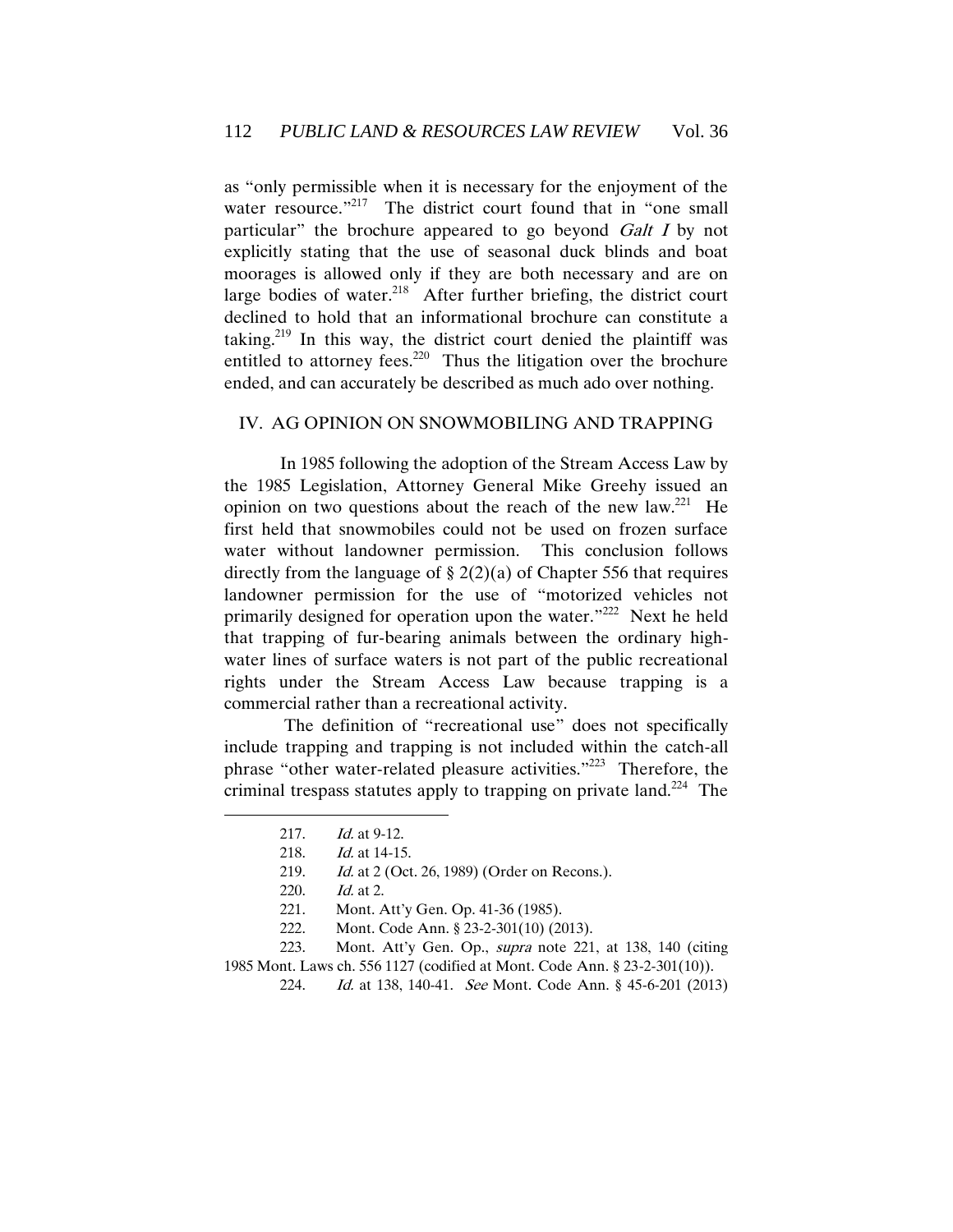opinion did not make any distinction between Class I and Class II waters.<sup>225</sup> However, for Class I waters that are navigable for title, reliance on the distinction between recreational and commercial activities could be questioned.

## V. RELEVANT LEGISLATION AND LITIGATION ON STREAM ACCESS ISSUES (1987-1999)

With the passage of the Stream Access Law and with the Montana Supreme Court upholding its constitutionality, it would be logical to conclude that the story ends here. However, this is not the case as the law will be tested politically, legally, and administratively over the next 40 years with regulation of recreational use of rivers and streams and access being the primary threads of the laws continuing history, along with another test of the law's constitutionality in federal court and another challenge in state court.

This next section, covering the period of 1987 through 1999, will be relatively smooth sailing with only a couple of challenges to the Stream Access Law itself and some fine-tuning. However, there will be a significant transition to comprehensive authority for government, represented by the Commission, to be able to regulate recreational use of rivers and streams as needed with growing recreational use.

#### A. 1987 Legislative Session

The 1987 Legislature started with a bill to turn the Stream Access Law on its head by restricting non-navigable for title streams to floating only, in addition to a bill that claimed to incorporate the Galt I holding but either would have made

<sup>(</sup>If private land is posted, landowner permission is necessary. If private land is not posted, a person has the privilege to enter and remain on private land until the landowner revokes the privilege by personal communication.); see also Mont. Code Ann. § 87-6-601 (2013) (nonresident trappers must have written permission from a landowner).

<sup>225.</sup> Mont. Att'y Gen. Op., supra note 221, at 139.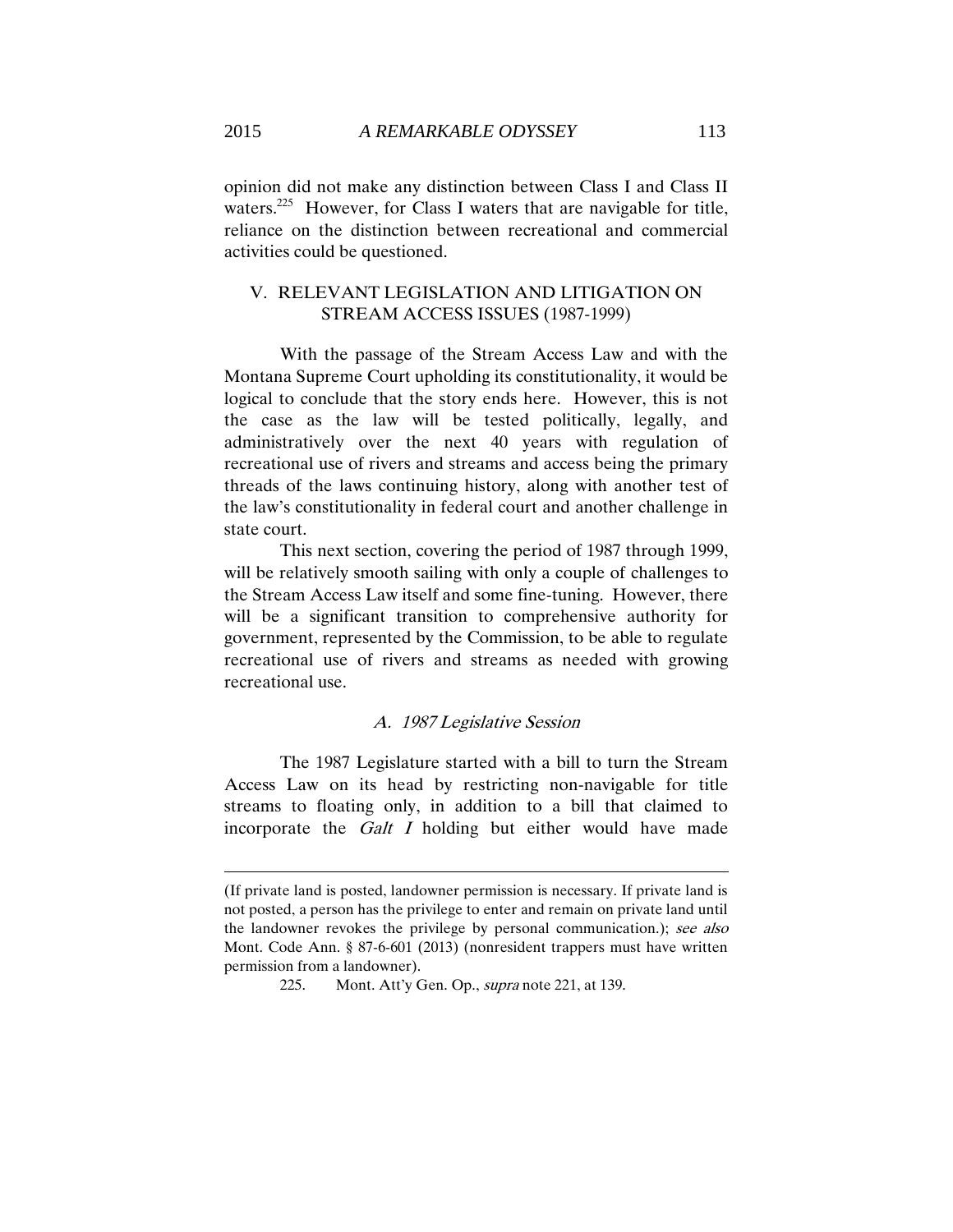significant changes or was just incomprehensibly ambiguous.

SB 159<sup>226</sup> proposed an amendment to the definition of surface water in the stream access statutes. The public's right to use the bed and banks up to the ordinary high-water mark of all natural water bodies (i.e. all streams capable of supporting recreational use) is found in the definition in Montana Code Annotated § 23-2- 301(12). The amendment would have allowed the use of the bed and banks only if a "body of water has been adjudicated to be navigable by federal standards." This would have been an extreme restriction of stream access by allowing only floating on almost all rivers and streams in Montana because only a few rivers have actually been adjudicated navigable for title. Rivers that qualify as navigable for title, but have not yet been adjudicated would be restricted to floating without any wading or walking on the beds and banks. The bill died in the Senate Natural Resources Committee on a tie vote. $227$ 

SB 286 claimed that its purpose was to remove the provisions declared unconstitutional in *Galt I*<sup>228</sup> The definition of recreational use was amended to provide, or at least imply, that any recreational use may be prohibited by law which would be contrary to Curran, Hildreth, and Galt I. Next, the public recreational use of surface water "*without* regard to the ownership of the land underlying the waters" was amended to "with regard."<sup>229</sup> The meaning of this change was unclear, but likely intended to be a restriction. In addition, the portage provision was extensively amended.

Although *Galt I* only required that the state pay for the physical construction of portage routes, the amendment would have required landowners to be compensated for the land used for a portage route, a right the public already had. Finally, distinctions

<sup>226.</sup> S. 159, 50th Legis., Reg. Sess. (Mont. 1987) (Introduced Bill).

<sup>227.</sup> History and Final Status, S. 159, 50th Legis., Reg. Sess., Sen. Bills and Res. 62-63 (Mont. 1987).

<sup>228.</sup> S. 286, 50th Legis., Reg. Sess. (Mont. 1987) (Introduced bill).

<sup>229.</sup> Id. (see amendments proposed in the introduced bill including changing "without regard" to "with regard" in Mont. Code Ann. §  $23 - 2 - 302(1)$ .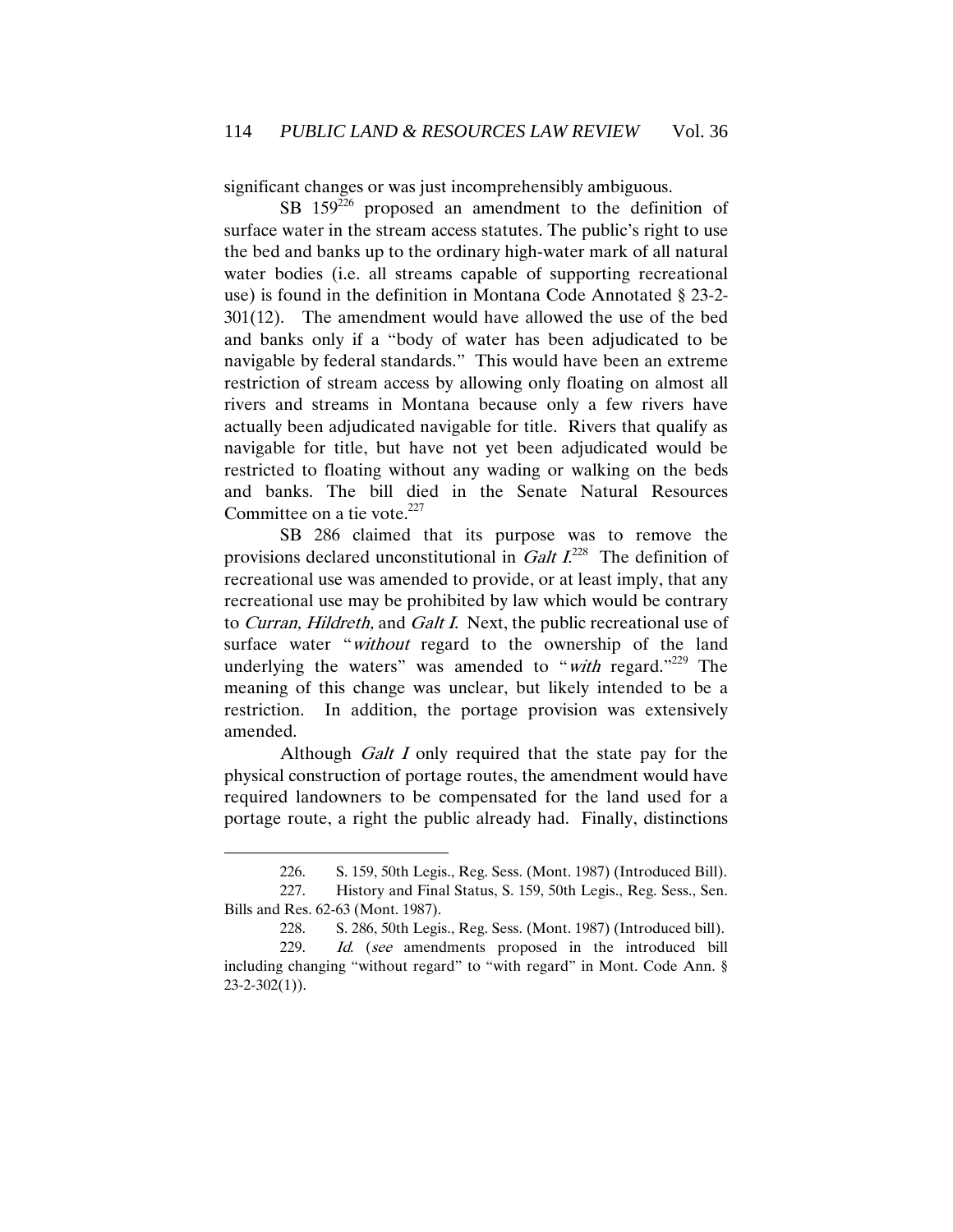between recreational use of *Class I* and *II* were removed without a discernible reason. The bill was redrafted on the Senate floor to reasonably reflect the Galt I decision, although without some of nuance of the *Galt I* qualifications.<sup>230</sup> However, the House amended SB 286 by reverting to some provisions which were inconsistent with *Curran, Hildreth*, and *Galt*  $I^{231}$  The Senate did not concur in the House amendments, the House did not appoint a free conference committee, and the bill died.<sup>232</sup>

# B. Challenge to a Yellowstone River Rule Based on Safety Criteria

The following litigation in state district court illustrates the limitations, prior to 1999, on the Commission's ability to regulate conflicts between recreational users of rivers based solely on safety. When HB 626 was adopted in the 1999 session, it added public welfare as additional criteria. The Commission's rulemaking authority was then dramatically broadened.<sup>233</sup>

In 1988, the Commission adopted a rule which placed a tenhorsepower limitation on motorboats on the section of the Yellowstone River from Livingston downstream to Springdale.<sup>234</sup> At the time of the adoption of the rule, the Commission had authority to adopt rules regulating use of public waters based on health, safety, and damage to property criteria.<sup>235</sup>

A complaint was filed in state district court asking that the rule be declared invalid.<sup>236</sup> The essence of the complaint was that

234. 19 Mont. Admin. Reg. 2219 (Oct. 13, 1988).

235. Mont. Code Ann. § 87-1-303(2) (1987) The Commission's criteria to adopt rules regulating recreational use of waters were "in the interest of public health, public safety, and the protection of property."

236. Big Sky Riverboaters, Inc. v. State, No. DV 89-882 (13th Judicial Dist. Ct. Mont. June 18, 1989).

<sup>230.</sup> Id. (Feb. 25, 1987) (3d Reading).

<sup>231.</sup> Id. (Mar. 30, 1987) (Reference Bill).

<sup>232.</sup> History and Final Status, S. 286, 50th Legis., Reg. Sess., Sen. Bills and Res. 110-111 (Mont. 1987).

<sup>233.</sup> See Section V, H infra at 50, discussing H.R. 626, 56th Legis., Reg. Sess., (Mont. Apr. 20, 1999).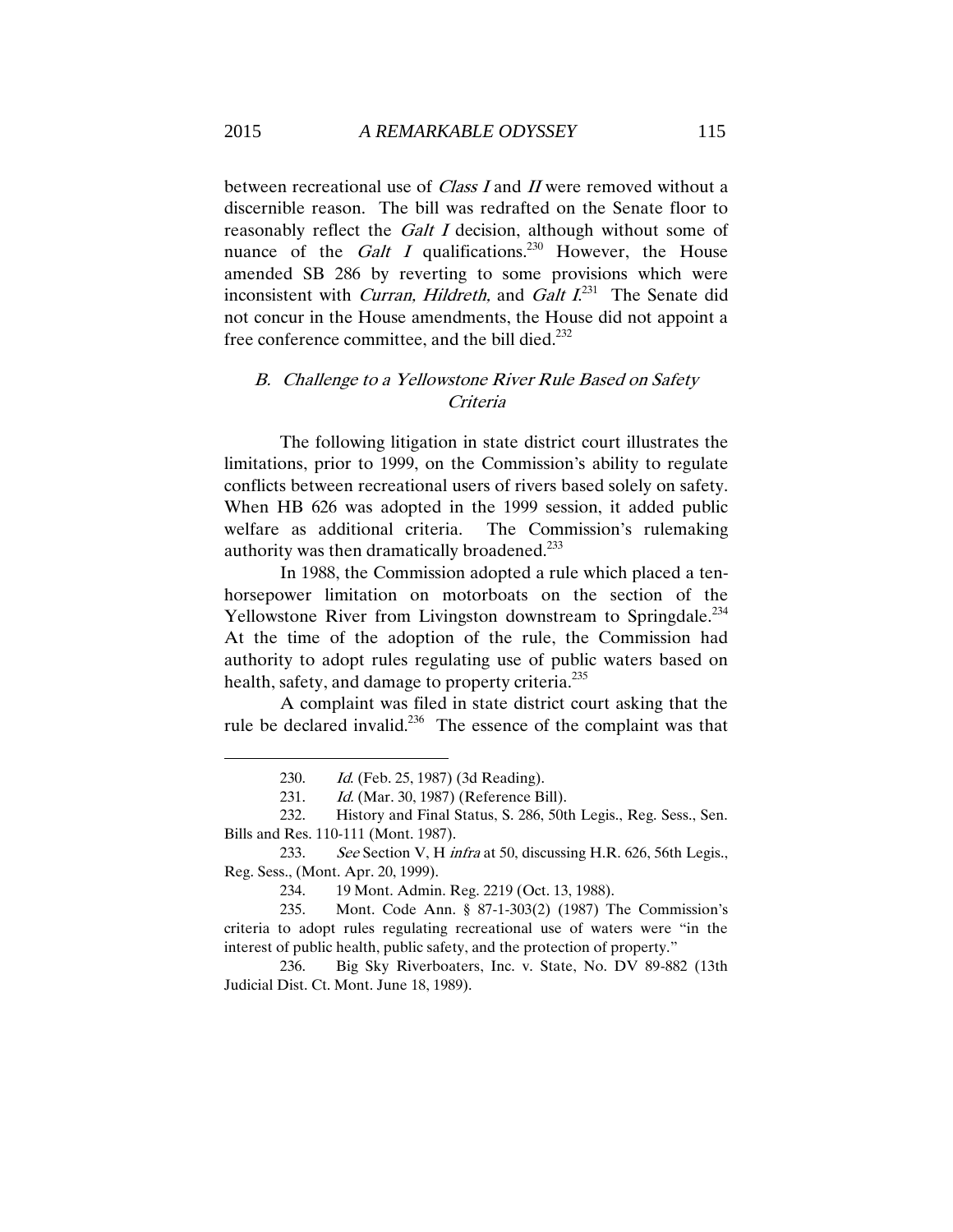the Commission had not shown that there was a threat to public safety, the one applicable criteria.<sup>237</sup> The Department and Commission realized the validity of the rule was not supported by the administrative record because the facts did not support a threat to public safety. Therefore, plaintiffs, the Department, and the Commission agreed to settle the litigation, with the Department and Commission agreeing to redo the rulemaking process to either repeal, affirm, or modify the rule.<sup>238</sup>

The Commission at the conclusion the new rulemaking process decided to retain the rule banning motorboats of greater than ten horsepower between Livingston downstream to the U.S. Highway 89 because a threat to public safety was now demonstrated in this relatively narrow section of the river that contains a high frequency of rapids. The Commission repealed the restriction on motorboats between the Highway 89 bridge and the Springdale bridge because the river was wider with less recreational use and injury to persons was unlikely. $239$ 

### C. 1989 Legislative Session

In HB 655, the Legislature passed the Smith River Management Act which granted DFWP specific authority to manage and regulate recreational use of the Smith River.<sup>240</sup> With this new statutory authority, the Commission had for the first time comprehensive authority to regulate recreational use of a river, limited to the Smith River however, for addressing competing uses and crowding among different recreational users.

<sup>237.</sup> Compl. ¶ 14, *Big Sky Riverboaters*, No. DV 89-882 (July 21, 1989).

<sup>238.</sup> Big Sky Riverboaters, No. DV 89-882 (June 18, 1990) (settlement agreement); Id (June 18, 1990) (stipulation and order of dismissal with prejudice).

<sup>239.</sup> 9 Mont. Admin. Reg. 740 (May 16, 1991).

<sup>240.</sup> 1989 Mont. Laws ch. 512, 1216 (codified at Mont. Code Ann. § 23-2-401 to 410 (1989)).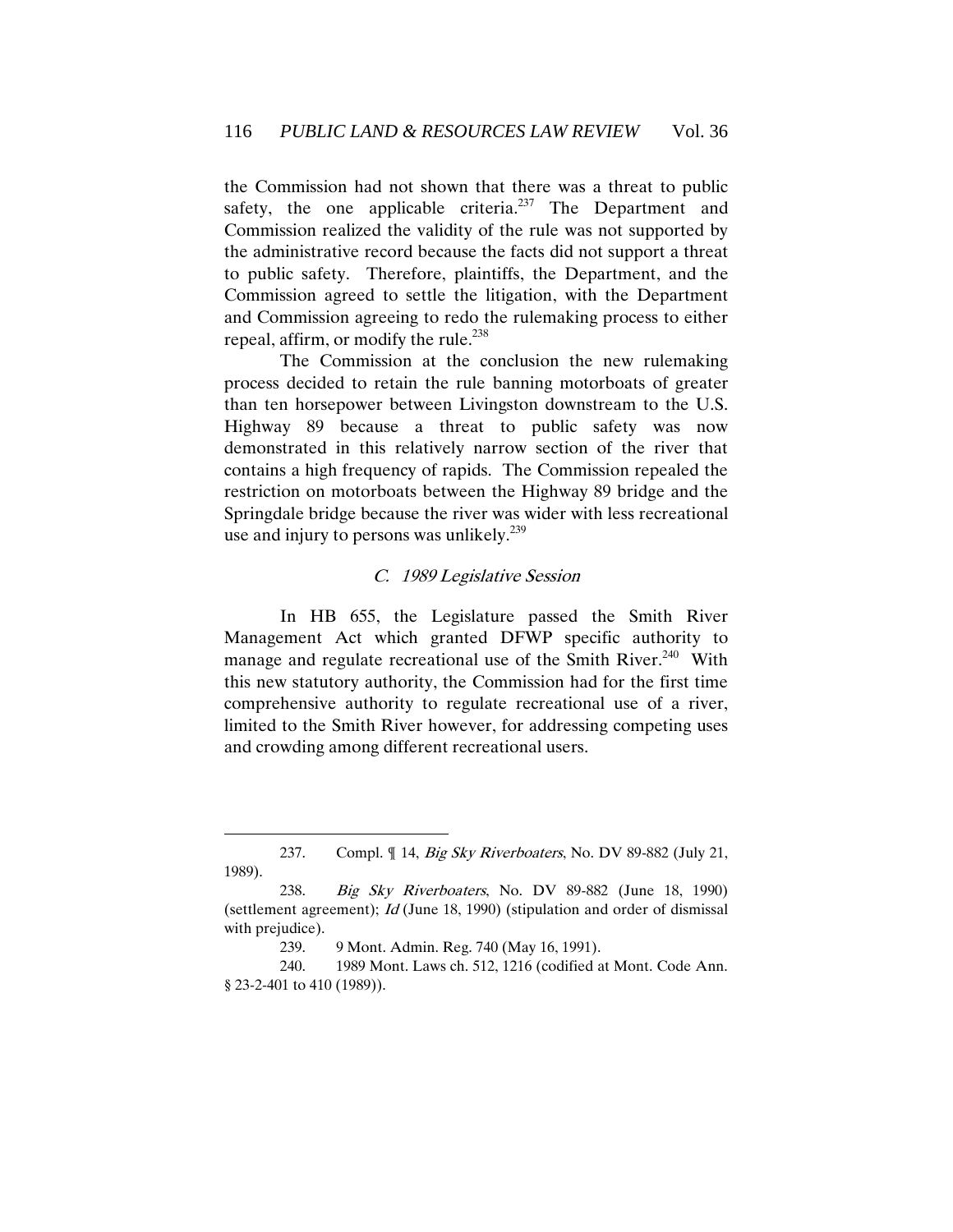### D. 1991 Legislative Session

In 1991, the legislative bills were primarily focused on the use of streambeds and banks. The first, HB 81, was an attempt to restrict the use of river banks but was tabled in the House Fish and Game Committee.<sup>241</sup> It would have prohibited overnight camping and campfires on the banks of Class I waters, and campfires on the banks of Class II waters (overnight camping was already not allowed on Class II waters).<sup>242</sup> The legislature successfully passed HB 359 which prohibits the operation of motor vehicles and offhighway vehicles below the ordinary high-water mark on state and federal land, except where the appropriate land management agency allows public crossing on designated roads or trails. $243$ However, the use must have minimal impact on the ecology and the bed of the stream. Curiously, the prohibition applies to private lands riparian to Class I waters, but only to the portion of the streambed covered by water even though the private riparian landowner owns to the low-water mark, whether covered by water or not.

# E. 1993 Legislative Session Considered Authority to Regulate Recreational Use

The 1993 Legislature considered two bills to clarify and expand the authority of the DFWP to adopt and enforce rules regulating the recreational use of lakes and streams. The legislature's first attempt, SB  $341$ ,<sup>244</sup> would have granted authority to the Commission to adopt rules on public reservoirs, lakes, streams and rivers "to protect and preserve natural resources, preserve the diversity of recreational opportunities, and minimize

<sup>241.</sup> History and Final Status, H.R. 81, 52d Legis., Reg. Sess., H. Bills and Res. 245 (Mont. 1991).

<sup>242.</sup> H.R. 81, 52th Legis., Reg. Sess. (Mont. Jan.1, 1991) (Introduced Bill).

<sup>243.</sup> 1991 Mont. Laws ch. 491, 1586 (H.R. 359) (codified at Mont. Code Ann. § 61-8-371 (2013)).

<sup>244.</sup> S. 341, 53d Legis., Reg. Sess. (Mont. Feb. 9, 1993) (Introduced Bill).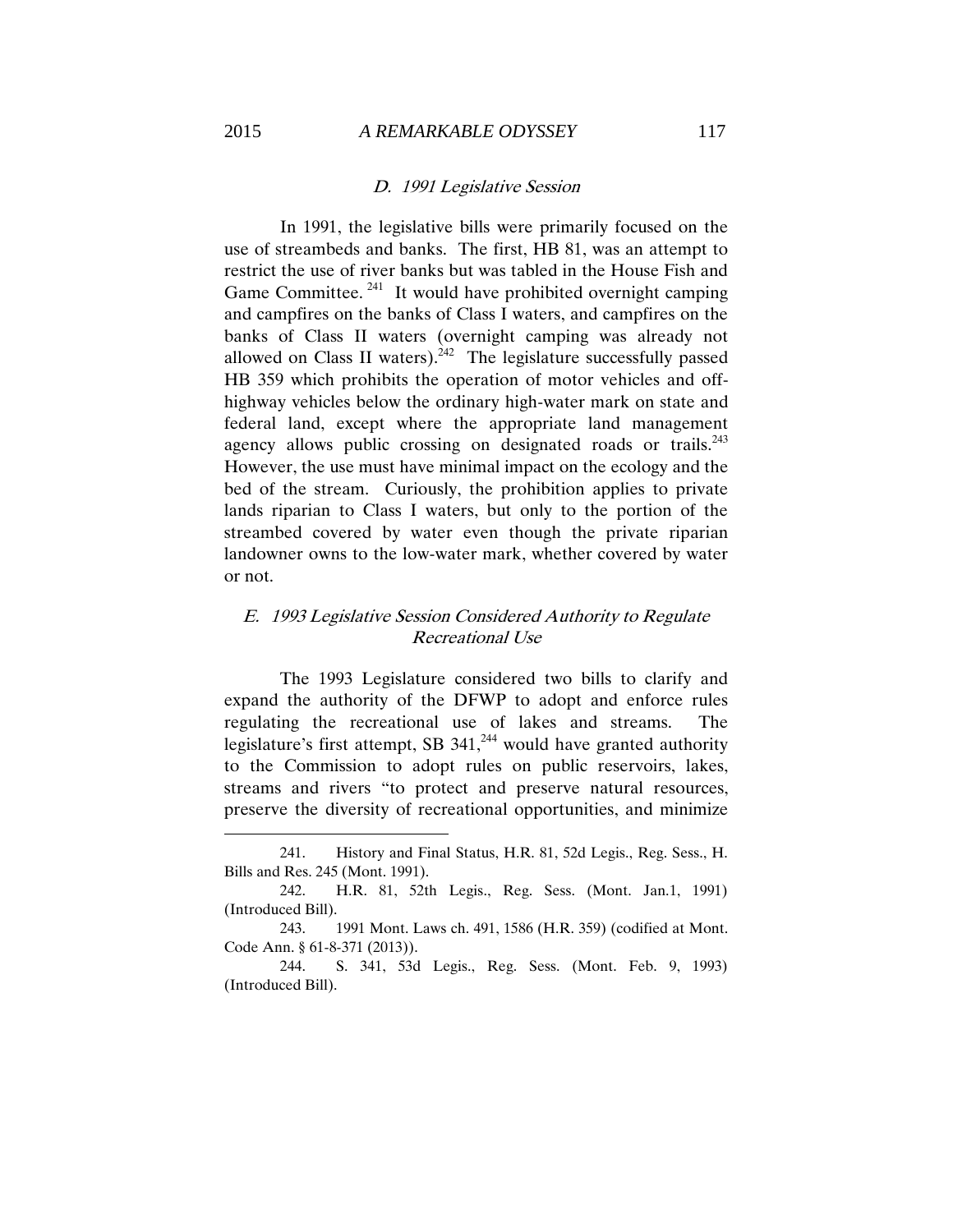user conflicts."<sup>245</sup> The bill would have given the Commission the authority to establish the need to restrict or adopt quotas on commercial use to accomplish these goals. The bill was unclear who, the Commission or the Board of Outfitters, could actually adopt a quota on commercial use.

This bill was one of the first in a series of attempts to grant the Commission more comprehensive authority to manage recreational use of public state waters. The fundamental problem was that the Commission's rulemaking authority is limited to rules affecting only public health, public safety, and the protection of property, which is very limiting.<sup>246</sup> The other bill, SB 297<sup>247</sup> would have amended the Smith River Management Act to limit the maximum group size to 12; require an annual lottery to selected authorized outfitters; and prohibit the transfer of individual launch permits.

### F. 1995 Legislative Session

In 1995, the legislature considered HB 348, a rerun of SB 341 of the 1993 Session, which granted the Commission the same specific authority to regulate recreational use on public waters. The difference was that the number of outfitters or guides on a river could be limited by the Board of Outfitting only when the Commission adopted rules limiting the number of recreational users on a river.<sup>248</sup> The bill was amended to ensure that the Commission's rulemaking authority was limited to impacts caused by recreational users,  $249$  but it failed on the second reading vote in the House. $250$ 

<sup>245.</sup> Id. at 3:17-21.

<sup>246.</sup> Mont. Code Ann. § 87-1-303(2) (1993).

<sup>247.</sup> S. 297, 53d Legis., Reg. Sess. (Mont. Feb. 2, 1993) (Introduced Bill).

<sup>248.</sup> H.R. 348, 54th Legis., Reg. Sess. (Mont. Jan. 27, 1995) (Introduced Bill).

<sup>249.</sup> Id. at 2:25, 3:27-28 (Feb. 17, 1995) (2d Reading).

<sup>250.</sup> History and Final Status, H.R. 348, 54th Legis., Reg. Sess., H. Bills and Res. 363 (Mont. 1995).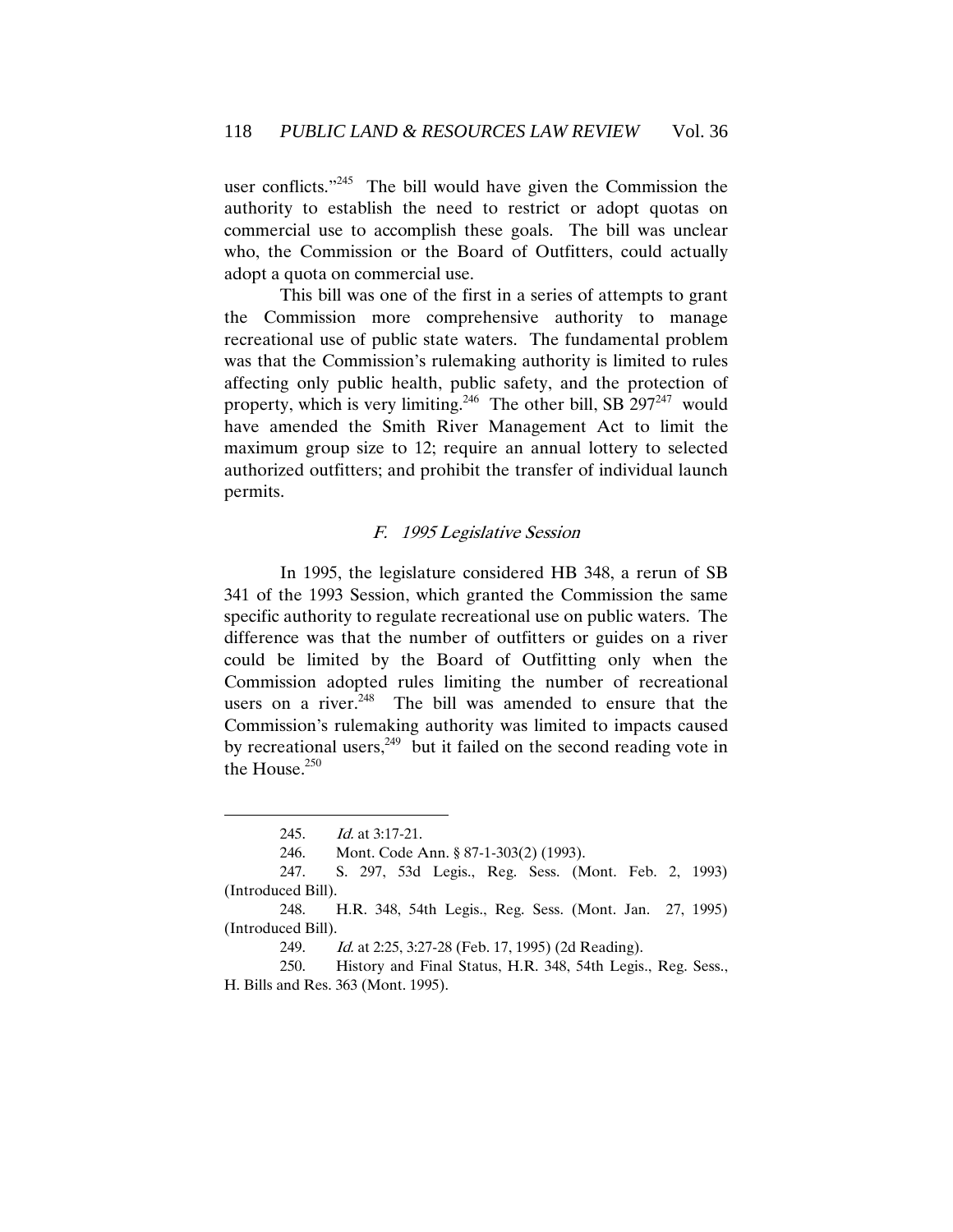#### G. 1997 Legislative Session

In 1997, SB  $149^{251}$  represented another attempt to give the Commission authority to manage and regulate recreational use of public reservoirs, lakes, streams and rivers, along with a corresponding responsibility of the Board of Outfitters to regulate and limit fishing outfitting if necessary. The bill was the product of a committee composed of members of outdoor recreation groups and interested persons.<sup>252</sup> However the key language was for all practical purposes identical to HB 348 of the 1995 legislative session except a negotiated rulemaking process was required. The bill was amended in the Senate Fish and Game Committee to ensure that any rules adopted could not restrict the rights of riparian landowners to access adjacent lakes, rivers, or streams.<sup>253</sup> The bill passed the Senate as amended but was tabled in the House Fish, Wildlife and Parks Committee.<sup>254</sup>

## H. 1999 Legislative Session – Bridge Access Attempted and Regulation of Recreational Use Addressed

The 1999 session was eventful with the introduction of the first of many bills attempting to address access at county bridges and three bills dealing with recreational use of rivers. The most significant bill finally gave the Commission full authority to regulate the recreational use of rivers.

SB 418,<sup>255</sup> introduced in 1999, was the first in a series of bills attempting to address the issue of whether the right-of-ways for

<sup>251.</sup> S. 149, 55th Legis., Reg. Sess. (Mont. Jan. 9, 1997) (Introduced Bill).

<sup>252.</sup> Hearing on S. 149 Before the Mont. Sen. Fish and Game Comm., 55th Legis. Sess. (Mont. Jan. 23, 1997) written testimony of Patrick Graham, DFWP (copy on file with Pub. Land & Resources L. Rev.).

<sup>253.</sup> S. 149, 55th Legis., Reg. Sess., at 4:20-23 (Mont. Jan. 29, 1997) (2d Reading).

<sup>254.</sup> History and Final Status, S. 149, 55th Legis., Reg. Sess. Sen. Bills and Res. 77-78 (Mont. 1997).

<sup>255.</sup> S. 418, 56th Legis., Reg. Sess. (Mont. Feb. 9, 1999) (Introduced Bill).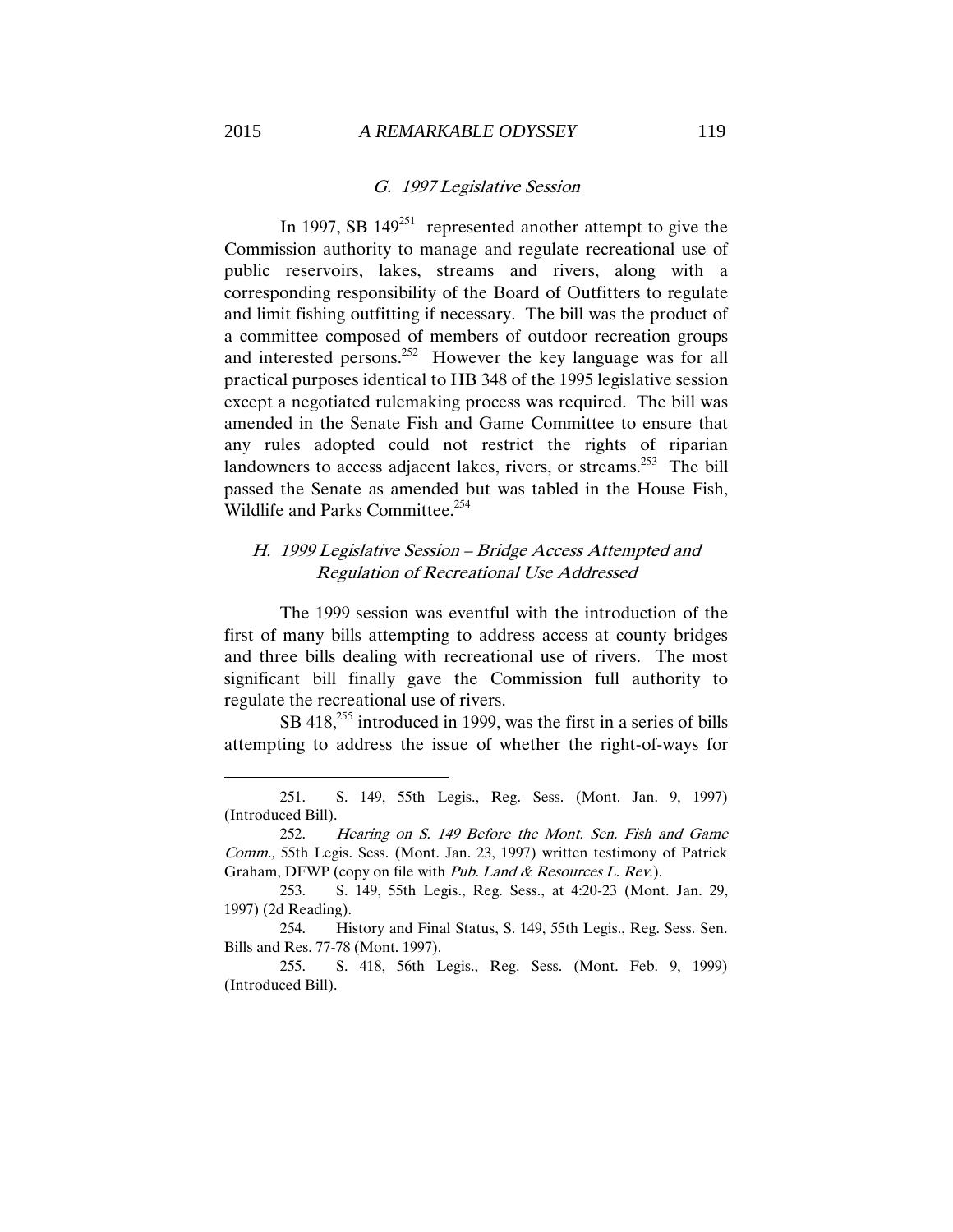county and state roads can be used to access streams and rivers for recreational use at bridge crossings. The bill declared that recreational access to streams was not part of a right-of-way or bridge easement unless specifically stated in an easement document or unless the state or county has fee title to the right-of-way.<sup>256</sup> Rather, bridge easements would be limited to the width of the bridge except for a "secondary, nonexclusive, and nontransferable easement" for maintenance and repair.<sup>257</sup> As a result of SB 418, there would have been very little, if any, access at existing bridges. The bill likely would have led to a significant reduction in access where a new easement was necessary because many landowners would resist access as part of a new easement. This invented concept revising county road easements would appear again and again, until finally held in error by the Montana Supreme Court.<sup>258</sup>

There were two significant problems with SB 418, in addition to prohibiting access to streams and rivers from public bridge right-of-ways that anglers and floaters had used for decades. The way the bill was drafted, it appeared to forfeit other necessary and critical public uses for right-of-ways, such as power lines, telephone lines or cables, sewer lines, and other similar future uses. If access to public streams and rivers is already a property right of the public as part of the easement, then to abandon this public property right, as the bill would do, would be unconstitutional in violation of the Montana Constitution Article X, section 11 (1972). This section of the constitution requires that public land be held in trust and that public land cannot be disposed of unless fair market value is received. Also, if legal access to streams and rivers is part of the public right to use streams and rivers for recreational use, then to forfeit this access may be unconstitutional as a violation of the Public Trust Doctrine.<sup>259</sup> The bill was tabled by the Senate Fish

 $\overline{a}$ 

259. See supra note 108, referencing the Public Trust Doctrine adopted by Curran, 682 P.2d 163.

<sup>256.</sup> Id. at §§ 1, 3, 4.

<sup>257.</sup> *Id.* at § 2.

<sup>258.</sup> Pub. Lands Access Ass'n v. Bd. of Cnty. Comm'rs of Madison Cnty., 321 P.3d 38 (Mont. 2014).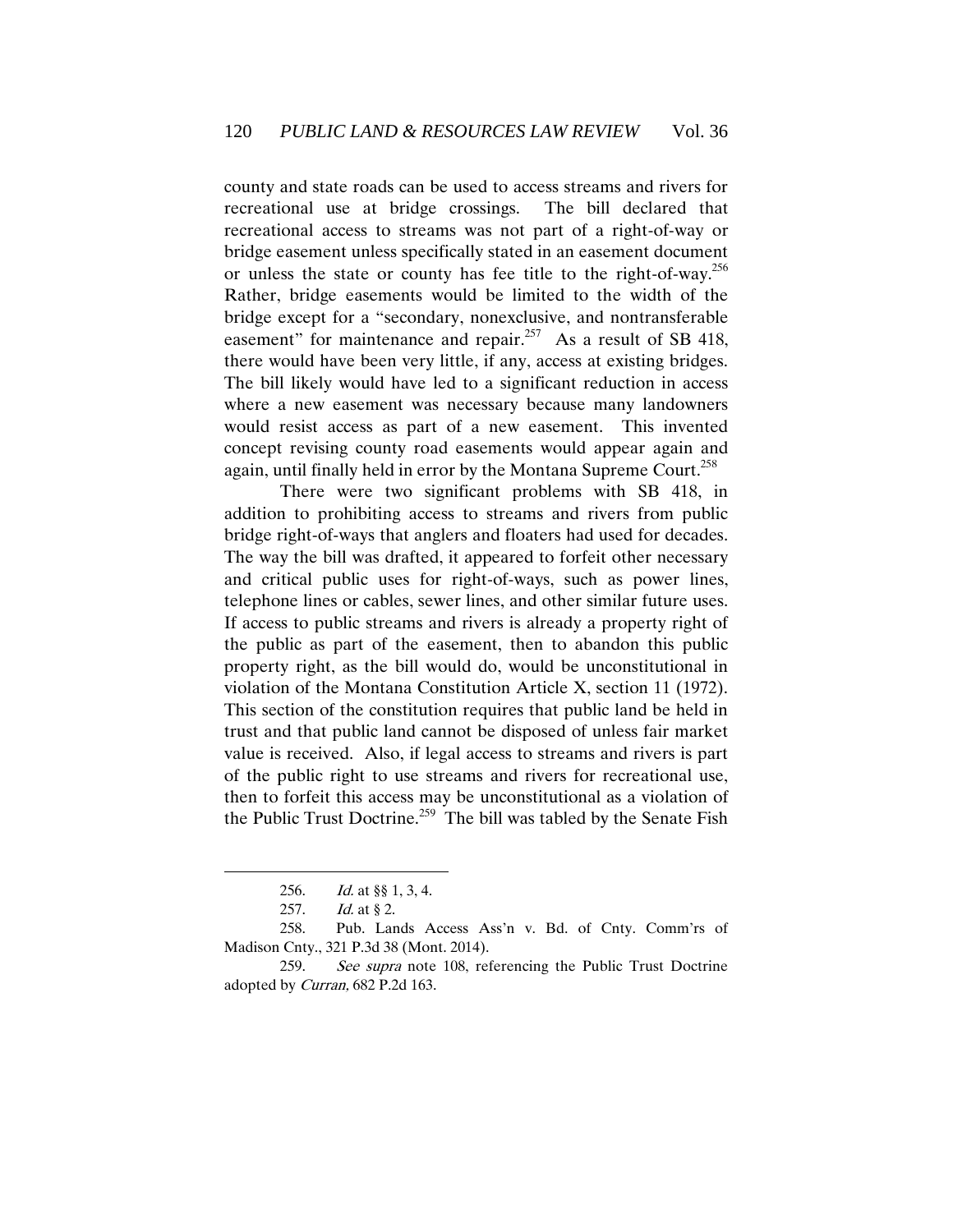and Game Committee.<sup>260</sup>

In an attempt to regulate outfitting on the Beaverhead and Big Hole Rivers, the legislature considered SB  $445.^{261}$  The bill was adopted by the Legislature and would: require outfitters and guides to have and display boat tags; limit outfitting on the Beaverhead and Big Hole Rivers based on historic use; prohibit outfitting on these rivers in a specified section of each river on every Saturday; require the DFWP to facilitate a consensus process to develop management plans on the Beaverhead and Big Hole Rivers with the Commission to adopt the plans through rulemaking; and, require the adoption of management plans in a similar manner for other rivers where there is concern about use levels, user conflicts, resource and property damage, and limited public facilities.<sup>262</sup> The bill required that where a plan called for reductions in recreational use on a river "the reduction will be made in commercial and nonresident use rather than in noncommercial, resident use."<sup>263</sup>

Because some provisions of the bill, after numerous amendments, were confusing, contradictory, unclear, and this last restriction arguably violated the equal protection or the privileges and immunities clauses of the United States Constitution, Governor Racicot vetoed the bill.<sup>264</sup> The veto was not overridden<sup>265</sup> and the Governor, in the veto message, directed DFWP and Commission to initiate rulemaking under HB 626 of the same session to address the issues that were subjects of SB 445. With the passage of HB  $626<sup>266</sup>$  the legislature addressed potential conflicts between motorboats, personal watercraft and anglers, swimmers, divers, etc.

<sup>260.</sup> History and Final Status, S. 418, 56th Legis., Reg. Sess., Sen. Bills and Res. 237 (Mont. 1999).

<sup>261.</sup> S. 445, 56th Legis., Reg. Sess. (Mont. Feb. 11, 1999) (Introduced Bill).

<sup>262.</sup> Id. (Apr. 21, 1999) (Reference Bill as Amended).

<sup>263.</sup> *Id.* at  $\S 2(5)$ .

<sup>264.</sup> Letter from Marc Racicot, Governor, to Bruce Crippen, Senator, President of the Senate, and John Mercer, Representative, Speaker of the House, Veto of S. 444 (May 10, 1999).

<sup>265.</sup> History and Final Status, S. 445, 56th Legis., Reg. Sess. Sen. Bills and Res. 249 (Mont. 1999).

<sup>266.</sup> 1999 Mont. Laws ch. 569, 2544 (H.R. 626).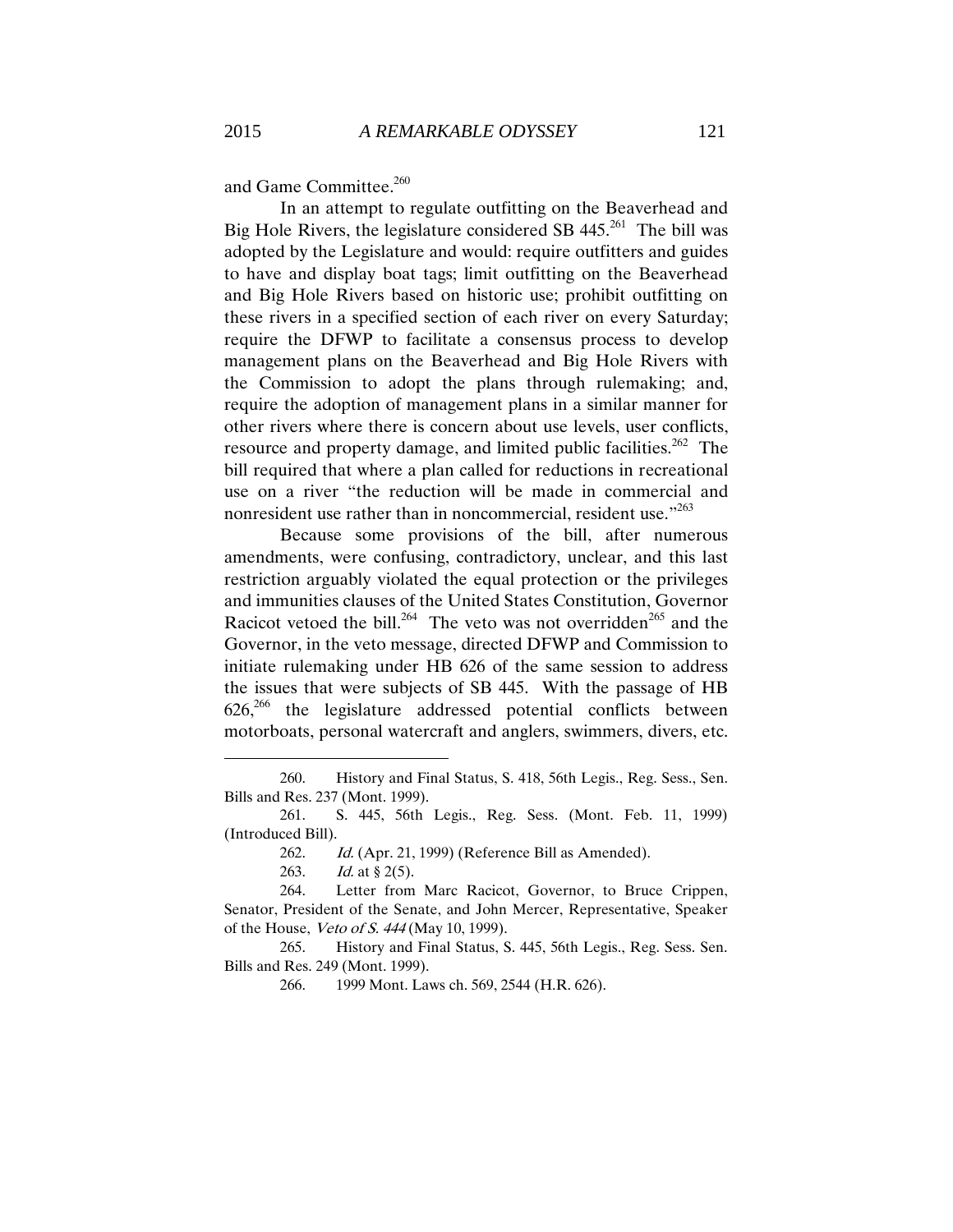by specifying distances of separation, and no-wake zones through the bill language itself or through rules adopted by the Commission. The bill prohibits the use of personal watercraft on the upper Missouri and its tributaries.<sup>267</sup>

However, by far the most significant amendment in the bill was a comprehensive expansion of the authority of the Commission to manage and regulate use of publicly accessible waters of the state. This was accomplished simply by adding the term "public welfare" to the statutory scope of the Commission's rulemaking authority. The rulemaking authority, as amended, $268$  reads:

> These rules must be adopted in the interest of public health, public safety, public welfare, and protection of property and public resources in regulating swimming, hunting, fishing, trapping, boating, including but not limited to boating speed regulations, the operation of motor-driven boats, the operation of personal watercraft, the resolution of conflicts between users of motorized and nonmotorized boats, water-skiing, surfboarding, picnicking, camping, sanitation, and use of firearms on the reservoirs, lakes, rivers, and streams or at designated areas along the shore of the reservoirs, lakes, rivers, and streams. (New amendatory language is italicized.)

The term "public welfare" was amended into the bill in the Senate Fish and Game Committee.<sup>269</sup> As a result, the Commission gained complete police powers to adopt rules, as contrasted with being limited to adopting rules for the purposes of public health, public safety, or protection of property.

<sup>267.</sup> H.R. 626, 56th Legis., Reg. Sess., (Mont. Apr. 20, 1999) (Reference Bill as Amended).

<sup>268.</sup> Id. at § 3 (amending Mont. Code Ann. § 87-1-303(2)). 269. Id.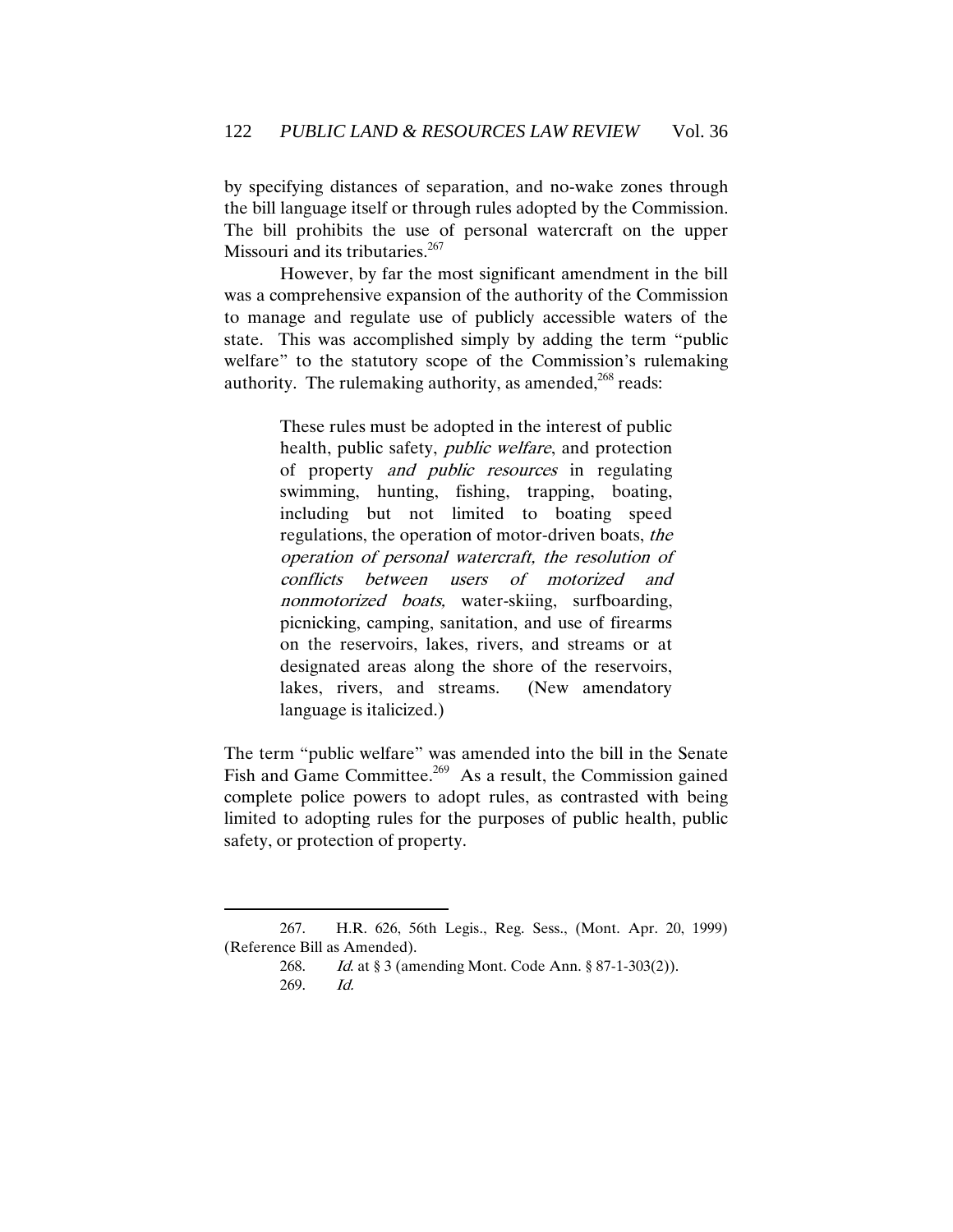## VI. MADISON V. GRAHAM: ANOTHER TAKING CHALLENGE NOW IN FEDERAL COURT

In May of 2000, a group of plaintiffs filed a complaint in federal district in Montana seeking to enjoin the enforcement of the Montana Stream Access Law as it applies to the bed and banks of non-navigable waters, specifically the Stillwater River, Ruby River, and O'Dell Creek.<sup>270</sup> The plaintiffs asserted that the Stream Access Law violates their Fifteenth Amendment to the United States Constitution right to substantive due process or, in the alternative, denies their right to due process pursuant to 42 U.S.C. § 1983. The plaintiff's also claimed the statute is void for vagueness. $^{271}$ 

The district court started its analysis by applying Ninth Circuit precedent that the court must view plaintiffs' substantive due process claim as a Fifth Amendment takings claim because there is explicit textual protection under the takings or just compensation clause of the Fifth Amendment of the United States Constitution.<sup>272</sup> An "as applied" Fifth Amendment claim would have first required exhaustion of state remedies.<sup>273</sup> The court then stated that the plaintiff have failed to state a claim upon which relief could be granted, whether a takings claim or a substantive due process claim, because "Montana's Stream Access Law clearly and substantially advances a legitimate government interest and cannot be said to be irrational or arbitrary".<sup>274</sup> The court continued a listing of reasons the plaintiffs claim must be dismissed, finding that the plaintiffs were barred by the 3-year statute of limitations of Montana Code Annotated § 27-2-204(1) because their claim of a potential loss of property was triggered by either the passage of Article IX, Section 3(3) of the 1972 Montana Constitution or the

 $\overline{a}$ 

272. *Id.* at 1324 (citing Armendariz v. Penman, 75 F.3d 1311 (9th Cir. 1996) (en banc)).

273. Id. at 1324.

274. Id. at 1325.

<sup>270.</sup> Madison v. Graham, 126 F. Supp. 2d 1320, 1322 (D. Mont. 2001).

<sup>271.</sup> *Id.* at 1322.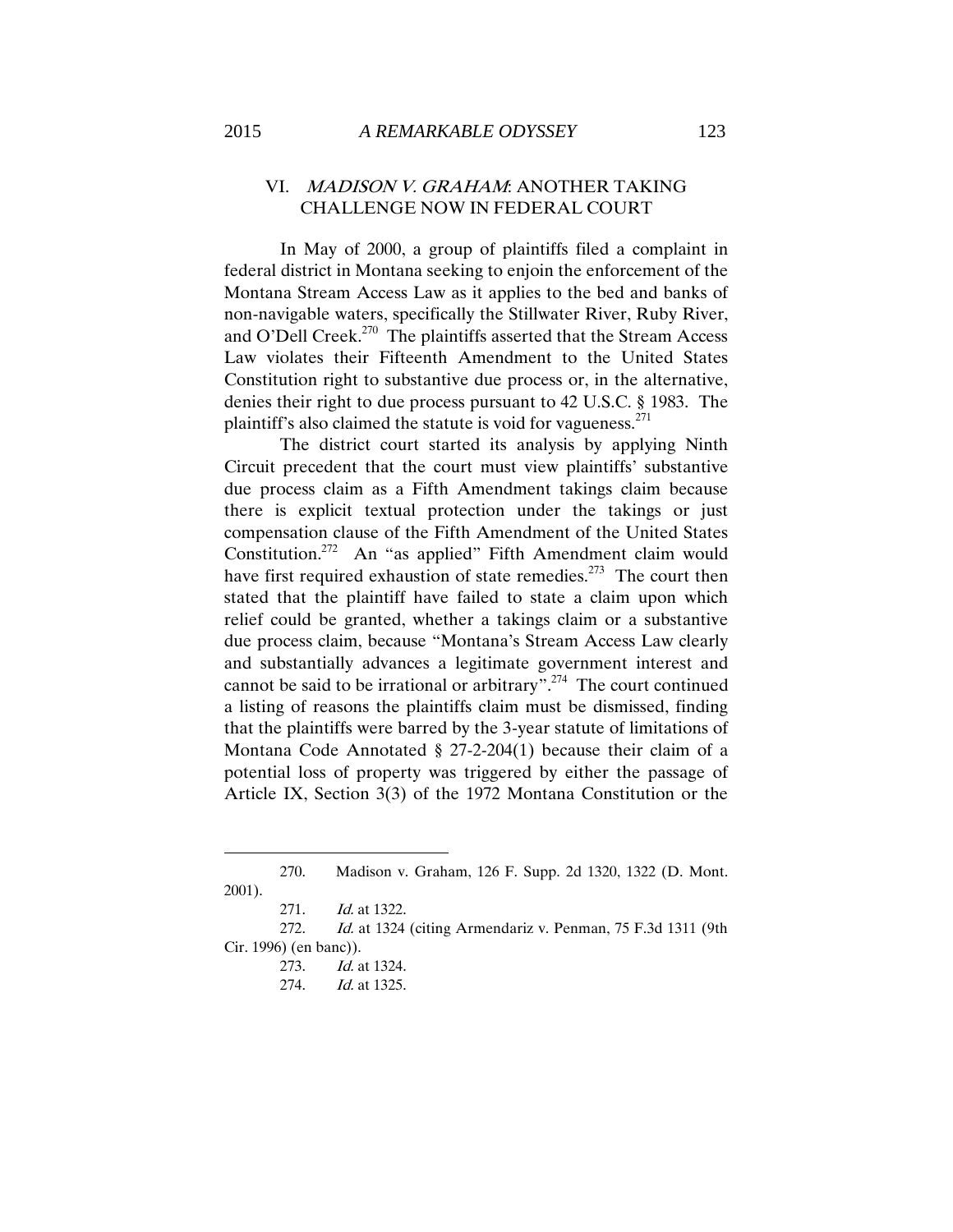enactment by the Montana Legislature in  $1985$ <sup>275</sup> In addition, The Court found the plaintiffs are barred by res judicata based on Galt I, which was a full adjudication performed by a competent court.<sup>276</sup> The court relied upon *Galt II* (the attorney fee phase of *Galt I*) to clearly characterize the Galt I decision: "The Galt I plaintiffs challenged the Montana Stream Access Law 'as a taking of private property without just compensation in violation of the Fifth and Fourteenth Amendments to the United States Constitution and Article II, Section 29 of the Montana Constitution."<sup>277</sup>

Finally, the court concluded that plaintiffs are also precluded from asserting their claims by the Rooker-Feldman Doctrine. The doctrine precludes review by a federal district court of final adjudication of a state's highest court or to evaluate constitutional claims addressed in a state court's decision.<sup>278</sup> The court found that *Galt I* had reviewed the major federal and state constitutional challenges to the Stream Access Law and found the law to be constitutional, except for a few provisions and that the proper review could have been performed by the United States Supreme Court, but no appeal was attempted.<sup> $279$ </sup> Therefore, the plaintiffs' claim for relief was precluded by the federal Rooker-Feldman Doctrine in addition to being barred by the statute of limitations and *res judicata*.<sup>280</sup> The court found no merit in plaintiffs' vagueness claim asserting that natural barriers were not addressed in the Stream Access Law and a claim that the definition of "ordinary high water mark" in Montana Code Annotated § 23-2-  $301(a)$  was ill-defined.<sup>281</sup> The plaintiffs' complaint was dismissed with prejudice.<sup>282</sup>

The Ninth Circuit on appeal affirmed the district court

 $\overline{a}$ 

277. Id. at 1326 (citing Galt II, 749 P.2d at 1090 (attorney fees phase of  $Galt\bar{I})$ .

<sup>275.</sup> Id. at 1326.

<sup>276.</sup> Id.

<sup>278.</sup> Id. at 1327.

<sup>279.</sup> Id.

<sup>280.</sup> Id.

<sup>281.</sup> *Id.* at 1327-28.

<sup>282.</sup> *Id.* at 1328.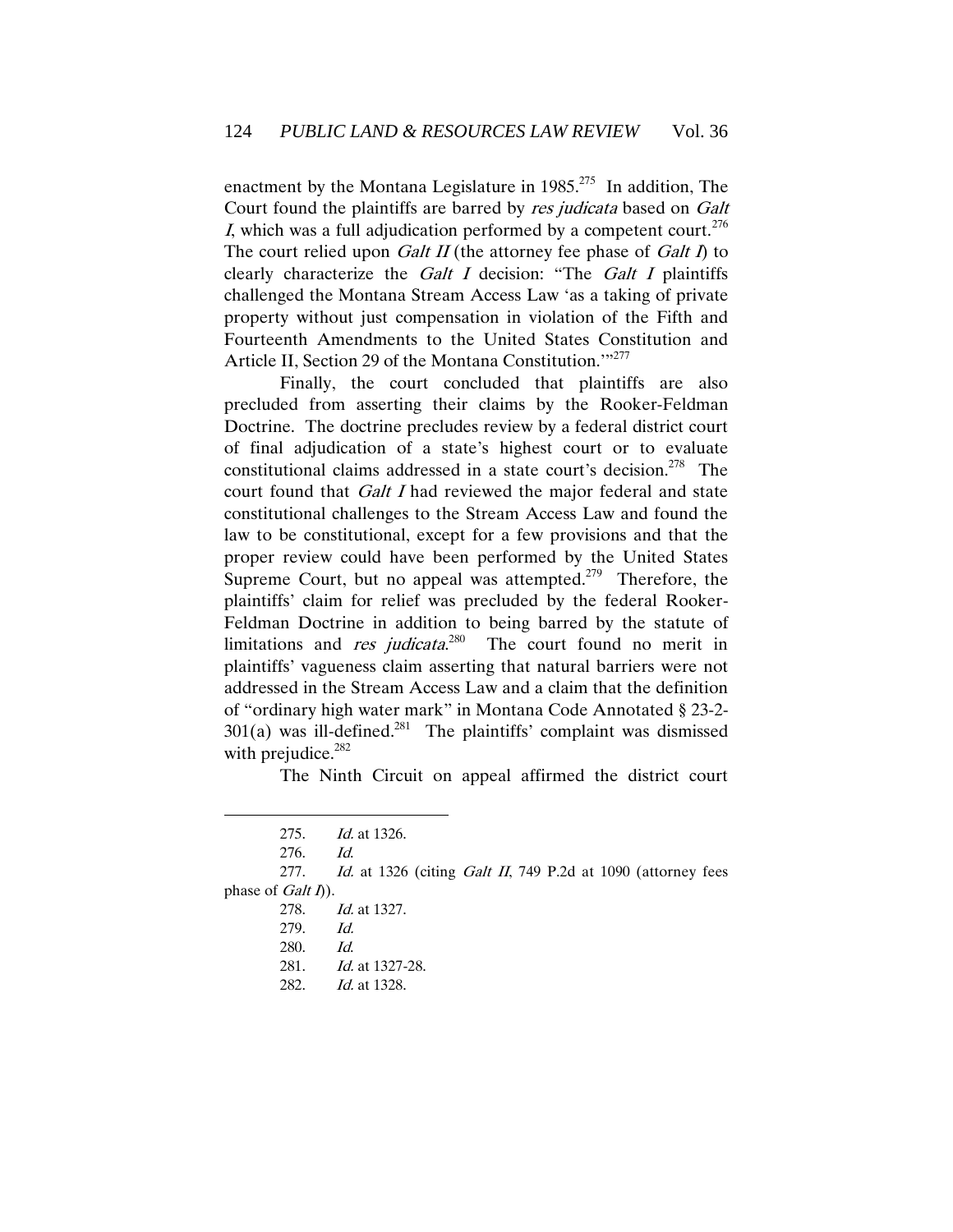decision holding: that the plaintiffs only alleged facts giving rise to a takings claim; that the right to exclude others is a property right addressed by the takings clause of the Fifth Amendment; and, that labeling their claim as a substantive due process claim does not change its nature as a takings claim. Therefore, under Armendariz, the plaintiffs failed to adequately allege a substantive due process claim and the district court correctly dismissed their complaint with prejudice.<sup>283</sup>

The Ninth Circuit did not address several other grounds for dismissal that the district court found because they were not necessary to dispose of the case. The Ninth Circuit did however specifically hold the Rooker-Feldman Doctrine does not bar federal court jurisdiction when a federal court litigant was not a party in the state proceeding, noting that only one of the parties were a litigant in the state court proceeding, i.e. Galt  $I^{284}$  The United States Supreme Court denied the plaintiffs' petition for a writ of certiorari on May 27, 2003 ending this litigation.<sup>285</sup>

With the conclusion of this litigation in federal court, the Stream Access Law had now been upheld against challenges to its constitutionality in both state and federal courts.

# VII. STREAM ACCESS FROM COUNTY ROADS AT BRIDGES

Starting with an Attorney General's Opinion in 2000 that the public had a right to access streams from county road right-ofways, the issue had a pin ball journey through the 2001, 2005, 2007, and 2009 legislative sessions culminating in the adoption of HB 190 in 2009 that codified the Attorney General's Opinion.

To follow the path of the bridge access issue, it is helpful for the reader to keep in mind two central concepts. One is how to accommodate both livestock fencing to bridge abutments without blocking access to streams. The other is which of two competing

<sup>283.</sup> Madison v. Graham, 316 F.3d 867, 871-72 (9th Cir. 2002) (citing Armendariz, 75 F.3d 1311).

<sup>284.</sup> Id. at 869 n.2.

<sup>285.</sup> Madison v. Graham, 538 U.S. 1058 (2003).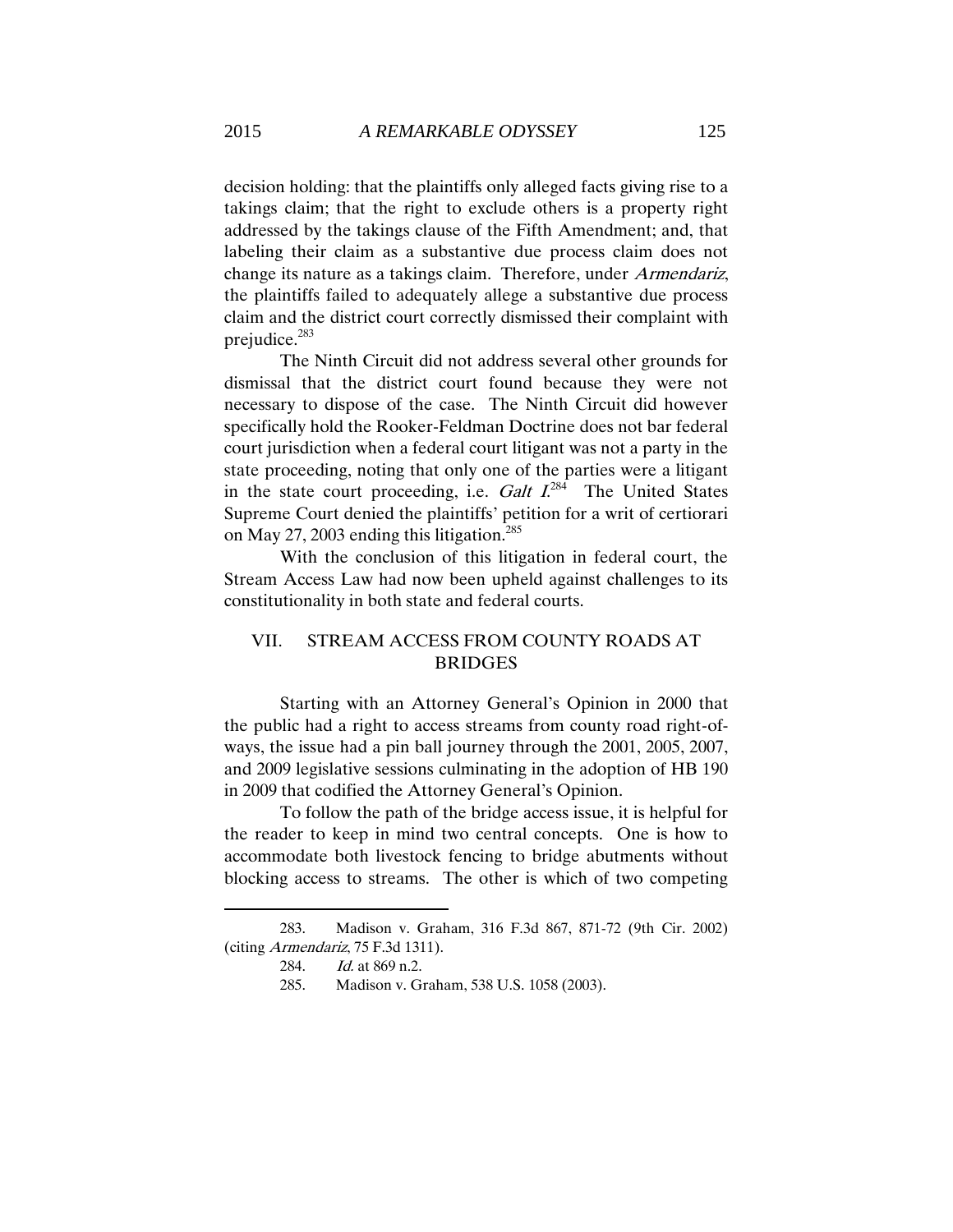paths to take. One set of bills in the legislature would have virtually eliminated access by allowing access only if the original road easement documents specifically stated that stream access was part of the easement. Of course, this level of detail was not part of the establishment of easements in the past. The other competing set of bills would allow both access and livestock fences. However the devil was in the details, or more accurately in the politics.

## A. An Attorney General's Opinion on Bridge Access at County Roads

In the latter part of the 1990s, there was a growing controversy over whether recreationists could legally access streams at county bridges. In particular, the controversy over bridge access along the Ruby River in Madison County needed to be addressed and resolved. A number of fishers and floaters were in complete disagreement with some riparian landowners over access at county road bridges to the Ruby River. The recreationists wanted to fish and float the Ruby River starting and ending at bridge crossings, but individual landowners wanted to block access from the county roads.

The history in Madison County starts on September 11, 1995, when the county adopted Ordinance 3-95. This ordinance essentially provided specific requirements on the use of county road right-of-ways to allow landowners to fence to bridge abutments and to allow stream access by the public through the fences. The ordinance was challenged in state district court, Kennedy v. Madison County, No. 8483 (Fifth Judicial District Court of Montana, Madison County, filed May 22, 1996) by some landowners. Madison County repealed the ordinance on April 4, 1997, to resolve the litigation and because the issue has significant statewide impact and importance. Madison County and DFWP decided to request an Attorney General's opinion as the most direct and satisfactory way to help settle the issue.  $286$ 

<sup>286.</sup> Letter from Patrick J. Graham, Director, Mont. Dept. of Fish, Wildlife and Parks, to Joseph P. Mazurek, Mont. Attorney General with attached memorandum of authorities at 2-3 (June 11, 1998).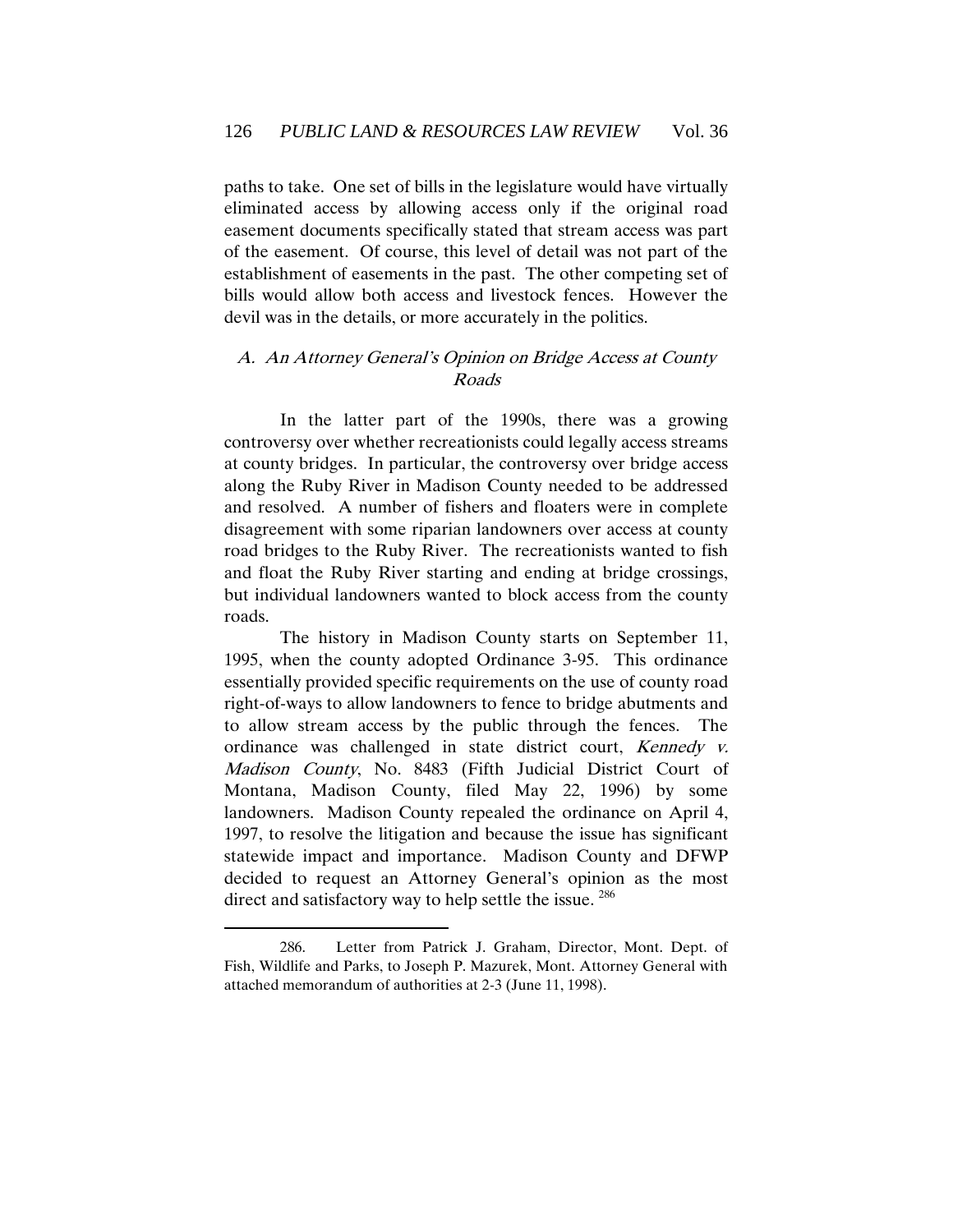The DFWP and counties needed guidance to resolve the issue of whether criminal trespass may occur when the public accesses streams and rivers at public road bridge crossings.<sup>287</sup> The DFWP requested an AG Opinion on June 11, 1998 and included a memorandum of authorities supporting a conclusion that the public can access streams and rivers from the right-of-way of a public road at a bridge crossing.<sup>288</sup> The request suggested that a right of access needs to be qualified in two ways. That the counties need to have authority to have control over roads as needed for safety and parking and that prescriptive use roads could be limited to uses that establish the roadway.<sup>289</sup> The DFWP characterized public access at bridges "as a fundamental and inherently necessary part of the public's constitutional right to use Montana's streams and rivers for recreational purposes."<sup>290</sup> Madison County also requested that the Attorney General resolve the issue although the county did not take a position or advocate a conclusion. $^{291}$ 

On June 2, 2000, Attorney General Mazurek issued his opinion holding: 292

> 1. Use of a county road right-of-way to gain access to streams and rivers is consistent with and reasonably incidental to the public's right to travel on county roads.

> 2. A bridge and its abutments are a part of the public highway, and are subject to the same public easement of passage as the highway to which they are attached. Therefore, the public may gain access to streams and rivers by using the bridge, its right-ofway, and its abutments.

- 288. Id., letter at 2, mem. at 25.
- 289. Id., letter at 2, mem. at 25-26.
- 290. Id., mem. at 25.
- 291. *Id.*, mem. at 3.

 $\overline{a}$ 

292. Mont. Att'y Gen. Op. 48-13 (2000).

<sup>287.</sup> *Id.*, letter at 1, mem. at 1.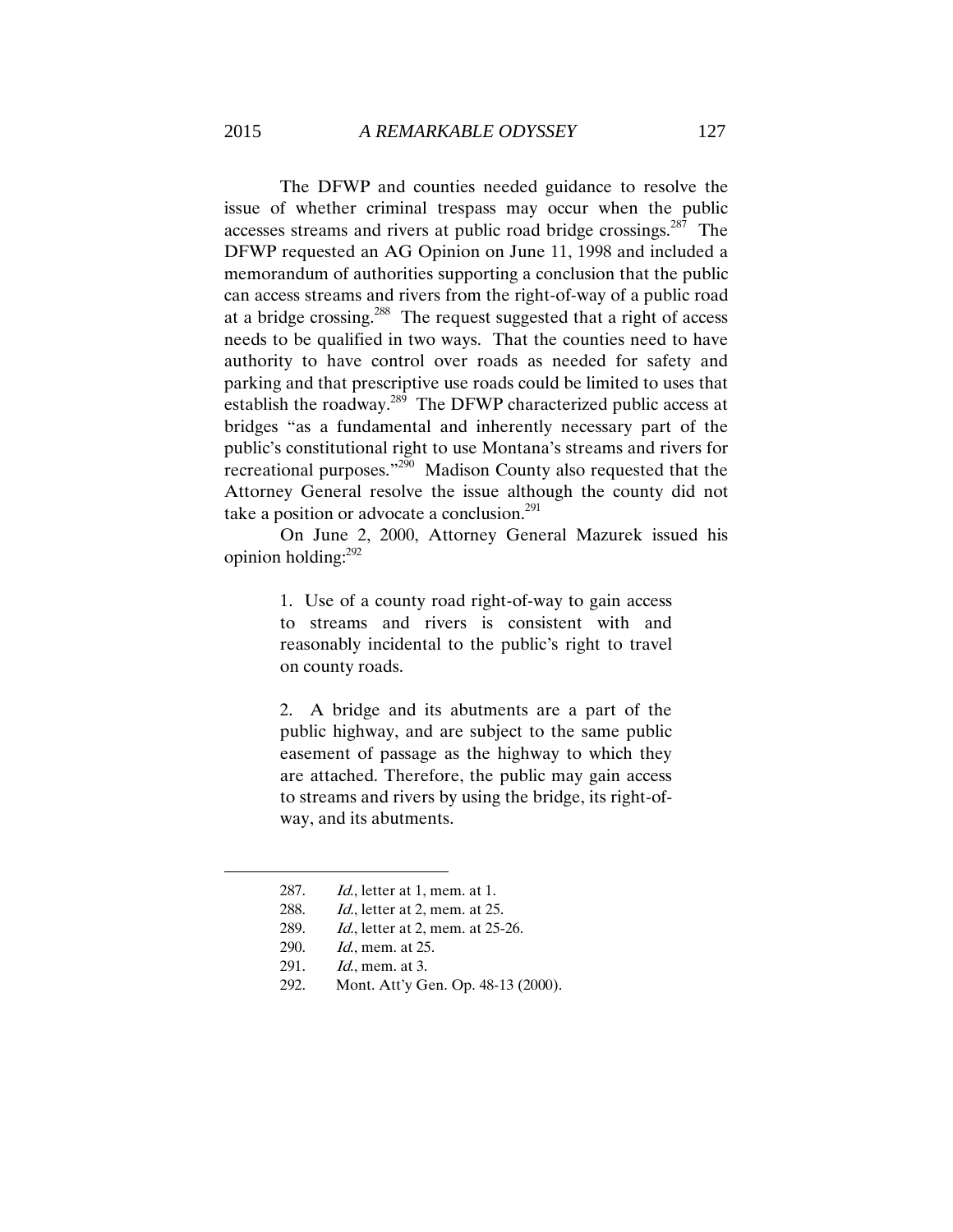3. A member of the public must stay within the road and bridge easement to gain access to stream and rivers. Absent definition in the easement or deed to the contrary, the width of a bridge right-of-way easement is the same as the public highway to which it is attached.

4. Access to streams and rivers from county roads and bridges is subject to the valid exercise of the county commission's police power and its statutory power to manage county roads.

5. Access to streams and rivers from county roads and bridges created by prescription is dependent upon the uses of the road during the prescriptive period.

In the text of the opinion, Attorney General Mazurek recognized the connection between access at bridges and the public's constitutional right to use all streams and rivers capable of recreational use.<sup>293</sup> In summary, Attorney General reasoned that using a public right-of-way, the road, to access a stream or river, which is another public right-of-way, "is consistent with and reasonable incidental to the public's right to travel on county roads."<sup>294</sup> However, the opinion was erroneous in holding that the uses of prescriptive roads depended on the uses during the prescriptive period.<sup>295</sup>

### B. Bridge Access Attempted in the 2001, 2005, and 2007 Legislative Sessions

The 2001 controversy centered around a recurring theme:

<sup>293.</sup> Id. at 4.

<sup>294.</sup> Id. at 5.

<sup>295.</sup> Id. at 1, holding 5; Pub. Lands Access Ass'n, 321 P.3d at 44-54 (use of a prescriptive road is for all public road purposes although the width of the right-of-way depends on use during the prescriptive use period).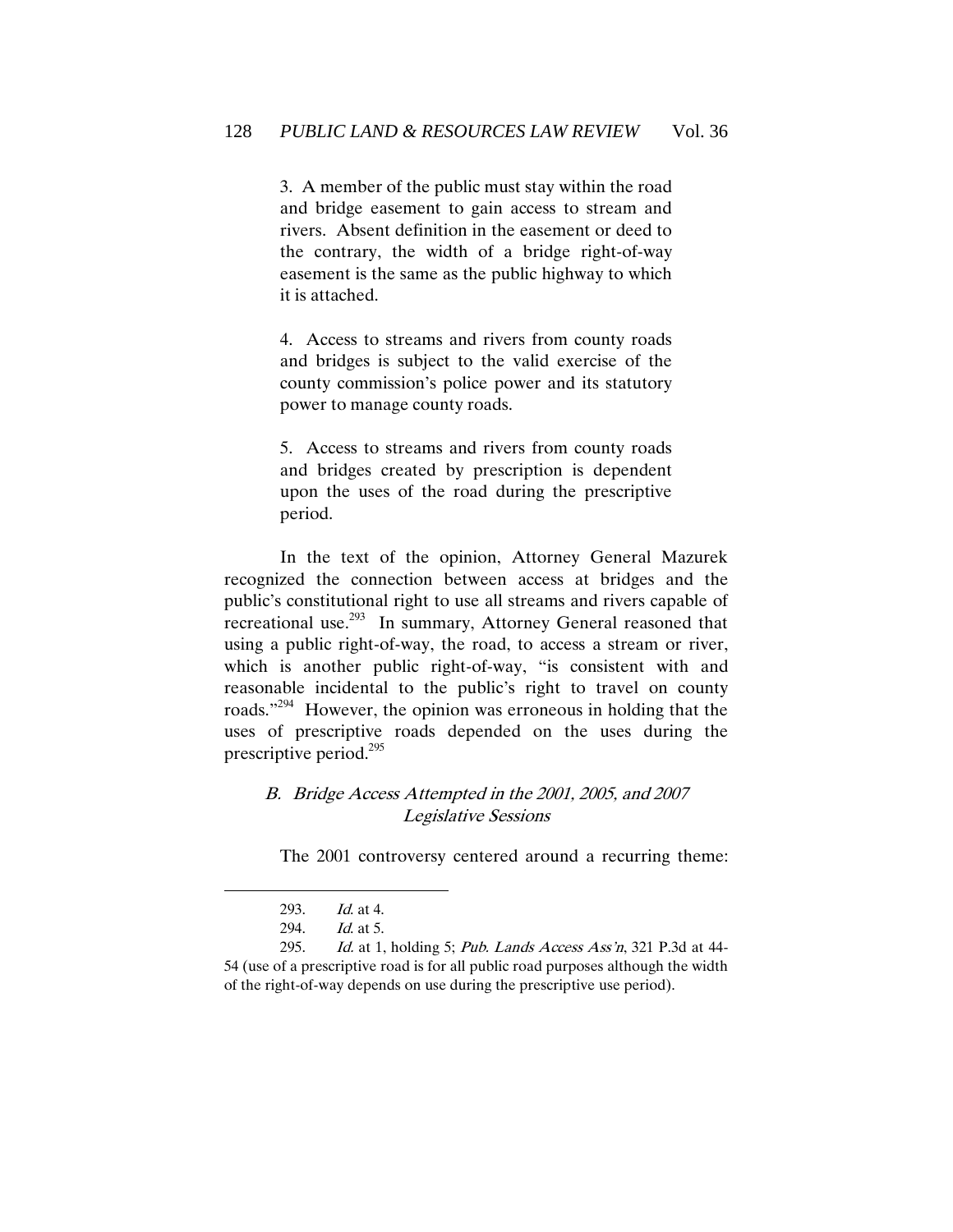access to county bridges. The apparent intent of HB  $528^{296}$  was to codify a portion of the Attorney General's ("AG") opinion that the public can generally access streams and rivers from county right-ofways at bridge crossings.<sup>297</sup> However, the AG did recognize that this access "is subject to the valid exercise of the county commission's police power and its statutory power to manage county roads." 298 The AG found that the authority of county commissions to control the use of roads is for the purpose of safety and parking.<sup>299</sup>

HB 528 would have faithfully codified the portion of the AG's opinion dealing with control of county roads for safety and parking, with one exception. The last amendatory sentence in the introduced bill arguably went much further by authorizing county commissions to restrict public access to waterways at bridge crossings "if the restrictions are related to public health, safety, or welfare."<sup>300</sup> This authority might have allowed county commissions to go beyond the primary focus of the bill by closing off access at their discretion. The sentence was amended out in the House State Administration Committee.<sup>301</sup> The bill passed out of the committee, but died on second reading in the House.<sup>302</sup>

The 2005 Session continued the controversy of fences for livestock control at bridges where the same fences can prevent or inhibit public access to the underlying stream. Two bills failed, one that ignored the potential for fences to be barriers while the other was overreaching. However, the most significant bill, which prevents the abandonment of public access to public waters, passed.

If passed, HB 133 would have allowed a landowner to extend a fence from the road right-of-way to a county road bridge

<sup>296.</sup> H.R. 528, 57th Legis., Reg. Sess. (Mont. Feb. 9, 2001) (Introduced Bill).

<sup>297.</sup> Mont. Atty'y Gen. Op., *supra* note 292.

<sup>298.</sup> Id. at 1.

<sup>299.</sup> *Id.* at 8.

<sup>300.</sup> H.R. 528, supra note 296 at 2:3-5 (Introduced Bill).

<sup>301.</sup> Id. at 2:3-5 (2d Reading).

<sup>302.</sup> History and Final Status, H.R. 528, 57th Legis., Reg. Sess., H. Bills and Res. 512 (Mont. 2001).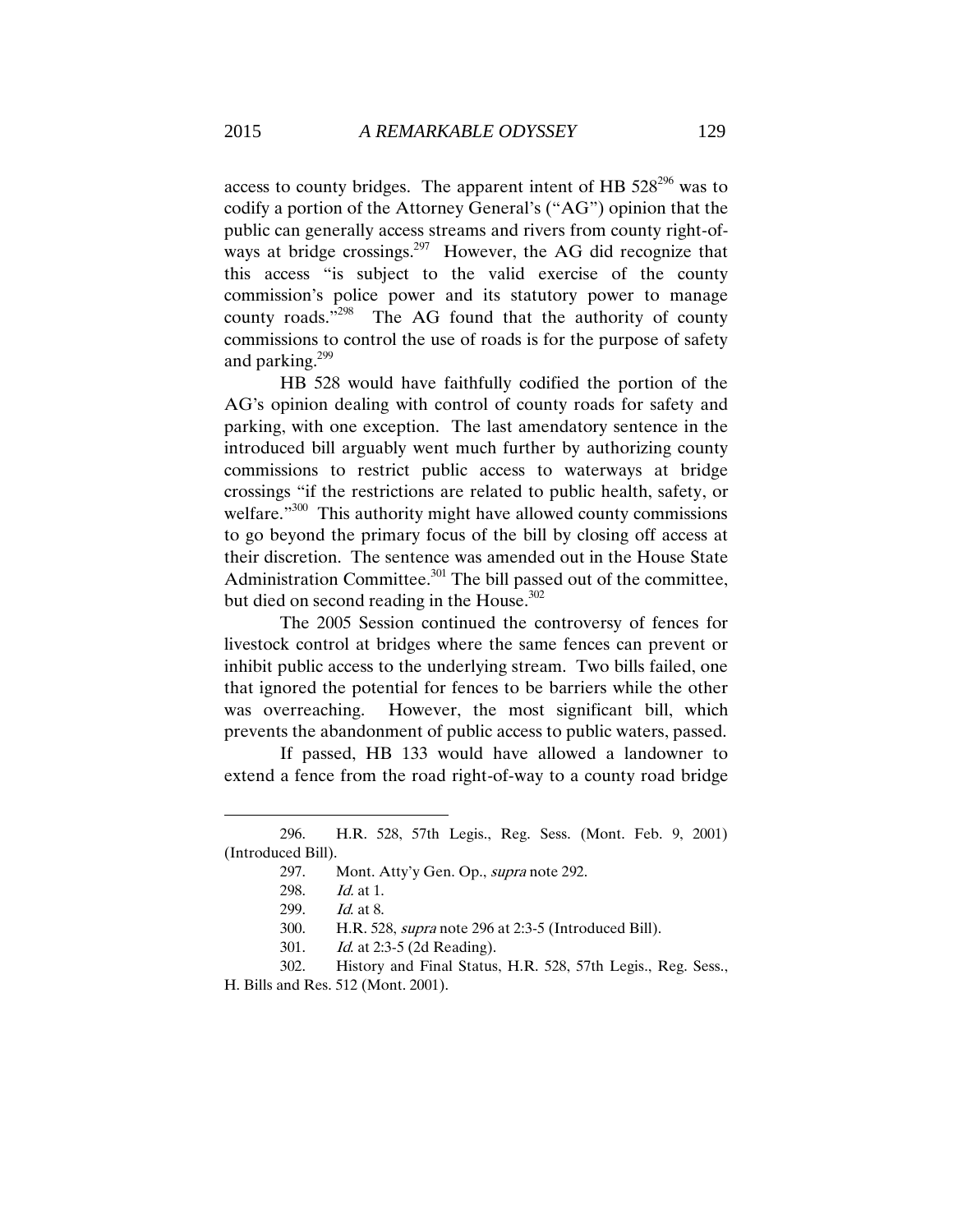abutment.<sup>303</sup> A fence could be used to control livestock or it could be constructed to obstruct or prevent access to a stream. The bill was opposed because of the latter potential purpose.<sup>304</sup> An amendment was prepared for the purpose of requiring that the fence would not block public access.<sup>305</sup> The bill was then tabled in the House Local Government Committee.<sup>306</sup>

The most significant stream access bill of the 2005 session was HB  $269$ <sup>307</sup> An existing statute already required that where a county road which provides access to public land is abandoned, another public road must provide "substantially the same access."<sup>308</sup> The same requirement applied for state highways.<sup>309</sup> Because the public has an easement to use the bed and banks for recreation,  $310$ under these circumstances, both statutes may already have applied if the easement for recreational use qualifies as public land. However, there was a growing controversy and concern over when a county road may be rerouted and where access is restricted in an agreement with the landowner at the new bridge right-of-way.<sup>311</sup>

HB 269 amended both statutes to provide or clarify that when a county or state highway right-of-way provides existing legal access to public water, including access for recreational use, and the road or highway is abandoned, another road or highway must

<sup>303.</sup> H.R. 133, 59th Legis., Reg. Sess. (Mont. Dec, 20, 2004) (Introduced Bill).

<sup>304.</sup> Open FAX from MGTU to DFWP (Jan. 17, 2015) (copy on file with Pub. Land & Resources L. Rev.).

<sup>305.</sup> H.R. 133, supra note 303 (prepared amendments HB 13301 ads for Rep. Clark) (copy on file with Pub. Land  $&$  Resources L. Rev.).

<sup>306.</sup> History and Final Status, H.R. 133, 59th Legis., Reg. Sess., H. Bills and Res. 276 (Mont. 2005).

<sup>307.</sup> H.R. 269, 59th Legis., Reg. Sess. (Mont. Jan. 11, 2005) (Introduced Bill).

<sup>308.</sup> Mont. Code Ann. § 7-14-2615 (2005).

<sup>309.</sup> Mont. Code Ann. § 60-2-107 (2005).

<sup>310.</sup> Galt I, 731 P.2d at 916.

<sup>311.</sup> See, e.g., Hearing on H.R. 269 Before the S. Comm. on Fish and Game, 59th Legis. Sess. (Mont. Mar. 8, 2005) (written testimony of M. Jeff Hagener, Director, DFWP) (copy on file with Pub. Land  $&$  Resources L. Rev.).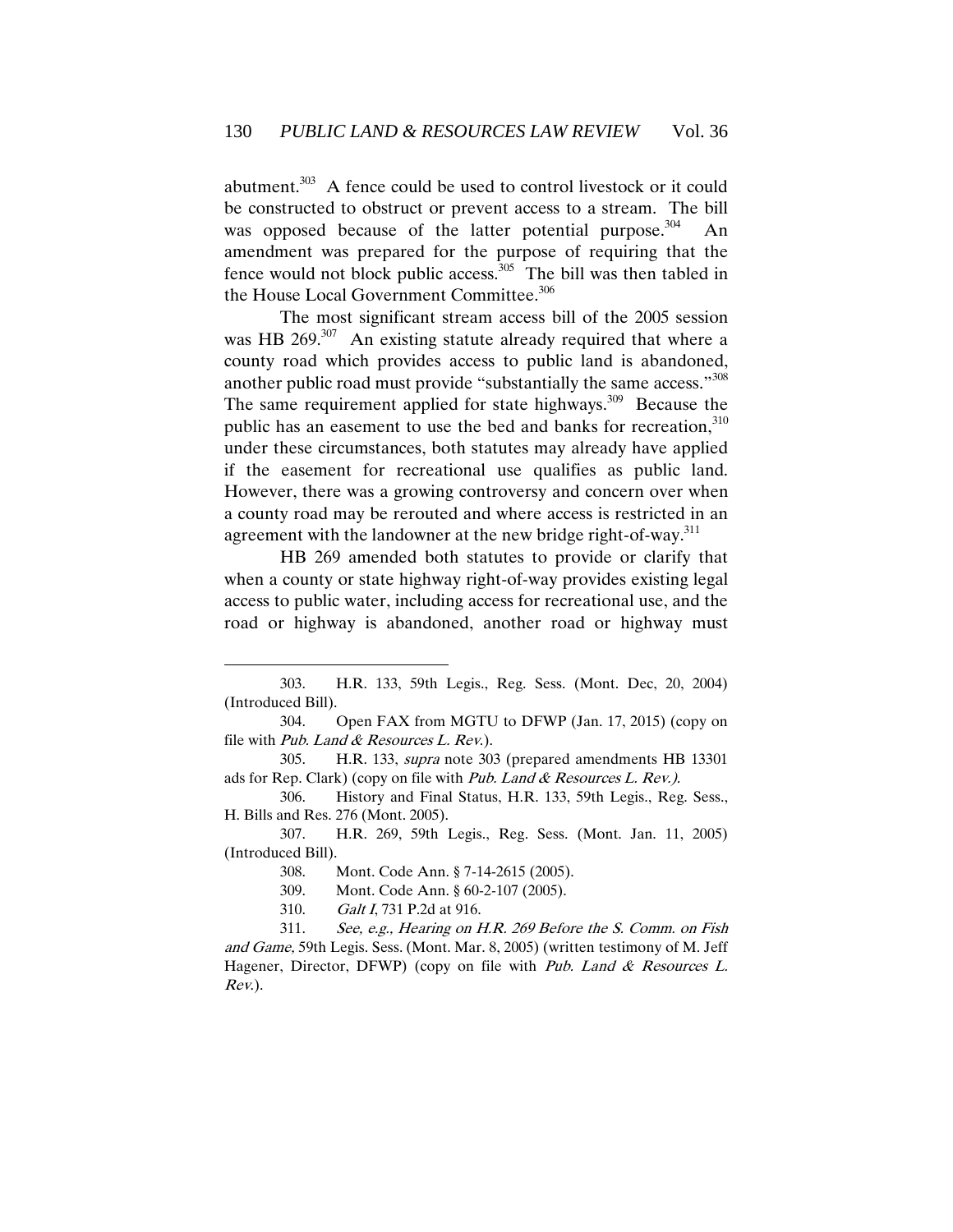provide substantially equivalent access.<sup>312</sup> Therefore legally, and in theory, when a county road is rerouted with a new bridge at a new location, there must be access to the stream or river from the new bridge right-of-way. The bill passed and was signed by the Governor.<sup>313</sup>

During the same session, another bill in an ongoing effort to address access at bridges was considered. Bridge access legislation starting with SB 148 in 1999 would continue in numerous bills until finally HB 190 passed in 2009. Generally, the issues were stream access at bridges and fences as potential barriers to access.

HB  $560$ ,<sup>314</sup> as introduced, proposed to codify the Attorney General's opinion that county road and bridge right-of-ways provide public access to stream and rivers. The Attorney General Opinion holdings were proposed verbatim.<sup>315</sup> Pursuant to Montana Code Annotated § 23-2-311(2), landowners are allowed to fence across streams to control livestock or manage property. However, this bill would authorize the DFWP to abate dangerous or hazardous fences across streams so that floaters would not be harmed or their property damaged.<sup>316</sup> The bill also would grant authority to the DFWP to issue declaratory rulings on whether: a stream is capable of recreational use; whether a particular surface water is off-limits to public recreational use because it is a stock pond or private impoundment; or, whether a particular surface water is off-limits because it is a ditch diverting water for beneficial  $use.<sup>317</sup>$ 

Extensive amendments were considered, primarily addressing landowner fences from the edge of the right-of-way to bridge abutments. The amendments would have conditioned the

<sup>312.</sup> H.R. 269 59th Legis., Reg. Sess., § 1 (Mont. Mar. 23, 2005) (Enrolled Copy) (amending Mont. Code Ann. § 7-14-2615(3)); Id. at § 2 (amending Mont. Code Ann. § 60-2-107(4)).

<sup>313.</sup> 2005 Mont. Laws ch. 168, 591.

<sup>314.</sup> H.R. 560, 59th Legis., Reg. Sess. (Mont. Feb. 5, 2005) (Introduced Bill).

<sup>315.</sup> Id. at §2, 3; Mont. Att'y Gen. Op., supra note 292.

<sup>316.</sup> H.R. 560, supra note 314, at 2:22-27.

<sup>317.</sup> Id. at §3.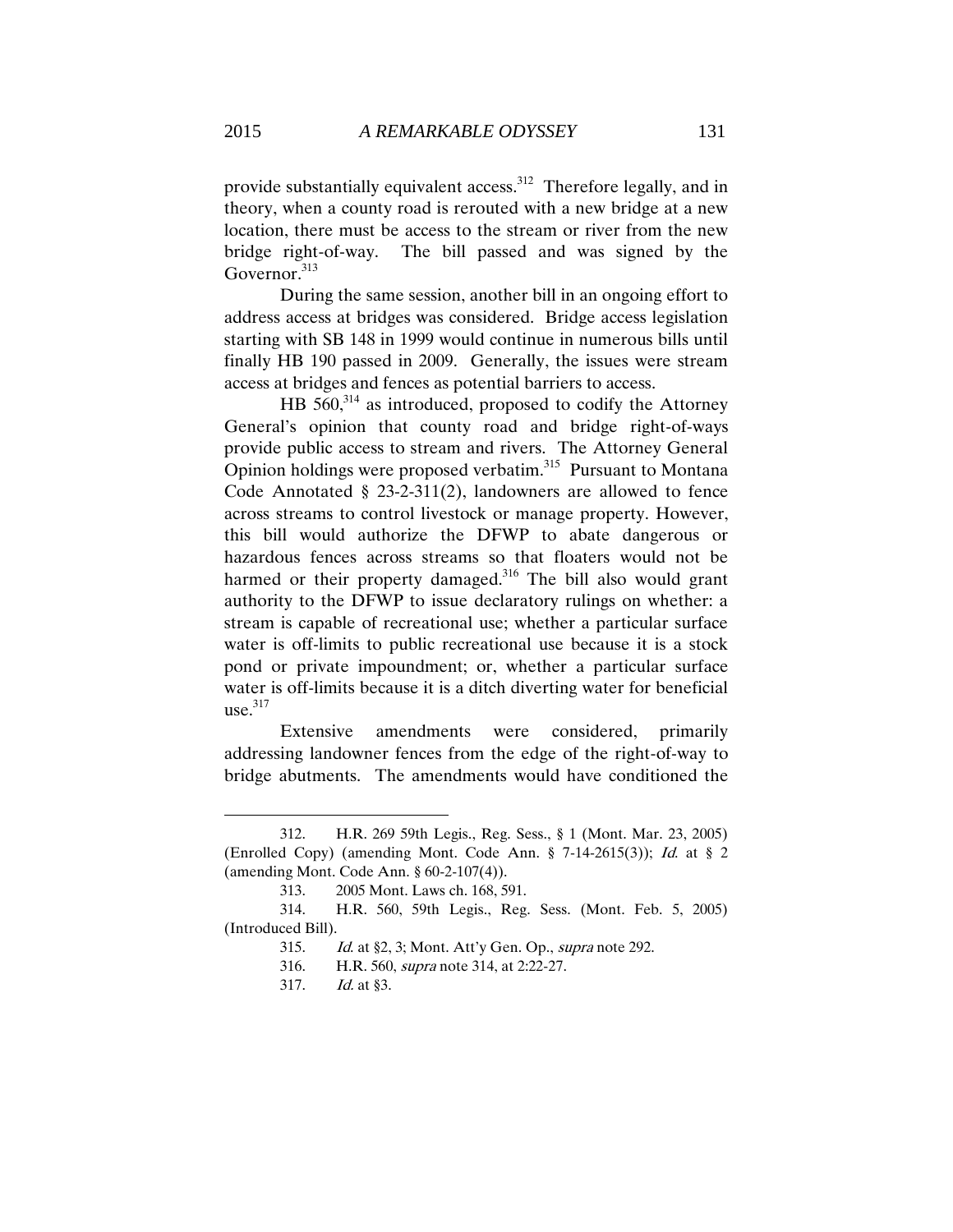fences by requiring that public access to the streams or rivers was substantially the same as existed prior to the erection of the fence.<sup>318</sup> The bill died in the House Fish, Wildlife and Parks Committee.<sup>319</sup>

The 2007 Session was particularly frustrating for the efforts to resolve the dilemma of fences and access at county bridges, with the failure of all four bridge access bills that were introduced. A reasonable conclusion is that the opposing factions were not yet ready to compromise.

SB 78<sup>320</sup> as introduced in 2007 was controversial. As introduced, SB 78 allowed fences to angle from a landowner's fence on the right-of-way line to a bridge abutment for the purpose of controlling livestock. However, the fence could not make access to the underlying stream more "difficult or dangerous than without the fence."<sup>321</sup> There were provisions for cost reimbursements to landowners who added gates, stiles, or other methods to ensure public access. The Board of County Commissioners and DFWP could alter or remove a fence that did not qualify, and an arbitration process was set out to resolve disputes.<sup>322</sup> The bill also attempted to codify the AG's Opinion that the recreating public could access a stream or river at bridge crossings.<sup>323</sup>

FWP worked with county Commissioners, Trout Unlimited, the Montana Wildlife Federation and others to draft amendments to address concerns with the language in the introduced bill.<sup>324</sup> The amendments were adopted by the Senate Fish and Game

323. Id. at § 2.

<sup>318.</sup> Id. (March 15, 2005) (proposed amendments HB 056007, ads) (copy on file with Pub. Land & Resources L. Rev.).

<sup>319.</sup> History and Final Status, H.R. 560, 59th Legis., Reg. Sess., H. Bills and Res. 415 (Mont. 2005).

<sup>320.</sup> S. 78, 60th Legis., Reg. Sess. (Mont. Dec. 12, 2006) (Introduced Bill).

<sup>321.</sup> Id. at  $\S$   $(4)$ ,  $3(1)(b)$ .

<sup>322.</sup> *Id.* at § 3, at 2-10.

<sup>324.</sup> Hearing on S. 78 Before the S. Comm. on Fish and Game, 60th Legis. Sess. (Mont. Jan. 18. 2007) (written testimony of Chris Smith, Chief of Staff, DFWP) (copy on file with Pub. Land  $\&$  Resources L. Rev.).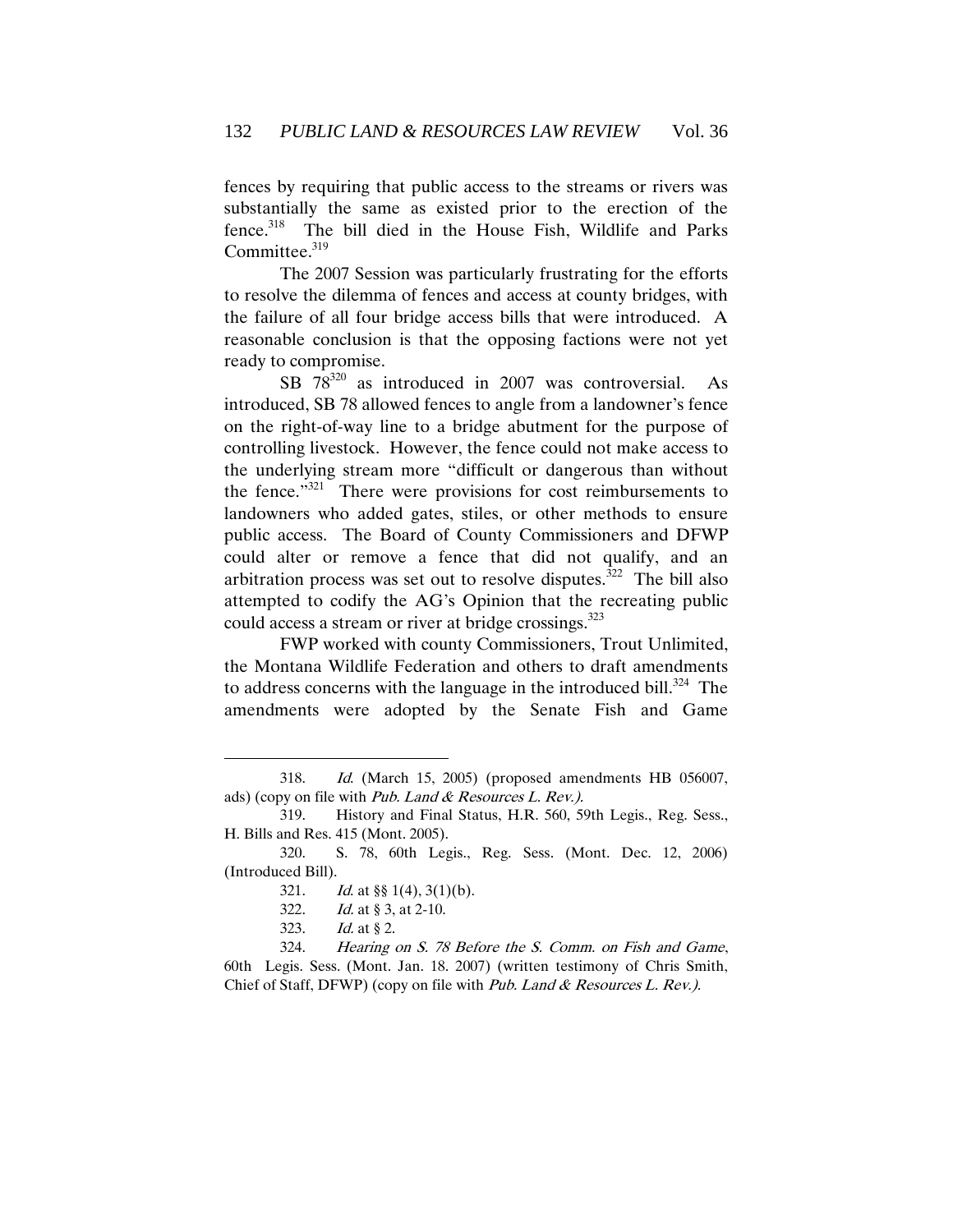Committee and rewrote the bill. $325$  The revised bill would allow a fence that did "not prevent public access or provides improved access." "Prevent public access" was defined in the bill as a fence that creates a barrier or makes access more difficult.<sup>326</sup> The other provision of the introduced bill remained essentially intact.

When the bill got to the House Fish, Wildlife and Parks Committee, the Committee amended the bill, not only to gut it, but to gut the holdings of the AG's Opinion as well. The most egregious amendment from the viewpoint of supporters of stream access, was to prohibit access at bridges except when the road or bridge easement itself specifically allowed recreational users to access the stream or river.<sup>327</sup> In practical terms, this meant there would be no public access unless the landowner allowed it. Immediately following the adoption of these amendments, the bill was tabled. $328$ 

This is an appropriate place to describe why fences to bridge abutments matter. From a landowner's perspective, the most practical fencing to control livestock is to fence directly from the fencing along the right-of-way to the bridge abutment. However, under Montana Code Annotated § 7-14-2134, such a fence across the county road easement would be illegal as an encroachment. In spite of the illegality, landowners have traditionally fenced to the bridge abutment. The other option, the legal one, would be to continue fencing across the stream along the right-of-way line. This fencing would be more difficult to construct and most likely would need to be repaired or replaced after each spring run-off.

From the perspective of recreationists, especially those floating, a fence upstream or downstream of a bridge is a potentially dangerous hazard, especially at higher flows. Further,

<sup>325.</sup> S. 78, supra note 320 (2d Reading).

<sup>326.</sup> Id. at  $\S$  2(7), 4(1)(b)(ii).

<sup>327.</sup> S. 78, supra note 320 (Mont. April 3, 2007) (3d Reading) (amendments SB 007801 ads sponsored by Rep. Chas Vincent, for the House Fish, Wildlife and Parks Comm. The critical amendment was number 18.) (copy on file with Pub. Land  $& Resources \ L. \ Rev.$ ).

<sup>328.</sup> History and Final Status, S. 78, 60th Legis., Reg. Sess., Sen. Bills and Res. 46 (Mont. 2007).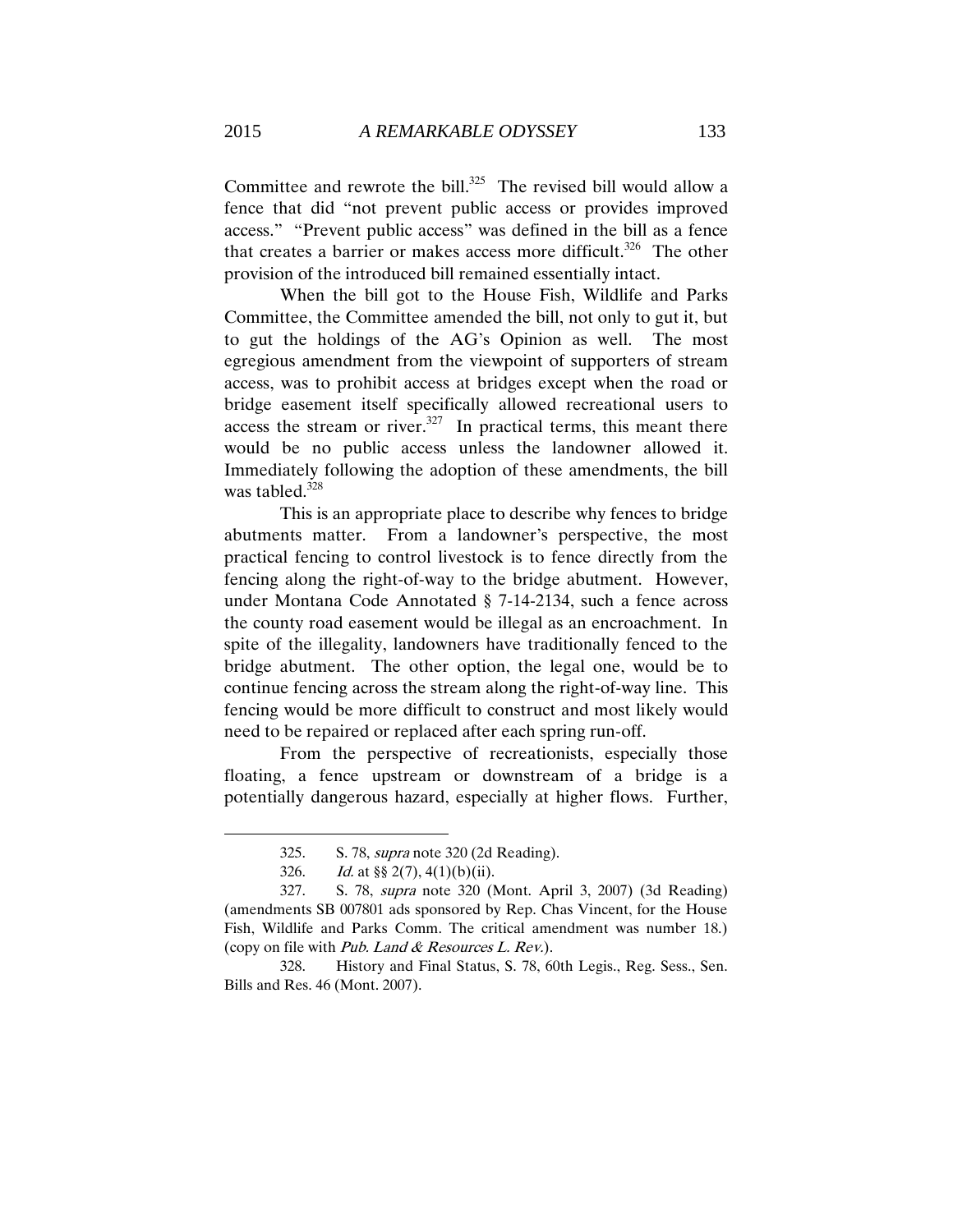fences to the bridge abutment can be an obstacle to access and, sometimes, potentially hazardous. This is the dilemma that supporters of stream access at bridges had, up to 2007, been trying unsuccessfully to resolve. In the abstract it is an easy problem to solve, but politically, the issue divided supporters of stream access from those who oppose or desired to limit stream access.

In another attempt to restrict access at bridge crossings, HB  $642^{329}$  would have allowed access only where stream access was expressly stated in a petition or dedication creating the right-of-way or was acquired by condemnation.<sup>330</sup> The restriction also applied to any other uses of the county road right-of-way except for maintenance of the bridge. This meant that all other county uses of the right-of-way, e.g. telephone lines or fiber optic cables, would stop at any bridge crossing. The sponsor, Representative Milburn, then proposed an amendment with a substitute concept: no access at a county bridge unless there is "a court order declaring a particular bridge site as a legal access point."<sup>331</sup> The result would be no access at county bridges except where access was successfully litigated as legal in bridge-by-bridge determinations. The bill was tabled in the House Fish, Wildlife and Parks Committee.<sup>332</sup>

When the legislature successfully removed the \$500,000 limit on a county's road and bridge capital improvement fund with the passage of HB  $426$ ,  $333$  the Governor returned the bill with proposed amendments that codified the AG's Opinion on bridge access. The amendments allowed fencing to bridges to control livestock if the fence was the "least restrictive to the public's ability to access a stream or river." The county board of commissioners, in

 $\overline{a}$ 

332. History and Final Status, H.R. 642, 60th Legis., Reg. Sess., H. Bills and Res. 428 (Mont. 2007).

333. H.R. 426, 60th Legis., Reg. Sess. (Mont. Jan. 2, 2007) (Introduced Bill).

<sup>329.</sup> H.R. 642, 60th Legis., Reg. Sess. (Mont. Feb. 12, 2007) (Introduced Bill).

<sup>330.</sup> Id. at § 1 (amending Mont. Code Ann. § 7-14-2112).

<sup>331.</sup> *Id.* (Feb. 15, 2007) (amendments HB 64201.ads requested by Rep. Milburn for the H. Fish, Wildlife and Parks Comm. The critical amendment was No. 6). (copy on file with the Pub. Land  $&$  Resources L. Rev.).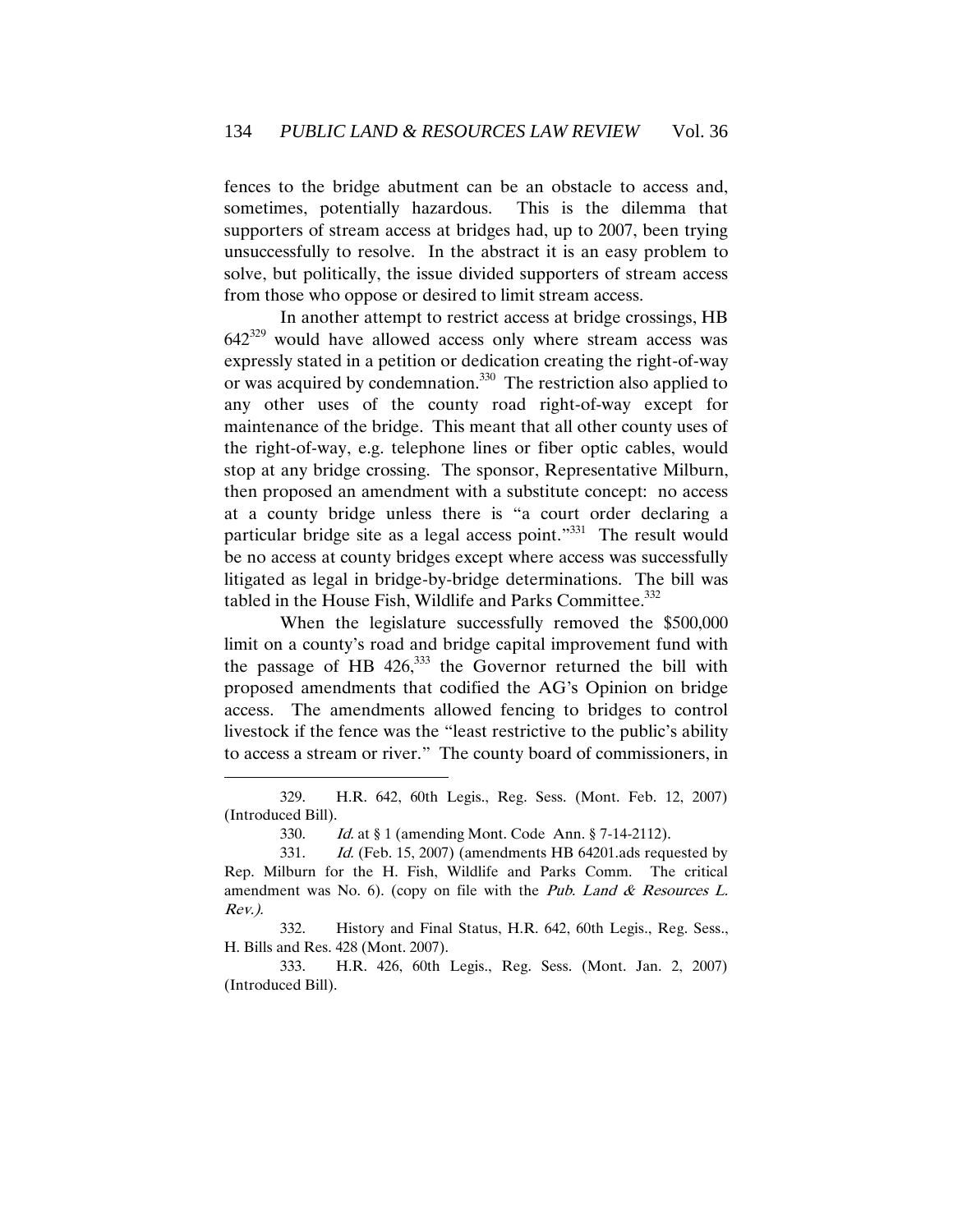consultation with the DFWP, could impose conditions ensuring public access.<sup>334</sup> The Governor's amendments were not adopted by the legislature, the originally adopted bill was then returned to the Governor who signed the bill. $335$  As a result, statutory resolution of access at bridges would wait for the next session.

#### C. 2009 Legislative Session Finally Resolves Bridge Access

The positive result of the 2009 session was to finally resolve legislatively the issue of access at county bridge crossings by passing HB 190. The practical and simpler bill compared to a competing bill, HB 26.

 $HB$  26<sup>336</sup> proposed to resolve access to streams at county bridges; however, HB 26 was more complicated than HB 190 with a detailed process than was unnecessary. HB 190 was simpler and more direct and was the product of a collaborative group that included representatives of recreationists, landowners, and counties. Also, HB 26 left it up to the discretion of county commissions whether or not to require public passage through fences that were otherwise barriers.<sup>337</sup> The bill was tabled in the House Fish, Wildlife and Parks Committee.<sup>338</sup>

Of all the bills proposed addressing stream access at county bridges, HB 190<sup>339</sup> was the most straightforward, practical and the least complicated. A landowner was allowed to fence to a bridge

<sup>334.</sup> Letter from Brian Schweitzer, Governor of Mont., to Scott Sales, Speaker of the House, and Mike Cooney, President of the Mont. Senate (April 11, 2007) (returning HB 426 with proposed amendments) (copy on file with Pub. Land and Resources L. Rev.).

<sup>335.</sup> History and Final Status, H.R. 426, 60th Legis., Reg. Sess., H. Bills and Res. 365. (2007 Mont. Laws ch. 380, 1645).

<sup>336.</sup> H.R. 26, 61st Legis., Reg. Sess. (Mont. Nov. 25, 2008) (Introduced Bill).

<sup>337.</sup> Id. at § 2(2)(a) (Board of County Commissioners only required to "take any action necessary").

<sup>338.</sup> History and Final Status, H.R. 26, 61st Legis., Reg. Sess., H. Bills and Res. 235 (Mont. 2009).

<sup>339.</sup> H.R. 190, 61st Legis., Reg. Sess. (Mont. Jan. 7, 2009) (Introduced Bill).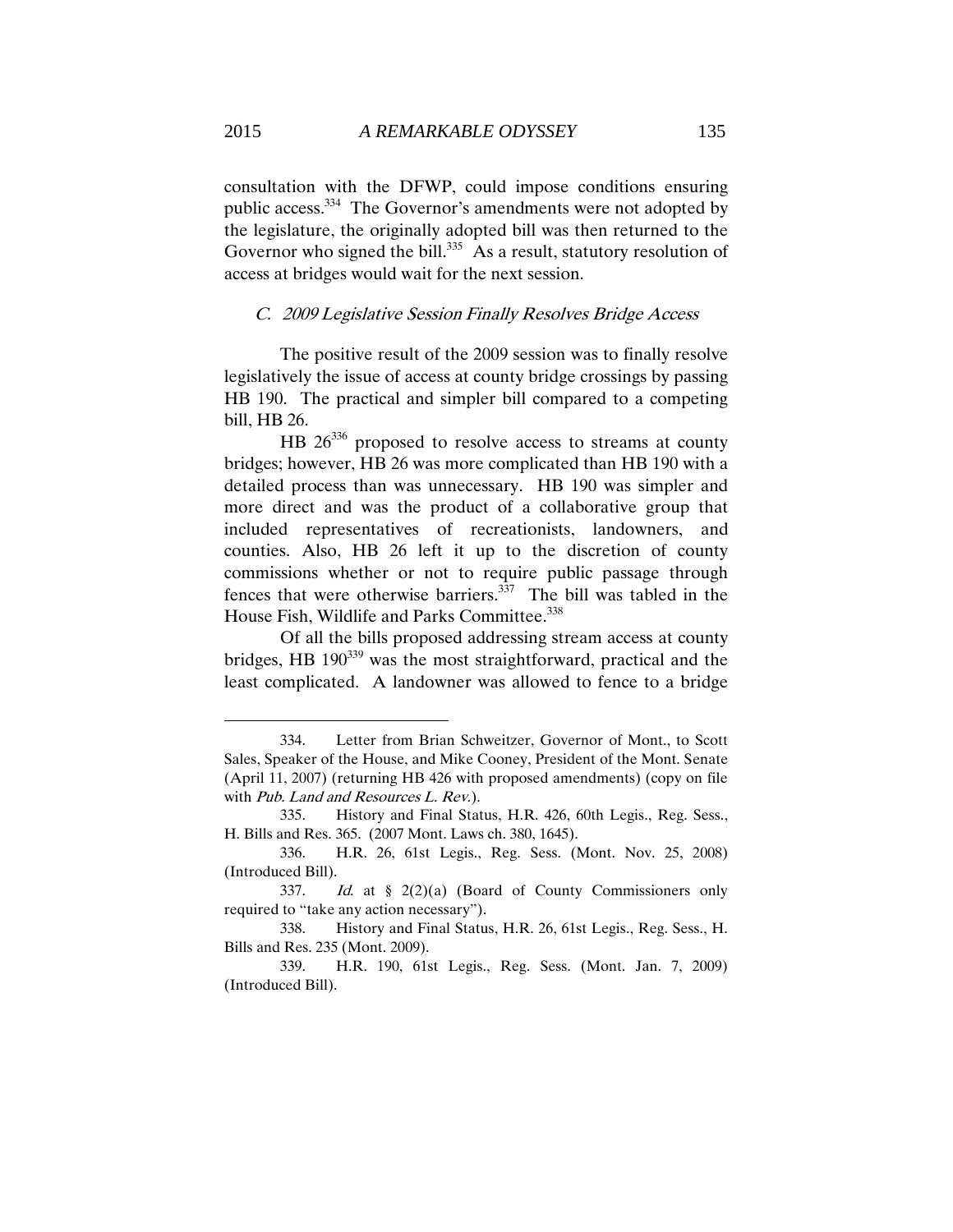abutment for the purposes of controlling livestock and for property management if the fence provided for public passage to an underlying stream for recreational use. The new statutory language included a list of acceptable ways to provide for public access, such as a stile, gate, roller, walkover, or a wooden rail fence that provides for passage. If there was a dispute, DFWP would negotiate a solution with the landowner or just install a suitable access modification to the fence. DFWP pays for the fence modification necessary to provide public passage.<sup>340</sup>

A qualifying fence would not be an encroachment pursuant to Montana Code Annotated  $\S$  7-14-2134 as amended.<sup>341</sup> Most of the AG's Opinion on bridge access was codified, including a Senate Fish and Game Committee amendment that added a qualification that the bill did not "create or extinguish" any right to use a road established by prescriptive use. $342$ 

Further amendments in the Senate Fish and Game Committee included limiting landowner liability for persons using road and bridge easements to access streams, to acts or omissions that constitute willful or wanton misconduct, and that providing one access feature on each side of a stream may be sufficient.<sup>343</sup> HB 190 reflected months of collaborative and constructive dialog among many interests.<sup>344</sup> The bill passed both the House of Representatives and Senate by near unanimous votes and was signed by the Governor. $345$ 

 $\overline{a}$ 

345. History and Final Status H.R. 190, 61st Legis., Reg. Sess., H. Bills and Res. 298 (Mont. 2007). These passed and approved amendments to the Stream Access Law. 2009 Mont. Laws ch. 201, 1685 (codified at Mont. Code Ann. § 23-2-312 (§ 2 of H.R. 190) and at Mont. Code Ann. § 23-2-313 (§ 3 of H.R. 190)).

<sup>340.</sup> Id. at § 3.

<sup>341.</sup> Id. at § 1 (amending Mont. Code Ann. § 7-14-2134).

<sup>342.</sup> Id. at § 2(1)-(3) (Mar. 27, 2009) (2d Reading, 2d House as amended).

<sup>343.</sup> Id. at  $\S\S 2(4)$ ,  $3(2)(b)$ .

<sup>344.</sup> Hearing on H.R. 190 Before the S. Comm. on Fish and Game, (Mont. Mar. 19, 2009) (written testimony of Bob Lane, Chief Legal Counsel, DFWP) (copy on file with Pub. Land & Resources L. Rev.).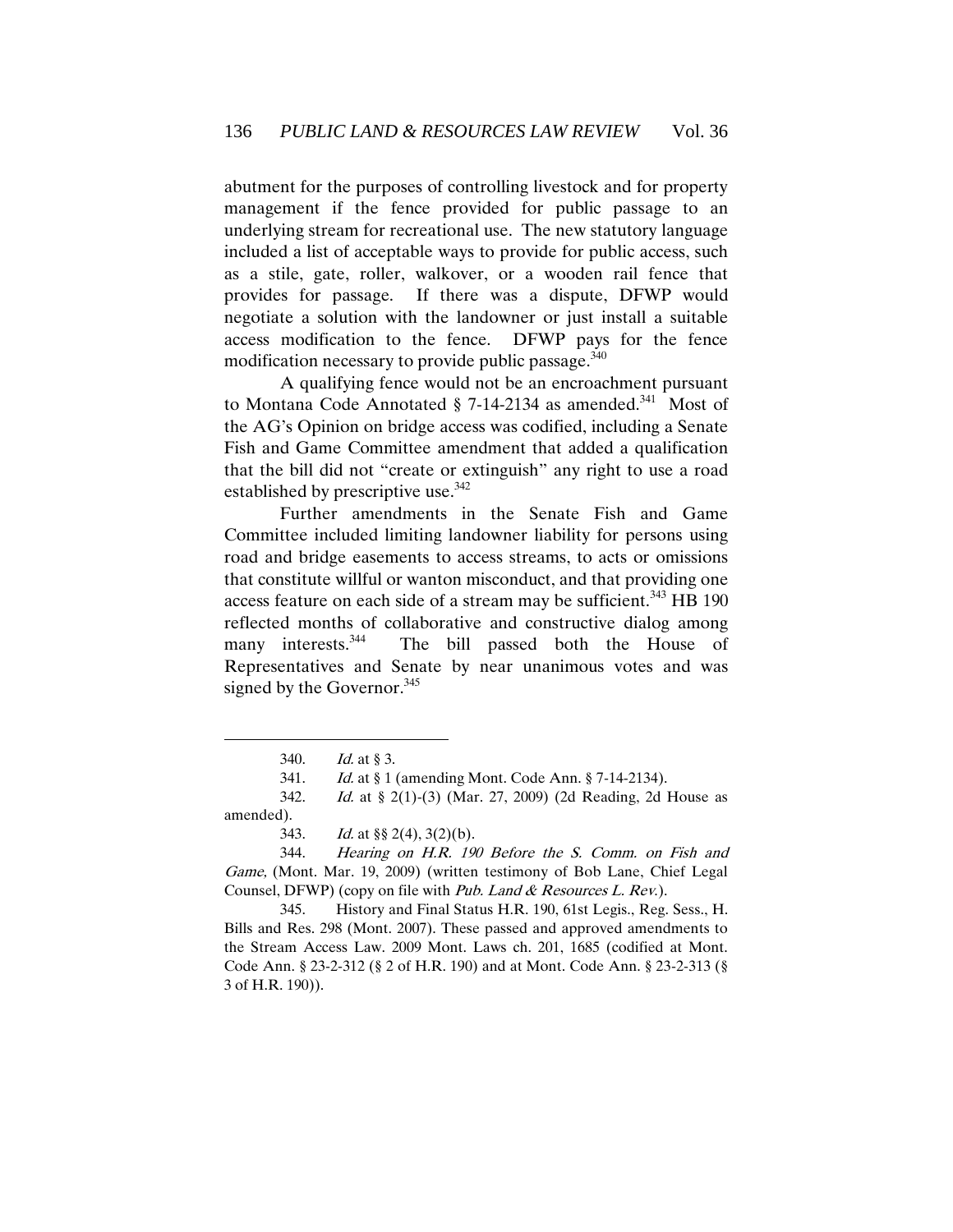## VIII. THE BRIDGES OF RUBY RIVER – THE CAPSTONE OF BRIDGE ACCESS

The issue of public access at county bridges and roads, where the public road right-of-way was established by prescription, was largely resolved by the Montana Supreme Court in Public Land Access Association v. Board of County Commissioners<sup>346</sup> as it addressed a dispute and controversy over access to the Ruby River at Seyler Lane and Seyler Bridge. The other significant issue in the case was over whether the district court's ruling that the public could access the Ruby River from a right-of-way granted by deed at Lewis Lane road and bridge was an unconstitutional taking of private property.<sup>347</sup>

The Public Lands Access Association, Inc. ("PLAA") sought a declaration, starting with a complaint filed May 2004, that the public could access the Ruby River from three roads and bridges: Duncan District Road established by statutory petition; Lewis Lane established by grant or dedication; and Seyler Lane established by prescriptive use.<sup>348</sup> The district court of Madison County denied the public access from Seyler Bridge and Seyler Road but granted the public access from Lewis Bridge.<sup>349</sup>

Unique to this litigation, the parties stipulated that Seyler Bridge and Seyler Lane is a county road right-of-way that was established by prescriptive use.<sup>350</sup> The district court split the county right-of-way for Seyler Lane into a public right-of-way for just the traveled portion and a wider secondary easement limited to the county for maintenance and repairs that is separate from the public road right-of-way.<sup>351</sup>

On appeal, the Supreme Court found that a prescriptive road does not have a secondary easement for maintenance and repair but, rather, the public right-of-way includes "the areas

- 346. Pub. Lands Access Ass'n, 321 P.3d 38.
- 347. Id. at 40.

- 348. Id. at 40.
- 349. Id. at 40-41.
- 350. Id. at 41.
- 351. Id. at 42.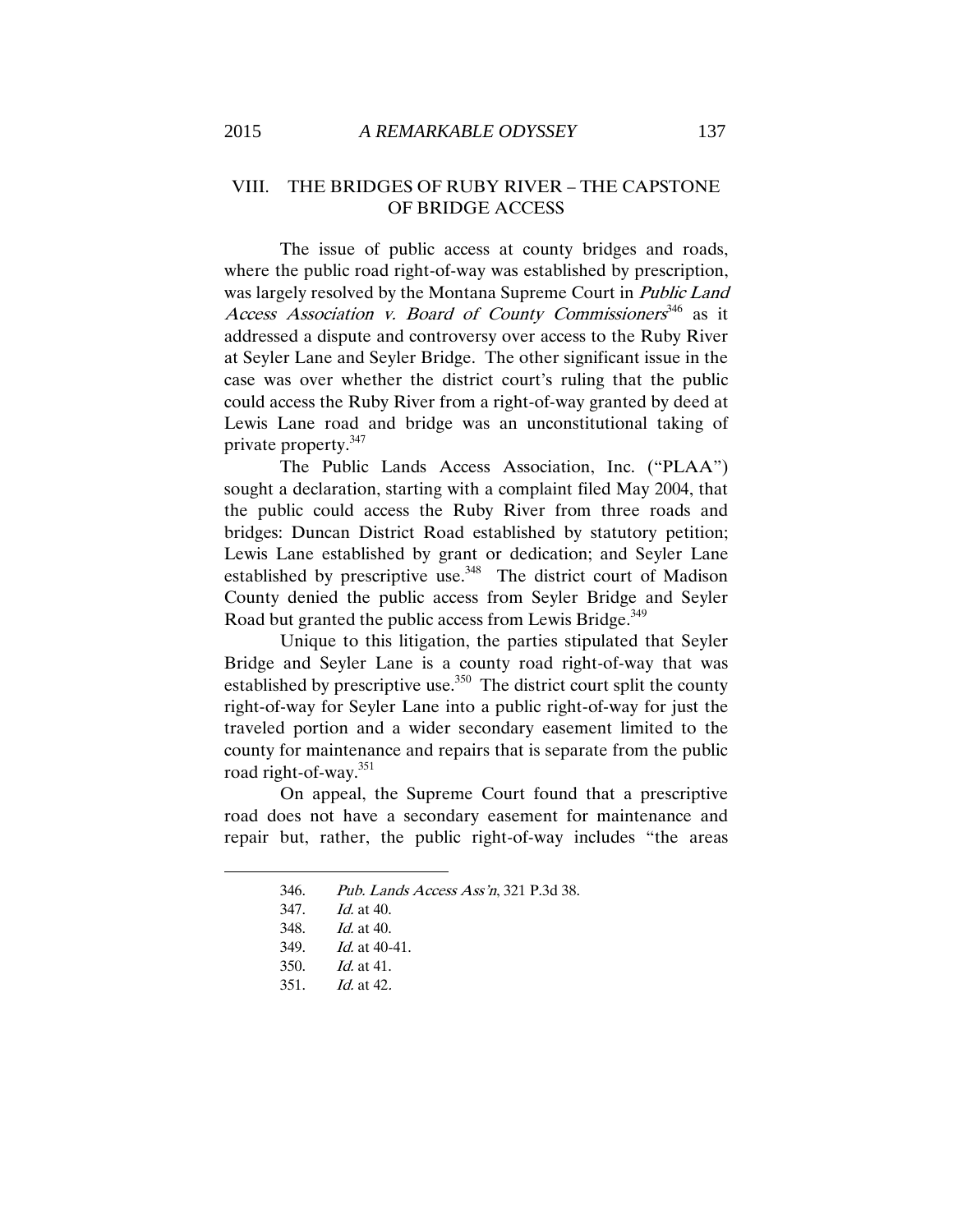necessary to support and maintain the road, as well as land needed to make the road safe and convenient for public use."<sup>352</sup> The Court distinguished public road easement case law from cases involving private easements.<sup>353</sup> The Court agreed with authorities from other states, that the width of a county road extends beyond the traveled way. $354$ 

The Court then turned to the width of a prescriptive road, holding that the minimum sixty-foot road width otherwise required by statute<sup>355</sup> does not apply to prescriptive use roads.<sup>356</sup> The "character and extent" of its use, the land necessary to support and maintain the road, and "historical evidence of the nature of the enjoyment by which the public acquired the right-of-way" are the factors the district court, on remand, was directed to consider in determining the width of Seyler Land, a prescriptive use road.<sup>357</sup> The width "must be sufficient to encompass the incidents necessary to enjoying, supporting and maintaining the roadway."<sup>358</sup>

The Court found that recreational use could be considered as a factor in determining the width of the right-of-way acquired by prescriptive use. However, the evidence of recreational access to Ruby River will need to pre-date the 1985 statute prohibiting prescriptive use across private property to reach a stream.<sup>359</sup> Recreational use would need "to be established through clear and convincing evidence for the requisite statutory period."<sup>360</sup>

The next holding of the Supreme Court was the most significant. The Court did not limit road usage to the historic uses establishing the right-of-way but to uses incident to the historic use and those "that are reasonably foreseeable."<sup>361</sup> This would include

- 355. Mont. Code Ann. § 7-14-2112(1).
- 356. Pub. Lands Access, 321 P.3d at 44-45.
- 357. Id.
- 358. Id. at 45.
- 359. Id. at 46 (citing Mont. Code. Ann. § 23-2-322(2)(b)).
- 360. Id.
- 361. Id. at 49.

<sup>352.</sup> Id.

<sup>353.</sup> Id. at 42-43.

<sup>354.</sup> Id. at 43-44.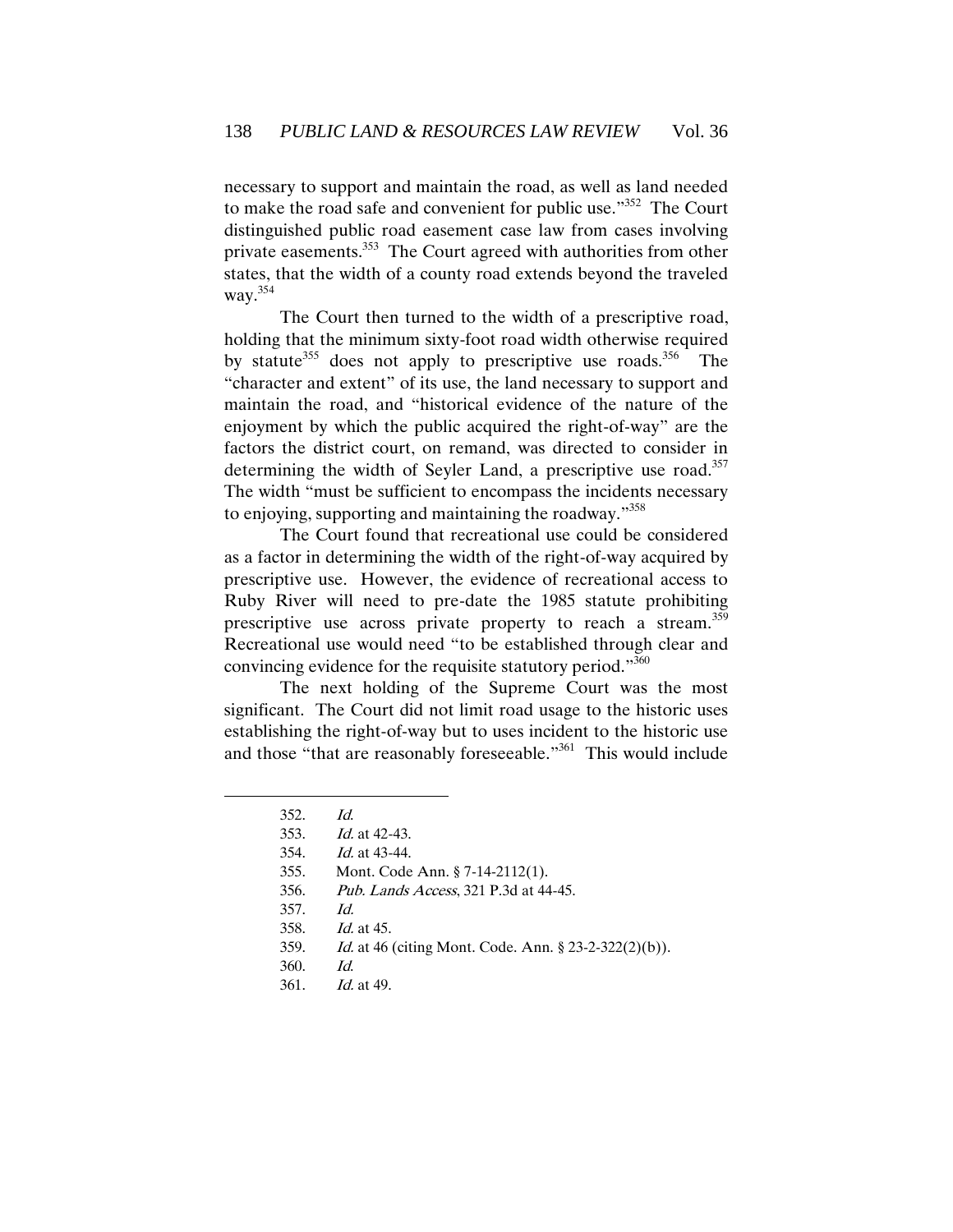foot travel, including access to the Ruby River as reasonably foreseeable.<sup>362</sup> By defining the scope of public prescription roads to include all reasonable foreseeable future uses for a public roadway, the decision made prescriptive public roads useful as public roads into the future, rather than a liability for a county. For example, if a road is limited to historic uses, installing buried power lines or telephone lines would not be possible without the permission of every landowner along the way or condemnation every time a new use is made of the road.

The last issue was raised by Mr. Kennedy, a landowner at Lewis Lane and Bridge, who intervened in this litigation.<sup>363</sup> Specific to this issue, the county road deed for Lewis Lane dedicated the right-of-way to public use whether in the form of a fee or easement.<sup>364</sup> Regardless, Mr. Kennedy claimed the right of use that was granted never intended recreational access to the Ruby River. Second, he claimed the district court's decision allowing access at Lewis Lane was an unconstitutional taking of private property because he owned the riverbed underlying the public right-ofway.<sup>365</sup>

The court held that a grant of a right-of-way is for those public uses "known at the time of the dedication, but also to those justified by a lapse of times and change of conditions."<sup>366</sup> In summary, the grant was for all public highway purposes, then and in the future.

On the second issue, the Court found no taking for two reasons. Kennedy's predecessor had granted the "swath of riverbed underlying the bridge and within the right-of-way to the public." Second, citing to *Curran, Hildreth*, and *Galt I*, it is "settled law in Montana that the public may use the beds of non-navigable rivers, up to the high water mark, for recreation." Therefore, by precedent, recreational "public use does not constitute

<sup>362.</sup> Id.

<sup>363.</sup> Id. at 40.

<sup>364.</sup> Id. at 50-51.

<sup>365.</sup> Id. at 50.

<sup>366.</sup> Id. (citing Bolinger v. Bozeman, 439 P.2d 1062, 1069 (Mont. 1972) (quoting Wattson v. Eldridge, 278 P.236, 238 (Cal. 1929)).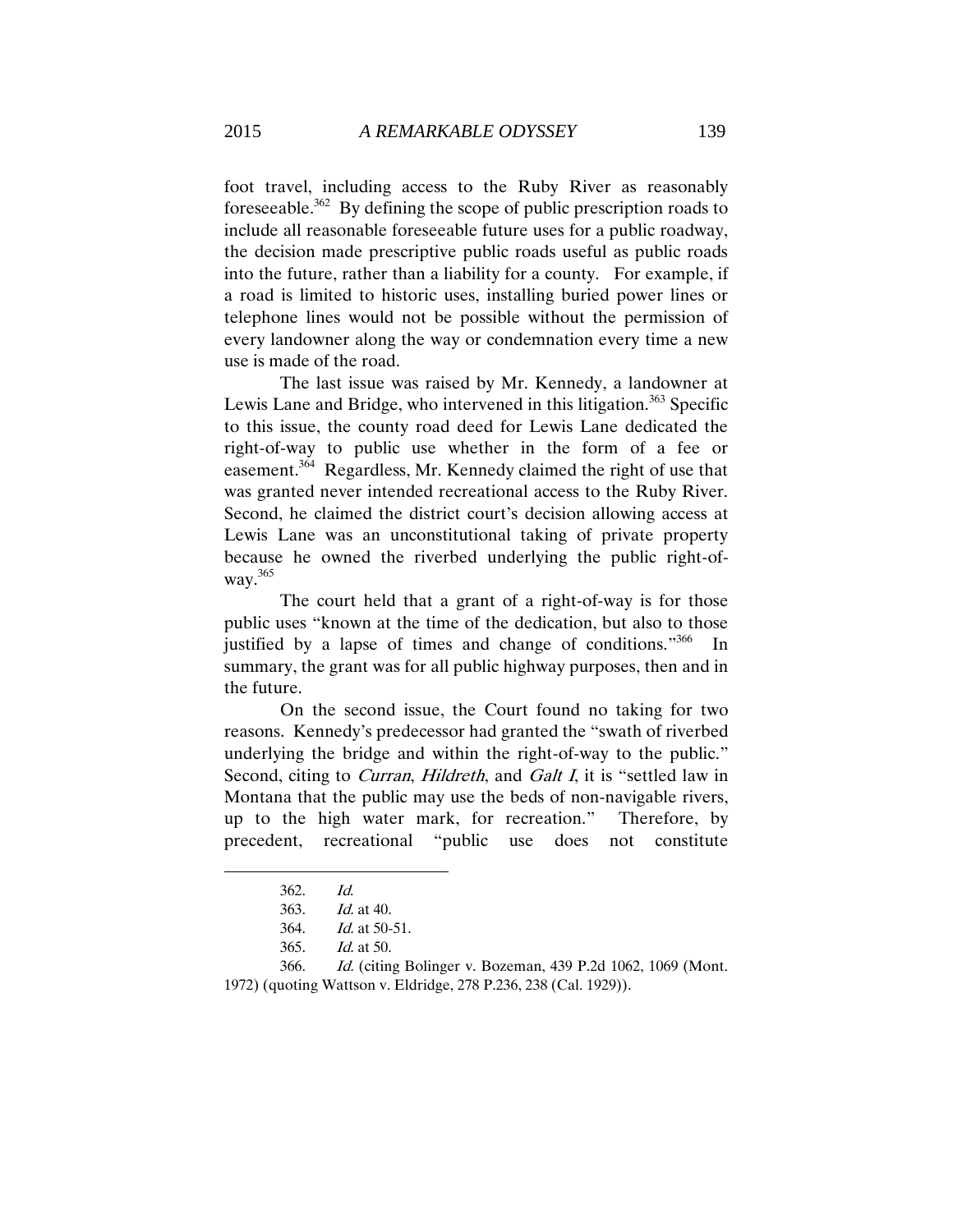compensable taking of private property." 367 The Court observed that the Montana Constitution "provides the state owns the water for the benefit of its people, and places no limits on their use."<sup>368</sup> In light of this provision, the public use right is described as not an interest in the landowner's property, but as a physical reality that "some 'minimal contact' with the banks and beds of rivers is generally necessary."369

The Court distinguished ownership of the water and its use from ownership of the underlying land: "Some insignificant use of the riverbeds and river banks is, and always has been, necessary to the public's use and enjoyment of its resource. That use does not amount to an easement or any other 'interest' in land."<sup>370</sup> The Court referred to Hildreth to conclude, "that no taking of private property occurs in public use of beds and banks of waters up to the high water mark because title does not pass with the use right."<sup>371</sup> The Court summarized its holding: "Kennedy never owned a property right that allowed him to exclude the public from using its water resource, including the riverbed and banks up to the highwater mark. Nothing has been taken from him."<sup>372</sup>

This Ruby River access decision is notable for the nature of the issues it resolved and the manner in which it was accomplished. In this decision, established prescriptive use roads are recognized as county roads for all public road purposes now and in the future. The decision means that county commissioners do not face a dilemma over the management and use of a county road that was never formally dedicated because of a narrow limitation on public use. The court also affirmed that a county road acquired in a

<sup>367.</sup> Id. at 51 (citing Curran, 682 P.2d at 171; Hildreth, 684 P.2d at 1091; Galt I, 731 P.2d at 916).

<sup>368.</sup> Id. at 52 (citing Mont. Const. art IX, § 3(3)).

<sup>369.</sup> *Id.* (referencing *Galt I*, 731 P.2d at 915).

<sup>370.</sup> Id. at 53; see Mont. Code Ann. § 23-2-309 ("The provisions of this part and the recreational uses permitted by 23-2-302 do not affect the title ownership of the surface waters, the beds, and the banks of any navigable or non-navigable waters or the portage routes within the state." *Id.*).

<sup>371.</sup> Pub. Lands Access, 321 P.3d at 53.

<sup>372.</sup> Id.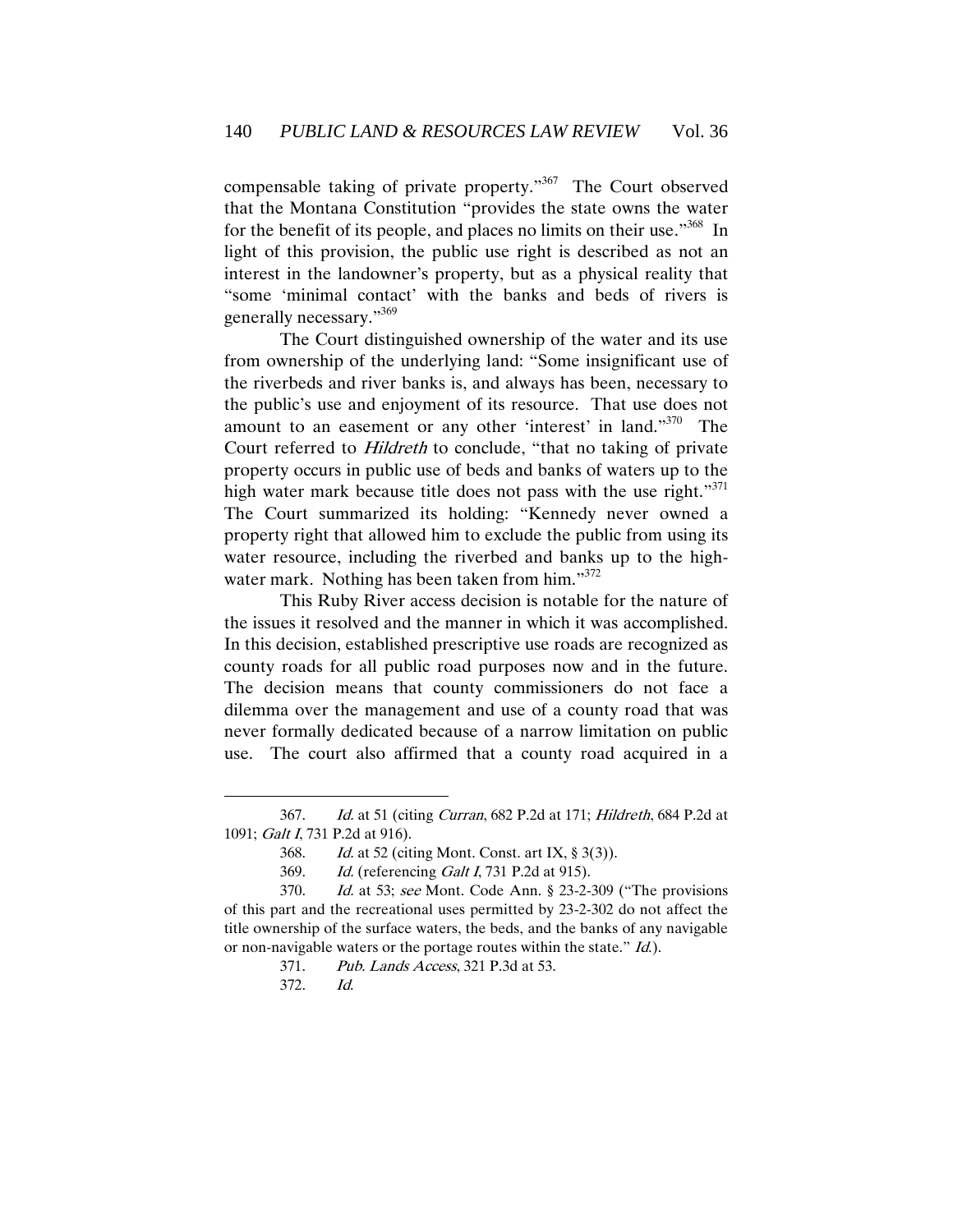formal manner, such as a dedication, grant or condemnation, can be used for all public road purposes now or in the future. Importantly, public use now includes access to streams.

Except for the detail of the width of a prescriptive road, PLAA just capped the saga of public access to streams at county bridge crossings with final legal recognition. As a final bonus, the Montana Supreme Court opinion authored by Justice Michael Wheat, has carefully, explicitly and definitely explained that the Stream Access Law is not a taking of private property. The previous Montana Supreme Court decisions with similar holdings lacked the clarity and completeness of PLAA.

## IX. THE MITCHELL SLOUGH – DITCH OR BRANCH OF THE BITTERROOT RIVER

The story of the Mitchell Slough has state-wide implications because irrigators on one side of a braided river historically have attached their headgate and ditch to the near side-channel as they are physically constrained to do. Therefore, the physical circumstances of Mitchell Slough are replicated in other rivers. The issue was whether or not the side-channel itself can be converted to a privately owned "ditch," albeit a "fishing ditch."

The controversy over the status of the Mitchell Slough was finally resolved by the Montana Supreme Court $373$  finding that the Mitchell Slough qualifies as a natural, perennially flowing stream subject to the jurisdiction of the Natural Streambed and Land Preservation Act of 1972, commonly known as the 310 Law, and is subject to stream access and public recreation as provided by the Stream Access Law. $374$  This dispute had been going on for years with some landowners riparian to Mitchell Slough, and their representatives, insisting the watercourse should be called "Mitchell Ditch."

The Mitchell Slough is in Ravalli County east of the Bitterroot River between Hamilton and Stevensville. It leaves the

<sup>373.</sup> Bitterroot River Protective Ass'n, Inc. v. Bitterroot Conservation Dist., 198 P.3d 219 (Mont. 2008).

<sup>374.</sup> Id. at 232, 242.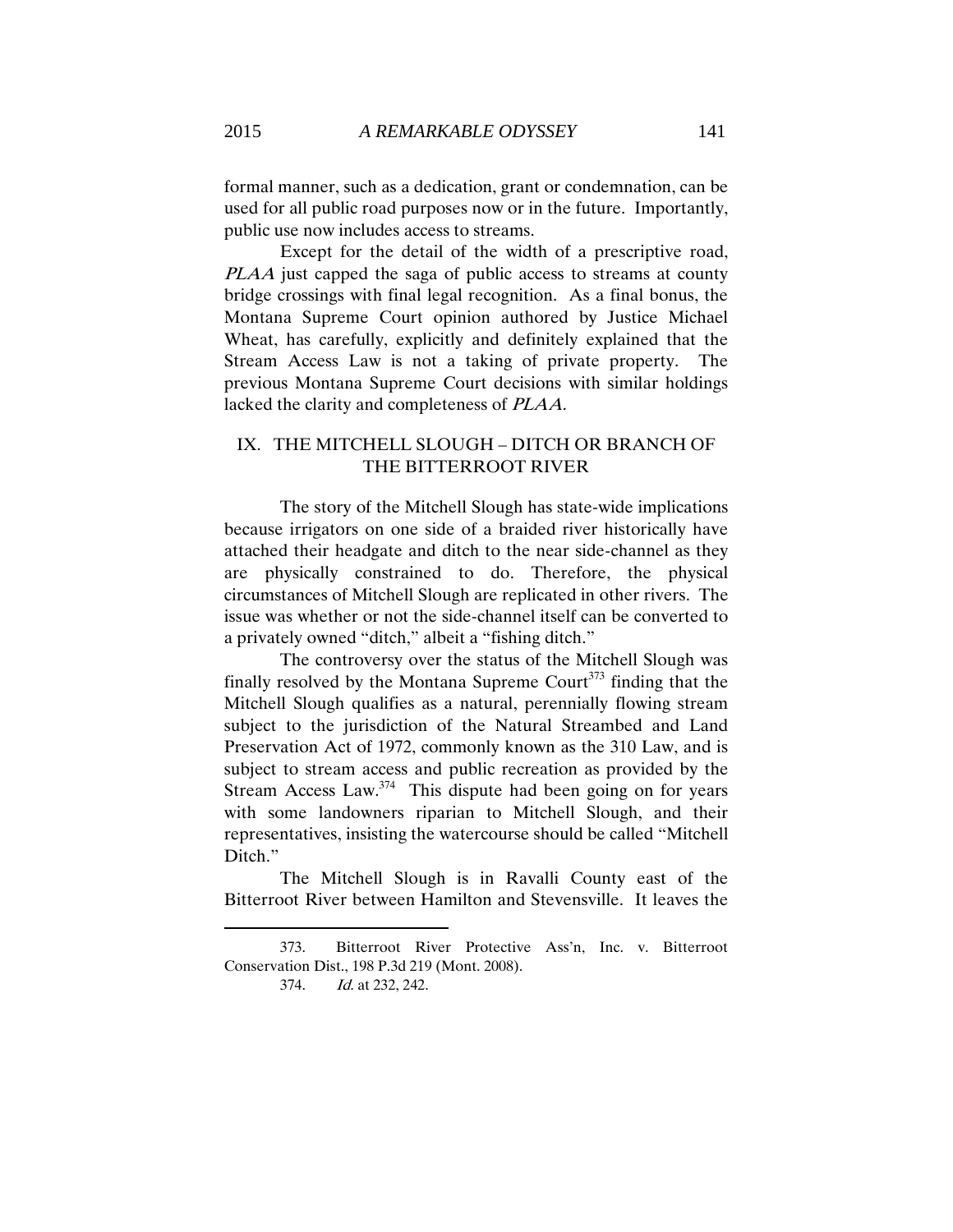East Fork of the Bitterroot River meandering in a north/northeasterly direction for approximately fifteen miles before rejoining the Bitterroot River, having first split into an east and a west channel. The Mitchell Slough's original confluence with the East Fork was supplemented by a concrete diversion structure constructed by the three primary ditch companies in 1915. Later the ditch companies in the 1940's constructed the Tucker headgate a quarter-mile upriver on the East Fork and dug a quarter-mile canal to reconnect the East Fork to the Mitchell Slough's channel, all to ensure a dependable water flow in the Mitchell Slough.<sup>375</sup>

 This review will concentrate primarily on the stream access issue, although the 310 Law and stream access issues are linked together procedurally. The Bitterroot Conservation District, in an administrative declaratory ruling process, determined that the Mitchell (the courts sometimes referred to the watercourse as the Mitchell rather than Mitchell Slough or Mitchell Ditch) was not a natural perennial - flowing stream subject to the  $310$  Law.<sup>376</sup> This decision was appealed to the Twenty-First Judicial Court, Ravalli County, by the Bitterroot River Protective Association ("BPPA"), but the Montana DFWP did not appeal the decision of the Bitterroot Conservation District. BPPA's complaint in district court also claimed the Mitchell Slough was open to recreational access under the Stream Access Law. Groups of landowners intervened, along with three primary irrigation companies, Etna Ditch, Webfoot Ditch, and Union Ditch. Some of the landowners cross-claimed for a declaration that the Mitchell Slough was not subject to the Stream Access Law. DFWP was joined as an involuntary plaintiff for the Stream Access Law issue. $377$  Both BRPA and DFWP appealed the district court's decision holding that the Mitchell Slough was not subject to stream access.<sup>378</sup> Thus, the two issues were joined in one case.

In the end, the district court's holding that Mitchell Slough was not subject to the 310 Law was reversed by the Montana

<sup>375.</sup> Id. at 223, 238-39.

<sup>376.</sup> Id. at 222.

<sup>377.</sup> Id. at 222-23.

<sup>378.</sup> Id. at 223.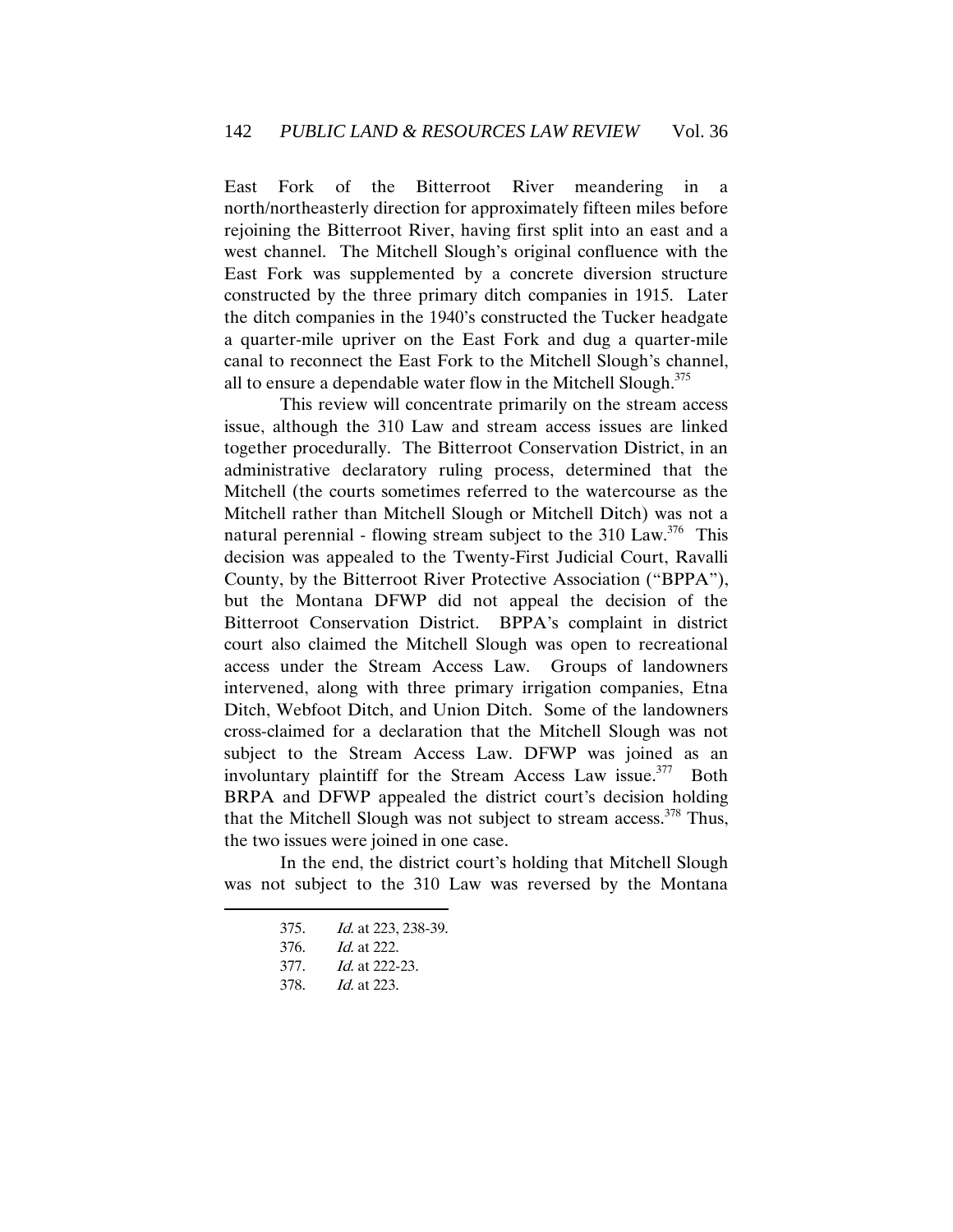Supreme Court.<sup>379</sup> Although this was a significant decision by the Court, the subject of this article is the Stream Access Law. Thus, the thrust of this section will concentrate on that issue.

The following are the significant facts that the Supreme Court relied upon:

The Mitchell Slough was designated as the "Right Fork of the St. Mary's Fork of the Bitterroot River" on the 1872 Government Land Office ("GLO") survey map and remains in partially the same location as in  $1872$ <sup>380</sup> "Certain portions of the Mitchell Slough have been rerouted, redirected, and controlled by humans to the extent that the Mitchell Slough does not follow the same path it may otherwise have naturally followed without intervention."<sup>381</sup> There was enough water in Mitchell Slough to supply water to the Union, Etna, and Webfoot irrigation ditches in the  $1800$ 's.<sup>382</sup> The Etna Ditch and headgate was constructed and connected to Mitchell Slough in 1871, the Union Ditch in 1889, and the Webfoot Ditch in  $1871$ <sup>383</sup> The present day flows in the Mitchell Slough in the non-irrigation season were measured in a February 2001 U.S. Geological Survey, starting with a flow of 18.2 cubic feet per second ("c.f.s.") at the closed Tucker headgate and ending with a discharge of approximately 60.49 c.f.s. back into the Bitterroot River from the east and west channels and Brushy Creek (a third braid of Mitchell Slough) for an increase in flow of about 42.25  $c.f.s.<sup>384</sup>$ 

The Court defined the task before it as follows:

Three statutory phrases of the SAL (Stream Access Law) are at issue and must be satisfied for the

 $\overline{a}$ 

383. Br. of Involuntary Pl. and Appellant Mont. Dept. of Fish, Wildlife and Parks at 5, *Bitterroot River Protective Ass'n*, 198 P.3d 219 (Nov. 15, 2006) (citing trial exhibits based on the Ravalli County Water Resources Survey).

<sup>379.</sup> Id. at 233.

<sup>380.</sup> Id. at 224.

<sup>381.</sup> Id.

<sup>382.</sup> Id. at 238-39.

<sup>384.</sup> Bitterroot River Protective Ass'n, 198 P.3d at 239.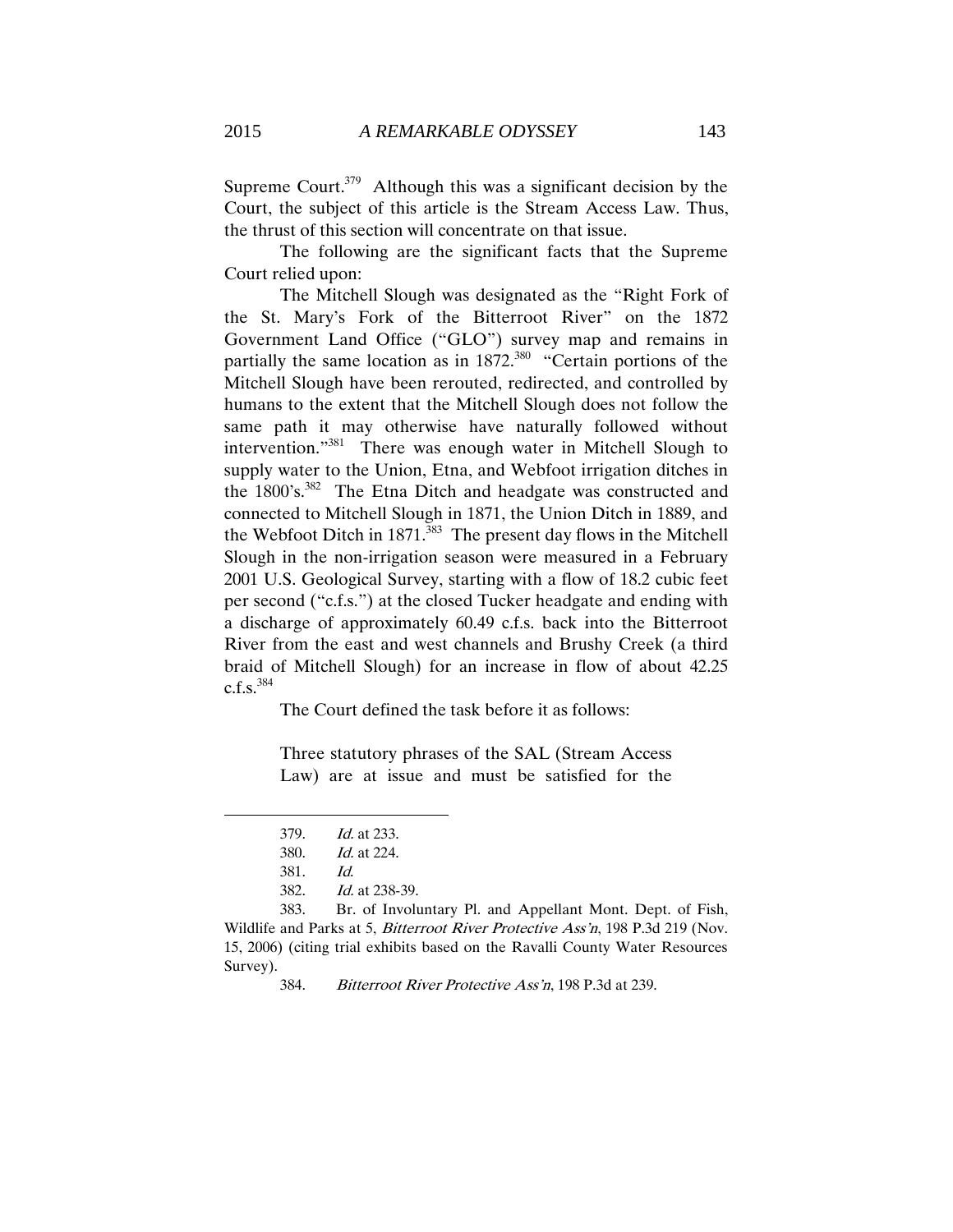Mitchell to be subject to public recreational use. They are essentially as follows: that the Mitchell is 1) a natural water body 2) capable of recreational use and 3) not diverted away from a natural water body through a manmade conveyance system - one of the SAL's exceptions.<sup>385</sup>

The Court started with an acknowledgement that "whether the Mitchell is a natural water body for purpose of the SAL is ultimately a conclusion of law."<sup>386</sup> The Court concluded "that the district court's dictionary-based definition which essentially requires a pristine river unaffected by humans in order to be deemed "natural," results in an absurdity: for many Montana waters, the SAL would prohibit the very access it was enacted to provide."<sup>387</sup> The Court then stepped through an analysis first of the nature of water in Mitchell Slough that in some way had been influenced by humans through upriver diversion and ditch systems, resulting in irrigation waste water and return flow that the district court considered "artificial" and "not natural."<sup>388</sup> The Court concluded "the Mitchell serves as a watercourse from which such water can be again appropriated" requiring "the conclusion that the Mitchell is a watercourse flowing in a 'natural channel.'"<sup>389</sup>

 Next the Court considered whether the Mitchell Slough is "a manmade conveyance system" that becomes an exception to public stream access if the system carries water for a beneficial use.<sup>390</sup> The Court reasoned that Mitchell Slough was certainly a

 $\overline{a}$ 

390. The language of the statutory exception and incorporated definition set out the required elements: "(2) the right of the public to make recreational use of surface waters does not include . . . (c) the recreational use of waters while diverted away from a natural water body for beneficial use pursuant to Title 85, Chapter 2, part 2 or 3," and Mont. Code Ann. § 23-2- 301(6)(a) (2005): "'Diverted away from a natural water body' means a diversions of surface water through a constructed water conveyance system,

<sup>385.</sup> Id. at 236-37.

<sup>386.</sup> Id. at 237.

<sup>387.</sup> Id. at 238.

<sup>388.</sup> Id. at 239.

<sup>389.</sup> Id. at 240.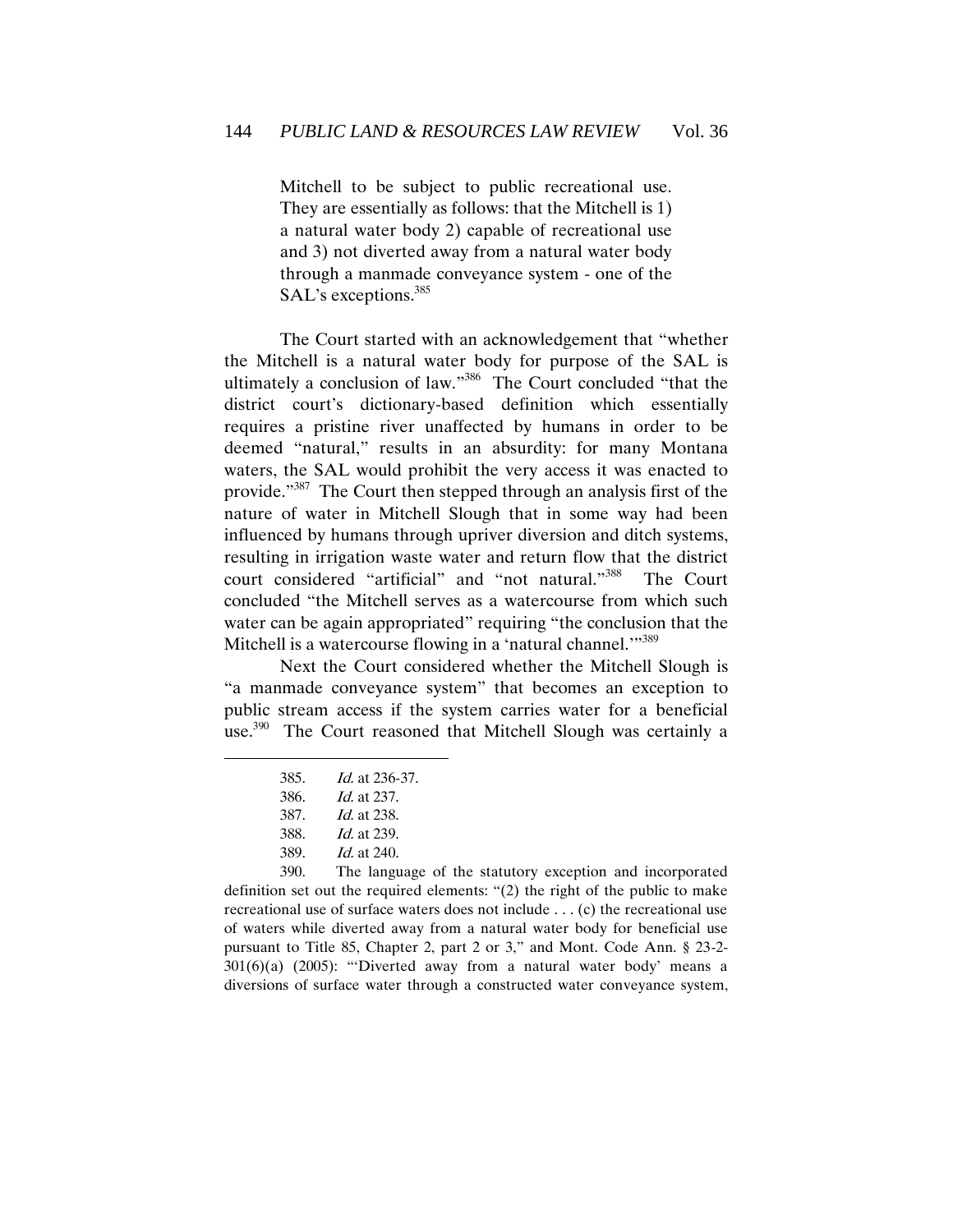natural water body 130 years ago, that Mitchell Slough has been altered but that it had not "lost its original natural character by such work and was transformed into a 'manmade' conveyance system. Man-improved, certainly, but not man-made."<sup>391</sup> The Court cited the "healthy, breeding fish population" found by the district court<sup>392</sup> and the fact that the water flows through Mitchell Slough year-round, not just during the irrigation season  $393$  as elements in its ultimate conclusion that Mitchell Slough is subject to stream access and public recreation.<sup>394</sup>

 In summary, the Mitchell Slough decision, at least for a sidechannel branch of a river before the intervention of humans, holds that the watercourse cannot be altered by man into a ditch, that all waters, in the watercourse, including return flows from irrigation, are part of the "natural flows" of a "natural water body" for purposes of the Stream Access Law. Also, to qualify as a constructed ditch carrying irrigation water, the ditch should flow with water only during the irrigation season. In addition, the Court held that the presence of a healthy fishery helps to define a stream capable of recreational use.

#### A. Legislative Attempts to Nullify the Mitchell Slough Decision

Almost immediately there was an attempt to undo the Mitchell Slough decision in the 2009 Session and then again in the 2011 Session. However, both bills failed because they attempted to assert that a stream altered by humans or a stream with return flows from irrigation is not a natural water body, arguments that were rejected by the Montana Supreme Court.<sup>395</sup>

In the 2009 Session, SB 314 would have had the effect of exempting many, if not the majority, of the smaller Class II streams

392. Id. at 241.

- 393. Id. at 241-42.
- 394. Id. at 242.
- 395. See Id. at 219.

including but not limited to: (a) an irrigation or drainage canal or ditch." Mont. Code Ann. § 23-2-302(2)(c) (2005).

<sup>391.</sup> Bitterroot River Protective Ass'n, 198 P.3d at 240-41.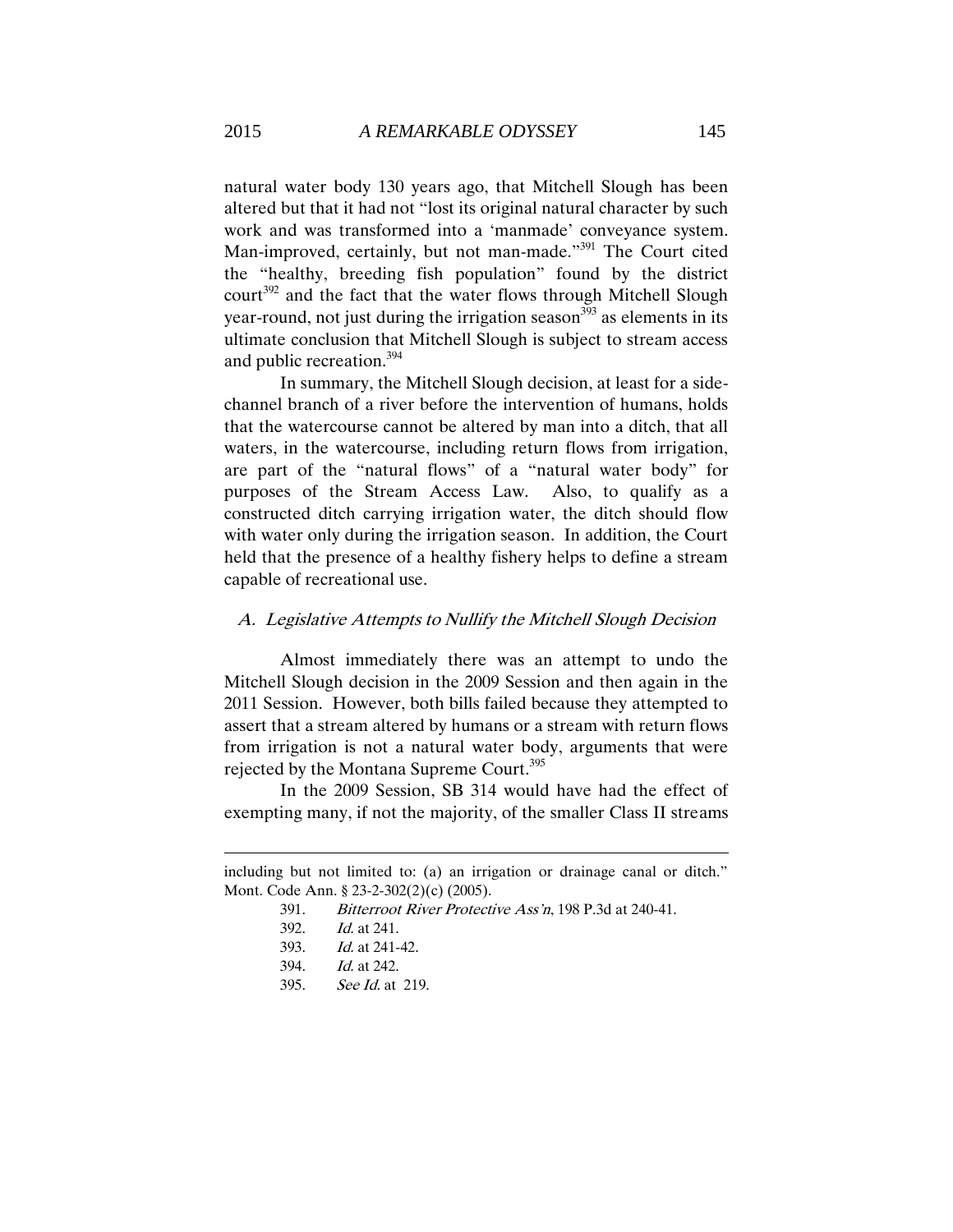from qualifying as surface water in which the public has the right to recreate.<sup>396</sup> The definition of surface water in the Stream Access Law is "a natural water body."<sup>397</sup> The amendments in SB 314 would mean that any stream that had been altered by humans, for example controlling the flow with a headgate or similar device or changing the course of a stream so that it remains connected to an irrigation ditch, would no longer be a "natural water body."<sup>398</sup> Also, any water in a stream that was once diverted for irrigation and has returned to a stream must be excluded from the natural flow of a stream to determine a qualifying theoretical flow.<sup>399</sup> The result could be that streams in basins with significant irrigation may have a zero theoretical flow, therefore, would not be "natural" and would be off-limits for stream access. The bill had every appearance of an attempt to reverse the Mitchell Slough decision. After discussion with supporters and opponents of the bill, Sponsor Senator Laible requested that the bill not be heard by the Senate Natural Resources Committee. As a consequence the bill died.<sup>400</sup>

 Nevertheless, in the 2011 Session there was another attempt to overrule the Supreme Court's Mitchell Slough decision. HB 309<sup>401</sup> would have replaced the present clear language in the stream access statutes that describe ditches that are off-limits to recreational use. The stream access statutes define a ditch as a constructed water conveyance system used to divert water for a beneficial use. $402$  HB 309 would have replaced this clear and effective protection for landowner irrigators with new dense, murky, and confusing language that would allow private individuals to privatize side-channels of braided rivers and streams and,

<sup>396.</sup> S. 314, 61st Legis., Reg. Sess. (Mont. Jan. 1, 1009) (Introduced Bill).

<sup>397.</sup> Mont. Code Ann. § 23-1-301(12).

<sup>398.</sup> S. 314, supra note 396, at 2:13-18.

<sup>399.</sup> Id. at 2:16-18.

<sup>400.</sup> History and Final Status, S. 314, 61st Legis., Reg. Sess., Sen. Bills and Res. 135 (Mont 2009).

<sup>401.</sup> H.R. 309, 62d Legis., Reg. Sess. (Mont. Jan. 21, 2011) (Introduced Bill).

<sup>402.</sup> Mont. Code Ann. §§ 23-2-301(6), 302(2)(c) (2009).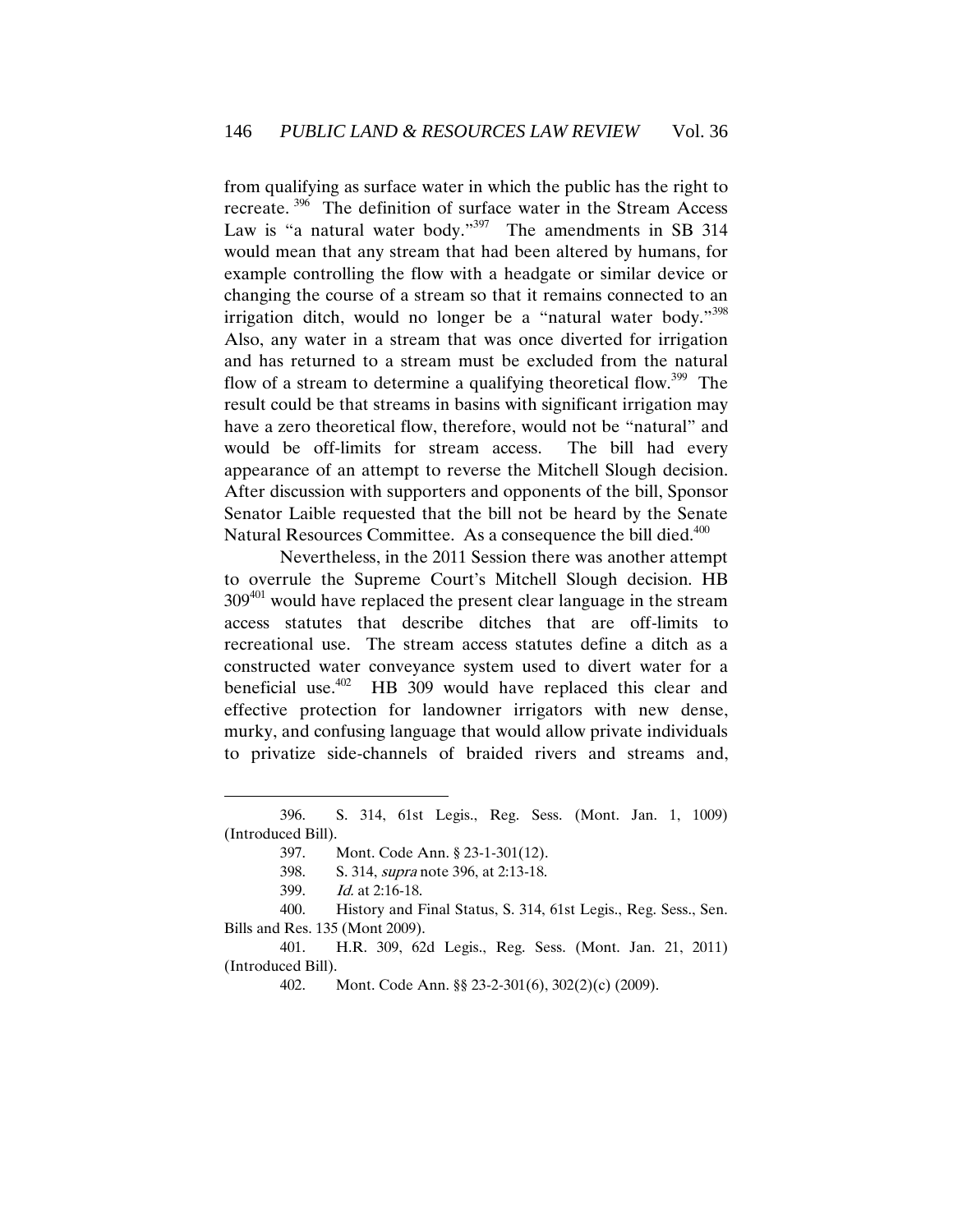perhaps, whole streams. For example, some kind of control structure is placed at the head of the side-channel and at some point along the side-channel there is an actual headgate for a real ditch leaving the side channel, then the former live side-channel would become a private ditch pursuant to HB  $309<sup>403</sup>$  Also return flows would count as water diverted, and when the total return flows from all irrigation in a river basin are the majority of the flow in a river or stream, the river or stream would no longer be public.<sup>404</sup> For example, the water diverted from the Bitterroot River during the irrigation season is three times the actual flow of the river with the result that the flow in the river primarily comes from return flows.<sup>405</sup> The proposed amendments in HB 309 also define a stream altered by humans as qualifying as a ditch, $406$  although the point at which there would be enough alteration would be a subject of debate, i.e. future litigation.

An examination of the proposed amendatory language adding a new subsection (2)(c) to Montana Code Annotated § 23-2- 302, justifies the above conclusions. Admittedly, the language in the amendments is difficult to follow; however, an interpretation of the language is facilitated by the facts that these are the very arguments that the landowners proposed in an attempt to turn a live side-channel of the Bitterroot River, Mitchell Slough, into a private fishing ditch. The Montana Supreme Court resoundingly rejected these arguments. $407$ 

The bill passed the House of Representatives but it was eventually tabled in the Senate Agricultural, Livestock and

<sup>403.</sup> H.R. 309, supra note 401, at § 2 (amending Mont. Code Ann.  $§$  23-2-302(2) by adding subsection (c)).

<sup>404.</sup> Id. (amending Mont. Code Ann. § 32-2-302(2)(c)(ii) to § 23-  $2-302(2)$ ).

<sup>405.</sup> Hearing on H.R. 309 Before the Sen. Comm. on Agriculture, Livestock and Irrigation Comm., 62d Legis. Sess., ¶ 3 (Mont. Mar. 8, 2011) (written testimony of Bob Lane, Chief Legal Counsel, DFWP) (copy on file with Pub. Land & Resources L. Rev.).

<sup>406.</sup> H.R. 309, supra note 401, at §1 (amending Mont. Code Ann.  $§$  23-2-301(6)).

<sup>407.</sup> Bitterroot River Protective Ass'n, 198 P.3d 219.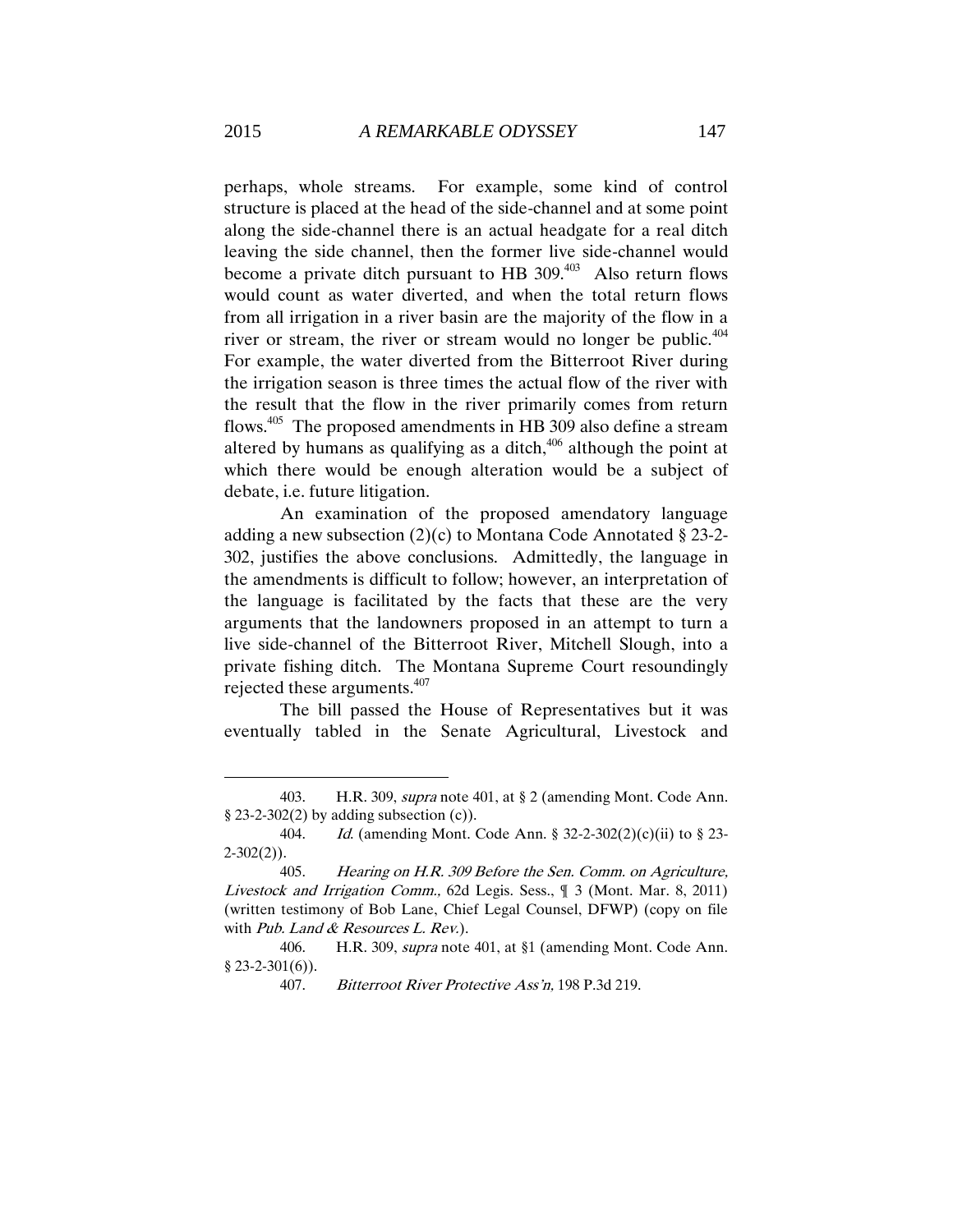Irrigation Committee.<sup>408</sup> This author recalls that over three hundred citizens attended the Senate Committee hearing with approximately one hundred testifying in opposition to HB 309, and only a handful testified in favor of the bill.

# X. AFTER 28 YEARS THE LEGISLATURE AMENDS THE STREAM ACCESS LAW TO INCORPORATE THE HOLDINGS OF GALTI

 It has taken the legislature 28 years to incorporate the holdings of *Galt*  $I^{409}$  into the Stream Access Law. The first attempt was SB 286 in the 1987 Session, but the effort was plagued by ambiguous language that may have resulted in significant changes to the law and by a failure to accurately capture the Galt I holdings.<sup>410</sup>

In the 2007 Session, HB  $721^{411}$  was apparently intended to amend the stream access statutes to codify the *Galt*  $I^{412}$  decision. However the bill as drafted failed to accurately follow the qualifications within the Galt I decision and added at least one sentence that could be in violation of the underlying *Curran* and *Hildreth*<sup>413</sup> decisions. The sentence stated: "Any use of real estate that is adjoining the water is allowed with permission or contractual agreement with the landowner."<sup>414</sup> If the term "water" means land down to the low-water mark, the sentence would have violated the holdings of the *Curran* and *Hildreth* decisions that allow the use of the bed and banks. The bill was tabled in the House Fish, Wildlife and Parks Committee.<sup>415</sup>

<sup>408.</sup> History and Final Status, H.R. 309, 62d Legis., Reg. Sess., H. Bills and Res. 307 (Mont. 2009).

<sup>409.</sup> Galt I, 731 P.2d 912.

<sup>410.</sup> See Section V, A supra at 44-46, on the 1987 Legislative Session.

<sup>411.</sup> H.R. 721, 60th Legis., Reg. Sess. (Mont. Feb. 15, 2007) (Introduced Bill).

<sup>412.</sup> Galt I, 731 P.2d 912.

<sup>413.</sup> Curran, 682 P.2d 163; Hildreth, 684 P.2d 1088.

<sup>414.</sup> H.R. 721, supra note 411, at 3:24-25 (emphasis added).

<sup>415.</sup> History and Final Status, H.R. 721, 60th Legis., Reg. Sess.,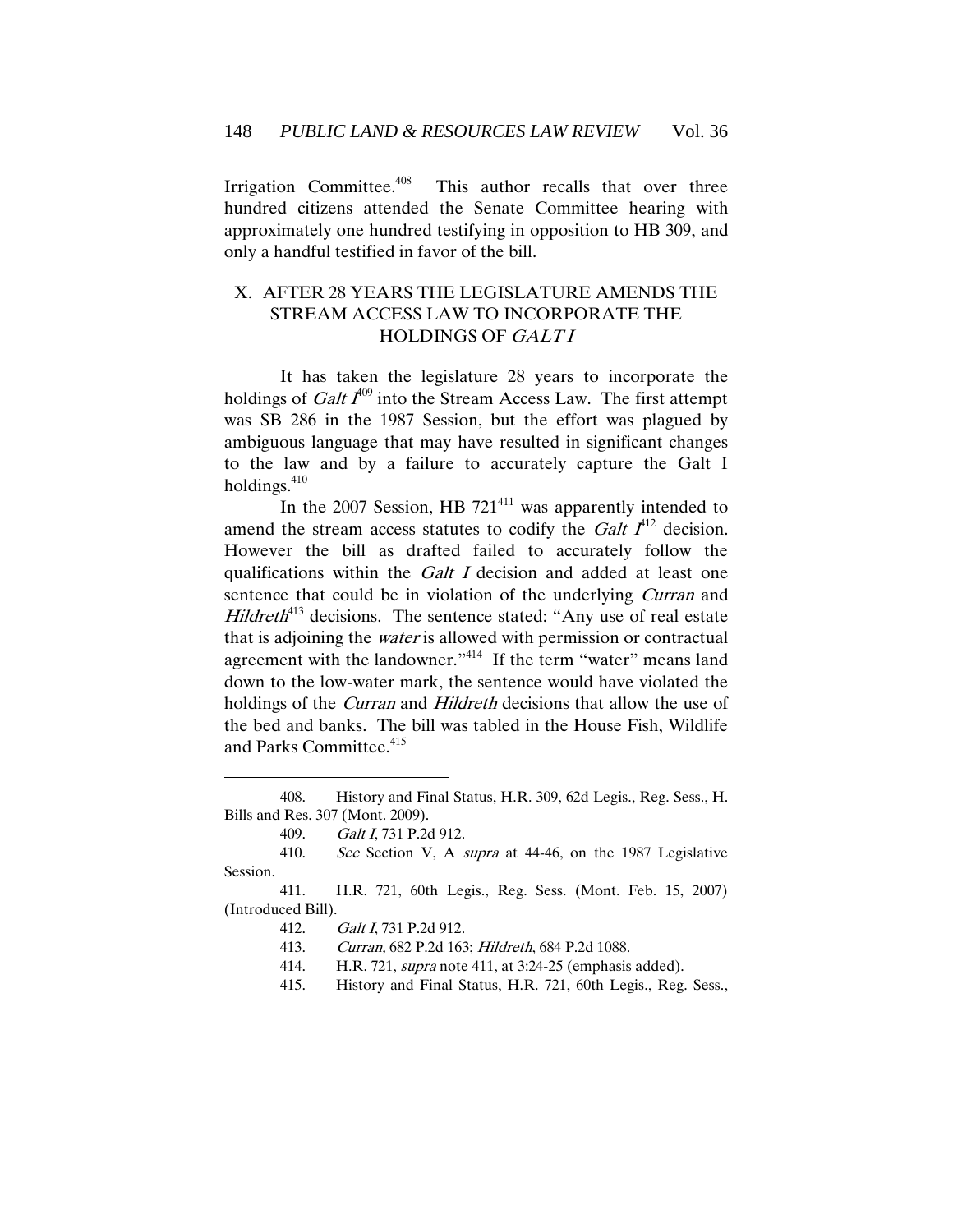Finally in 2015, the Legislature considered for the first time a bill, SB 232,<sup>416</sup> that was narrowly drafted with its only objective to codify the holdings of the Galt I decision. $417$  The bill prohibits any big game hunting between the high-water mark of Class I rivers, requires DFWP to pay for the construction of portage routes, and allows camping and seasonal duck blinds and boat moorages only where necessary for the enjoyment of a Class I river. The bill was passed unanimously.<sup>418</sup>

#### XI. PPL MONTANA – A NAVIGABLE FOR TITLE CASE

The final significant decision is one by the United States Supreme Court that by its own terms does not affect Montana's Stream Access Law. However, in opining on the federal test for state ownership of navigable riverbeds, it is a cautionary tale of "be careful what you ask for." The decision is significant because, in clarifying the criteria by which rivers or river segments qualify as navigable for title, there was the potential for an impact on stream access in Montana.

In *PPL v. Montana*, the State of Montana was claiming that PPL Montana, LLC ("PPL") was liable to the state in the form of rent for the use of riverbeds where PPL had constructed and operated 10 hydroelectric facilities. Five of the hydroelectric dams were on Upper Missouri River along the Great Falls reach, two facilities further up river in canyons on the Stubbs Ferry reach, and two dams in steep canyons on the Madison River, which collectively are called the Missouri-River Project. The remaining hydroelectric dam is on the Clark Fork River and is called the Thompson Falls Project.<sup>419</sup>

Montana's claim to compensation for the use of the

H. Bills and Res. 449 (Mont. 2007).

<sup>416.</sup> S. 232, 64th Legis., Reg. Sess. (Mont. Jan. 28, 2015) (Introduce Bill).

<sup>417.</sup> Galt I, 731 P.2d 912.

<sup>418.</sup> 2015 Mont. Laws ch. 327 (S. 232) (amending Mont. Code Ann. §§ 23-2-302, 311).

<sup>419.</sup> *PPL Mont.*, 132 S. Ct. at 1218-19.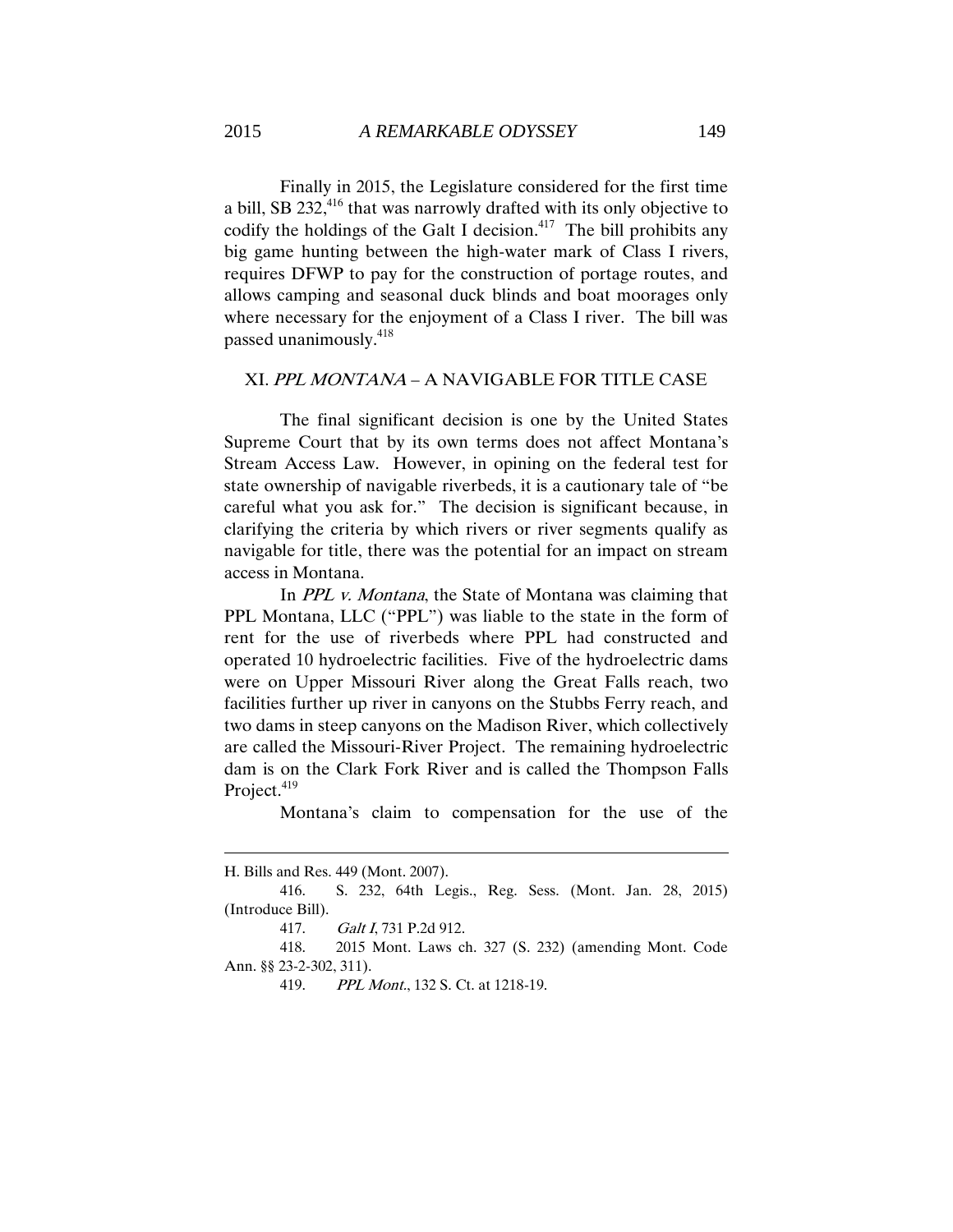riverbeds depends on its assertion of ownership of the riverbeds. This assertion itself turns on whether or not the rivers at the location of the hydroelectric dams are navigable for title purposes. The state district court ruled that Montana owned the riverbeds and that PPL owed the state approximately \$41 million in rent for the use of the riverbeds between 2000 and  $2007.^{420}$  The Montana Supreme Court affirmed.<sup>421</sup> The United States Supreme Court granted certiorari,<sup>422</sup> reversed the judgment, and remanded.<sup>423</sup>

The key issues were the Montana Supreme Court's approach that "navigability for title purposes is very liberally construed,<sup>1424</sup> justifying assessing a river's navigability as a whole with short interruptions, rather than assessing the navigability of the segments where the dams were located. $425$  The second issue was the weight and relevance of the present-day use of the Madison River in determining navigability.<sup>426</sup>

The Court, in reviewing the controlling legal principles stated: federal law governs questions of navigability for state riverbed title;<sup>427</sup> under the Equal Footing Doctrine, a state takes title to the beds of navigable rivers within the state upon the statehood; $428$  and the determination is of navigability is based on the "natural and ordinary condition" of the water at the time of statehood.<sup>429</sup>

In determining title to a riverbed, the U.S. Supreme Court "considers the river on a segment-by-segment basis to assess whether the segment of the river, under which the riverbed in

<sup>420.</sup> Id. at 1225-26 (citing PPL Mont., LLC v. Montana, 229 P.3d 421, 440, 442-43 (Mont. 2010)).

<sup>421.</sup> PPL Mont., 229 P.3d at 460-61.

<sup>422.</sup> PPL Mont., LLC v. Montana, 131 S. Ct. 3019 (mem.).

<sup>423.</sup> *PPL Mont.*, 132 S. Ct. at 1235.

<sup>424.</sup> Id. at 1226 (citing *PPL Mont.*, 229 P.3d at 446).

<sup>425.</sup> Id. (citing *PPL Mont.*, 229 P.3d at 446, 449.).

<sup>426.</sup> Id. at 1233.

<sup>427.</sup> Id. at 1227 (citing United States v. Utah, 283 U.S. 64, 75 (1931); United States v. Oregon, 295 U.S. 1, 14 (1935)).

<sup>428.</sup> Id. at 1227-28.

<sup>429.</sup> Id. at 1228.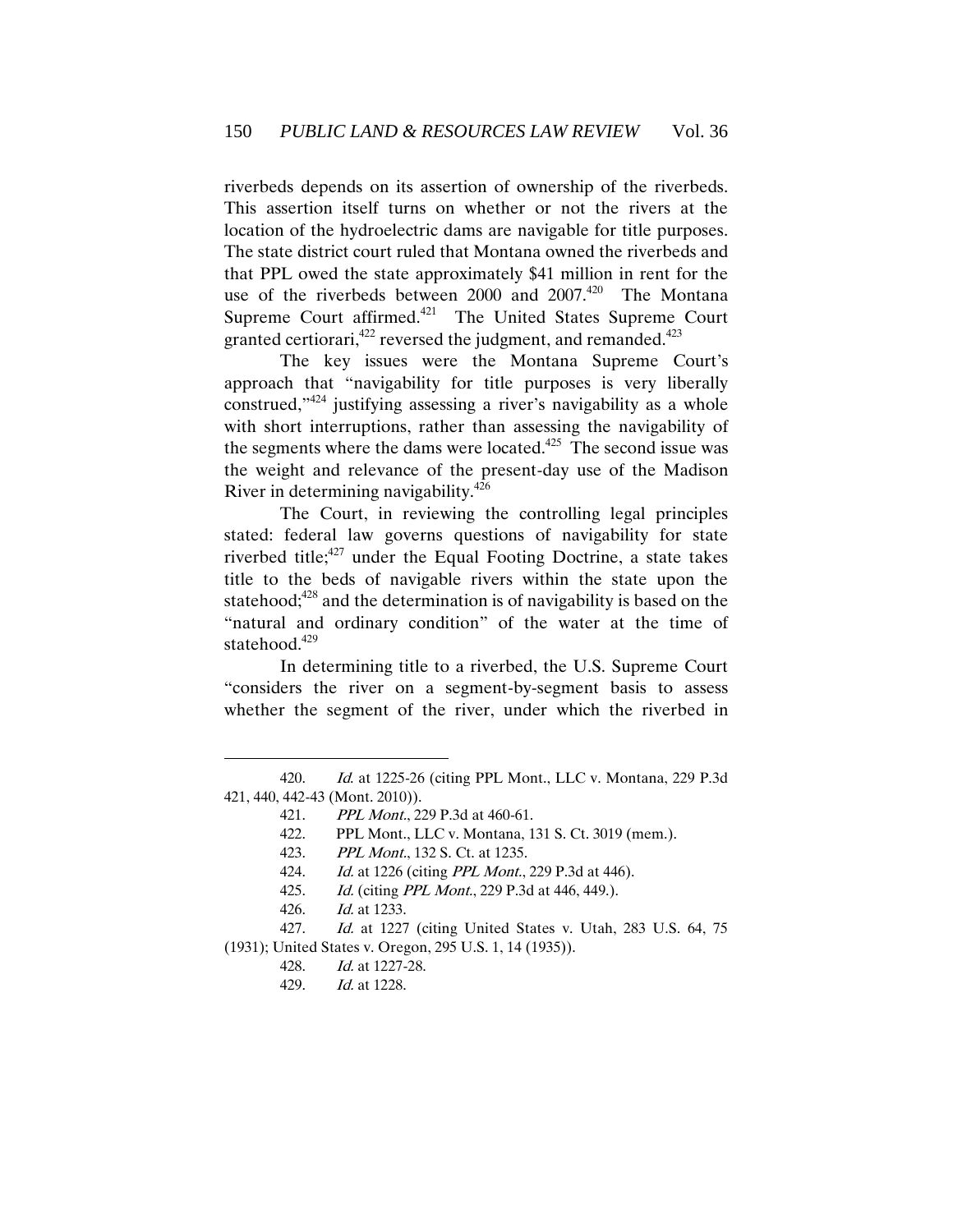dispute lies, is navigable or not."<sup>430</sup> Incidentally, the Court clarified that the need to portage around a river segment "may defeat navigability for title purpose<sup>"431</sup> and concluded "the 17-mile Great Falls reach, at least from the head of the first waterfall to the foot of the last, is not navigable for purposes of riverbed title under the Equal-Footing Doctrine."<sup>432</sup> Citing evidence in the record, the court determined there is "significant likelihood" that some of the other reaches where the dams are located may fail the federal test of navigability for title and remanded for the Montana courts to assess these reaches in compliance with the principles the court discussed.<sup>433</sup>

The Court also found error in the Montana Supreme Court's reliance on present day use of the Madison River as "probative of its susceptibility of use at statehood," because there was no analysis that modern watercraft are comparable to the capabilities of the watercraft available at the time of statehood, and no analysis of whether the condition of the river had changed since statehood.<sup>434</sup> Therefore, "reliance upon the state's evidence of present-day, recreational use, at least without further inquiry, was wrong as a matter of law."<sup>435</sup>

The Court expressed its view of the equities of Montana's claim for compensation. The Court noted Montana filed a claim for riverbed rent over a century after the first dam was built, the state was fully aware of the hydroelectric projects, had participated in the federal licensing process of the dams, and knew that PPL had paid rents to the United States.<sup>436</sup> The Court said that Montana's long failure to assert title is some evidence for concluding the river

431. Id. at 1232. 432. Id. at 1232. 433. Id. at 1232-33. 434. Id. at 1233-34. 435. Id. at 1234. 436. Id. at 1235.

<sup>430.</sup> Id. at 1229. The Court cited United States v. Utah, summarizing the conclusions of that case "that the Colorado River was navigable for its first roughly 4-mile stretch, non-navigable for the next roughly 36-mile stretch, navigable for its remaining 149 miles." Id. (quoting Utah, 295 U.S. at 73-74, 79-81, 89).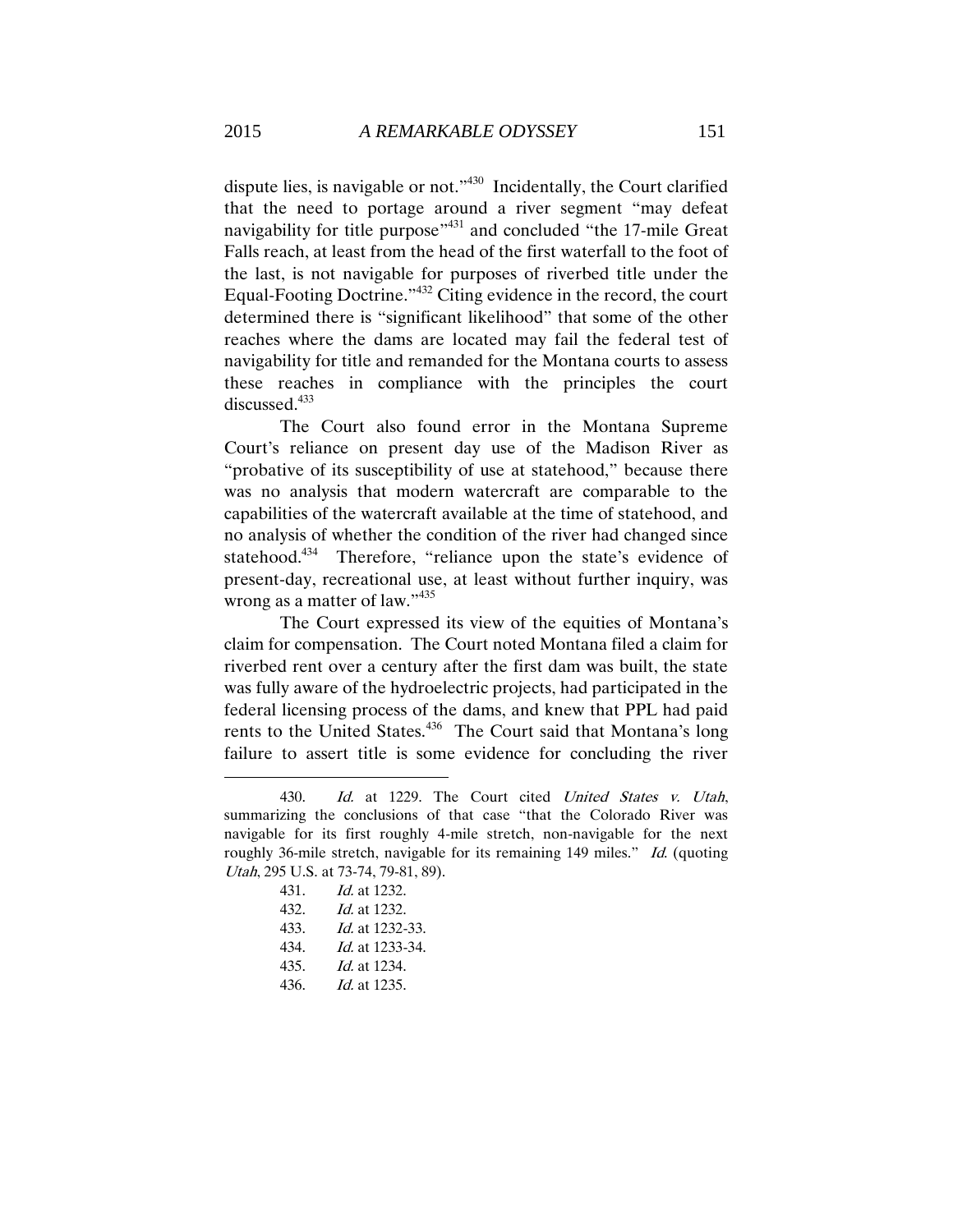segment was non-navigable.<sup>437</sup>

However, the real significance of this case for stream access is the court's response to Montana's suggestion that denying the state title to the riverbeds would undermine the public trust doctrine supporting stream access.<sup>438</sup> The Court dismissed this suggestion as a misunderstanding of the Equal Footing and Public Trust Doctrines.<sup>439</sup> The Court in a clear distinction between respective authority of federal and state law stated:

> While equal footing cases have noted that the State takes title to the navigable waters and their beds in trust for the public, the contours of the public trust do not depend upon the Constitution. Under accepted principles of federalism, the States retain residual power to determine the scope of the public trust over waters within their borders, while federal law determines riverbed title under the equalfooting doctrine. 440

The *PPL Montana* decision does not affect access to streams in Montana under Montana's very inclusive Stream Access Law. It does however give license to other western states if they choose to expand and clarify their stream access laws while balancing access with private property rights and interests.<sup>441</sup>

Under the Montana Stream Access Law all "surface waters that are capable of recreational use may be so used by the public without regard to the ownership of the land underlying the waters."<sup>442</sup> There is however some difference in allowed incidental and necessary use of the bed and banks between Class I waters

 $\overline{a}$ 

441. Nathan Damweber, PPL Montana v. Montana: From Settlers to Settled Expectations, 40 ECOLOGY L.Q. 163, 193 (2013).

<sup>437.</sup> Id. at 1235.

<sup>438.</sup> Id. at 1234 (citing Br. for Resp't., 20, 24-26, PPL Mont., 132 S. Ct. 1215 (Oct. 27, 2011) (2011 WL 5126226).

<sup>439.</sup> Id. at 1234.

<sup>440.</sup> Id. at 1235 (internal citation omitted).

<sup>442.</sup> Mont. Code Ann. § 23-2-302(1).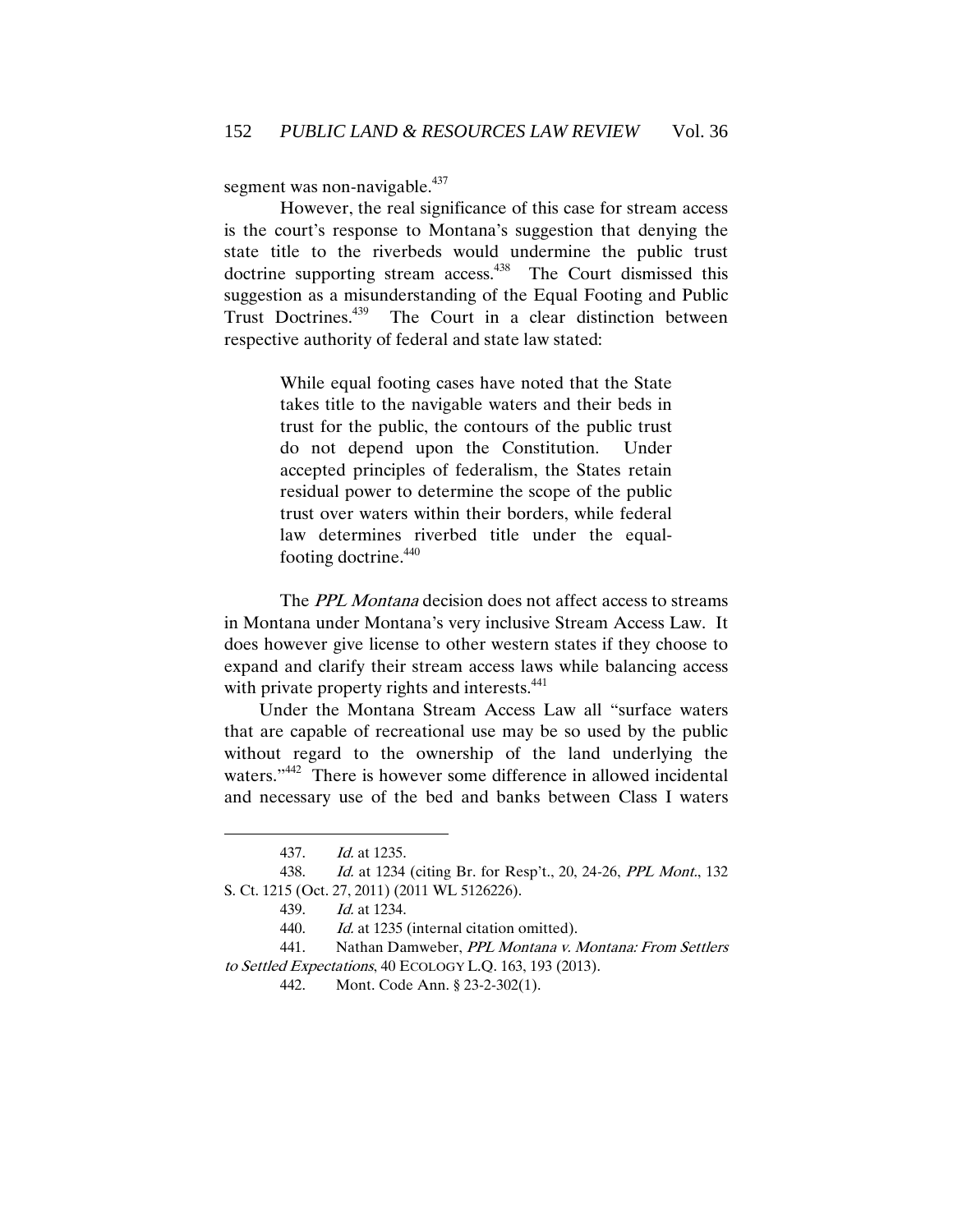(larger rivers) and Class II waters (the smaller rivers or streams).<sup>443</sup> Class I waters are generally defined consistent with waters that are navigable for title under the federal test. However, in at least one aspect, the Class I definition is broader because it includes waters "capable of supporting . . . commercial guiding using multiperson watercraft."<sup>444</sup> Therefore, the Madison River is a Class I water for the Stream Access Law although it may or may not be navigable under the federal test for state ownership of the bed.

# XII. LITIGATION ILL ADVISED – A CAUTIONARY TALE

Sometimes issues are not prepared to properly be decided by courts until they are sufficiently framed by facts. The following is an example of such litigation. This case is presented as a cautionary tale of a case that could have ended badly for the potential scope of stream access.

When Robert L. Ryan was denied permission to fish in Lois Lake, he filed a complaint for declaratory relief to gain access to the lake.<sup>445</sup> Lois Lake was created in about 1966 when an earthen dam was constructed on Snowshoe Creek. The Third Judicial District Court of Montana, Powell County, denied his claim of access on the ground that Lois Lake can be accessed only by crossing private property that Ryan did not have permission to cross.<sup>446</sup> Ryan appealed, *pro se*, to the Supreme Court making two claims. He claimed that he could reach Lois Lake without crossing private property and that Montana Code Annotated § 23-2-310, by excluding lakes from the Stream Access Law, denies the public of the right to use lakes, such as Lois Lake, for recreational purposes and is, therefore, unconstitutional.<sup>447</sup>

The Supreme Court only reached the first issue, concluding

<sup>443.</sup> Mont. Code Ann. § 23-2-302(2), (3).

<sup>444.</sup> Mont. Code Ann. § 23-2-301(2)(c).

<sup>445.</sup> Ryan v. Harrison & Harrison Farms L.L.L.P., 306 Mont. 534, slip op. at 1 (Mont. 2001).

<sup>446.</sup> Id. at \*8.

<sup>447.</sup> Id. at \*3.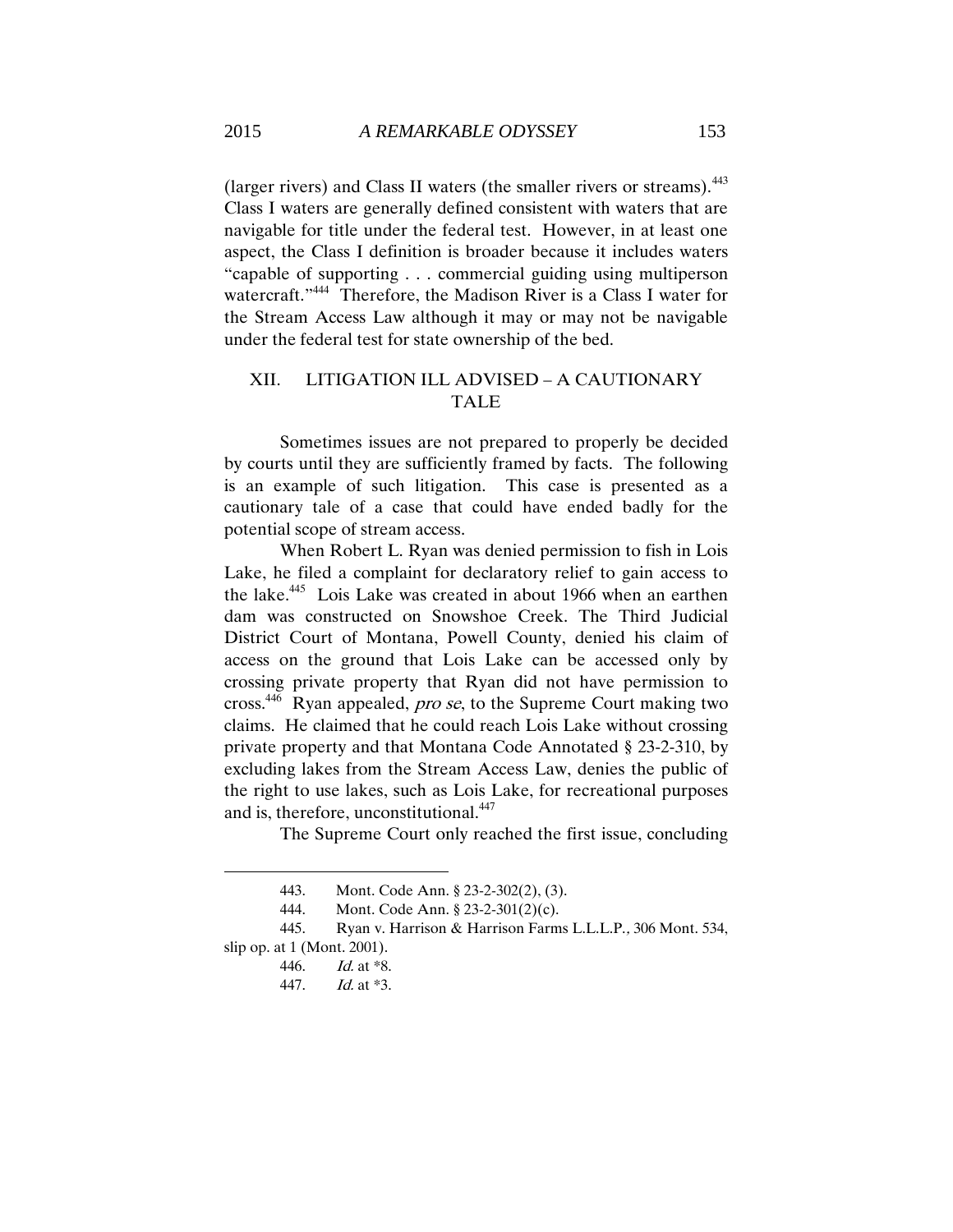that Lois Lake was entirely surrounded by private property and thus, Ryan had no right to cross private property to recreate in Lois Lake. $448$  Ryan argued that he could access Lois Lake from Snowshoe Creek Road. However, the Supreme Court found that Ryan could not get to Lois Lake from Snowshoe Creek Road without crossing private property because the road right-of-way did not reach the ordinary high-water mark of the lake.<sup>449</sup> Ultimately, the Court did not reach the merits of Ryan's constitutional challenge because Ryan had failed to timely serve the Attorney General or name the state as a party, thereby waiving his constitutional challenge.<sup>450</sup>

Montana Code Annotated § 23-2-310 says: "Nothing contained in this part addresses the recreational use of surface waters of lakes."<sup>451</sup> It is clear then that the statute does not address whether or not the public has a right to recreate in lakes, including man-made impoundments on live streams. The Supreme Court did note that Lois Lake is a man-made, artificial lake, "entirely on private property and used for watering stock and for irrigation purposes" and said the definition of "surface water" limits public recreational use to "natural" waterbodies.<sup>452</sup> However, this was clearly dicta. The Court did not discuss the limitation on recreational use of waters "while diverted away from a natural water body for beneficial use."<sup>453</sup> Nor did the court consider the statutory definition of "lake" that includes surface water retained by "artificial means." <sup>454</sup> Nor was the prohibition on public

- 451. Mont. Code Ann. § 23-2-310 (emphasis added).
- 452. Ryan, 306 Mont. Slip op. at 4.
- 453. Mont. Code Ann. § 23-2-302(2)(c) (emphasis added).
- 454. Mont. Code Ann. § 23-2-301(7).

<sup>448.</sup> Id. at \*4.

<sup>449.</sup> Id. at \*6.

<sup>450.</sup> Id. at \*8; see Mont. Code Ann. § 27-8-301 (1935) (requires service on the Attorney General when a statute is alleged to be unconstitutional). See Mont. R. Civ. P. 24(d) (1999) (required service on the Attorney General when the constitutionality of a statute is questioned unless a state agency is a party. This rule was replaced in 2011 by Mont. R. Civ. P. 5.1, which requires service on the Attorney General when the constitutionality of a statute is challenged.).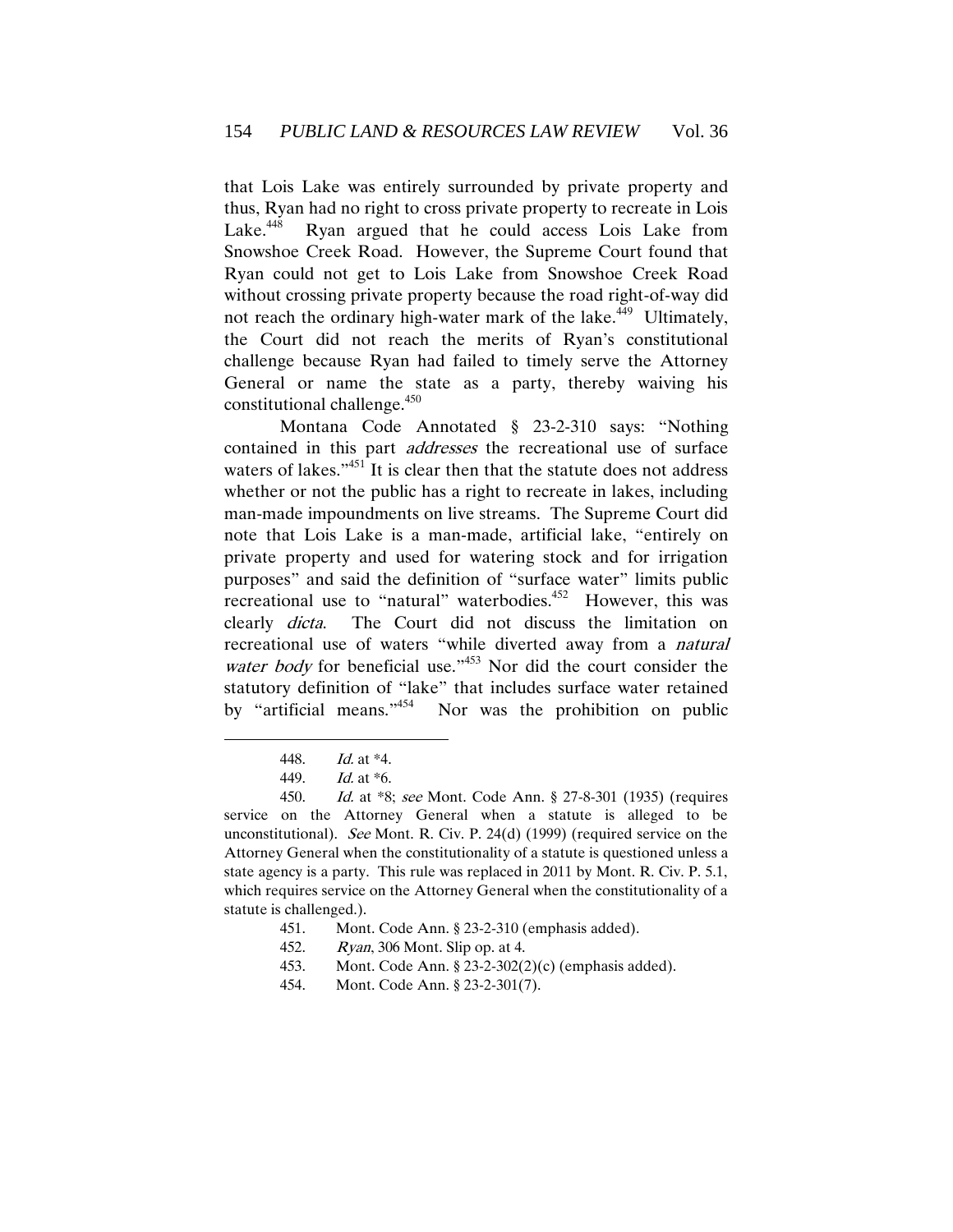recreational use in a "stock pond or other private impoundment fed by an *intermittently* flowing natural watercourse" considered.<sup>455</sup>

A reservoir on a live stream fits the definition of lake but is not created by diverting water away from the stream. Any issue of the status of a reservoir on a live stream, as contrasted with a storage reservoir on private land created by diverting water from a live stream through a constructed ditch, was not decided in this case. Thus, a reservoir on a live stream could meet the test of Curran and Hildreth as public water supporting recreational use. None of these arguments were raised nor considered in the Court's dicta. It is telling that the Montana Supreme Court classified their decision as noncitable.<sup>456</sup>

When Mr. Ryan contacted the DFWP asking for support, he was advised that the factual circumstances surrounding Lois Lake offered a very weak framework for raising such an important issue with consequent risks that better, more compelling facts would avoid. Mr. Ryan was encouraged not to appeal.<sup>457</sup>

### XIII. ADMINISTRATION OF STREAM ACCESS

### A. Introduction

The political and public support of stream access depends upon a fair and even-handed administration of recreational use of streams and rivers under the Stream Access Law. This includes implementation of bridge access at county roads, determinations of necessary portage routes, limitations where recreational use is damaging to stream ecology or riparian land, and the adoption of use regulations to preserve the enjoyment of the resource. For these reasons, it is important to examine the year-to-year administrative efforts by the Commission and DFWP.

<sup>455.</sup> Mont. Code Ann. § 23-2-302(2)(b) (emphasis added).

<sup>456.</sup> Ryan, 306 Mont. slip op. at 1 (classified pursuant to Mont. Sup. Ct. Internal Operating R. § 1, ¶ 3(c)).

<sup>457.</sup> Telephone interview with Robert L. Ryan, Plaintiff, Ryan v. Harrison, Helena, Mont. (March 2000).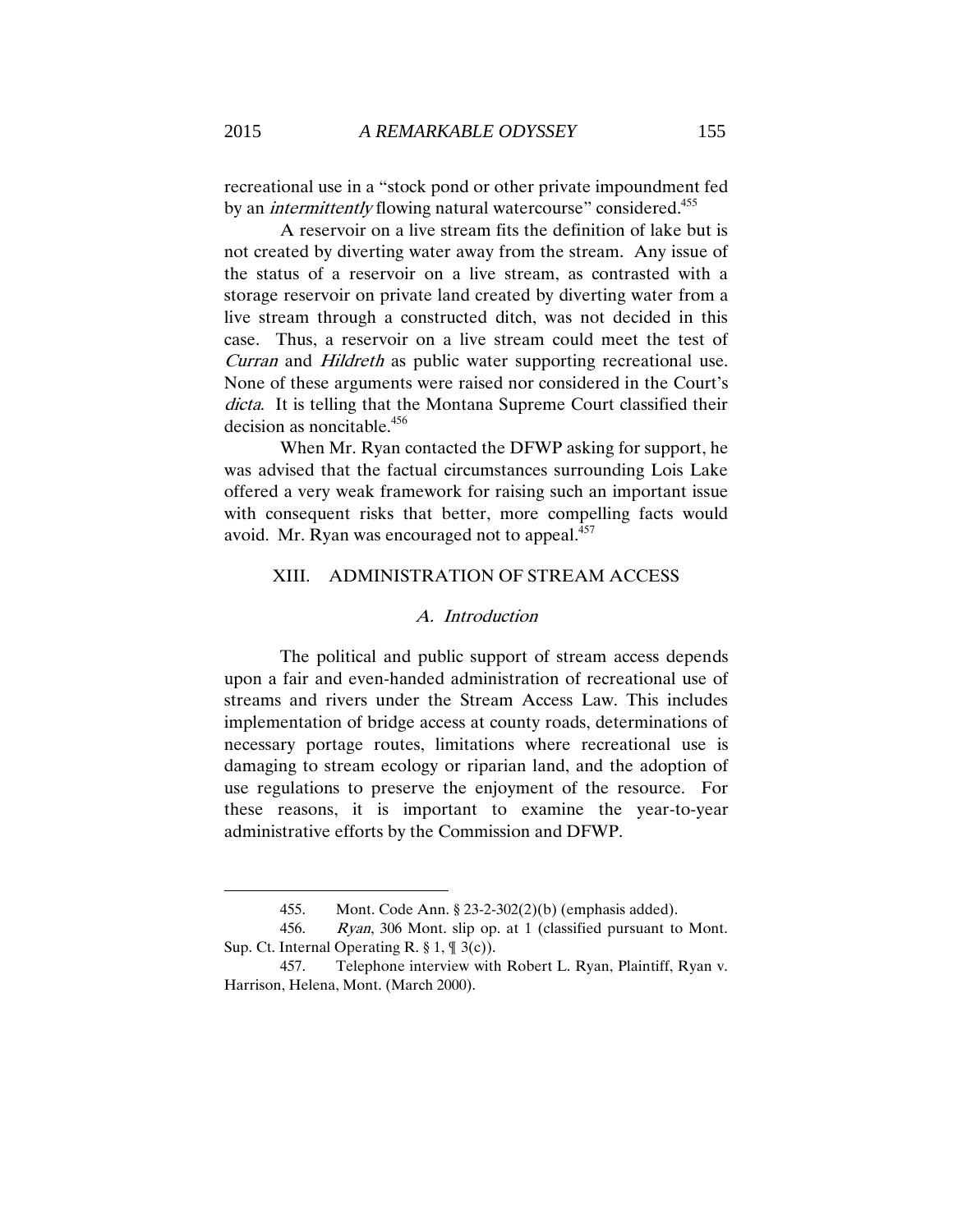## B. Implementation of Bridge Access at County Roads Pursuant to HB 190

 $HB$  190<sup>458</sup> resolved the dilemma of providing for public access at county bridges through landowner fences that encroached across the right-of-way by angling up to the bridge abutment which is the most practical way to control livestock.<sup> $459$ </sup> The legislation established that recreationists have the right to access streams from county road right-of-ways and adjacent landowners have approval to attach fences to bridge abutments provided there is public passage through the fence to the stream.

DFWP is required to negotiate with landowners to decide on the type of public access that is needed, such as a gate, stile, roller, walkover, wooden fence rail or other appropriate structure. The new statute sets out a simple process to resolve any disagreements between DFWP and a landowner. DFWP, with the cooperation and contribution of any interested parties and landowners, provides the materials, installation, and maintenance of a public passage modification to a fence.<sup>460</sup>

As documented in a memorandum to Regional Supervisors, DFWP started implementing HB 190 in 2009 by establishing guidelines and working with groups and landowners on bridge access projects. $461$  A glitch in access at bridges developed when the Montana Department of Transportation ("MDT") was constructing a new county bridge at a different location that required the acquisition of a new road right-of-way. MDT was negotiating new right-of-ways in some cases with landowners who wanted to limit public access in the right-of-way agreement with MDT.<sup>462</sup> The issue

 $\overline{a}$ 

462. Mem. from Harvey E. Nyberg and Bob Lane to Jeff Hagener, Director, DFWP, Loss of Public Access at Bridges, (Aug. 29, 2001).

<sup>458.</sup> 2009 Mont. Laws ch. 201, 1685 (codified at Mont. Code Ann. §§ 23-2-312, 313 (2009)).

<sup>459.</sup> See Section VII, C, supra 66-67, on 2009 legislation.

<sup>460.</sup> Mont. Code Ann. § 23-2-312.

<sup>461.</sup> Mem. from Dave Risley, Mont. DFWP, to Regional Supervisors, *Bridge Access* (June 23, 2010) with attached Guidelines for Bridge Access Procedures and Objectives (June 2010).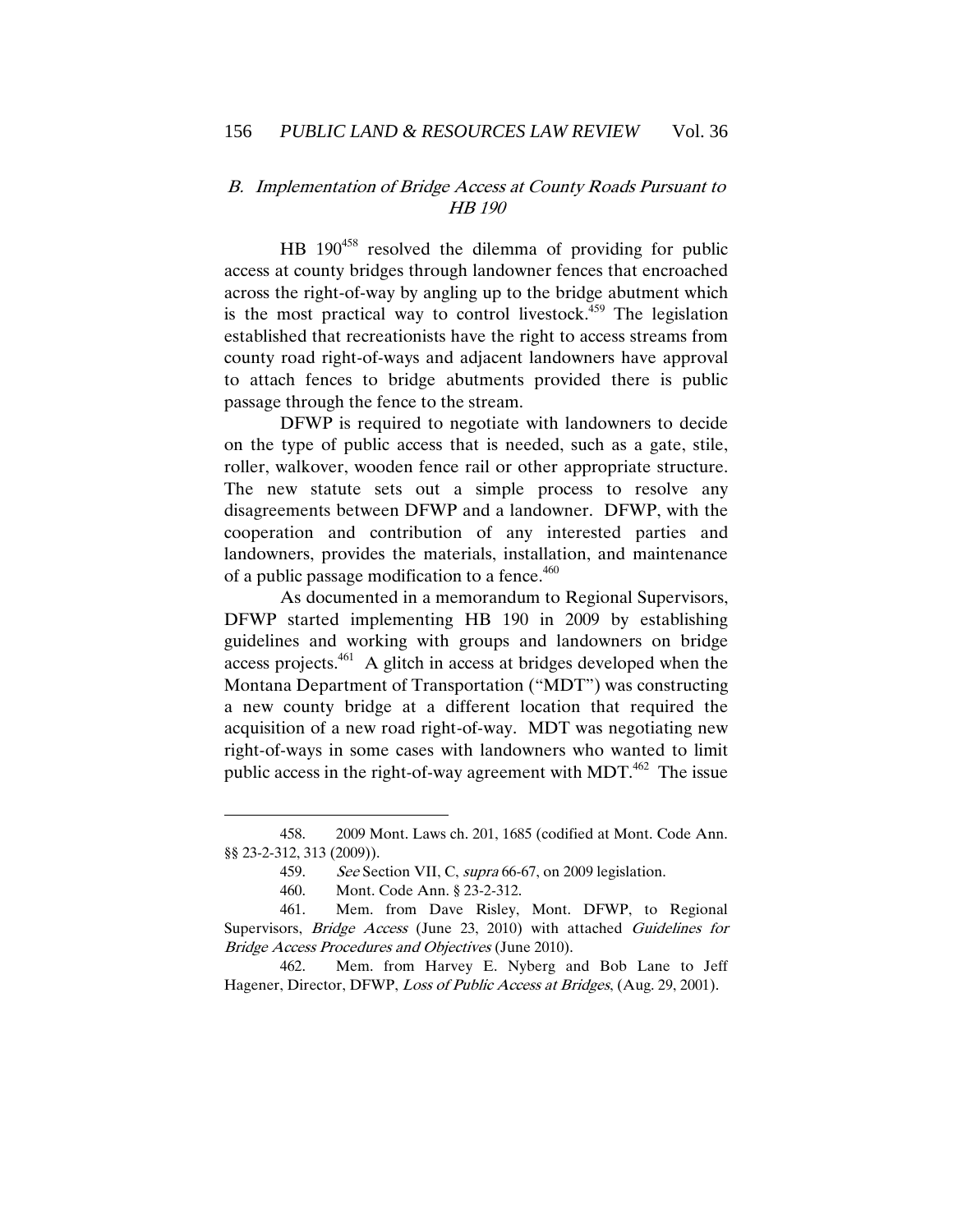was in limbo for some time until MDT adopted a policy for addressing stream access at highway crossings.<sup>463</sup>

The policy is divided into two parts. Where no additional right-of-way is required or needed, MDT will construct similar access to that which existed with the old bridges.<sup>464</sup> However, where an additional or new right-of-way is required, the policy then says MDT will "acquire sufficient right-of-way to construct the facility for a *highway purpose*" and, when the right-of-way is for a county road easement, MDT "will attempt to preserve existing access by terms of the easement."<sup>465</sup> This policy can be construed to have meant that river or stream access at new right-of-ways for county roads will not be obtained if the landowner does not agree to access. However, "highway purpose" now clearly includes all present and future road uses, including access to streams at road and highway bridge crossings.<sup>466</sup>

Further MDT is prevented from abandoning access at the old bridge crossing unless replacement access is provided. Specifically, the county or MDT cannot abandon access at a county road or state highway to "public land or waters, including access for public recreational use . . . unless another public road or right-ofway provides substantially the same access."<sup>467</sup> The Stream Access Law, as amended by HB 190, says that the public may access rivers and streams at a public bridge and county road right-of-way.<sup>468</sup> Therefore, MDT should be required to not just "attempt" to preserve existing access but to actually preserve existing public access. Perhaps, and hopefully this is what MDT is now doing.

<sup>463.</sup> Mem. No. 02-01 from Joel Marshik, Acting Chief Engineer MDT, to All Offices, Stream Access at Highway Crossings (Mar. 1, 2002).

<sup>464.</sup> Id. at ¶ 5.A.

<sup>465.</sup> Id. at  $\P$  5.B (emphasis added).

<sup>466.</sup> Public Lands Access Ass'n, 321 P.3d 38.

<sup>467.</sup> Mont. Code Ann. §§ 7-14-2615 (3), 60-2-107(3).

<sup>468.</sup> Mont. Code Ann. § 23-2-312 (1).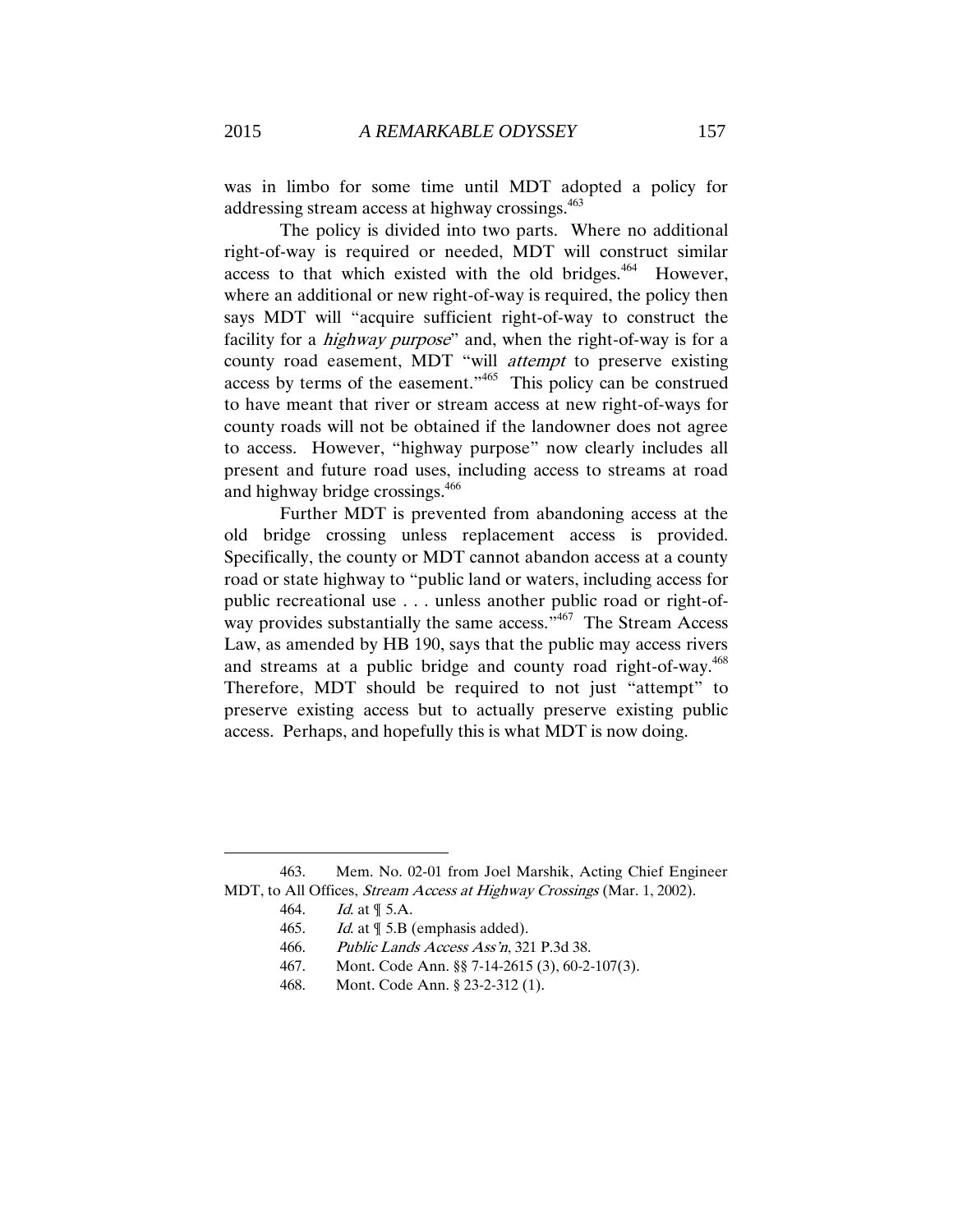#### C. Portage Routes Pursuant to the Stream Access Law

The Montana Supreme Court and the Montana Legislature have addressed barriers in streams and rivers that may otherwise interfere with the public's access along the corridor between the ordinary high-water marks. The public is allowed to portage around barriers by going above the ordinary high water mark" in the least intrusive way possible, avoiding damage to the private property holder's rights."<sup>469</sup> The Stream Access Law makes the same allowance for portage around artificial barriers, but also specifically acknowledges the right of the landowner to create barriers, such as fences, across streams for land or water management, such as the control of livestock. $470$  In addition, there is a process for establishing portage routes when necessary.

This more formal process for establishing portage routes around or over man-made barriers is assigned to the board of supervisors of a soil conservation district, the directors of a grazing district, or the board of county commissioners.<sup>471</sup> As a last resort, there is an arbitration process. $472$  The Stream Access Law does not specifically address portage around natural barriers because barriers are only defined as "artificial obstruction."<sup>473</sup> DFWP is responsible for the cost of any portage route construction and maintenance.<sup>474</sup>

Initially, there were only twelve requests for establishing portages. Seven were initiated in 1985 and five in 1986. Ten of the requests had been or were being handled directly between the DFWP and the landowner. The Department has provided signs, assisted in rearranging fences, provided float gates, etc. Two of the requests were handled through the local conservation districts. For example, a bridge over the Beaverhead River was raised to permit

 $\overline{a}$ 

473. Id. at  $\frac{8}{23}$ -2-301(1).

<sup>469.</sup> Curran, 682 P.2d at 172.

<sup>470.</sup> Mont. Code Ann. §§ 23-2-301(1), 311(1), (2).

<sup>471.</sup> Id. at  $\S$  23-2-301(11), 311(3)(a)-(d).

<sup>472.</sup> Id. at  $\frac{8}{23}$ -2-311(3)(g)-(i).

<sup>474.</sup> Galt, 731 P.2d at 916; Mont. Code Ann. § 23-2-311 (as amended by 2015 Mont. Laws ch. 327 (S. 232)).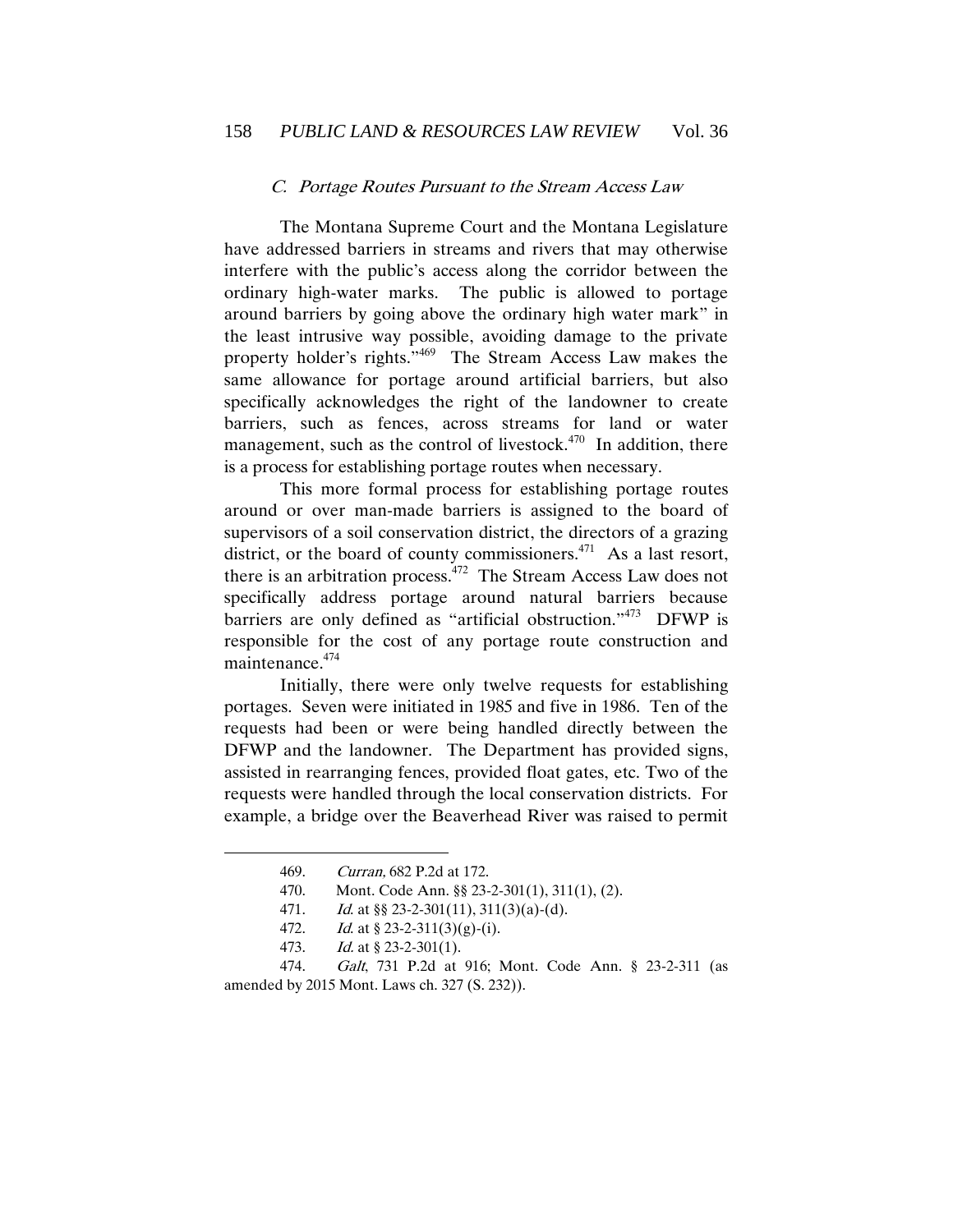boat passage and reduce associated dangers. This result was due in large part to the efforts of the Beaverhead Conservation District.<sup>475</sup>

Since this early period, most all portage routes have been established by the DFWP and landowner working together. $476$ These principles and statutory provisions ensure that the recreating public has access and is not barred from using streams and river while recognizing and protecting the rights of private landowners.

## D. Regulation of Recreation Use of Streams and Rivers by Administrative Rule or Order

The Montana Fish, Wildlife, and Parks Commission has the authority to adopt rules regulating the recreational use of streams and rivers, lakes, and reservoirs, $477$  and the authority to adopt rules for procedures to consider petitions for orders to limit, restrict, or prohibit recreational use of surface waters, or to limit the use of a Class II stream to its capacity for recreational use. $478$ 

The general rulemaking authority pursuant to Montana Code Annotated § 87-1-303 can be exercised to adopt annual or biennial seasonal rules,<sup>479</sup> under an exception to Montana

<sup>475.</sup> Mem. from James W. Flynn, Director, Review of Activities Related to Stream Access, DFWP. (Dec. 1986) (copy on file with Pub. Land & Resources L. Rev.).

<sup>476.</sup> Interview with Jim Darling, Fisheries Division, DFWP, Helena, Mont. (Mar. 2014).

<sup>477.</sup> Mont. Code Ann. § 87-1-301(1)(b), (c) (Commission authority to adopt to adopt fishing regulations and rules governing use of water under the jurisdiction of the DFWP); Mont. Code Ann. § 87-1-303(2) (specific authority of the Commission to adopt rules regulating recreation use of public fishing reservoirs, public lakes, rivers and streams "in the interest of public health, public safety, public welfare, and protection of public property and public resources.").

<sup>478.</sup> Mont. Code Ann. § 23-2-302(5) (authority to adopt rules for procedures to considering orders to limit, restrict or prohibit recreation use of surface waters and to restrict recreational use of identified Class II waters to the determined actual capacity of the water.).

<sup>479.</sup> Mont. Code Ann. § 2-4-102(11)(b)(iv) (annual or biennial fishing or seasonal recreational use rules are not rules subject to the more formal rulemaking requirements of the Mont. Admin. Procedures Act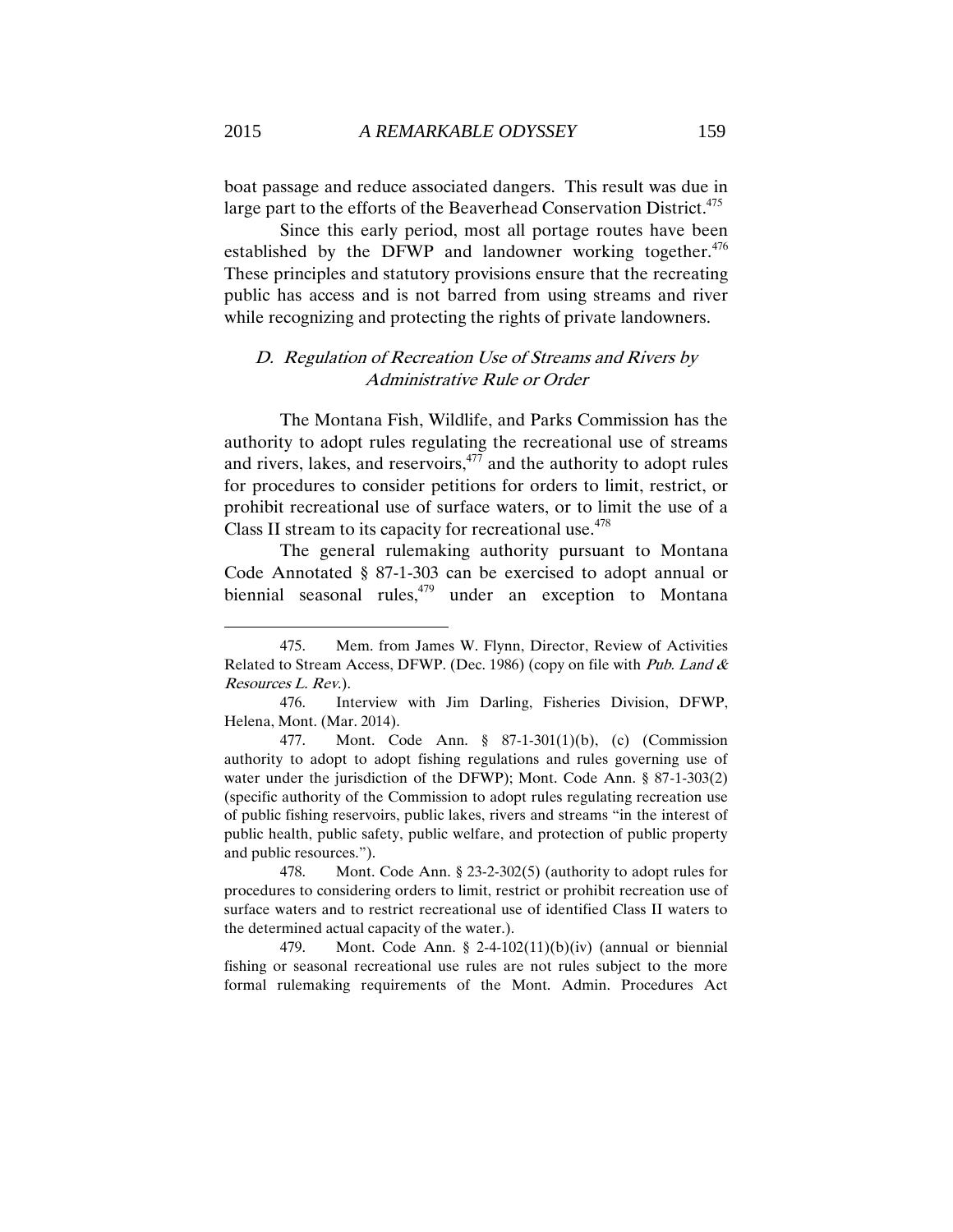Administrative Procedure Act ("MAPA"), or to adopt Administrative Rules of Montana ("ARM") pursuant to the more formal requirements of MAPA.<sup>480</sup> All rulemaking, whether seasonal rules or ARM rules, and all orders restricting use or limiting use on a stream must meet all notice, opportunity to participate, and open meeting requirements of the Montana Constitution and implementing statutes. This section will detail examples of key rulemaking or orders of the Commission.

# E. Restriction on Outfitting Use of the Big Hole and Beaverhead Rivers

Following the veto of SB 445 by Governor Racicot in 1999,<sup>481</sup> the Commission initiated rulemaking on the Beaverhead and Big Hole Rivers to address increased user conflicts, resource, and property damage concerns, demands on limited public facilities, and the quality of the recreational experience concerns.<sup>482</sup> The rules were adopted June 29, 1999 as an interim biennial rule, the biennial rule was amended on January 12, 2000, and adopted as a biennial rule on May 2, 2001.<sup>483</sup> The Fishing Outfitters Association of Montana filed a complaint in district court in Gallatin County on January 7, 2002 challenging the adopting of the biennial rule on procedural, jurisdictional, and constitutional grounds,<sup>484</sup> during the pendency of the litigation the Commission adopted the rules as ARM under MAPA effective April 25, 2003.<sup>485</sup>

The 18th Judicial Court upheld the rules finding: that the Commission had authority under Montana Code Annotated § 87-1-

 $\overline{a}$ 

482. 24 Mont. Admin. Reg. 3462, 3465 ¶ 4 (Dec. 26, 2002).

484. *Id.* (Aug. 4, 2004) (dec. and order); *Id.* (Aug. 17, 2004) (j.).

485. 8 Mont. Admin. Reg. 759 (Apr. 24, 2003).

<sup>(</sup>MAPA)).

<sup>480.</sup> Montana Administrative Procedures Act, Mont. Code. Ann. §§ 2-4-101 to 711.

<sup>481.</sup> See summary of S. 445, supra notes 261-65 and accompanying text.

<sup>483.</sup> Fishing Outfitters Ass'n of Mont. v. Mont. Fish, Wildlife and Parks Comm'n., No. DV-02-32 (8th Judicial Dist. Ct. Mont. Aug. 14, 2002) (certification of admin. r.).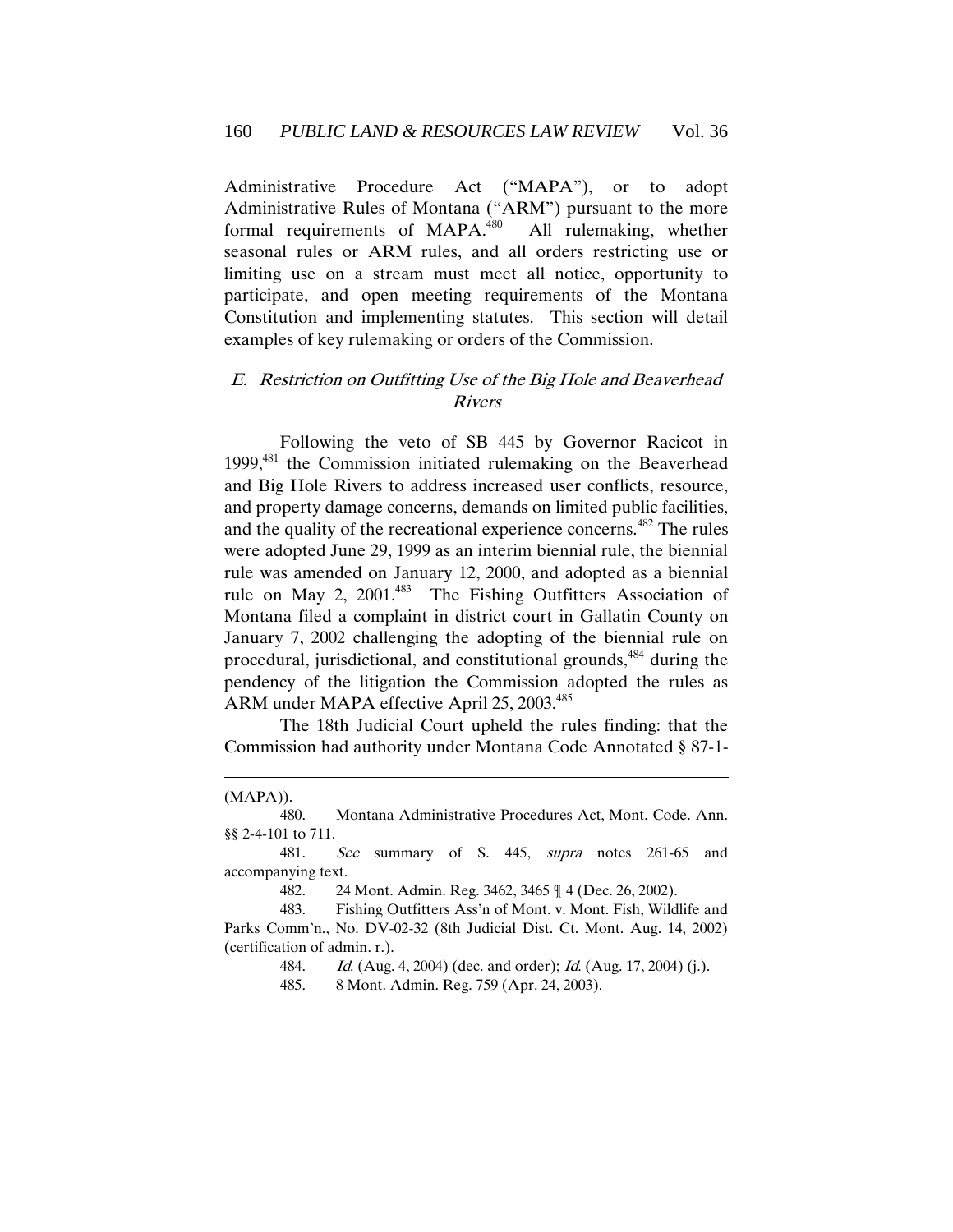303 to adopt the rules; that the Commission met or exceeded procedural and substantive requirements of MAPA; that the restrictions in the recreational use rules against nonresidents do not violate the Commerce Clause of the United States Constitution; and the rules do not violate the Land and Water Conservation Fund, 16 U.S.C. §§ 406e-4 *et seq.*<sup>486</sup>

 The structure of the rules is to limit outfitters to their documented historic use prior to 1999. On the Beaverhead River, the river is divided into five reaches with each eligible outfitter limited by an allowed number of launches per day based on historic use in each reach. In addition, there are two different designated reaches where in one of the reaches float fishing by nonresidents and float outfitting is not allowed on Saturday and the other reach has the same restriction on Sunday. The rules apply from the third Saturday in May through Labor Day.<sup>487</sup>

The Big Hole River is divided into eight river zones with the headwater zone closed to float outfitting and in the other seven zones, one zone is closed to outfitting each day with the zone that is restricted on Saturday and the zone that is restricted on Sunday also closed to float fishing by nonresidents. As on the Beaverhead River, the rules apply from the third Saturday in May through Labor Day.<sup>488</sup>

## F. Biennial Smith River Rules

The Smith River Management Act was adopted by the legislature in  $1989.489$  The Act was administered by the Commission until July 1, 2013 when the State Parks and Recreation Board ("Board") was created and delegated the responsibility to

<sup>486</sup>. Fishing Outfitters Ass'n, No-02-32 (dec. and order). Appeal to the Montana Supreme Court was withdrawn and dismissed. Id. (Dec. 20, 2004) (withdrawal of appeal), dismissed by, No. 04-808 (Mont. Dec. 21, 2004).

<sup>487.</sup> Mont. Admin. R. 12.11.205, 12.11.215 (2010).

<sup>488.</sup> Mont. Admin. R. 12.11.210, 12.11.220 (2010).

<sup>489.</sup> Smith River Management Act, 1989 Mont. Laws ch. 512, 1216 (codified at Mont. Code Ann. §§ 23-2-401 to 410).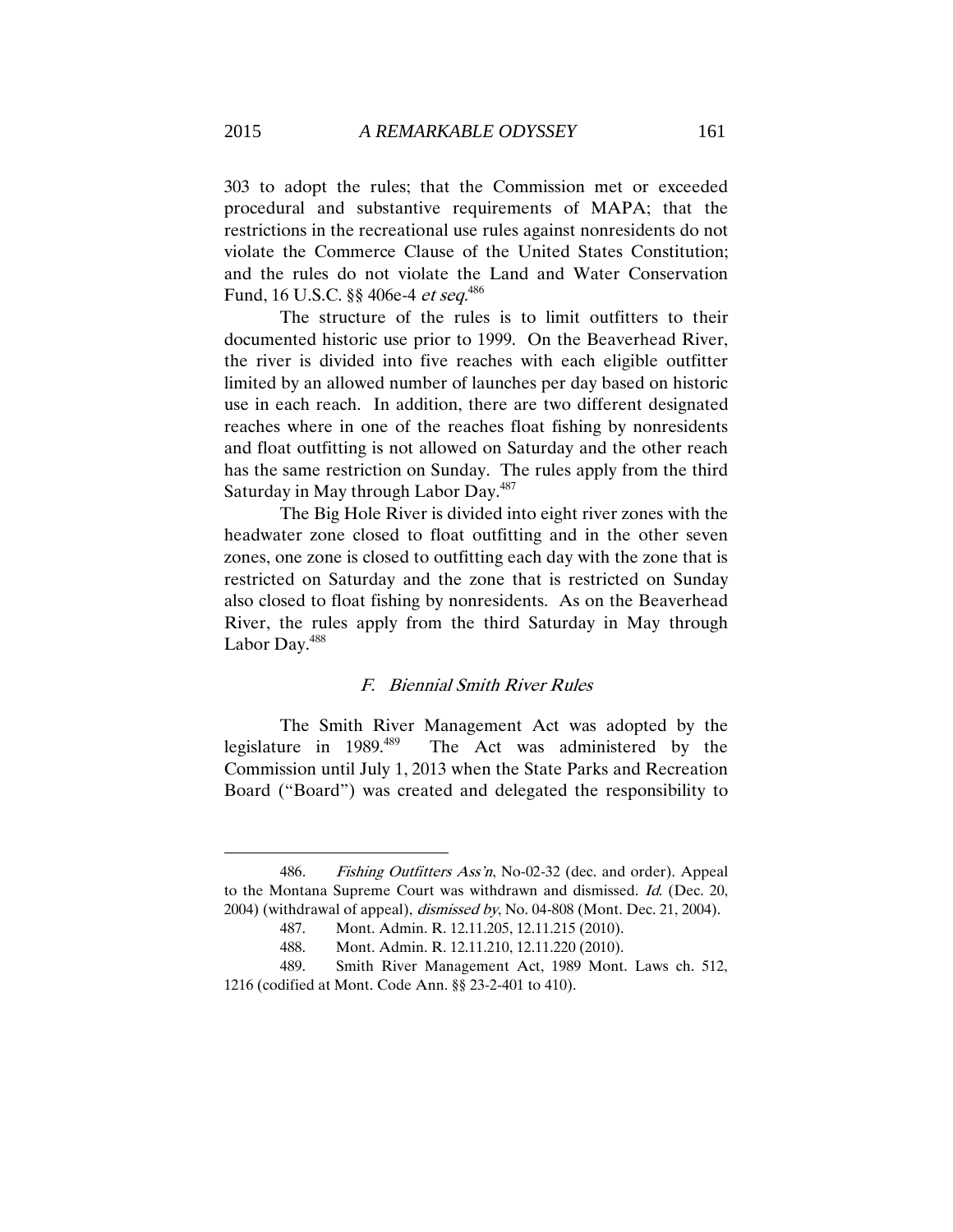manage the Act.<sup>490</sup> The Commission, and now the Board, is charged with regulating and allocating "recreational and commercial floating and camping to preserve the biological and social benefits of recreational and commercial use of the Smith River waterway in its natural state."<sup>491</sup> The Board may set recreational and commercial user fees, allocate recreational use, including outfitting, through a permit system, restrict use to preserve the experience while considering landowner tolerance, the capacity of the river, and minimizing user conflict and providing for a level of solitude.<sup>492</sup>

The Commission has used its authority to adopt biennial rules setting private and commercial float trip fees, allocating private float trips through a random lottery for the time period of April through October 31, limiting the number of commercial outfitted float trips per year, requiring floaters to camp at designated boat campsites, prohibiting dogs on float trips, and restricting fires to metal fire rings. $493$  The rules apply to the use of the Smith River from Camp Baker downriver approximately 60 river miles to Eden Bridge. Camp Baker and Eden Bridge are the only public access in this stretch of the river, so floaters must camp at designated public boat camps and must complete the trip unless they have landowner permission to leave the river. This makes the Smith River somewhat a unique experience and helps to explain the enactment of specific statutes for its management.<sup>494</sup>

<sup>490.</sup> 2013 Mont. Laws ch. 235, 816 (H.R. 24) (established the State Parks and Recreation Board and changed the Fish, Wildlife and Parks Commission to the Fish and Wildlife Commission. Ch. 235 assigned the responsibilities for state parks to the Board that were formerly part of the Commission's responsibilities).

<sup>491.</sup> Mont. Code Ann. § 23-2-408(1).

<sup>492.</sup> Mont. Code Ann. § 23-2-408.

<sup>493.</sup> MONT. STATE PARKS BIENNIAL SMITH RIVER RULE, FEES AND RULES FOR SMITH RIVER STATE PARK AND RIVER CORRIDOR (adopted Mar. 11, 2015), *available at*, http://stateparks.mt.gov/smith-river/).

<sup>494.</sup> Fishing Access Sites on Smith River, MONT. FISH, WILDLIFE AND PARKS, http://fwp.mt.gov/fishing/searchResults.html?siteId=111479047 4133&q Type=waterStream&siteType=FA (last visited June 21, 2014).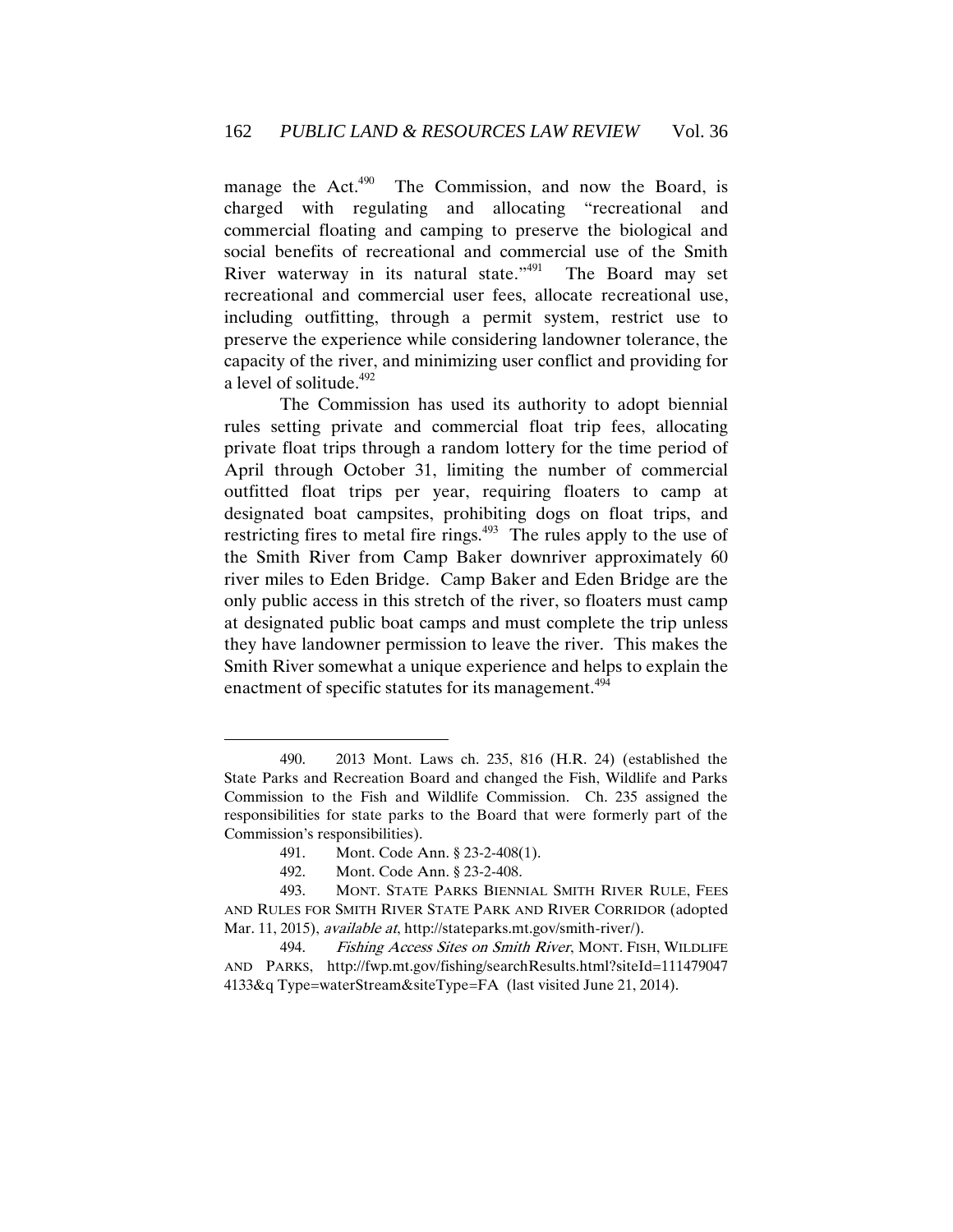### G. Petitions to Restrict Use Stream-by-Stream

The Commission has adopted rules to carry out the statutory directive of Montana Code Annotated § 23-2-302(5) to consider petitions from persons asking the Commission to limit recreational use to protect the ecology of the stream, prevent damage to property, or to limit use of Class II streams to the actual capacity of the stream.<sup>495</sup>

The rules set out an administrative process and provide more detailed criteria for decisions on whether to limit recreational use. The procedures require a written and signed petition, an investigation and report by the DFWP, and a timeframe for Commission decision making, including public notice and comment.<sup>496</sup> The Commission can close or restrict recreational use when it finds that present public use is damaging the banks and adjacent land, damaging the property of a riparian landowner, adversely affecting fish or wildlife, altering natural areas or biotic communities, or degrading water quality.<sup>497</sup> Future use can be considered if the anticipated use presents a clear and immediate threat. $498$  The Commission can prohibit, limit, or restrict recreational use through orders that are the least disruptive to recreational use while still providing the necessary protection.<sup>499</sup> The Commission may, upon a subsequent petition, alter a previous order when there are changed circumstances or the alleged damage did not occur.<sup>500</sup>

For Class II streams, the Commission can restrict recreational use to the actual capacity of the stream or prohibit recreational use when the stream cannot support the use.<sup>501</sup> This author reviewed the files DFWP has kept for each petition. In the first 18 months after the adoption of the Stream Access Law (July

<sup>495.</sup> Mont. Admin. R. 12.4.101-106 (1996).

<sup>496.</sup> Id at 12.4.103.

<sup>497.</sup> Id. at 12.4.104.

<sup>498.</sup> Id.

<sup>499.</sup> Id.

<sup>500.</sup> Id. at 12.4.105.

<sup>501.</sup> *Id.* at 12.4.106.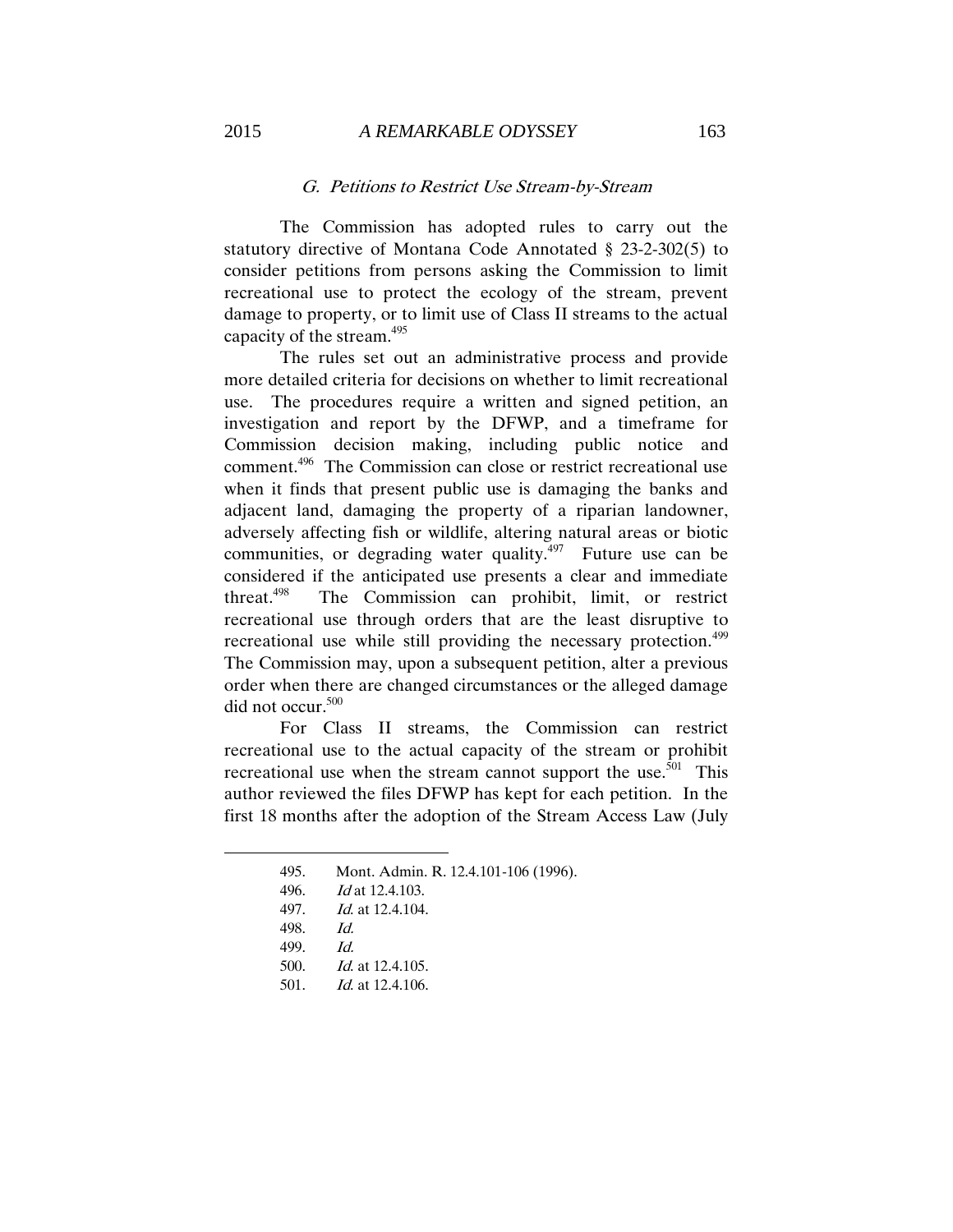12, 1985 to December 1986), 12 petitions were filed. Of the 12 petitions, two were withdrawn, three were granted or granted in part and seven were denied.<sup>502</sup> Since December 1986, there have been three petitions, with two denied and one resolved through settlement.<sup>503</sup> The following are examples from those petitions:

A petition to close Nelson Spring Creek, a tributary of the Yellowstone River near Livingston, based on limited capacity and impacts to the fishery, was granted in part. The Commission prohibited wading in specified sections of Nelson Spring Creek to protect the spawning grounds of cutthroat trout. The prohibition is in effect during the cutthroat spawning and incubation period, June 15 through September 15 of each year.<sup>504</sup> A stream running through an existing bison pasture was closed to public recreation on the grounds that the bison posed a safety hazard.<sup>505</sup> A petition to close Ten Mile Creek near Helena was granted in part to close the stream to swimming and restrict hunting.<sup>506</sup> All other petitions were denied. Generally, the Commission found that the stream, including its trout populations, biotic communities, and water quality, and the riparian property was not being damaged by recreational use.<sup>507</sup>

<sup>502.</sup> Mem. from James W. Flynn, Director, Review of Activities Related to Steam Access, DFWP. (Dec. 1986) (copy on file with Pub. Land & Resources L. Rev.).

<sup>503.</sup> Review of files maintained by Jim Darling, Fisheries Division, DFWP.

<sup>504.</sup> Re: Petition of William D. Dana, (Mont. St. Fish and Game Comm'n Jan. 22, 1987) (findings of fact and order) (copy on file with Pub. Land & Resources L. Rev.).

<sup>505.</sup> Petition of Bruce M. Cady Requesting Restrictions on the North Fork of the Musselshell River, (Mont. St. Fish & Game Comm'n June 18, 1986) (findings of fact and order) (copy on file with Pub. Land  $\&$ Resources L. Rev.).

<sup>506.</sup> Re: Petition of F.M. Gannon, (Mont. St. Fish and Game Comm'n Oct. 11, 1985) (findings of fact and order) (copy on file with Pub. Land and Resources L. Rev.).

<sup>507.</sup> Examples of petitions that were denied: Petition of Donald R. Siblerud Requesting Restrictions on Mill Creek, (Mont. Fish & Game Comm'n Jan. 15, 1986) (findings of fact and order); Letter from Stan Meyer, Chairman, Mont. Fish, Wildlife & Parks Comm'n, to Charles W. and Elena B.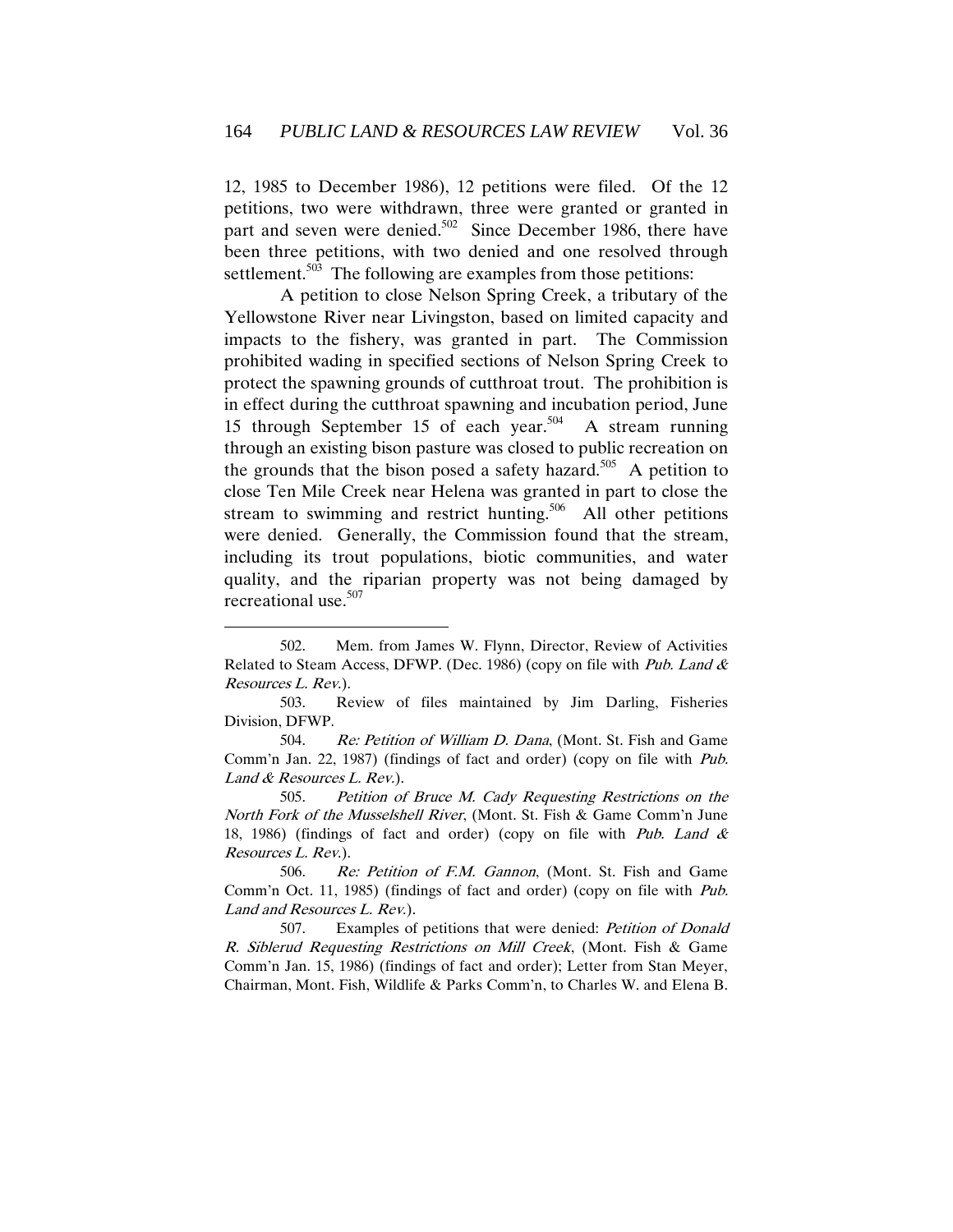Even though seldom used now, this petition process has demonstrated its value. It provides an opportunity for landowners, who are concerned that public use will damage a stream running through their property, to have their concerns heard and considered. In summary, the Commission has concluded that generally public recreational use of a stream is self-limiting by the capacity of the stream itself, a judgment that is supported by practical experience.

### XIV. A REVIEW OF STREAM ACCESS

The University of Montana, Public Policy Research Institute, conducted a survey in 2005 and published a Montana Public Policy Report in 2006 ("Report"), entitled "Stream Access in Montana."<sup>508</sup> The survey and report, twenty years after the passage of the Stream Access Law in 1985, was intended to identify unresolved issues and misunderstandings, while also investigating options for moving forward. The following is this author's summary of the Report's basic conclusions:<sup>509</sup>

- Most recreationists and landowners say the Stream Access Law works well with few conflicts with landowners.
- Many landowners say the Stream Access Law adequately protects their property

d'Autremont (Feb. 11, 1999) (denying petition to restrict recreational use of the Ruby River. The Commission found no evidence that trout populations were being adversely affected nor evidence of damage to property, biotic communities, or water quality); FISH, WILDLIFE AND PARKS COMM'N MINUTES at 86-88 (Oct. 7, 1996) (Commission voted not to close Sheep Creek or Muddy Creek flowing through the property of Renee S. Thompson, Petitioner, to duck hunting and fishing.); Report and Recommendations, Mont. Fish, Wildlife and Parks (Sept. 5, 1996) (finding no evidence to support a fishing closure, although the report noted that retrieval of ducks would likely require a trespass) (copies on file with the Pub. Land  $\&$  Resources L. Rev.).

508. PUBLIC POLICY RESEARCH INSTITUTE, UNIV. OF MONT., STREAM ACCESS IN MONTANA, MONT. POLICY REPORT 1 (May 2006).

509. Id. at 7-11.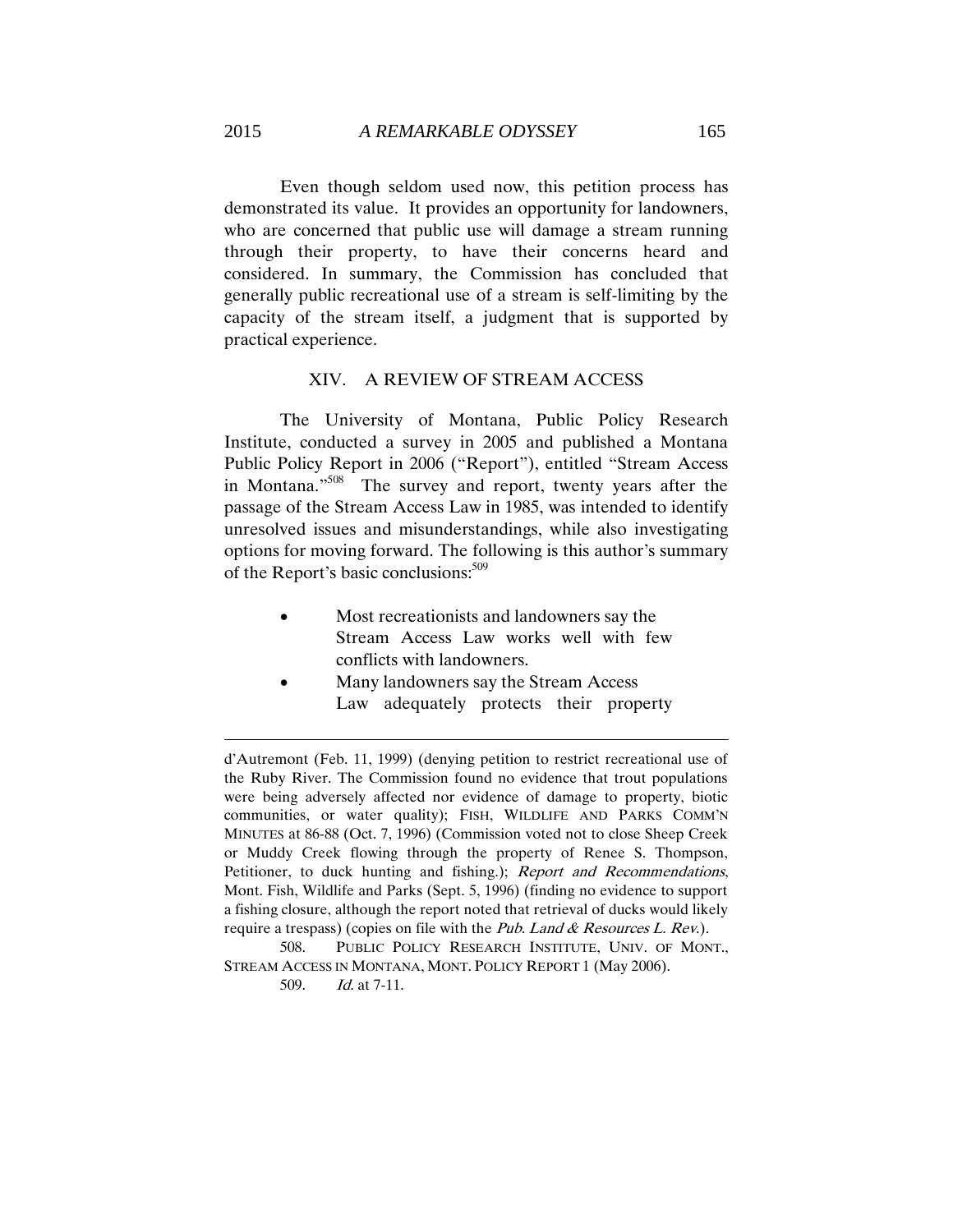rights and they enjoy the benefits of stream access themselves.

- Any problems are relatively minor and can be addressed by educational efforts, legislation, and enforcement.
- The primary issue is the need to allow fences to bridge abutments on county roads along with safe and reasonable access to the stream or river.

However, a few landowners saw the Stream Access Law as flawed because, in their opinion, it contradicts legal precedent, denies landowners the right to control who enters their property, creates disincentives for landowners to practice good riparian stewardship, is unenforceable because of vague terms in the law such as "ordinary high-water mark," and is impossible to enforce against trespass, littering, and other illegal activities.<sup>510</sup>

It is illuminating that the Report's inventory of specific conflicts over stream access have been resolved.<sup>511</sup> The Mitchell Slough litigation helped clarify what is a natural stream and what is a ditch for purposes of public access. The litigation over access at bridge easements on the Ruby River concluded that recreationists could access streams at all county bridge crossings including county roads established by prescriptive use. Also disputes over access at replacement bridges when the old bridge has been abandoned had at least been tempered by a policy adopted by the MDT.

 The report focused on education to explain the law and address specific issues such as "trespass, littering, wildfire prevention, weed control, camping, human waste disposal, and portaging."<sup>512</sup> In fact, the report opined that the Stream Access Law was a way of balancing private and public rights, with many landowners saying they can live with and support the Stream Access Law because there are provisions in the law that protect

<sup>510.</sup> Id. at 7.

<sup>511.</sup> Id. at 8.

<sup>512.</sup> Id. at 10.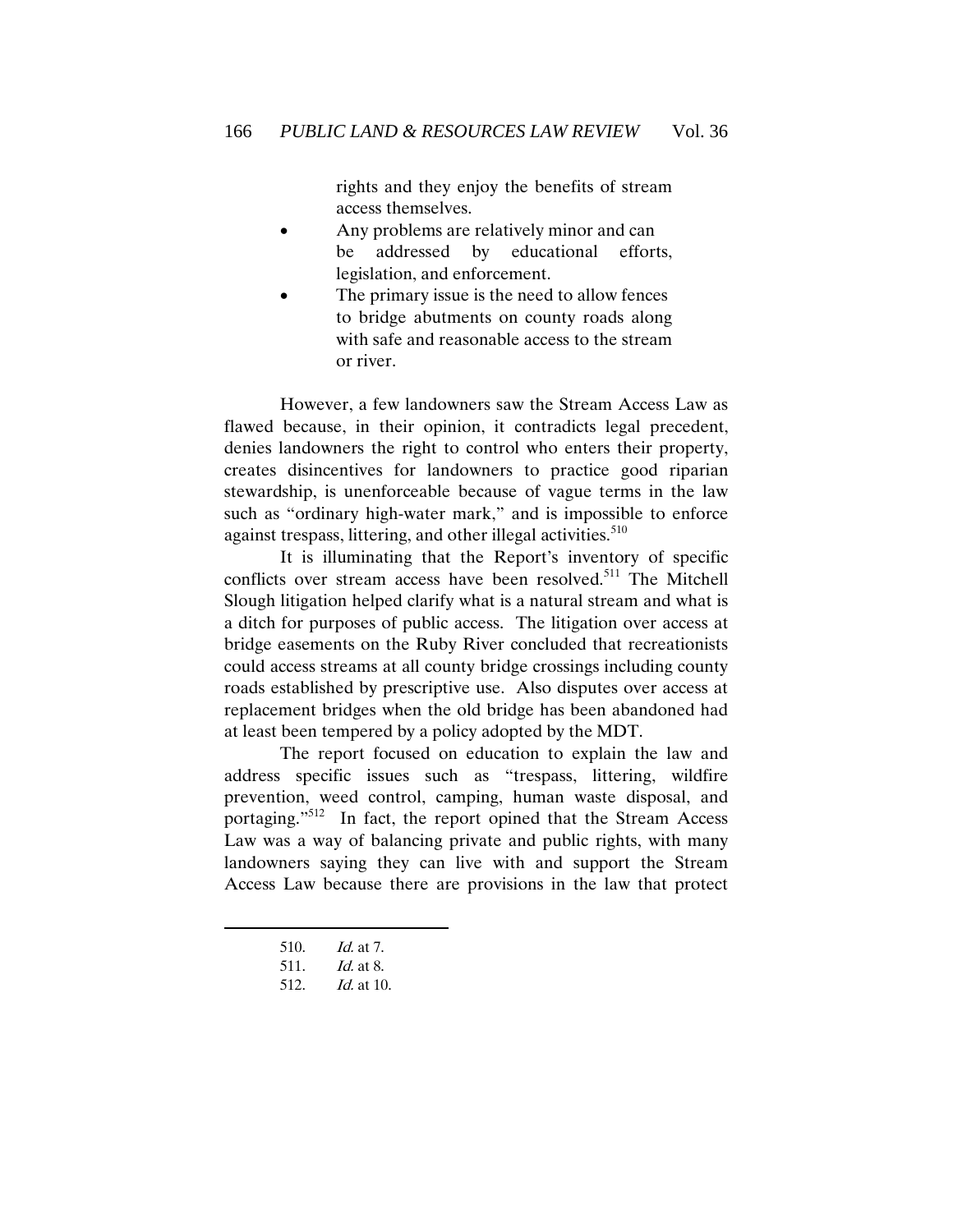their private property interests.<sup>513</sup>

#### XV. COMMENTARY

Both facts and the law matter. In the odyssey of stream access in Montana, both have played significant, critical, and pivotal roles. Without their inexorably intertwined combination, it is difficult to imagine the comprehensive and successful developments that have molded Montana's Stream Access Law. First the facts, then the law.

On the Dearborn River and the Beaverhead River, landowners had decided to prohibit public floating and fishing, although the general public had floated and fished on each river for decades. The landowners had used intimidation, harassment, and physical barriers in their attempts to stop public use. It is no surprise that the courts, state district courts and Supreme Court, would find a way to allow the public to continue to use these rivers. The surprise was how broad and firmly anchored in Montana constitutional law and the Public Trust Doctrine the decisions were.

The Curran and Hildreth decisions authored by Chief Justice Haswell, locked a public right to recreate on state water into the constitutional ownership of water for the use of its people secured by the state's sovereign obligations required by the Public Trust Doctrine. Therefore, these two decisions set the stage for legislation and judicial decisions that followed. In theory the legislation was required to closely follow the Curran and Hildreth decisions and, if the legislative body did not do so, then the Supreme Court could or would make it right. However, in a political world, the legislature in a conservative response could have attempted to undermine the courts decisions, hoping for a reversal.

Nevertheless, the 1985 Legislature's response was as unique and groundbreaking as the Supreme Court decisions. The compromise and collaboration of the alliance of recreationist groups and the alliance of landowner groups resulted in legislation that was faithful to the holdings of the Supreme Court. The

<sup>513.</sup> Id. at 22.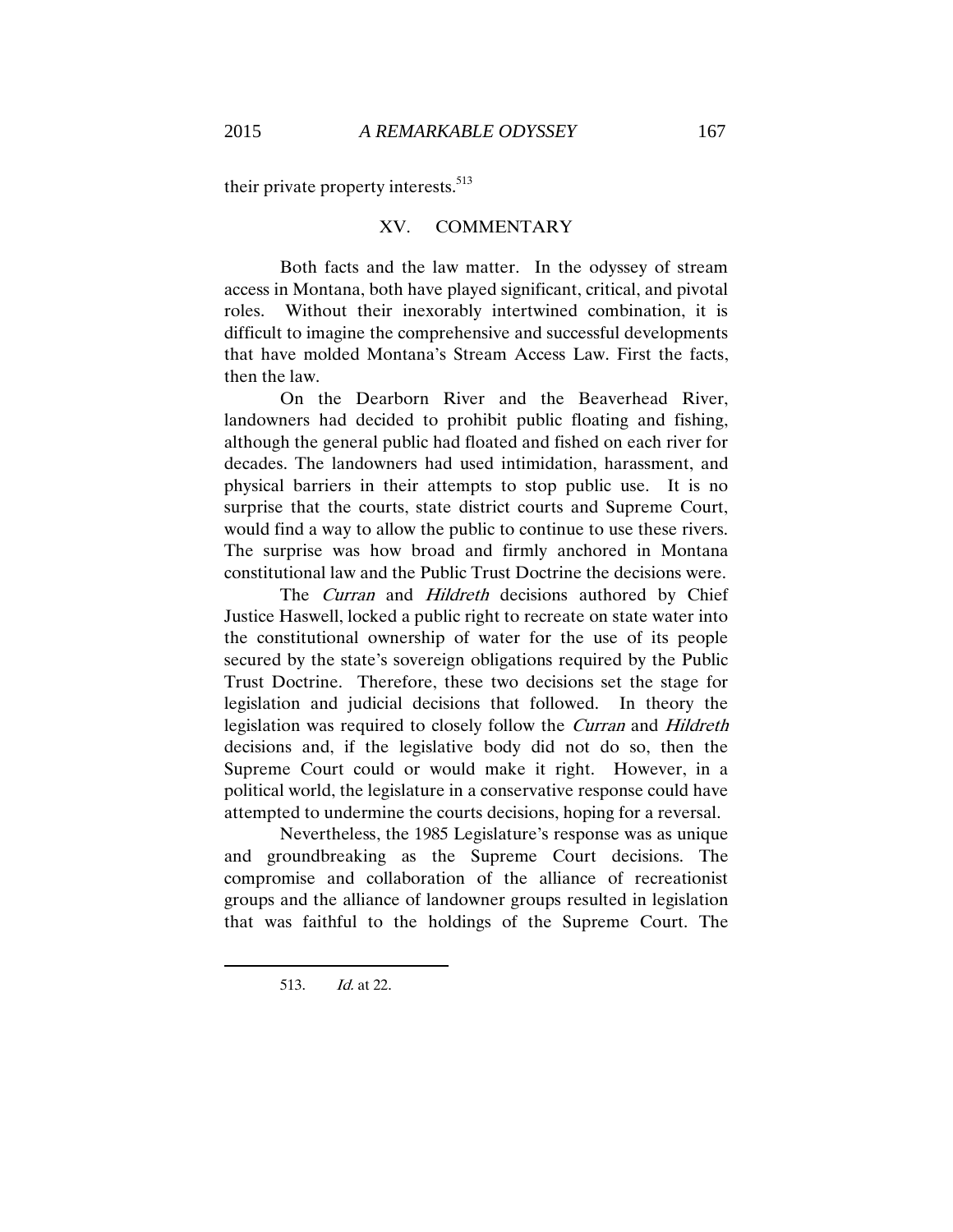recreationists gained clear and detailed protection of stream access rights while the landowner alliance gained protection of private property rights by prohibiting trespass outside of the bed and banks, e.g. no public right to cross private land or to establish prescriptive use easements, by prohibitions on the use of private ditches, and by limits on potential landowner liability for users of streams and rivers. In many, if not all subsequent legislative sessions, the present Stream Access Law probably would not have passed resulting in a prolonged controversy.

As expected, opponents of the Stream Access Law would test the law both directly and by attempting to chip away at its margins. The numerous attempts to challenge the Stream Access Law constitutionally as a taking without just compensation have failed with the courts finding that in setting the line between the rights of private landowners over whose land a publicly owned stream flows and the public's right to use the stream, nothing was taken from the private landowners.

One of the issues that this author sees as potentially still not entirely resolved is the status of the strip between the high-water to low-water marks on navigable for title rivers. The *Galt I* decision limited or qualified the public's right to use the strip, as allowed in the original Stream Access Law language, without addressing whether Montana, in 1895 could have constitutionally and consistent with the Public Trust Doctrine, ceded ownership to riparian landowners. Or, when the fee title in the strip was ceded, what retained public use rights and state control in the form of an easement are required pursuant to the Constitution and the Public Trust Doctrine.

The controversy over the status of Mitchell Slough is a prime example of an attempt to chip away at the margins of the Stream Access Law by turning live river channels and streams into private fishing "ditches." The Supreme Court in its 7-0 decision held Mitchell Slough was a natural water body subject to the right of the public to recreate under the Stream Access Law. Legislative attempts to reverse the Mitchell Slough decision would have led to similar claims under similar circumstances to turn river channels, and even streams, into private "fishing ditches."

Denying access to streams and rivers at county bridges was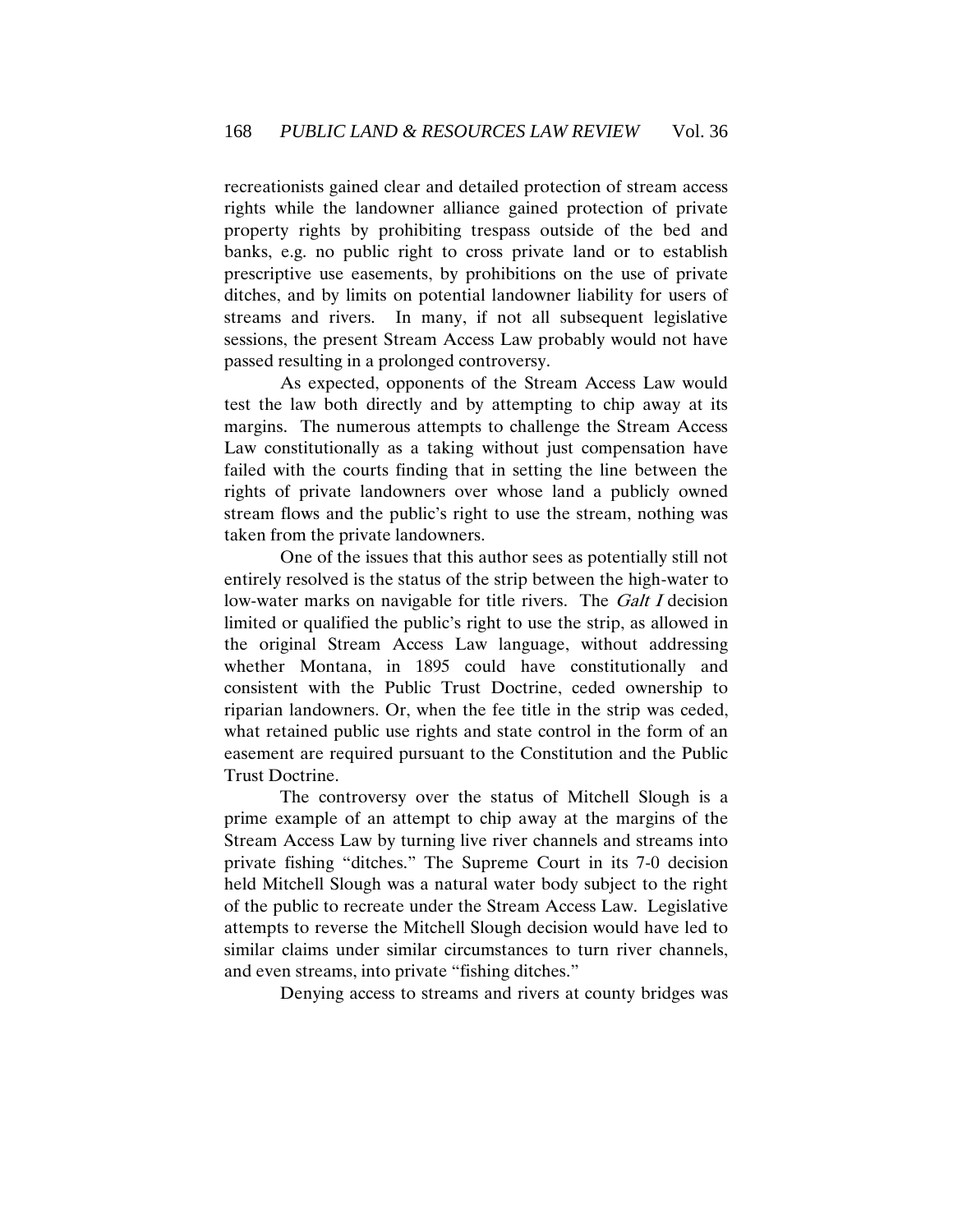another attempt to limit the public's ability to use streams and rivers. The Achilles heel of legislative bills to limit access as not qualifying as a public road purpose was the potential collateral damage to the ability of counties to expand the use of a county road as needed to support expanding public needs such at telephone lines, power lines, sewer lines, etc., without new easements that would be difficult or impossible to acquire or without expensive and lengthy condemnation.

The recent and prescient PLAA v. Madison County decision by the Supreme Court that county roads must have a broad range of potential uses under the umbrella of public road purposes benefits counties, road users, and recreationists. The court applied this principle to roads created by dedication, petition, and public prescriptive use to hold that access to streams and rivers at county bridge crossings was a public road purpose. The court held, however, that the width of a public prescriptive use road was to be determined based on the facts of historic use. The case-bycase determination will put counties in a practical difficulty.

Many county roads look like and are administered just like petitioned or dedicated county roads -- they were just established by a sort of road wedlock. In hindsight, a more practical, and probably just as legally justified, solution would be, or could eventually be, that the width of a county prescriptive road is 60 feet, the same default width as all other county roads, except subject to an acknowledge rebuttable presumption. This would remove a cloud over the remaining uncertainty for county prescriptive roads and shift the focus to just the county roads where the width of the road may be a legitimate issue.

The management of public recreational use of rivers and streams by DFWP and the Commission has been successful, especially viewed from the vantage point of case-by-case, or streamby-stream, efforts. DFWP has worked with landowners and recreationists to build fences at bridge crossings that meet the twin objectives of controlling livestock while facilitating safe and practical access to the underlying stream. The Commission has functioned as a relief-valve by ruling on petitions to restrict stream access because of claimed resource harm or property damage, although in most circumstances the capacity of a stream has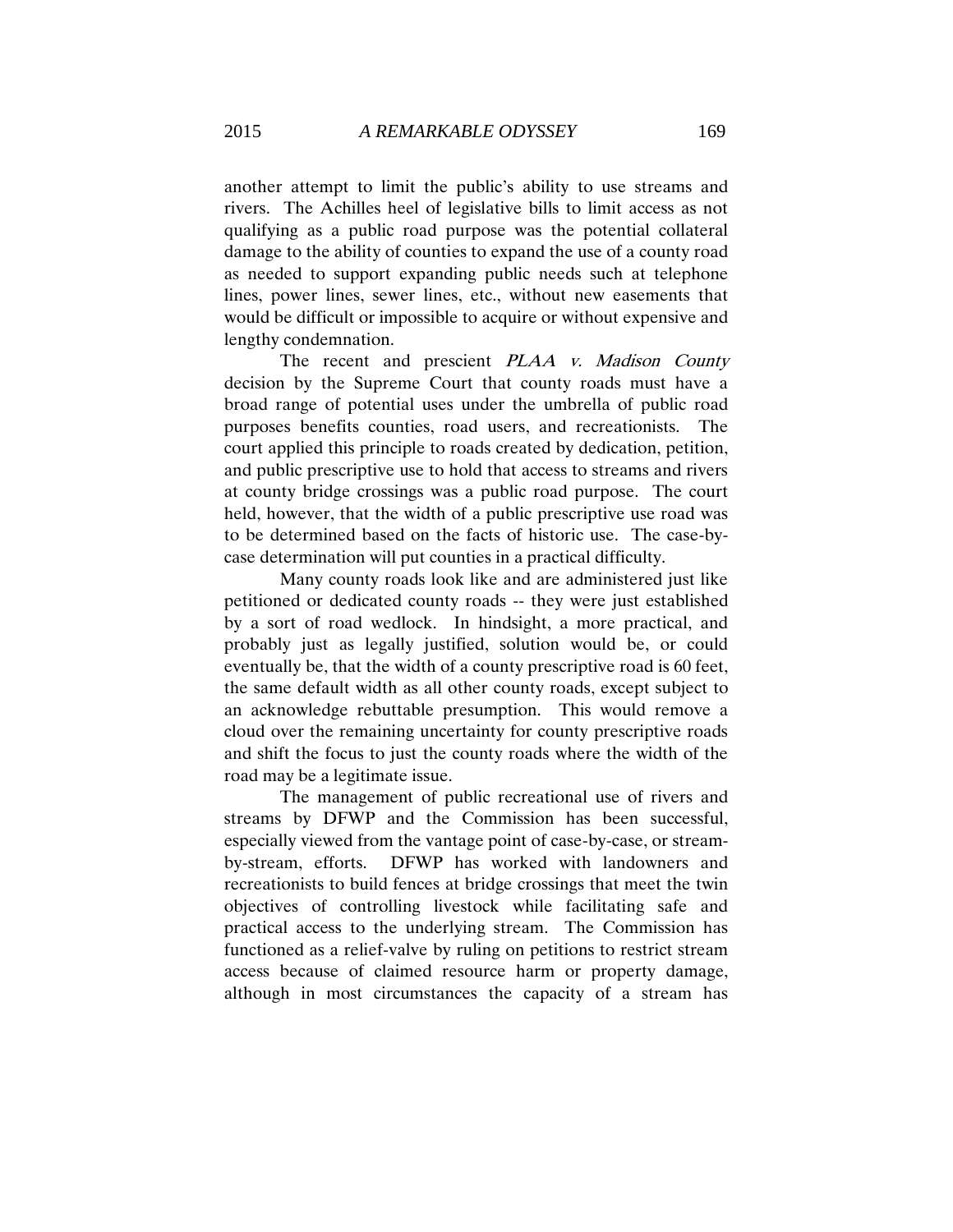functioned as a self-executing limitation. Allocating recreational use, preserving the benefits of recreating in streams and rivers, and reducing conflicts has been and can be addressed in Commission rulemaking. Portage routes have been handled in a low-key manner, generally by the face-to-face collaboration between landowners and DFWP field personnel.

A word of caution is appropriate. Comprehensive public access has benefitted from favorable factual situations and corresponding favorable legislative and judicial responses. Supporters of stream access would be wise to appreciate that the reverse can happen. Abuses of recreational access, such as littering, trespass, out-of-control dogs, or failures to respect the rights of private property owners, could lead to restrictions on stream access. One particular, potential example comes to mind. If hunters use stream corridors as public access through private property to get to public land, this is not a stream access right. If this abuse reaches a trigger level, the eventual legislative and judicial response will most likely not be to the liking of stream access proponents.

In summary, Montana Stream Access Law, while very broad, is also not complicated, has avoided lingering and divisive controversies, benefits from clear and straightforward statutory direction and limitations, and helps protect private property interests. These reasons help explain its remarkable success over the past three decades. Montana is fortunate compared to many neighboring states, from the perspective of supporters of stream access. In Montana, if a person can legally access a stream, he or she can fish, whether floating or wading, as long as he or she stays within the ordinary high-water lines. Public access is available from state and federal public lands, including fishing access sites provided by fee purchases or easements obtained by DFWP or federal agencies, at highway and county road bridge crossings or by permission of private landowners.

Recreationists owe a debt of gratitude to the 1984 Montana Supreme Court for its landmark decisions, authored by Chief Justice Haswell, that guarantee public stream access to all rivers and streams. They also owe a debt of gratitude to the 1985 Legislature's passage of the Stream Access Law that was the product of not only the members of the legislature but also the